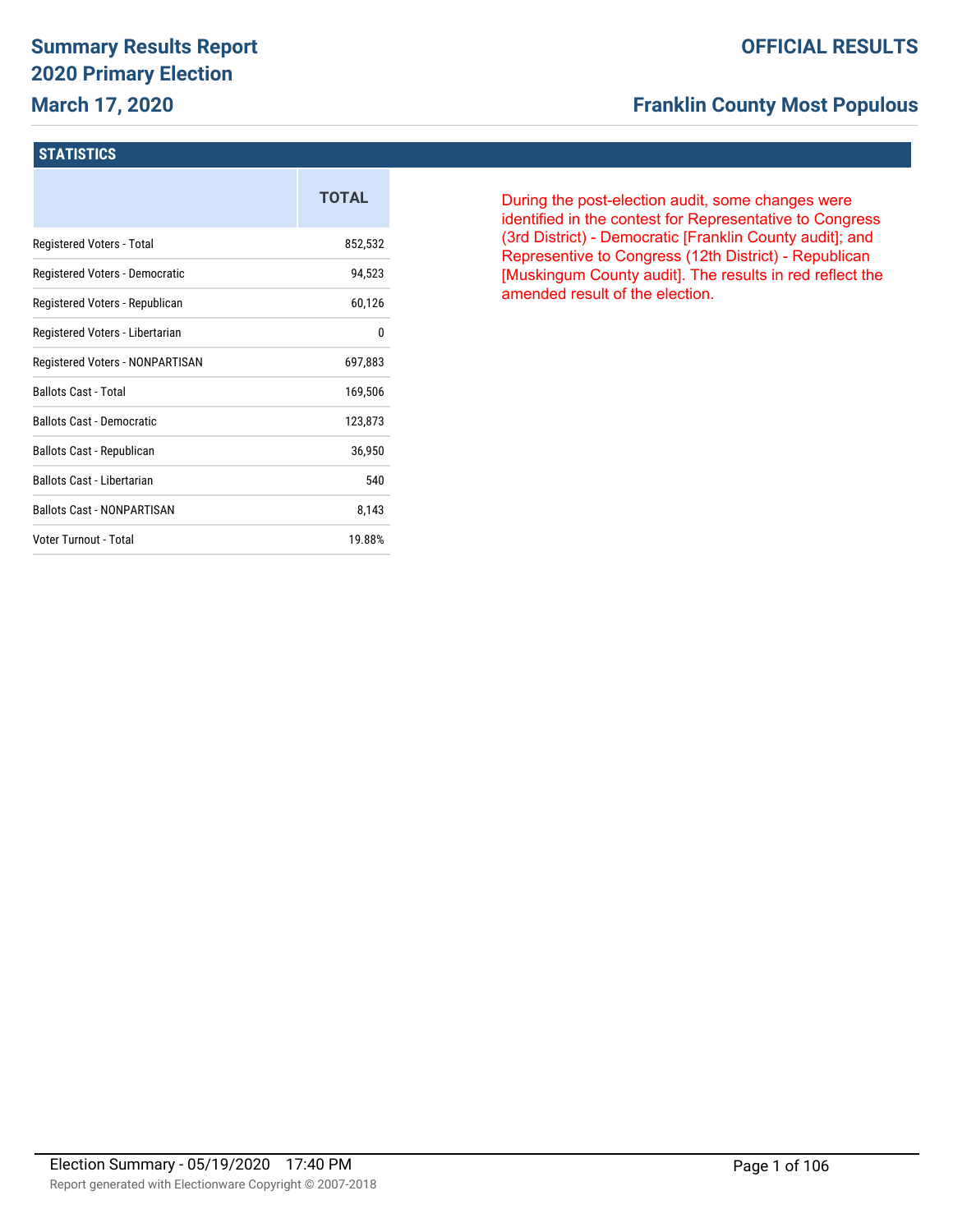## **Dem For Delegates-at-Large and Alternates-at-Large to the National Convention (3rd**

|                            | <b>TOTAL</b> | <b>VOTE %</b> |
|----------------------------|--------------|---------------|
| <b>Michael Bennet</b>      | 137          | 0.21%         |
| Joseph R. Biden, Jr.       | 44,005       | 66.55%        |
| Michael R. Bloomberg       | 1,674        | 2.53%         |
| <b>Candidate Withdrawn</b> | 471          | 0.71%         |
| Pete Buttigieg             | 781          | 1.18%         |
| <b>Tulsi Gabbard</b>       | 197          | 0.30%         |
| Amy Klobuchar              | 558          | 0.84%         |
| <b>Deval Patrick</b>       | 47           | 0.07%         |
| <b>Bernie Sanders</b>      | 15,345       | 23.21%        |
| <b>Tom Steyer</b>          | 124          | 0.19%         |
| <b>Flizabeth Warren</b>    | 2,571        | 3.89%         |
| <b>Write-In Totals</b>     | 212          | 0.32%         |
| Write-In: Not Certified    | 167          | 0.25%         |
| Write-In: Andrew Yang      | 45           | 0.07%         |
| Not Assigned               | 0            | 0.00%         |
| Overvotes                  | 139          |               |
| <b>Undervotes</b>          | 1,660        |               |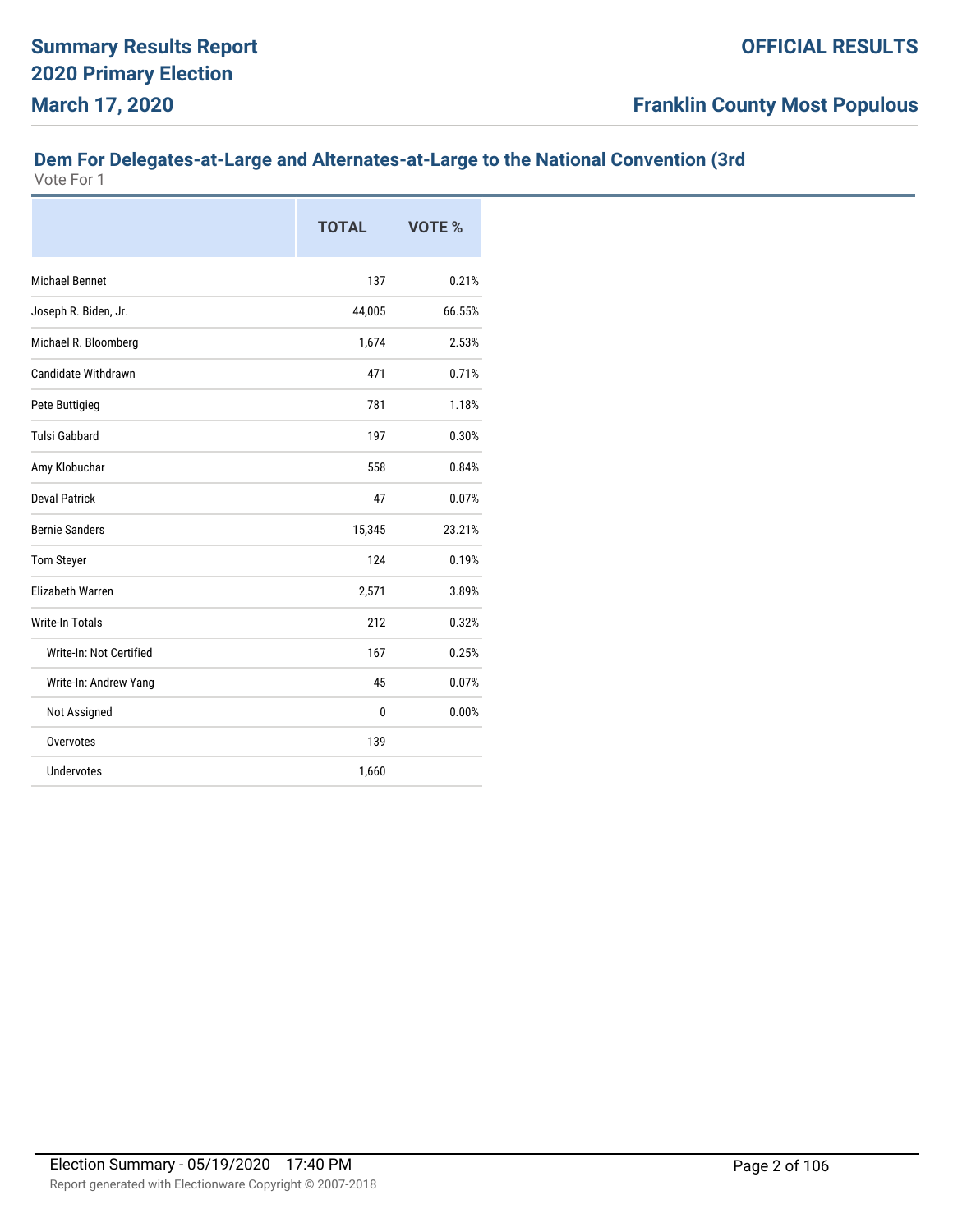## **Dem For Delegates-at-Large and Alternates-at-Large to the National Convention (12th**

|                         | <b>TOTAL</b> | <b>VOTE %</b> |
|-------------------------|--------------|---------------|
| <b>Michael Bennet</b>   | 21           | 0.07%         |
| Joseph R. Biden, Jr.    | 19,965       | 67.34%        |
| Michael R. Bloomberg    | 439          | 1.48%         |
| Candidate Withdrawn     | 43           | 0.14%         |
| Pete Buttigieg          | 361          | 1.22%         |
| <b>Tulsi Gabbard</b>    | 81           | 0.27%         |
| Amy Klobuchar           | 259          | 0.87%         |
| <b>Deval Patrick</b>    | 11           | 0.04%         |
| <b>Bernie Sanders</b>   | 6,942        | 23.42%        |
| <b>Tom Steyer</b>       | 29           | 0.10%         |
| <b>Elizabeth Warren</b> | 1,412        | 4.76%         |
| <b>Write-In Totals</b>  | 83           | 0.28%         |
| Write-In: Not Certified | 50           | 0.17%         |
| Write-In: Andrew Yang   | 33           | 0.11%         |
| Not Assigned            | 0            | 0.00%         |
| Overvotes               | 15           |               |
| <b>Undervotes</b>       | 276          |               |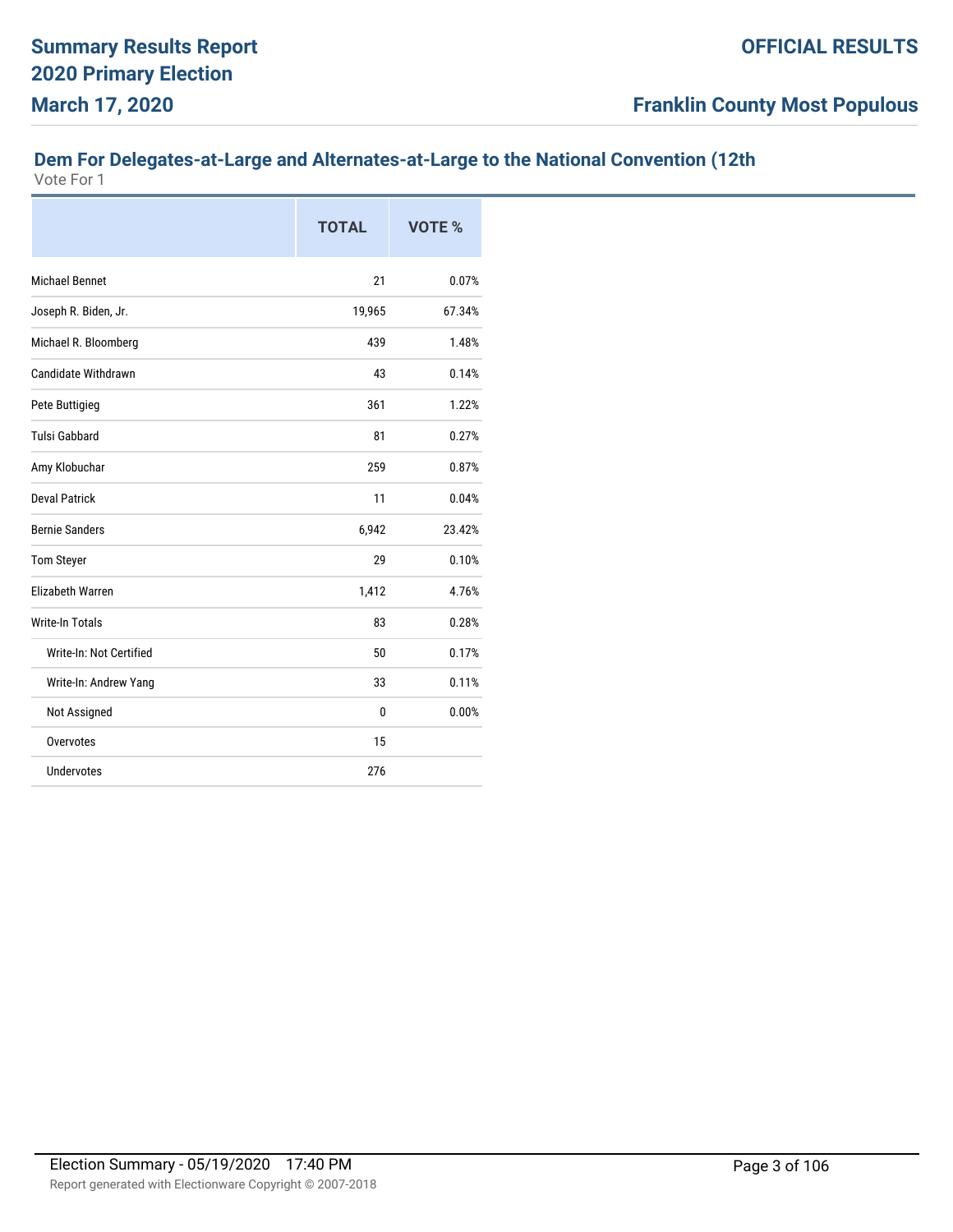## **Dem For Delegates-at-Large and Alternates-at-Large to the National Convention (15th**

Vote For 1

|                            | <b>TOTAL</b> | <b>VOTE %</b> |
|----------------------------|--------------|---------------|
| <b>Michael Bennet</b>      | 31           | 0.12%         |
| Joseph R. Biden, Jr.       | 18,094       | 70.43%        |
| Michael R. Bloomberg       | 444          | 1.73%         |
| <b>Candidate Withdrawn</b> | 37           | 0.14%         |
| Pete Buttigieg             | 399          | 1.55%         |
| <b>Tulsi Gabbard</b>       | 69           | 0.27%         |
| Amy Klobuchar              | 255          | 0.99%         |
| <b>Deval Patrick</b>       | 5            | 0.02%         |
| <b>Bernie Sanders</b>      | 5,204        | 20.26%        |
| <b>Tom Steyer</b>          | 35           | 0.14%         |
| <b>Elizabeth Warren</b>    | 1,058        | 4.12%         |
| <b>Write-In Totals</b>     | 58           | 0.23%         |
| Write-In: Not Certified    | 38           | 0.15%         |
| Write-In: Andrew Yang      | 20           | 0.08%         |
| Not Assigned               | $\bf{0}$     | 0.00%         |
| Overvotes                  | 8            |               |
| <b>Undervotes</b>          | 318          |               |

#### **Dem For Representative to Congress (3rd District)**

|               | <b>TOTAL</b>                   | VOTE % |
|---------------|--------------------------------|--------|
| Joyce Beatty  | 44,994<br>44,995               | 68.12% |
| Morgan Harper | <del>-21,057 -</del><br>21,055 | 31.88% |
| Overvotes     | 29                             |        |
| Undervotes    | 1,840                          |        |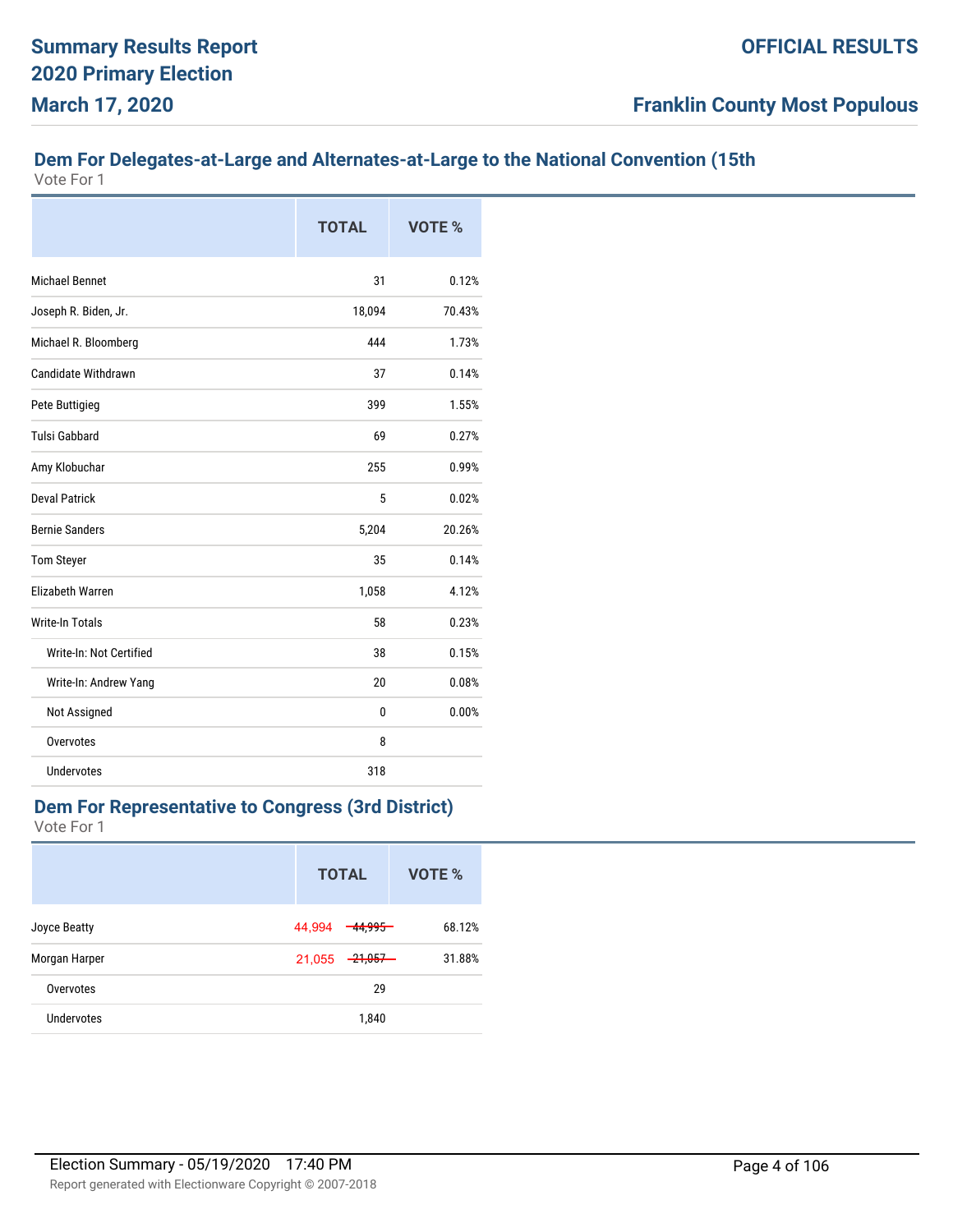## **Dem For Representative to Congress (12th District)**

Vote For 1

|                   | <b>TOTAL</b> | VOTE % |
|-------------------|--------------|--------|
| Jenny Bell        | 24,263       | 41.57% |
| Alaina Shearer    | 34,103       | 58.43% |
| Overvotes         | 20           |        |
| <b>Undervotes</b> | 3,743        |        |

#### **Dem For Representative to Congress (15th District)**

Vote For 1

|                         | <b>TOTAL</b> | VOTE % |
|-------------------------|--------------|--------|
| Daniel McArthur Kilgore | 14,916       | 34.35% |
| Joel Newby              | 28,503       | 65.65% |
| Overvotes               | 11           |        |
| Undervotes              | 4,215        |        |
|                         |              |        |

## **Dem 1 For Justice of the Supreme Court (1-1)**

Vote For 1

|                   | <b>TOTAL</b> | VOTE %  |
|-------------------|--------------|---------|
| John P. O'Donnell | 92,349       | 100.00% |
| Overvotes         | 0            |         |
| <b>Undervotes</b> | 31,524       |         |

#### **Dem 2 For Justice of the Supreme Court (1-2)** Vote For 1

|                   | <b>TOTAL</b> | VOTE %  |
|-------------------|--------------|---------|
| Jennifer Brunner  | 96,444       | 100.00% |
| Overvotes         | 0            |         |
| <b>Undervotes</b> | 27,429       |         |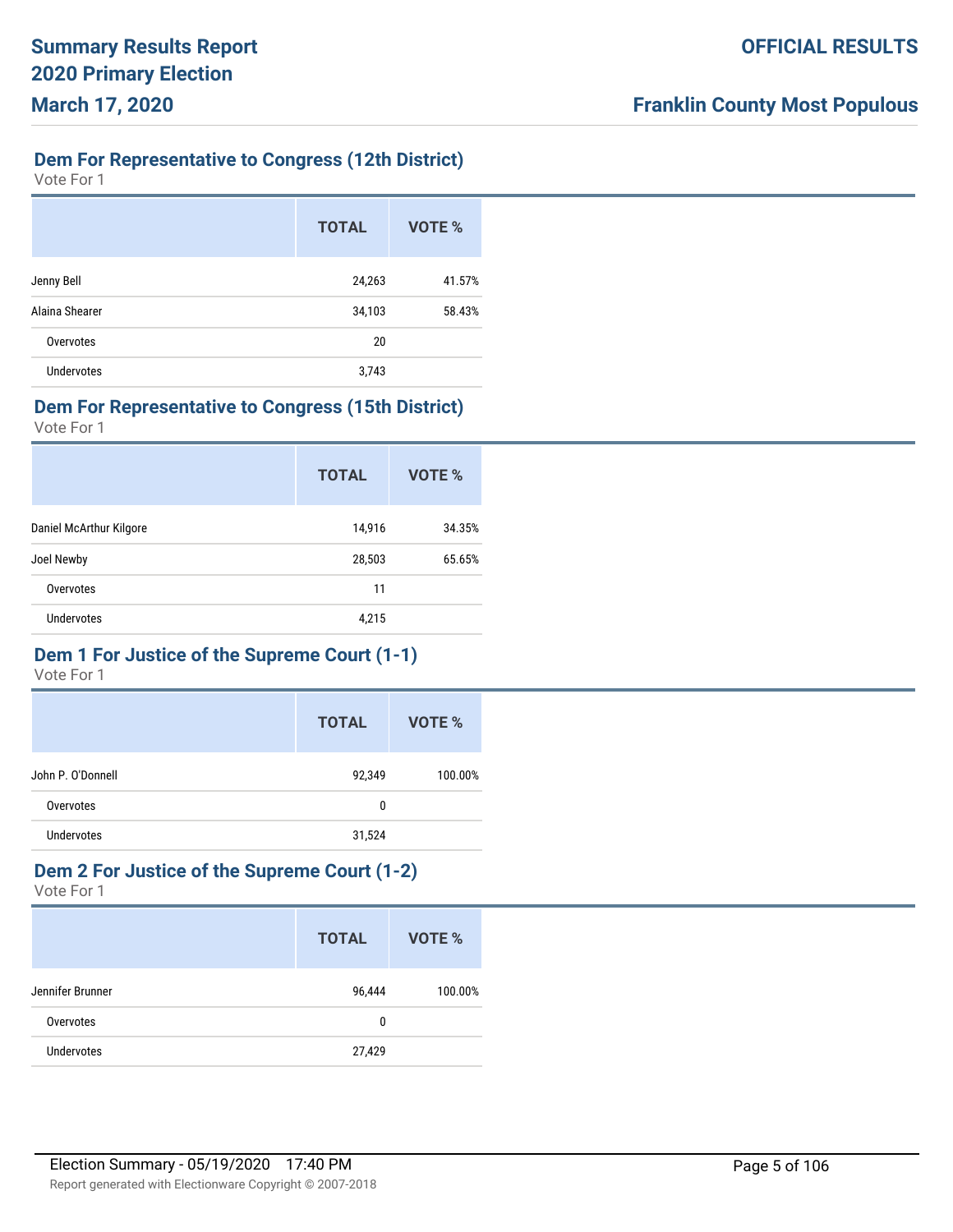## **Dem For Judge of the Court of Appeals (2-9) Franklin County Only**

Vote For 1

|                   | <b>TOTAL</b> | VOTE %  |
|-------------------|--------------|---------|
| Michael C. Mentel | 91,488       | 100.00% |
| Overvotes         | 0            |         |
| <b>Undervotes</b> | 32,385       |         |

## **Dem For Judge of the Court of Appeals (7-1)**

Vote For 1

|                   | <b>TOTAL</b> | VOTE %  |
|-------------------|--------------|---------|
| Terri Jamison     | 92,843       | 100.00% |
| Overvotes         | 0            |         |
| <b>Undervotes</b> | 31,030       |         |

## **Dem For State Senator (16th District)**

Vote For 1

|                            | <b>TOTAL</b> | VOTE % |
|----------------------------|--------------|--------|
| <b>Candidate Withdrawn</b> | 618          | 1.92%  |
| Mark L. Bailey             | 1,880        | 5.84%  |
| Candidate Withdrawn        | 1,933        | 6.01%  |
| <b>Troy Doucet</b>         | 4,389        | 13.64% |
| <b>Crystal Lett</b>        | 23,349       | 72.58% |
| Overvotes                  | 28           |        |
| <b>Undervotes</b>          | 4,897        |        |

#### **Dem For State Representative (17th District)**

|                   | <b>TOTAL</b> | VOTE %  |
|-------------------|--------------|---------|
| Adam C. Miller    | 4,559        | 100.00% |
| Overvotes         | 0            |         |
| <b>Undervotes</b> | 1,394        |         |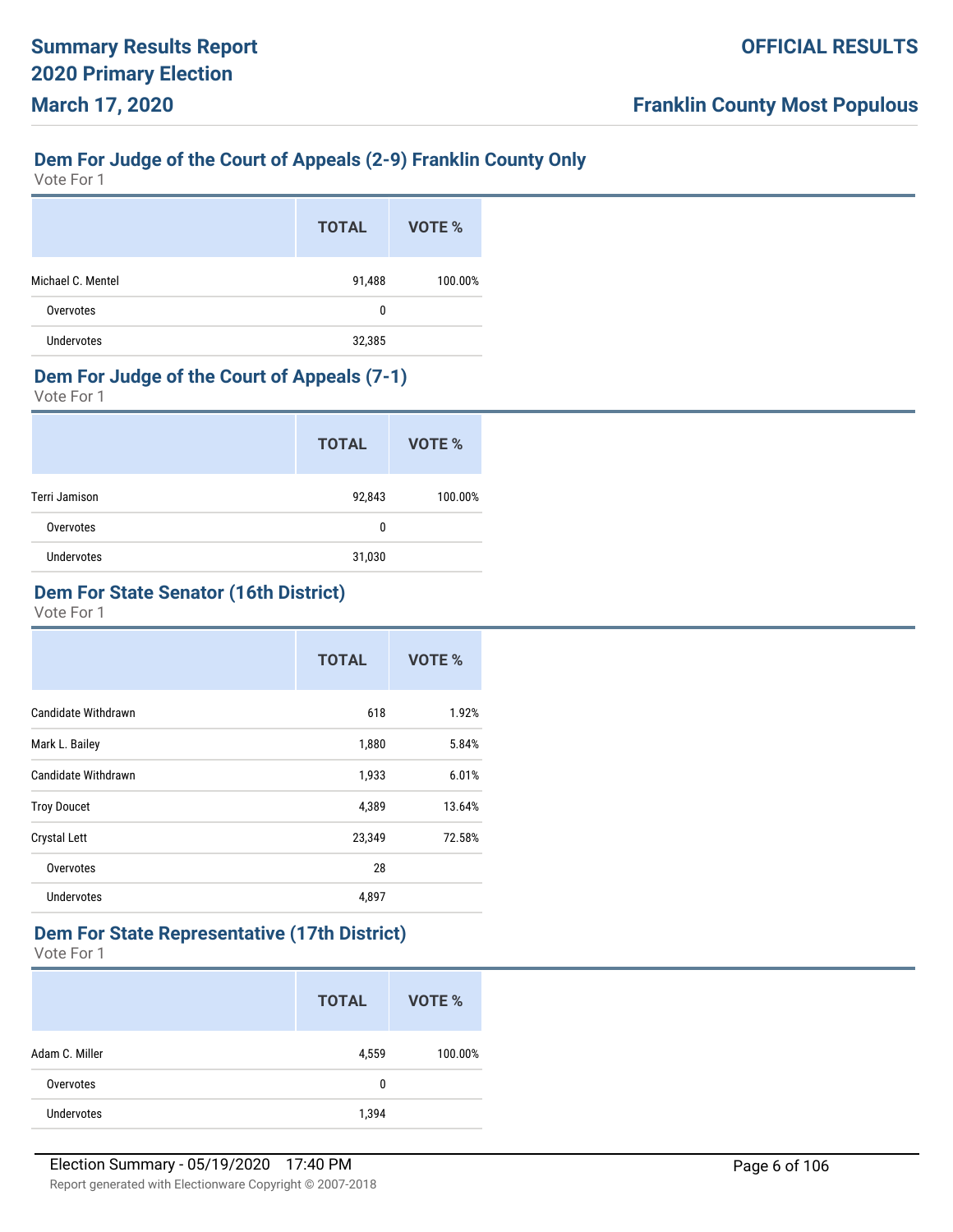## **Dem For State Representative (18th District)**

Vote For 1

|                      | <b>TOTAL</b> | VOTE %  |
|----------------------|--------------|---------|
| <b>Kristin Boggs</b> | 11,437       | 100.00% |
| Overvotes            | 0            |         |
| <b>Undervotes</b>    | 3,617        |         |

#### **Dem For State Representative (19th District)**

Vote For 1

|                | <b>TOTAL</b> | VOTE %  |
|----------------|--------------|---------|
| Mary Lightbody | 10,916       | 100.00% |
| Overvotes      | 0            |         |
| Undervotes     | 3,195        |         |

## **Dem For State Representative (20th District)**

Vote For 1

|                      | <b>TOTAL</b> | VOTE %  |
|----------------------|--------------|---------|
| <b>Richard Brown</b> | 7,527        | 100.00% |
| Overvotes            | 0            |         |
| <b>Undervotes</b>    | 2,068        |         |

## **Dem For State Representative (21st District)**

|                   | <b>TOTAL</b> | VOTE %  |
|-------------------|--------------|---------|
| Beth Liston       | 10,834       | 100.00% |
| Overvotes         | 0            |         |
| <b>Undervotes</b> | 2,972        |         |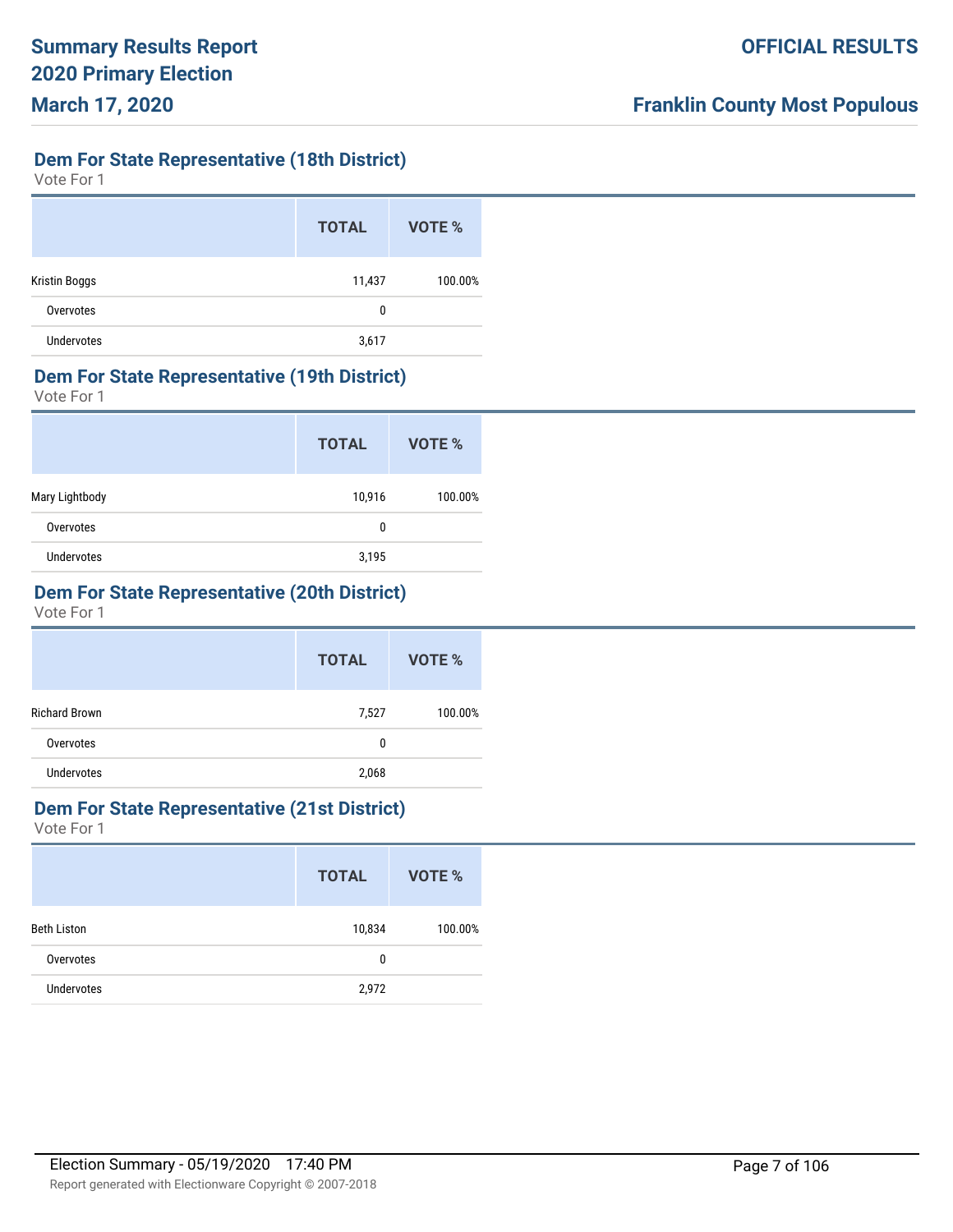## **Dem For State Representative (22nd District)**

Vote For 1

|                   | <b>TOTAL</b> | VOTE % |
|-------------------|--------------|--------|
| Kashi Adhikari    | 2,680        | 20.84% |
| David Leland      | 10,183       | 79.16% |
| Overvotes         | 13           |        |
| <b>Undervotes</b> | 1,167        |        |

#### **Dem For State Representative (23rd District)**

Vote For 1

|                   | <b>TOTAL</b> | VOTE %  |
|-------------------|--------------|---------|
| Nancy Day-Achauer | 6,172        | 100.00% |
| Overvotes         | 0            |         |
| Undervotes        | 2,024        |         |

#### **Dem For State Representative (24th District)**

|                   | <b>TOTAL</b> | VOTE %  |
|-------------------|--------------|---------|
| Allison Russo     | 11,826       | 100.00% |
| Overvotes         | 0            |         |
| <b>Undervotes</b> | 3,266        |         |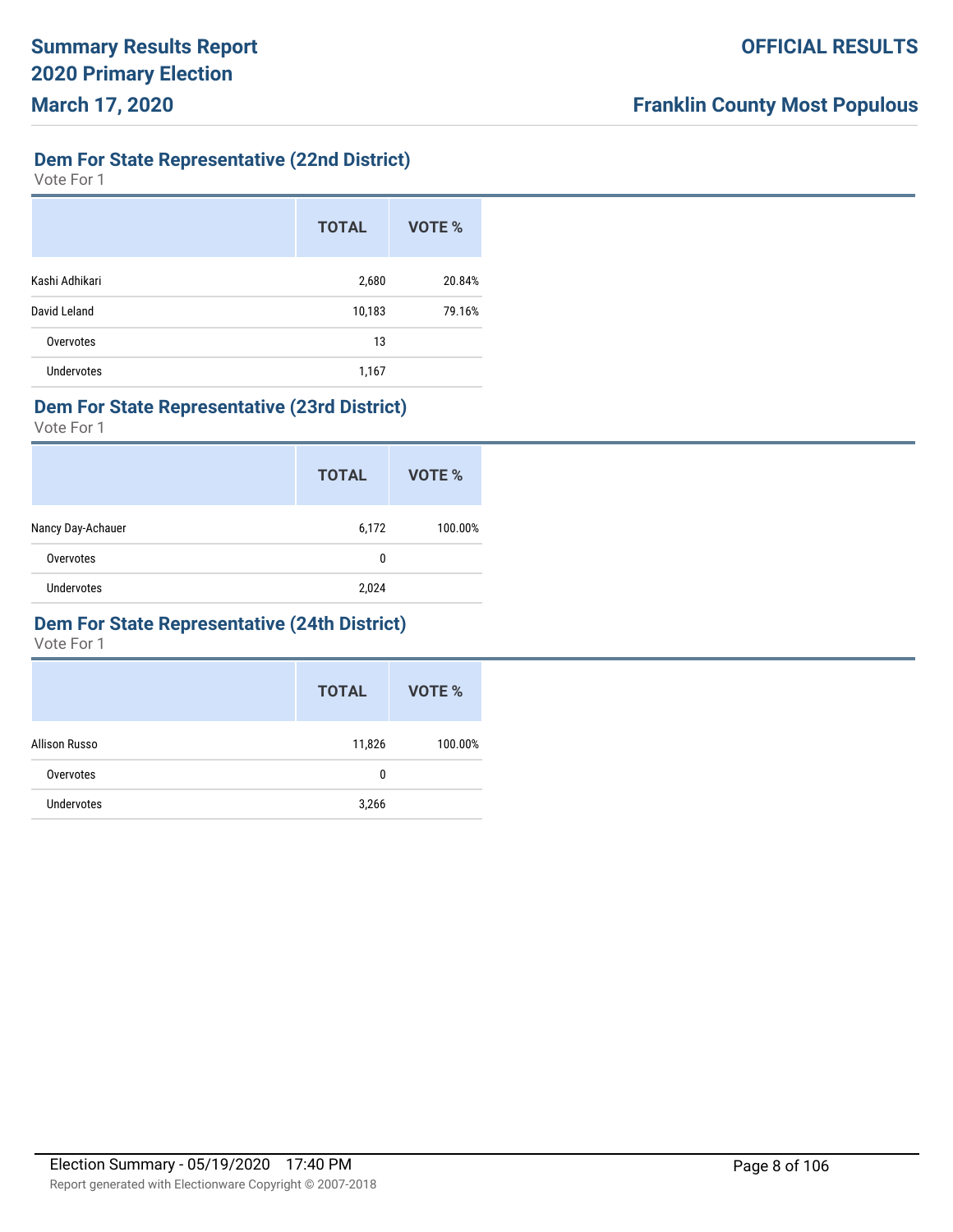## **Dem For State Representative (25th District)**

Vote For 1

|                    | <b>TOTAL</b> | <b>VOTE %</b> |
|--------------------|--------------|---------------|
| Mohamud Jama       | 3,203        | 23.29%        |
| Dontavius Jarrells | 6,176        | 44.90%        |
| Gary Josephson     | 912          | 6.63%         |
| Mayo Makinde       | 2,354        | 17.12%        |
| Kofi Nsia-Pepra    | 1,109        | 8.06%         |
| Overvotes          | 35           |               |
| <b>Undervotes</b>  | 1,101        |               |

## **Dem For State Representative (26th District)**

Vote For 1

|                   | <b>TOTAL</b> | VOTE %  |
|-------------------|--------------|---------|
| Erica C. Crawley  | 10,656       | 100.00% |
| Overvotes         | 0            |         |
| <b>Undervotes</b> | 2,477        |         |

#### **Dem 1 For Judge of the Court of Common Pleas (1-1)** Vote For 1

|                   | <b>TOTAL</b> | VOTE %  |
|-------------------|--------------|---------|
| Carl Aveni        | 87,711       | 100.00% |
| Overvotes         | 0            |         |
| <b>Undervotes</b> | 36,162       |         |

#### **Dem 2 For Judge of the Court of Common Pleas (2-9)** Vote For 1

|                   | <b>TOTAL</b> | VOTE %  |
|-------------------|--------------|---------|
| Andy Miller       | 88,143       | 100.00% |
| Overvotes         | 0            |         |
| <b>Undervotes</b> | 35,730       |         |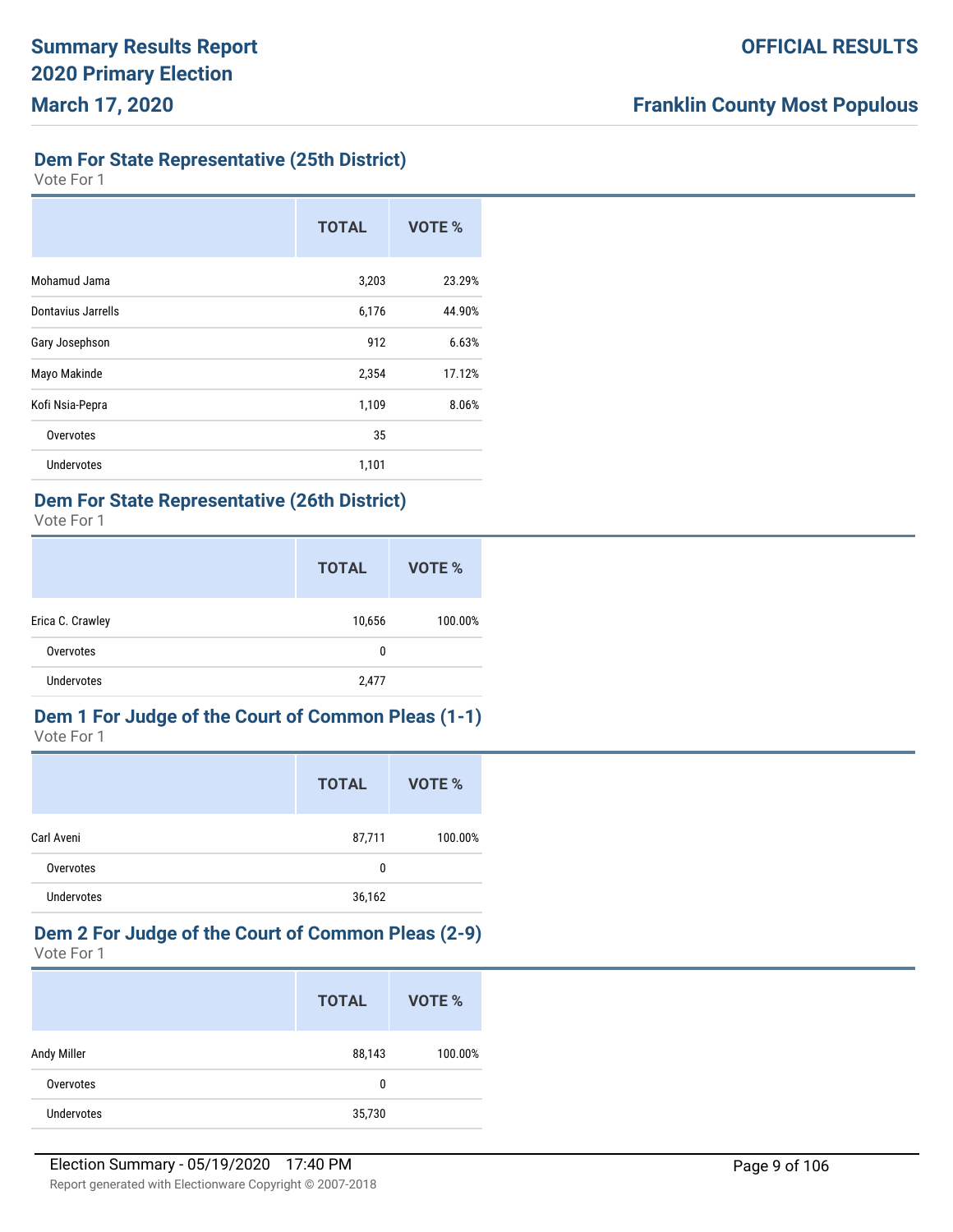## **Dem 3 For Judge of the Court of Common Pleas (7-1)**

Vote For 1

|                   | <b>TOTAL</b> | VOTE %  |
|-------------------|--------------|---------|
| David Young       | 87,552       | 100.00% |
| Overvotes         | 0            |         |
| <b>Undervotes</b> | 36,321       |         |

#### **Dem 4 For Judge of the Court of Common Pleas (7-2)**

Vote For 1

|                   | <b>TOTAL</b> | VOTE %  |
|-------------------|--------------|---------|
| Chris Brown       | 89,369       | 100.00% |
| Overvotes         | 0            |         |
| <b>Undervotes</b> | 34,504       |         |

## **Dem 5 For Judge of the Court of Common Pleas (UTE)**

Vote For 1

|               | <b>TOTAL</b> | <b>VOTE %</b> |
|---------------|--------------|---------------|
| Sheryl Munson | 89,338       | 100.00%       |
| Overvotes     | 0            |               |
| Undervotes    | 34,535       |               |

# **Dem 1 For Judge of the Court of Common Pleas (1-2)**

|                   | <b>TOTAL</b> | VOTE %  |
|-------------------|--------------|---------|
| George W. Leach   | 87,789       | 100.00% |
| Overvotes         | 0            |         |
| <b>Undervotes</b> | 36,084       |         |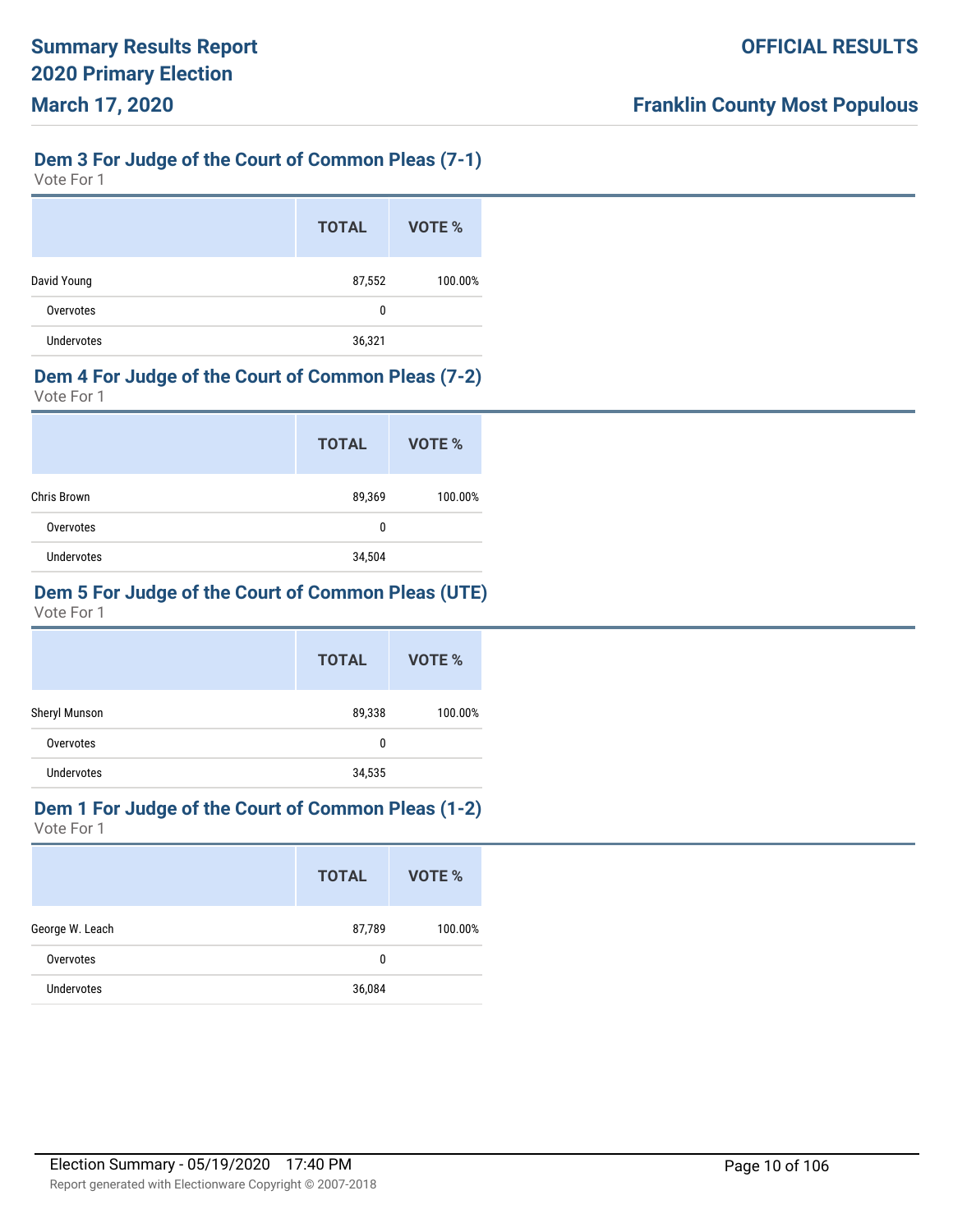## **Dem DOM 2 For Judge of the Court of Common Pleas (1-3)**

Vote For 1

|                   | <b>TOTAL</b> | VOTE %  |
|-------------------|--------------|---------|
| Lasheyl Stroud    | 89,386       | 100.00% |
| Overvotes         | 0            |         |
| <b>Undervotes</b> | 34,487       |         |

### **Dem Pro For Judge of the Court of Common Pleas**

Vote For 1

|                   | <b>TOTAL</b> | VOTE %  |
|-------------------|--------------|---------|
| Zack Space        | 91,763       | 100.00% |
| Overvotes         | 0            |         |
| <b>Undervotes</b> | 32,110       |         |

## **Dem 1 For County Commissioner (1-2)**

Vote For 1

|                   | <b>TOTAL</b> | VOTE %  |
|-------------------|--------------|---------|
| Kevin L. Boyce    | 94,997       | 100.00% |
| Overvotes         | 0            |         |
| <b>Undervotes</b> | 28,876       |         |

#### **Dem 2 For County Commissioner (1-3)**

|                   | <b>TOTAL</b> | VOTE %  |
|-------------------|--------------|---------|
| John O'Grady      | 90,714       | 100.00% |
| Overvotes         | 0            |         |
| <b>Undervotes</b> | 33,159       |         |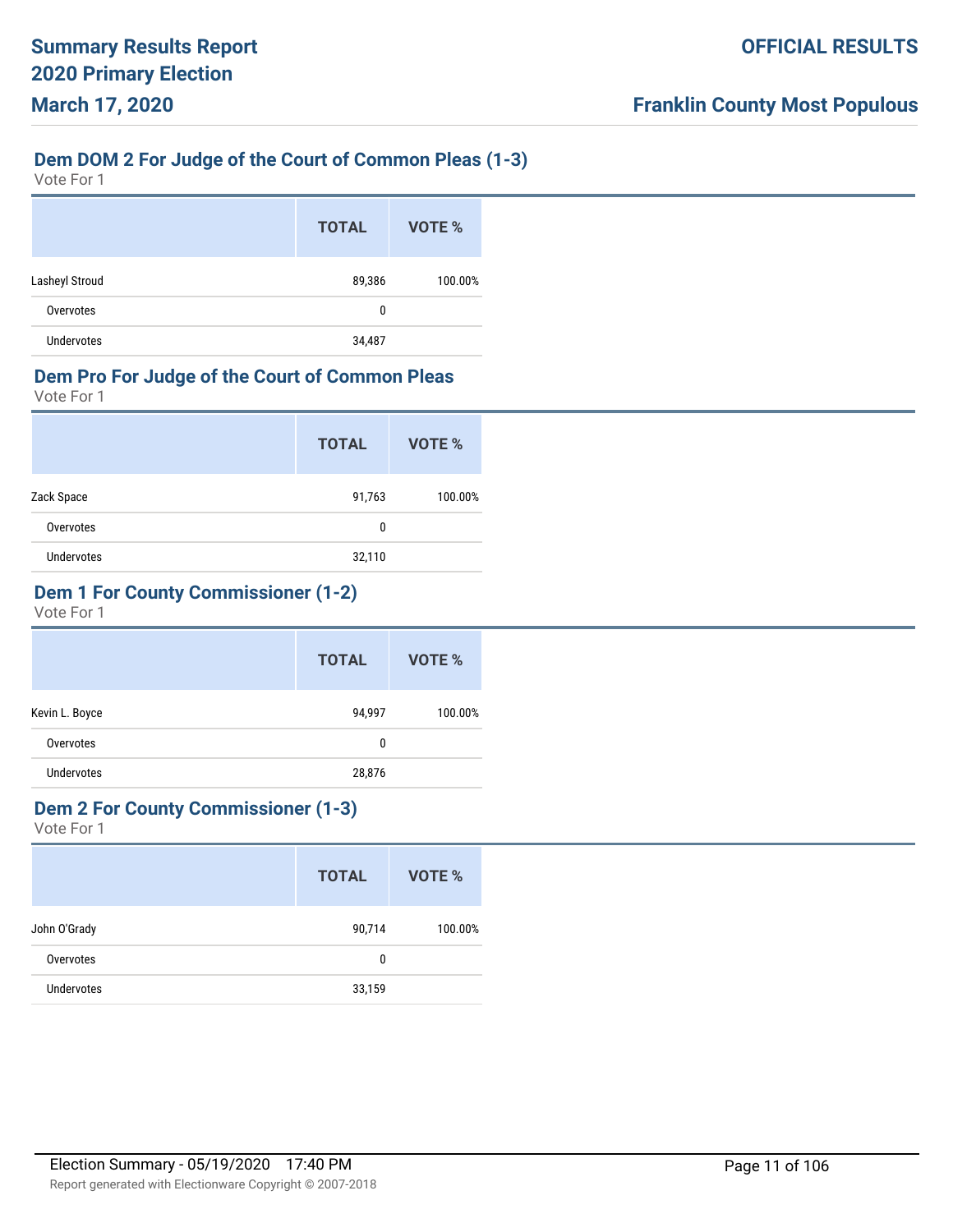## **Dem For Prosecuting Attorney**

Vote For 1

|                   | <b>TOTAL</b> | VOTE %  |
|-------------------|--------------|---------|
| Gary Tyack        | 94,017       | 100.00% |
| Overvotes         | 0            |         |
| <b>Undervotes</b> | 29,856       |         |

### **Dem For Clerk of the Court of Common Pleas**

Vote For 1

|                         | <b>TOTAL</b> | VOTE %  |
|-------------------------|--------------|---------|
| Maryellen O'Shaughnessy | 97,462       | 100.00% |
| Overvotes               | 0            |         |
| Undervotes              | 26,411       |         |
|                         |              |         |

## **Dem For Sheriff**

Vote For 1

|                   | <b>TOTAL</b> | VOTE %  |
|-------------------|--------------|---------|
| Dallas L. Baldwin | 93,671       | 100.00% |
| Overvotes         | 0            |         |
| <b>Undervotes</b> | 30,202       |         |

### **Dem For County Recorder**

|                   | <b>TOTAL</b> | VOTE %  |
|-------------------|--------------|---------|
| Danny O'Connor    | 92,881       | 100.00% |
| Overvotes         | 0            |         |
| <b>Undervotes</b> | 30,992       |         |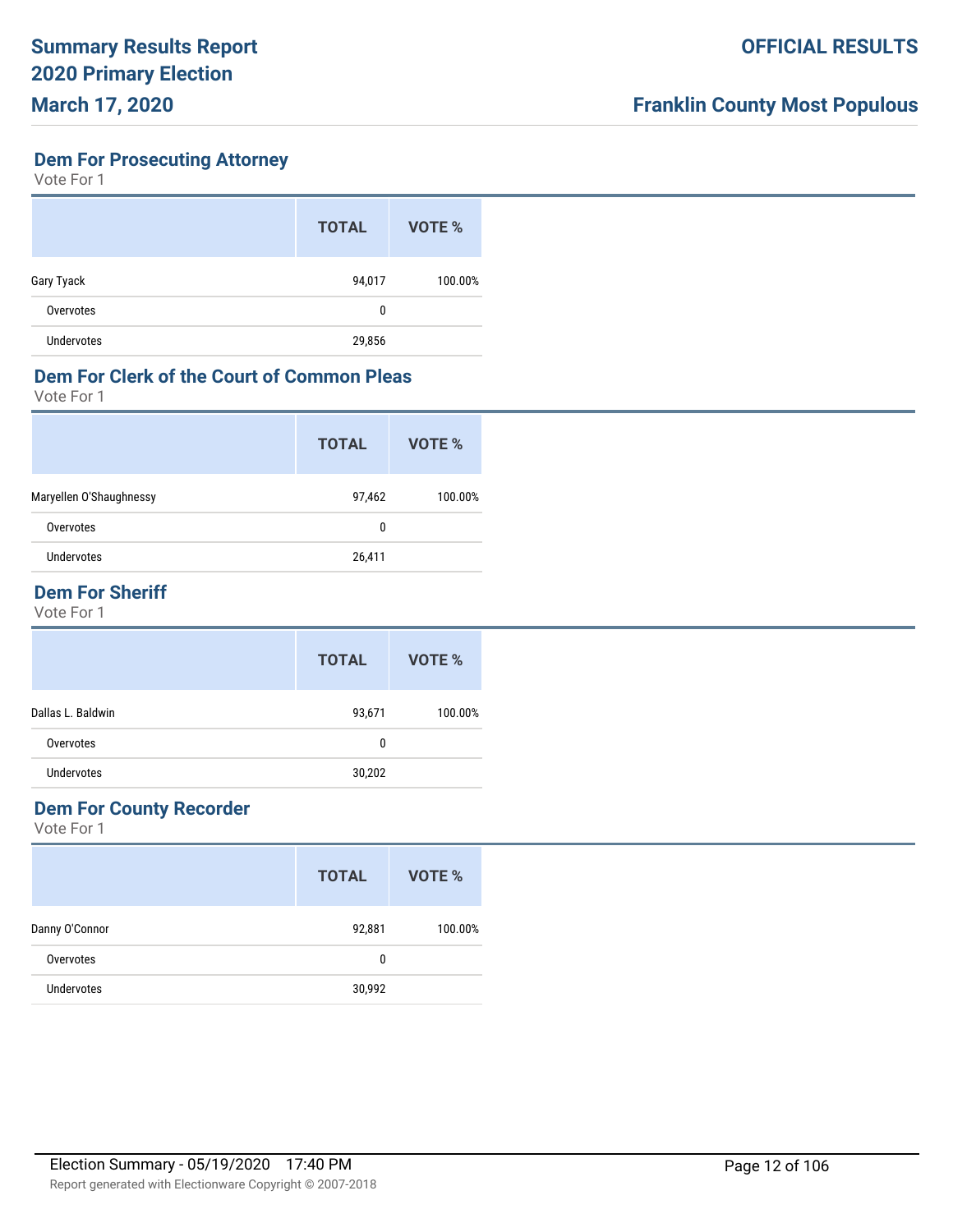#### **Dem For County Treasurer**

Vote For 1

|                        | <b>TOTAL</b> | VOTE %  |
|------------------------|--------------|---------|
| Cheryl Brooks Sullivan | 94,906       | 100.00% |
| Overvotes              | 0            |         |
| <b>Undervotes</b>      | 28,967       |         |

#### **Dem For County Engineer**

Vote For 1

| <b>TOTAL</b> | VOTE % |
|--------------|--------|
| 0            |        |
| 0            |        |
| 123,873      |        |
|              |        |

## **Dem For Coroner**

Vote For 1

|                   | <b>TOTAL</b> | VOTE %  |
|-------------------|--------------|---------|
| Anahi Ortiz       | 94,469       | 100.00% |
| Overvotes         | 0            |         |
| <b>Undervotes</b> | 29,404       |         |

## **Dem For Member of County Central Committee Bexley Ward 1**

|                   | <b>TOTAL</b> | <b>VOTE %</b> |
|-------------------|--------------|---------------|
| Meryl Neiman      | 232          | 44.62%        |
| David M. Neubauer | 288          | 55.38%        |
| Overvotes         | 0            |               |
| <b>Undervotes</b> | 118          |               |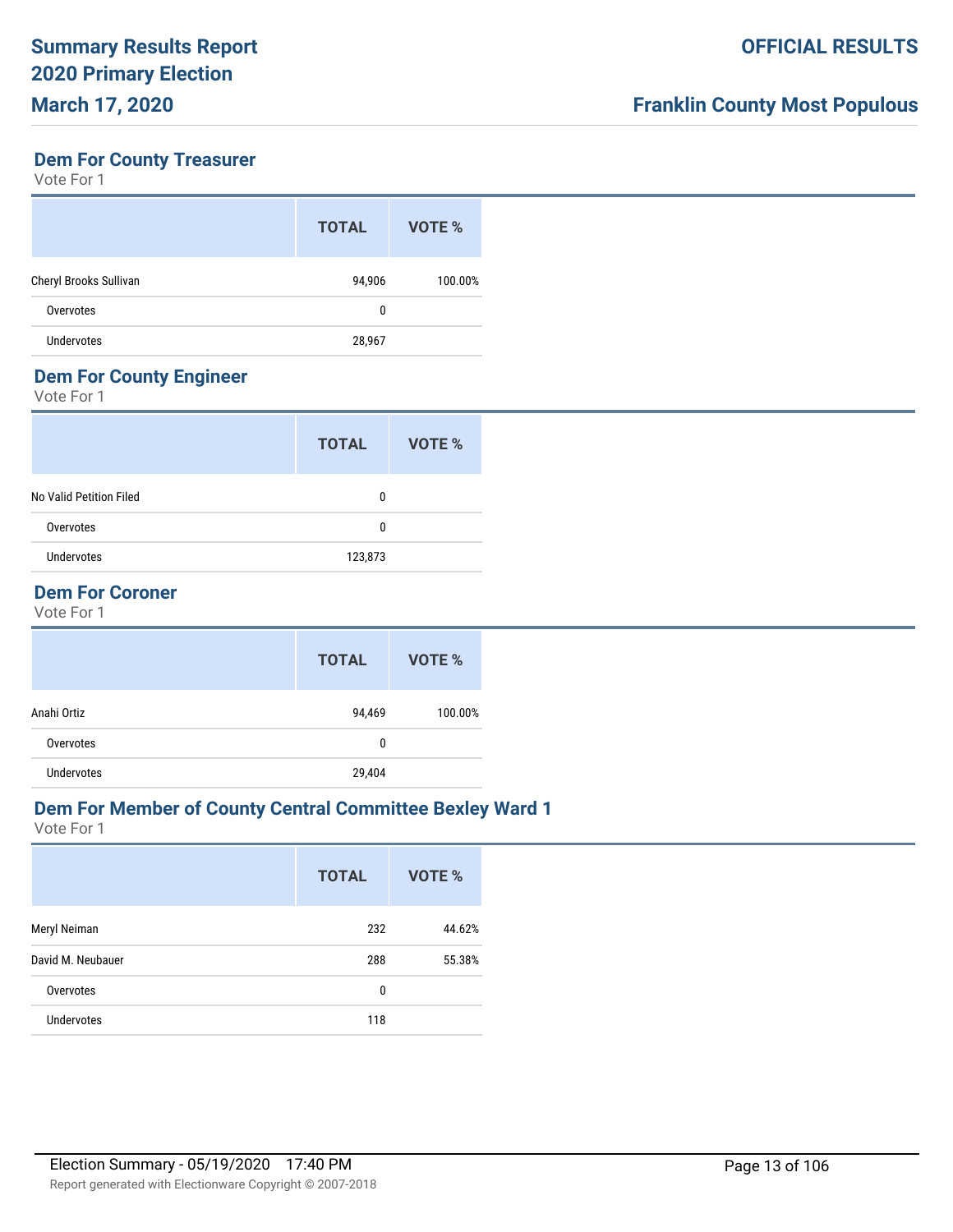#### **Dem For Member of County Central Committee Bexley Ward 2**

Vote For 1

|                        | <b>TOTAL</b> | VOTE % |
|------------------------|--------------|--------|
| Carolyn Harding        | 307          | 53.21% |
| Gregory Joseph Lestini | 270          | 46.79% |
| Overvotes              | 0            |        |
| Undervotes             | 103          |        |

#### **Dem For Member of County Central Committee Bexley Ward 3**

Vote For 1

|                   | <b>TOTAL</b> | <b>VOTE %</b> |
|-------------------|--------------|---------------|
| Bryan Clark       | 240          | 37.56%        |
| Daria DeNoia      | 399          | 62.44%        |
| Overvotes         | 1            |               |
| <b>Undervotes</b> | 134          |               |

#### **Dem For Member of County Central Committee Bexley Ward 4**

Vote For 1

|                     | <b>TOTAL</b> | VOTE % |
|---------------------|--------------|--------|
| Shelby Koches       | 76           | 15.83% |
| Jennifer L. McNally | 404          | 84.17% |
| Overvotes           | 0            |        |
| <b>Undervotes</b>   | 130          |        |

# **Dem For Member of County Central Committee Blendon Township**

|                   | <b>TOTAL</b> | <b>VOTE %</b> |
|-------------------|--------------|---------------|
| David Chapin      | 674          | 100.00%       |
| Overvotes         | 0            |               |
| <b>Undervotes</b> | 277          |               |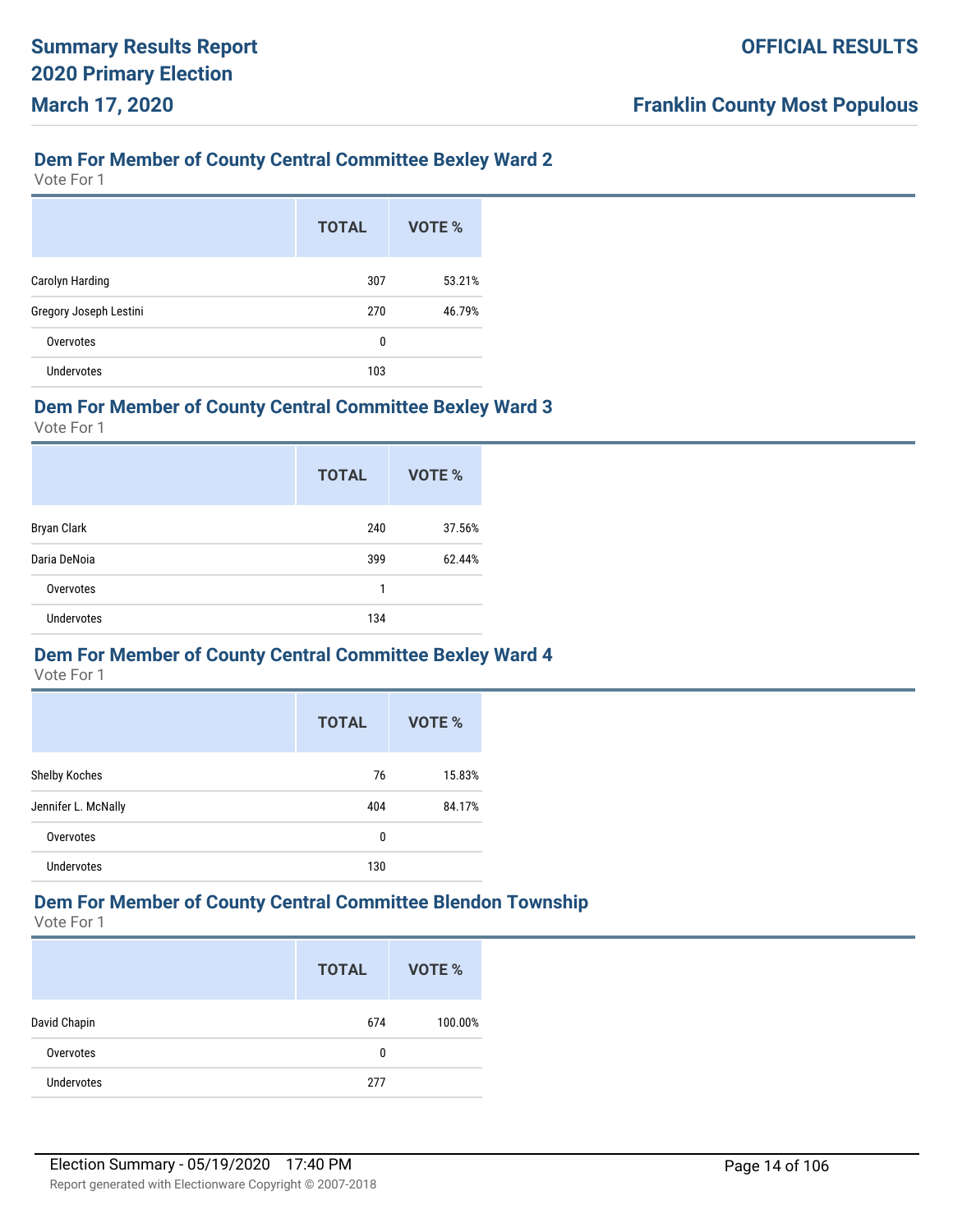## **Dem For Member of County Central Committee Canal Winchester**

Vote For 1

|                   | <b>TOTAL</b> | VOTE %  |
|-------------------|--------------|---------|
| Suzanne Brown     | 422          | 100.00% |
| Overvotes         | 0            |         |
| <b>Undervotes</b> | 150          |         |

#### **Dem For Member of County Central Committee Clinton Township**

Vote For 1

|                   | <b>TOTAL</b> | <b>VOTE %</b> |
|-------------------|--------------|---------------|
| Deborah Steele    | 222          | 100.00%       |
| Overvotes         | 0            |               |
| <b>Undervotes</b> | 98           |               |

### **Dem For Member of County Central Committee Columbus Ward 01**

Vote For 1

|                       | <b>TOTAL</b> | VOTE % |
|-----------------------|--------------|--------|
| Jessica Clinger       | 377          | 65.79% |
| <b>Ernest Whitted</b> | 196          | 34.21% |
| Overvotes             | 1            |        |
| <b>Undervotes</b>     | 83           |        |

#### **Dem For Member of County Central Committee Columbus Ward 02**

|                   | <b>TOTAL</b> | VOTE % |
|-------------------|--------------|--------|
| Sarah M. Legeza   | 393          | 30.99% |
| <b>Rick Neal</b>  | 875          | 69.01% |
| Overvotes         | 1            |        |
| <b>Undervotes</b> | 167          |        |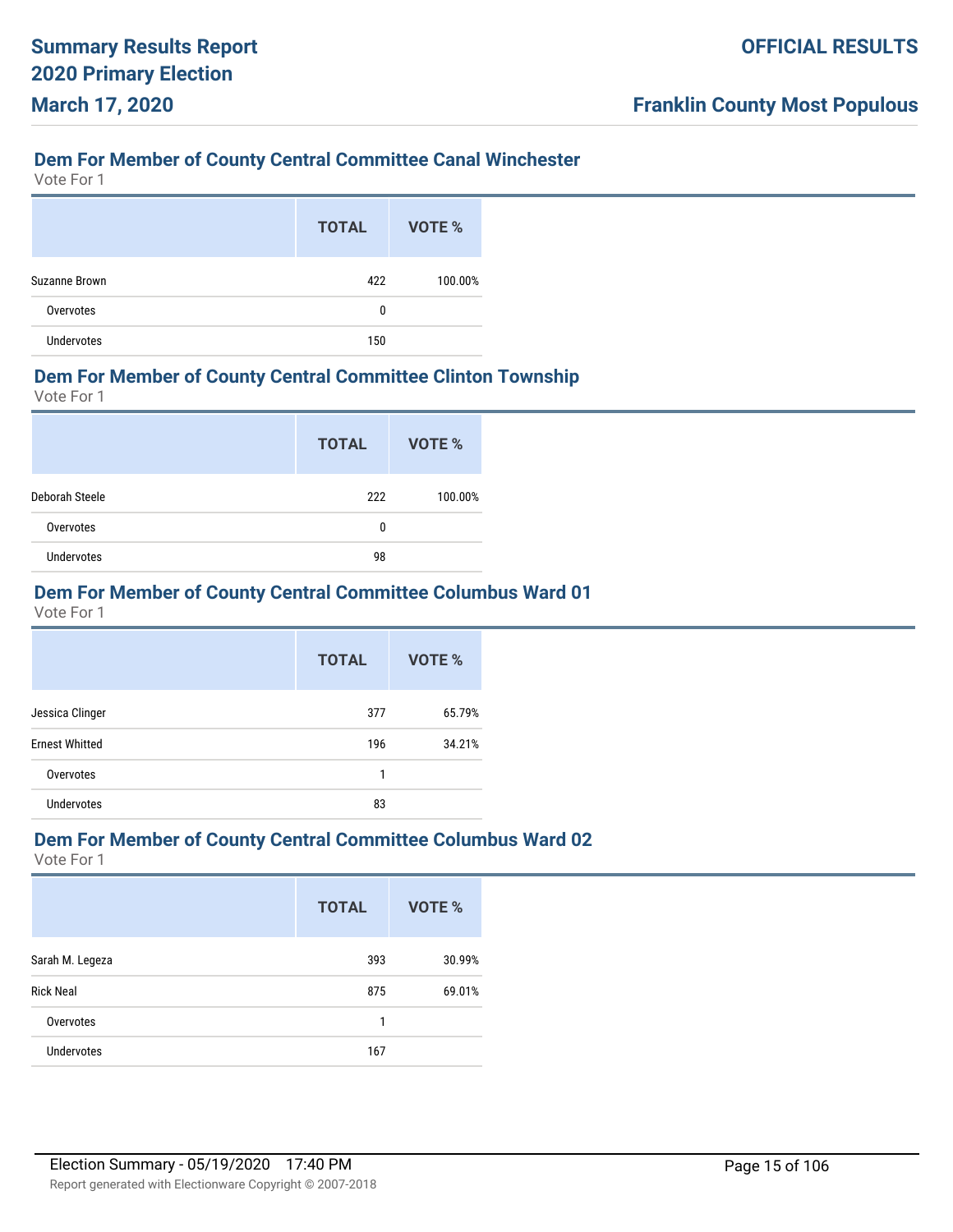Vote For 1

|                   | <b>TOTAL</b> | VOTE %  |
|-------------------|--------------|---------|
| Debera L. Diggs   | 425          | 100.00% |
| Overvotes         | 0            |         |
| <b>Undervotes</b> | 179          |         |

#### **Dem For Member of County Central Committee Columbus Ward 04**

Vote For 1

|                      | <b>TOTAL</b> | VOTE % |
|----------------------|--------------|--------|
| Monica G. Cerrezuela | 295          | 73.57% |
| Cissy F. Watkins     | 106          | 26.43% |
| Overvotes            | 1            |        |
| <b>Undervotes</b>    | 97           |        |

#### **Dem For Member of County Central Committee Columbus Ward 05**

Vote For 1

|                   | <b>TOTAL</b> | VOTE % |
|-------------------|--------------|--------|
| Taisean C. Glover | 265          | 63.70% |
| Hannah E. Ware    | 151          | 36.30% |
| Overvotes         | 1            |        |
| <b>Undervotes</b> | 71           |        |

### **Dem For Member of County Central Committee Columbus Ward 07**

|                          | <b>TOTAL</b> | VOTE % |
|--------------------------|--------------|--------|
| <b>Nicholas Bankston</b> | 328          | 60.41% |
| Trevor P. Martin         | 215          | 39.59% |
| Overvotes                | 1            |        |
| <b>Undervotes</b>        | 159          |        |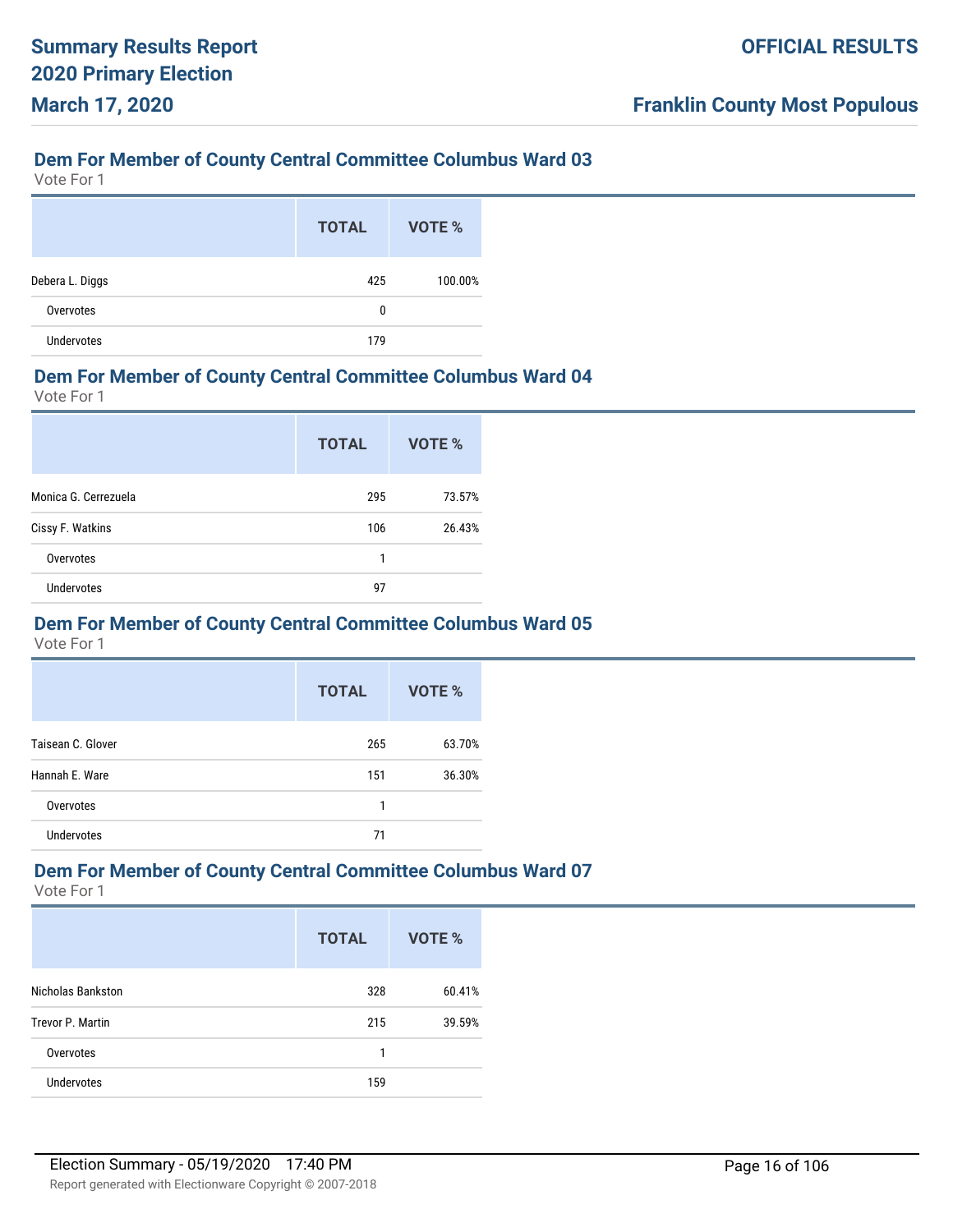Vote For 1

|                       | <b>TOTAL</b> | VOTE % |
|-----------------------|--------------|--------|
| Danielle Marie Howell | 428          | 42.71% |
| Karen E. Kostelac     | 574          | 57.29% |
| Overvotes             | 3            |        |
| <b>Undervotes</b>     | 335          |        |

#### **Dem For Member of County Central Committee Columbus Ward 09**

Vote For 1

|                   | <b>TOTAL</b> | VOTE %  |
|-------------------|--------------|---------|
| Erin M. Gibbons   | 194          | 100.00% |
| Overvotes         | 0            |         |
| <b>Undervotes</b> | 82           |         |

#### **Dem For Member of County Central Committee Columbus Ward 10**

Vote For 1

|                 | <b>TOTAL</b> | VOTE %  |
|-----------------|--------------|---------|
| Kevin B. McCain | 404          | 100.00% |
| Overvotes       | 0            |         |
| Undervotes      | 187          |         |

#### **Dem For Member of County Central Committee Columbus Ward 11**

|                   | <b>TOTAL</b> | VOTE % |
|-------------------|--------------|--------|
| Julius M. Palazzo | 226          | 52.93% |
| Rachel F. Wenning | 201          | 47.07% |
| Overvotes         | 0            |        |
| <b>Undervotes</b> | 58           |        |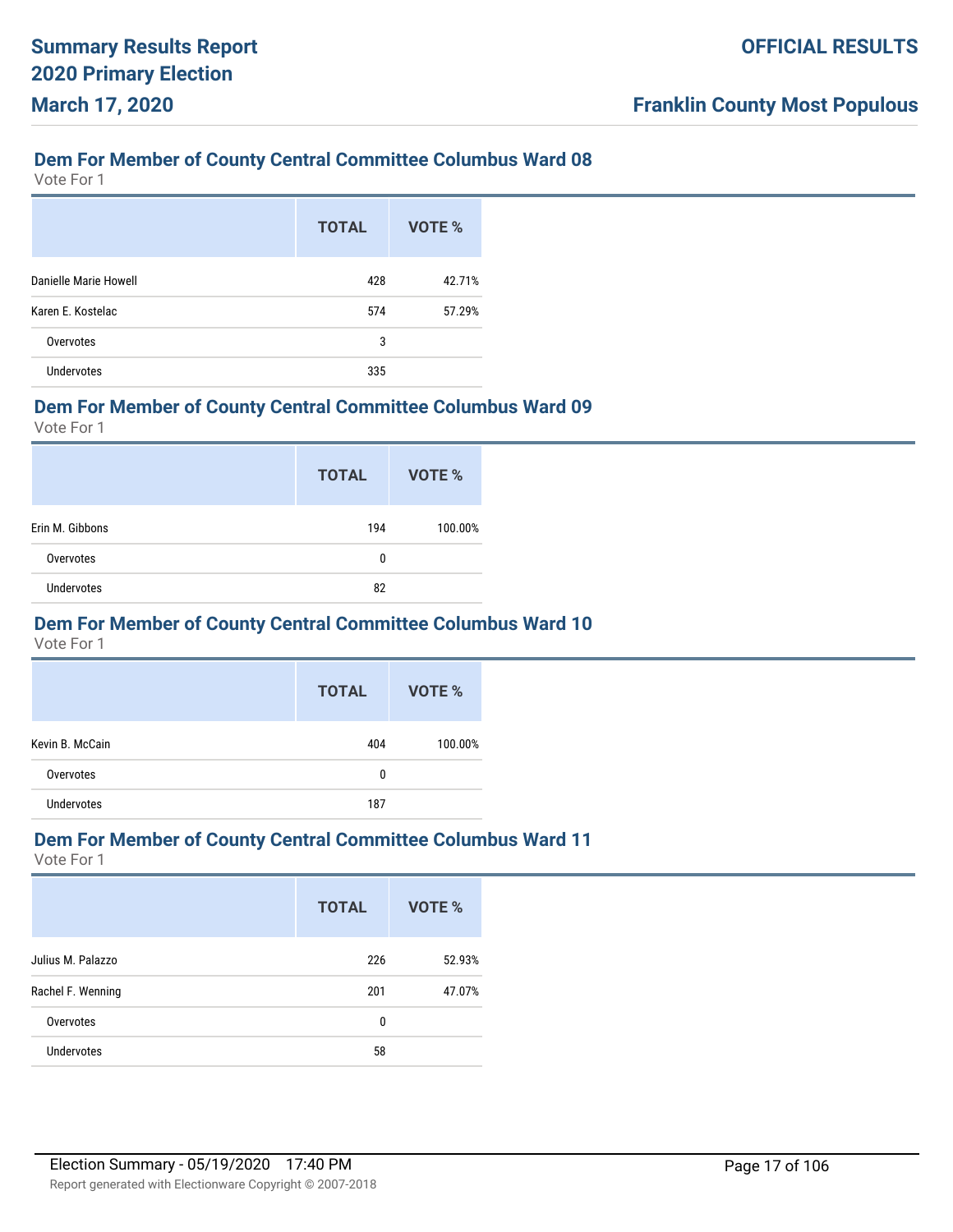Vote For 1

|                     | <b>TOTAL</b>   | VOTE % |
|---------------------|----------------|--------|
| Candidate Withdrawn | 100            | 12.47% |
| Joshua R. Grossman  | 427            | 53.24% |
| Charles Irwin       | 275            | 34.29% |
| Overvotes           | $\overline{2}$ |        |
| <b>Undervotes</b>   | 280            |        |

#### **Dem For Member of County Central Committee Columbus Ward 13**

Vote For 1

|                   | <b>TOTAL</b> | VOTE % |
|-------------------|--------------|--------|
| Monique McCoy     | 97           | 40.76% |
| Terri L. Mitchell | 141          | 59.24% |
| Overvotes         | 0            |        |
| <b>Undervotes</b> | 57           |        |

#### **Dem For Member of County Central Committee Columbus Ward 14**

Vote For 1

|                      | <b>TOTAL</b> | <b>VOTE %</b> |
|----------------------|--------------|---------------|
| <b>Terry Penrod</b>  | 745          | 66.76%        |
| <b>Bryce Sampson</b> | 371          | 33.24%        |
| Overvotes            | 2            |               |
| <b>Undervotes</b>    | 330          |               |

#### **Dem For Member of County Central Committee Columbus Ward 15**

|                   | <b>TOTAL</b> | VOTE %  |
|-------------------|--------------|---------|
| Conan C. Cupples  | 206          | 100.00% |
| Overvotes         | 0            |         |
| <b>Undervotes</b> | 86           |         |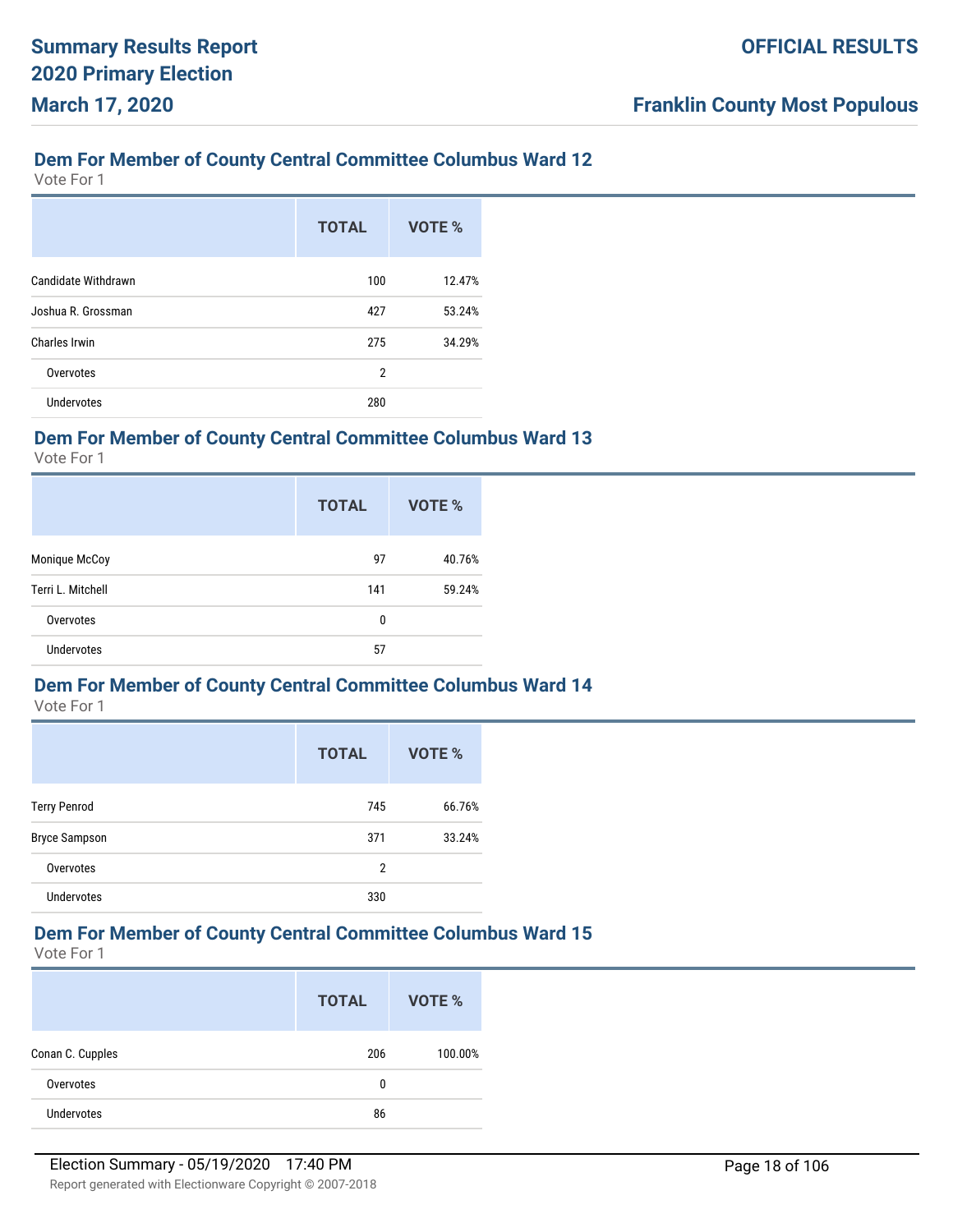Vote For 1

|                   | <b>TOTAL</b> | <b>VOTE %</b> |
|-------------------|--------------|---------------|
| Marques Jones     | 346          | 60.07%        |
| Pat Manning       | 36           | 6.25%         |
| Averi Townsend    | 194          | 33.68%        |
| Overvotes         | 0            |               |
| <b>Undervotes</b> | 178          |               |

#### **Dem For Member of County Central Committee Columbus Ward 17**

Vote For 1

|                   | <b>TOTAL</b> | VOTE %  |
|-------------------|--------------|---------|
| Mayo Makinde      | 348          | 100.00% |
| Overvotes         | 0            |         |
| <b>Undervotes</b> | 117          |         |

#### **Dem For Member of County Central Committee Columbus Ward 18**

|                  | <b>TOTAL</b> | VOTE % |
|------------------|--------------|--------|
| Kevin O'Donnell  | 746          | 57.03% |
| Joseph G. Rettof | 562          | 42.97% |
| Overvotes        | 0            |        |
| Undervotes       | 468          |        |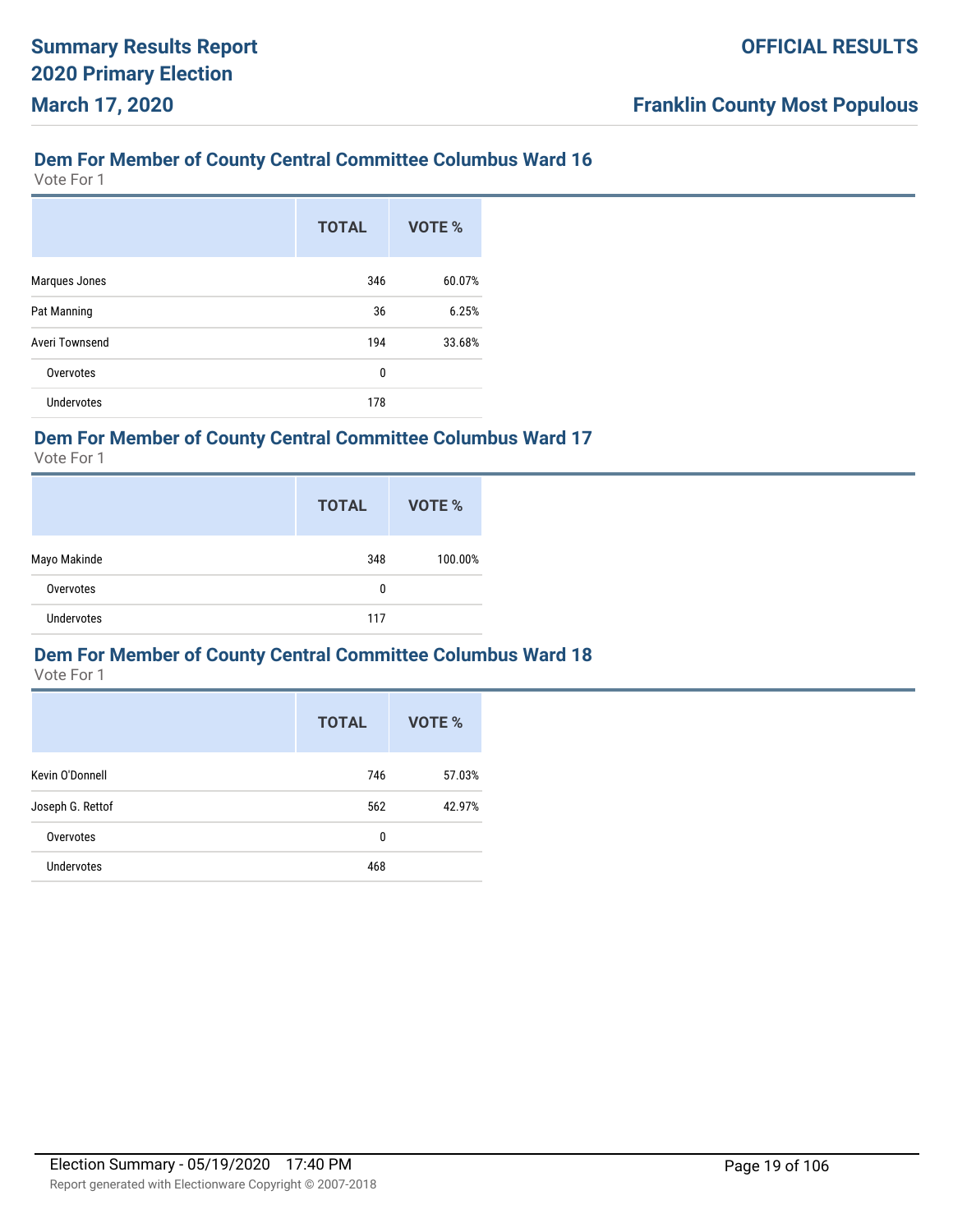Vote For 1

|                     | <b>TOTAL</b>   | VOTE % |
|---------------------|----------------|--------|
| Marla Davis         | 1,018          | 42.00% |
| Phyllis M. Elmo     | 822            | 33.91% |
| Candidate Withdrawn | 584            | 24.09% |
| Overvotes           | $\overline{2}$ |        |
| <b>Undervotes</b>   | 298            |        |

#### **Dem For Member of County Central Committee Columbus Ward 20**

Vote For 1

|                        | <b>TOTAL</b> | VOTE % |
|------------------------|--------------|--------|
| Victoria Abou-Ghalioum | 459          | 46.46% |
| Jennifer K. Lynch      | 529          | 53.54% |
| Overvotes              | 1            |        |
| <b>Undervotes</b>      | 182          |        |

#### **Dem For Member of County Central Committee Columbus Ward 21**

|                   | <b>TOTAL</b> | <b>VOTE %</b> |
|-------------------|--------------|---------------|
| Joseph Echt       | 210          | 14.72%        |
| Sue Foley         | 1,217        | 85.28%        |
| Overvotes         | 2            |               |
| <b>Undervotes</b> | 284          |               |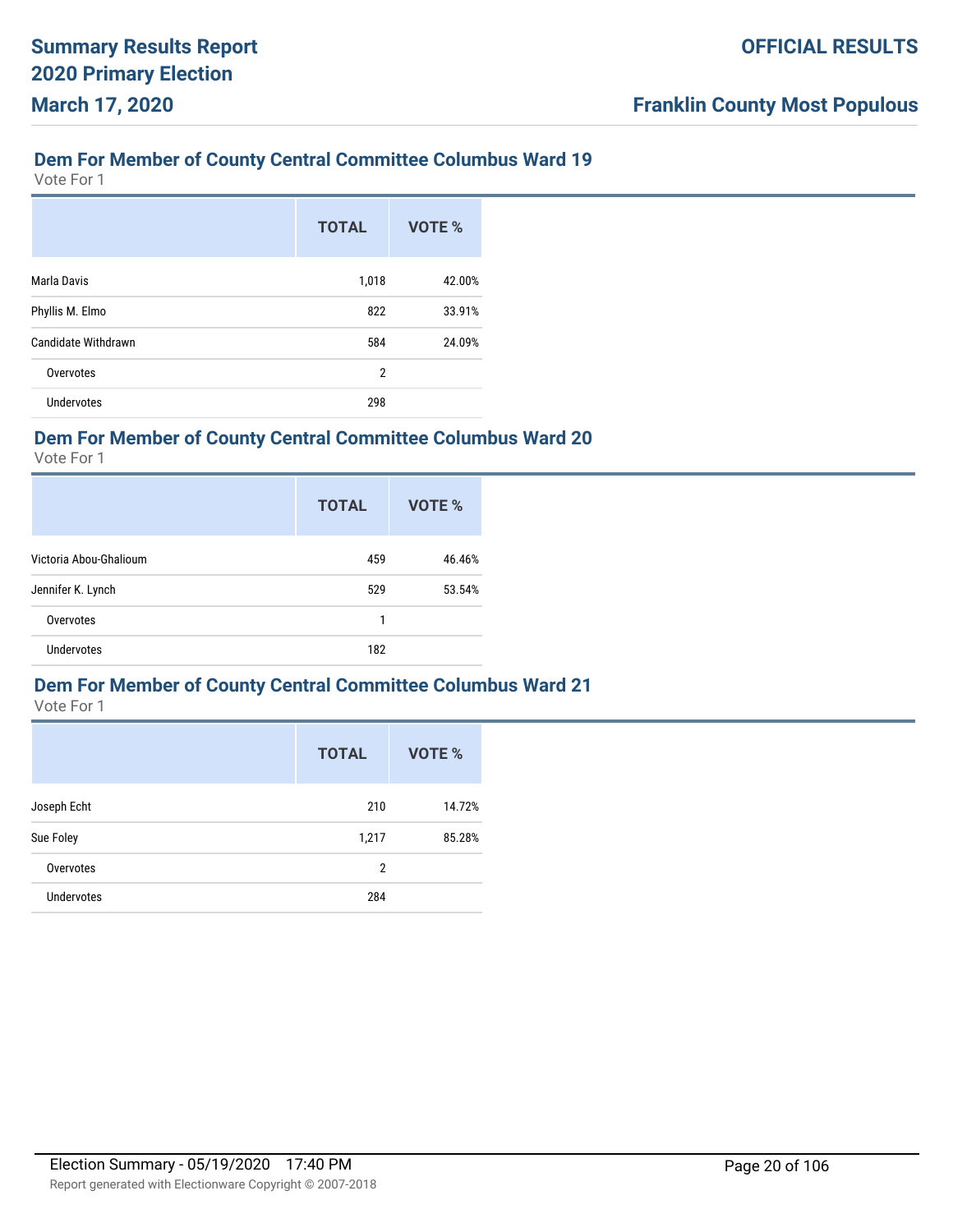Vote For 1

|                   | <b>TOTAL</b> | VOTE % |
|-------------------|--------------|--------|
| Ruth A. Farthing  | 899          | 63.94% |
| Abby S. Vaile     | 507          | 36.06% |
| Overvotes         | 0            |        |
| <b>Undervotes</b> | 369          |        |

#### **Dem For Member of County Central Committee Columbus Ward 23**

Vote For 1

|                           | <b>TOTAL</b> | VOTE % |
|---------------------------|--------------|--------|
| <b>Heather Fitzgerald</b> | 351          | 55.54% |
| Jeffrey D. Mackey         | 281          | 44.46% |
| Overvotes                 | 0            |        |
| <b>Undervotes</b>         | 133          |        |

#### **Dem For Member of County Central Committee Columbus Ward 24**

Vote For 1

|                   | <b>TOTAL</b> | <b>VOTE %</b> |
|-------------------|--------------|---------------|
| Mark A. Allison   | 120          | 21.82%        |
| Karen D. Clark    | 430          | 78.18%        |
| Overvotes         | 1            |               |
| <b>Undervotes</b> | 93           |               |

## **Dem For Member of County Central Committee Columbus Ward 25**

|                    | <b>TOTAL</b> | VOTE % |
|--------------------|--------------|--------|
| Deborah A. Johnson | 900          | 77.32% |
| Carol E. Whitmer   | 264          | 22.68% |
| Overvotes          | 2            |        |
| <b>Undervotes</b>  | 211          |        |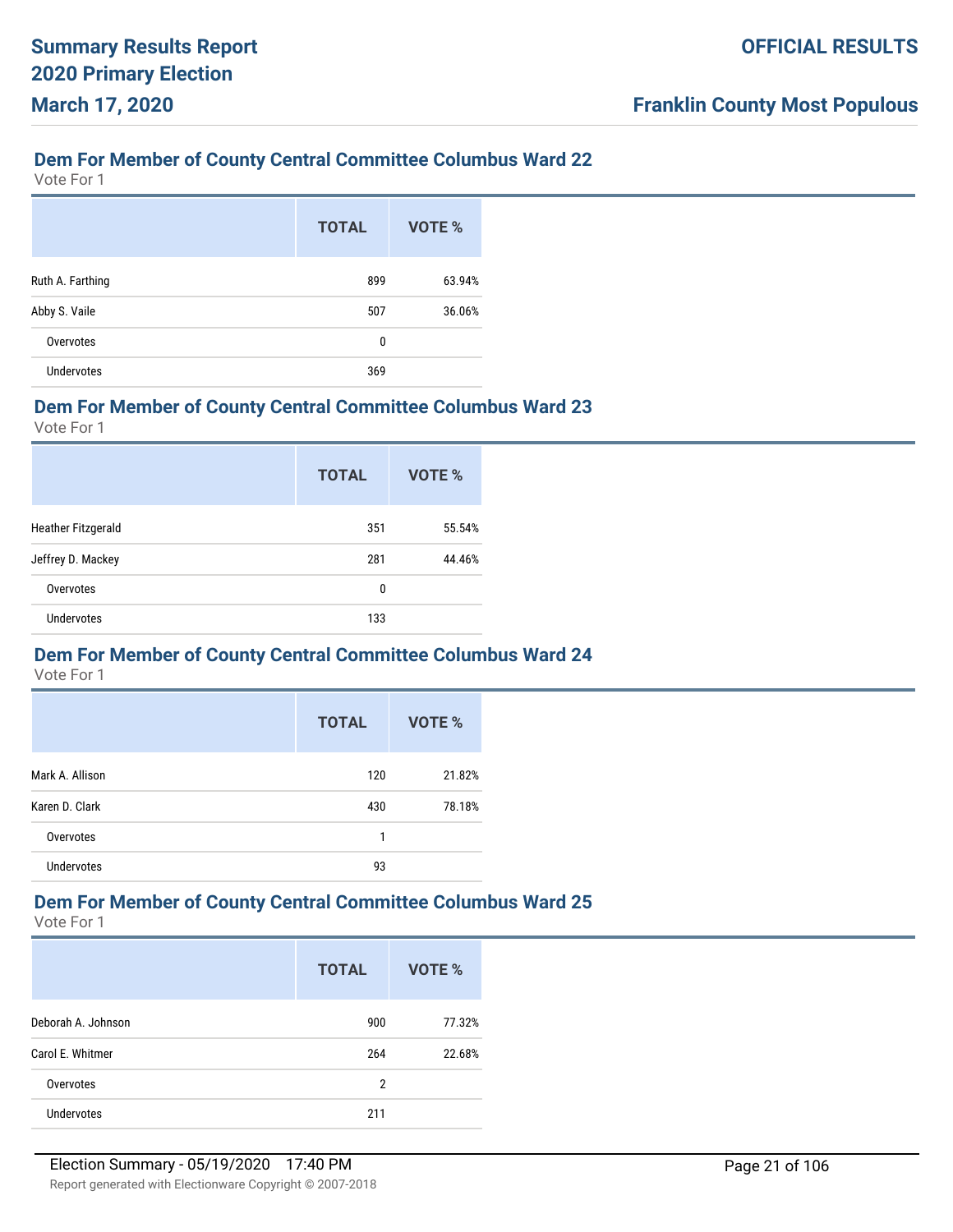Vote For 1

|                  | <b>TOTAL</b> | VOTE %  |
|------------------|--------------|---------|
| Lamar D. Peoples | 285          | 100.00% |
| Overvotes        | 0            |         |
| Undervotes       | 119          |         |

#### **Dem For Member of County Central Committee Columbus Ward 27**

Vote For 1

|            | <b>TOTAL</b> | <b>VOTE %</b> |
|------------|--------------|---------------|
| Pat Powell | 623          | 100.00%       |
| Overvotes  | 0            |               |
| Undervotes | 255          |               |

### **Dem For Member of County Central Committee Columbus Ward 28**

Vote For 1

|                     | <b>TOTAL</b> | VOTE % |
|---------------------|--------------|--------|
| Marc Gofstein       | 776          | 52.22% |
| <b>Shelley Mann</b> | 710          | 47.78% |
| Overvotes           | 8            |        |
| <b>Undervotes</b>   | 269          |        |

#### **Dem For Member of County Central Committee Columbus Ward 29**

|                       | <b>TOTAL</b> | <b>VOTE %</b> |
|-----------------------|--------------|---------------|
| Lillie Banner         | 153          | 79.27%        |
| <b>Eddie Hamilton</b> | 40           | 20.73%        |
| Overvotes             | 0            |               |
| <b>Undervotes</b>     | 45           |               |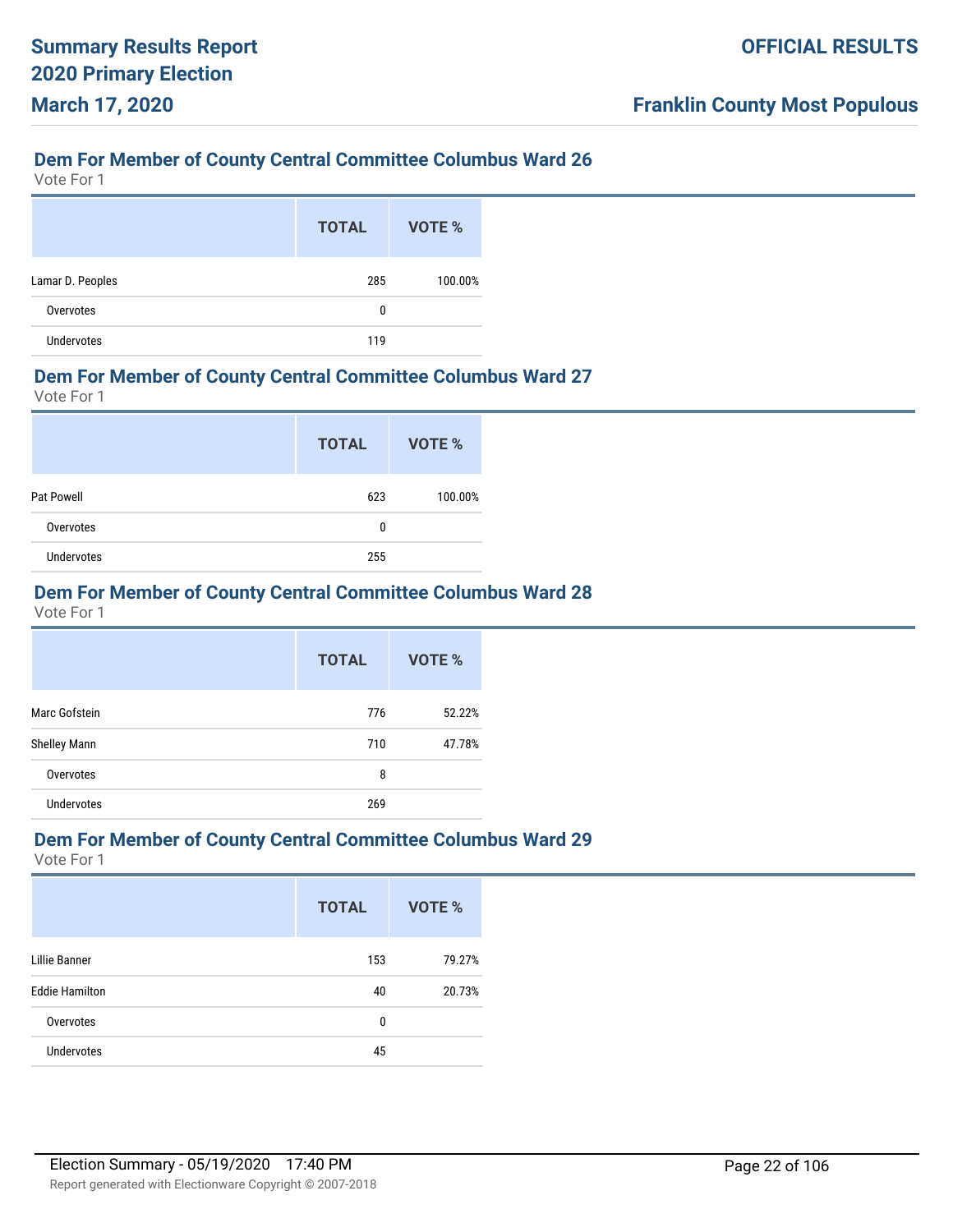Vote For 1

|                    | <b>TOTAL</b> | VOTE % |
|--------------------|--------------|--------|
| Laurel Hobden      | 208          | 36.68% |
| Deborah H. Roberts | 359          | 63.32% |
| Overvotes          | 1            |        |
| <b>Undervotes</b>  | 123          |        |

#### **Dem For Member of County Central Committee Columbus Ward 31**

Vote For 1

|                        | <b>TOTAL</b> | VOTE % |
|------------------------|--------------|--------|
| Marian Lupo            | 119          | 63.64% |
| <b>Brandon Simmons</b> | 68           | 36.36% |
| Overvotes              | 0            |        |
| <b>Undervotes</b>      | 44           |        |

#### **Dem For Member of County Central Committee Columbus Ward 32**

Vote For 1

|                   | <b>TOTAL</b> | <b>VOTE %</b> |
|-------------------|--------------|---------------|
| David Jennings    | 334          | 50.68%        |
| Daniel K. Stewart | 325          | 49.32%        |
| Overvotes         | 3            |               |
| <b>Undervotes</b> | 115          |               |

## **Dem For Member of County Central Committee Columbus Ward 33**

|                          | <b>TOTAL</b> | VOTE % |
|--------------------------|--------------|--------|
| Gretchen D. James        | 655          | 56.71% |
| <b>Evangeline Warren</b> | 500          | 43.29% |
| Overvotes                | 0            |        |
| <b>Undervotes</b>        | 339          |        |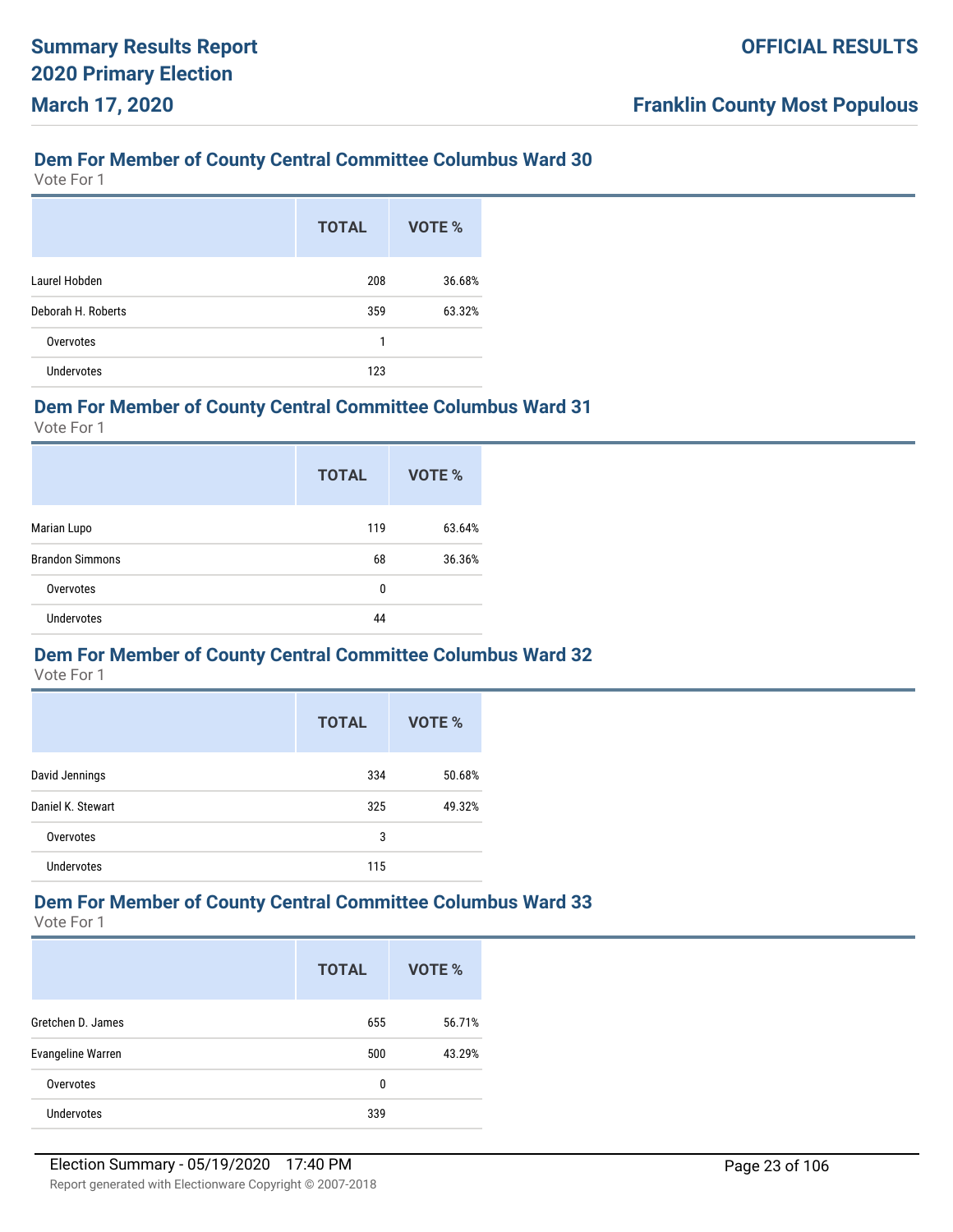Vote For 1

|                    | <b>TOTAL</b> | VOTE % |
|--------------------|--------------|--------|
| <b>Matt Rushay</b> | 561          | 76.02% |
| Rodney Wollam      | 177          | 23.98% |
| Overvotes          | 2            |        |
| <b>Undervotes</b>  | 139          |        |

#### **Dem For Member of County Central Committee Columbus Ward 35**

Vote For 1

|                    | <b>TOTAL</b> | VOTE %  |
|--------------------|--------------|---------|
| Latyna M. Humphrey | 473          | 100.00% |
| Overvotes          | 0            |         |
| <b>Undervotes</b>  | 172          |         |

#### **Dem For Member of County Central Committee Columbus Ward 37**

Vote For 1

|                   | <b>TOTAL</b> | VOTE %  |
|-------------------|--------------|---------|
| Stefanie Lynn Coe | 254          | 100.00% |
| Overvotes         | 0            |         |
| <b>Undervotes</b> | 88           |         |

#### **Dem For Member of County Central Committee Columbus Ward 38**

|                    | <b>TOTAL</b> | VOTE % |
|--------------------|--------------|--------|
| Carrie Eickleberry | 103          | 54.79% |
| John J. McGuire    | 85           | 45.21% |
| Overvotes          | 2            |        |
| <b>Undervotes</b>  | 33           |        |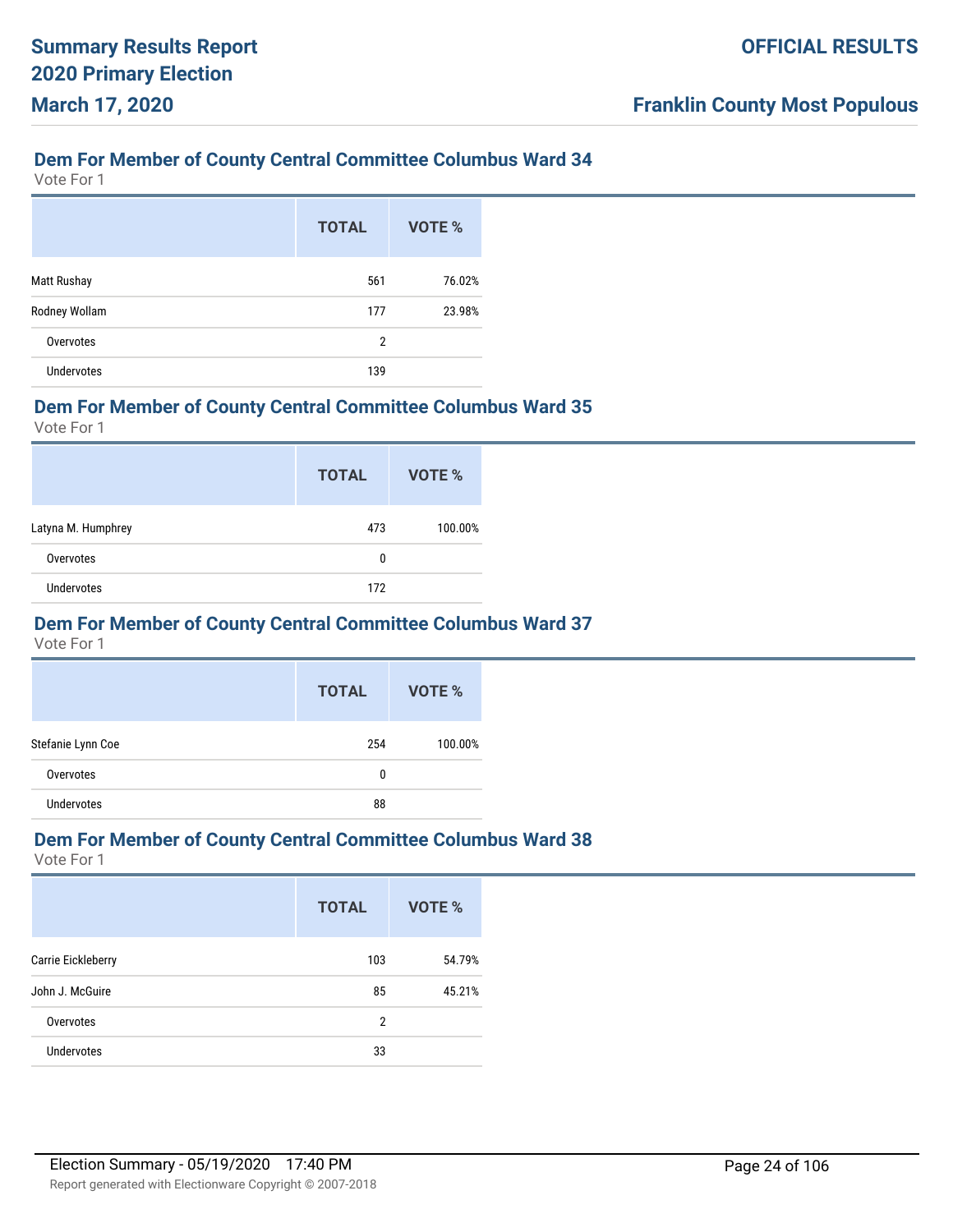Vote For 1

|                 | <b>TOTAL</b> | VOTE %  |
|-----------------|--------------|---------|
| Robert T. Jones | 246          | 100.00% |
| Overvotes       | 0            |         |
| Undervotes      | 152          |         |

#### **Dem For Member of County Central Committee Columbus Ward 40**

Vote For 1

|               | <b>TOTAL</b> | VOTE %  |
|---------------|--------------|---------|
| Nic A. Joseph | 400          | 100.00% |
| Overvotes     | 0            |         |
| Undervotes    | 184          |         |

#### **Dem For Member of County Central Committee Columbus Ward 41**

Vote For 1

|                   | <b>TOTAL</b> | VOTE % |
|-------------------|--------------|--------|
| Raemona Cannon    | 239          | 66.39% |
| Ben Kanas         | 121          | 33.61% |
| Overvotes         | 0            |        |
| <b>Undervotes</b> | 96           |        |

#### **Dem For Member of County Central Committee Columbus Ward 42**

|                   | <b>TOTAL</b> | VOTE %  |
|-------------------|--------------|---------|
| Veronica Luttery  | 305          | 100.00% |
| Overvotes         | 0            |         |
| <b>Undervotes</b> | 182          |         |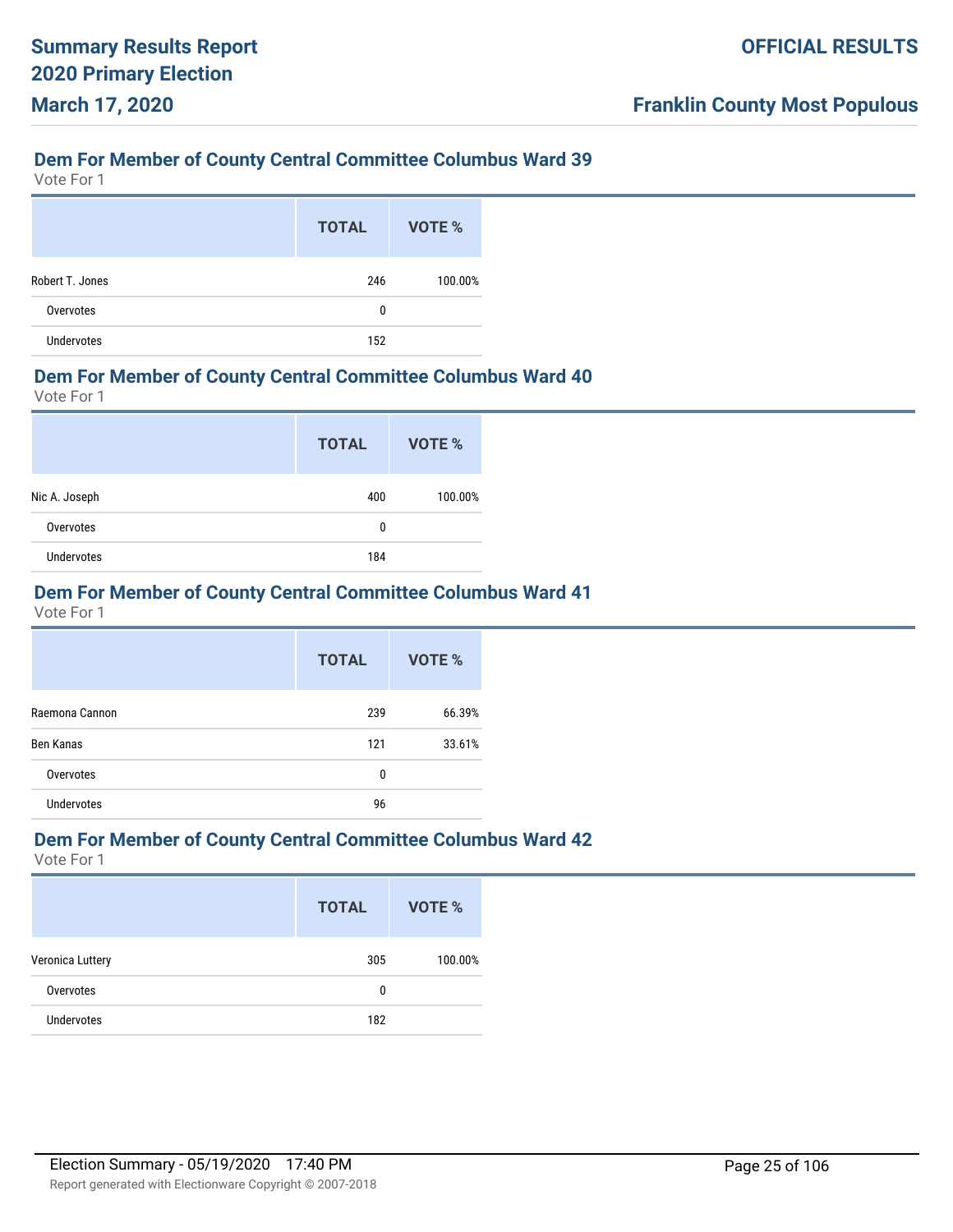Vote For 1

|                   | <b>TOTAL</b> | VOTE % |
|-------------------|--------------|--------|
| Valarie Y. Raimey | 348          | 63.74% |
| Alexandra Stein   | 198          | 36.26% |
| Overvotes         | 0            |        |
| <b>Undervotes</b> | 141          |        |

#### **Dem For Member of County Central Committee Columbus Ward 44**

Vote For 1

|                       | <b>TOTAL</b> | VOTE %  |
|-----------------------|--------------|---------|
| Michael L. Jones, Jr. | 725          | 100.00% |
| Overvotes             | 0            |         |
| <b>Undervotes</b>     | 221          |         |

#### **Dem For Member of County Central Committee Columbus Ward 45**

Vote For 1

|                   | <b>TOTAL</b> | VOTE %  |
|-------------------|--------------|---------|
| Sandra R. Lopez   | 1,295        | 100.00% |
| Overvotes         | 0            |         |
| <b>Undervotes</b> | 345          |         |

#### **Dem For Member of County Central Committee Columbus Ward 46**

|                   | <b>TOTAL</b> | VOTE %  |
|-------------------|--------------|---------|
| Cheryl Saul       | 1,177        | 100.00% |
| Overvotes         | 0            |         |
| <b>Undervotes</b> | 386          |         |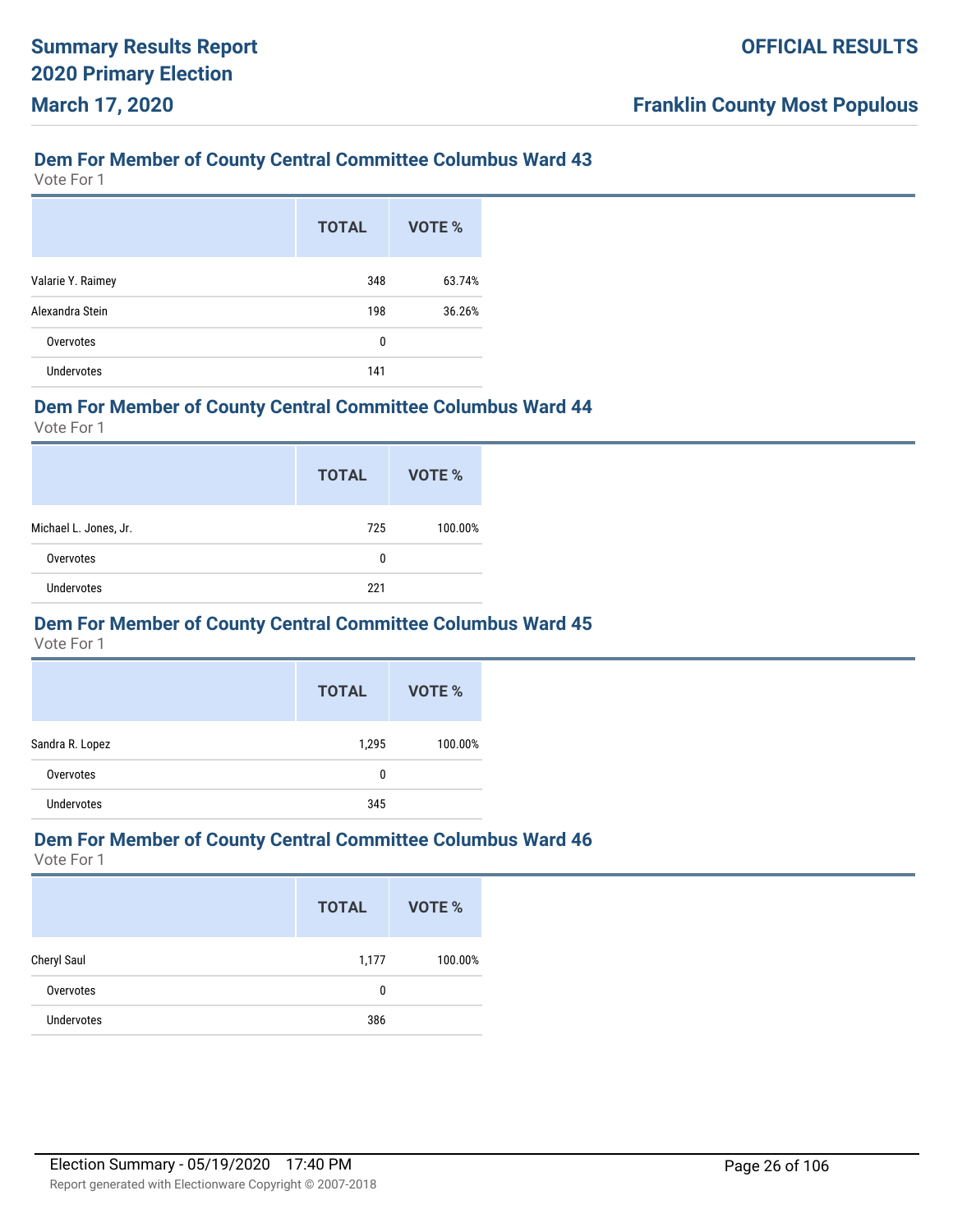Vote For 1

|                   | <b>TOTAL</b> | VOTE % |
|-------------------|--------------|--------|
| Donald Dawson     | 125          | 19.05% |
| James C. Ragland  | 531          | 80.95% |
| Overvotes         | 4            |        |
| <b>Undervotes</b> | 107          |        |

#### **Dem For Member of County Central Committee Columbus Ward 50**

Vote For 1

|                   | <b>TOTAL</b> | VOTE %  |
|-------------------|--------------|---------|
| Alexis R. Pannell | 488          | 100.00% |
| Overvotes         | 0            |         |
| <b>Undervotes</b> | 137          |         |

#### **Dem For Member of County Central Committee Columbus Ward 51**

Vote For 1

|                     | <b>TOTAL</b> | VOTE %  |
|---------------------|--------------|---------|
| Robert L. Patterson | 548          | 100.00% |
| Overvotes           | 0            |         |
| Undervotes          | 160          |         |

#### **Dem For Member of County Central Committee Columbus Ward 52**

|                    | <b>TOTAL</b> | <b>VOTE %</b> |
|--------------------|--------------|---------------|
| Kashi Adhikari     | 551          | 48.08%        |
| <b>Chloe Siens</b> | 595          | 51.92%        |
| Overvotes          | 3            |               |
| <b>Undervotes</b>  | 209          |               |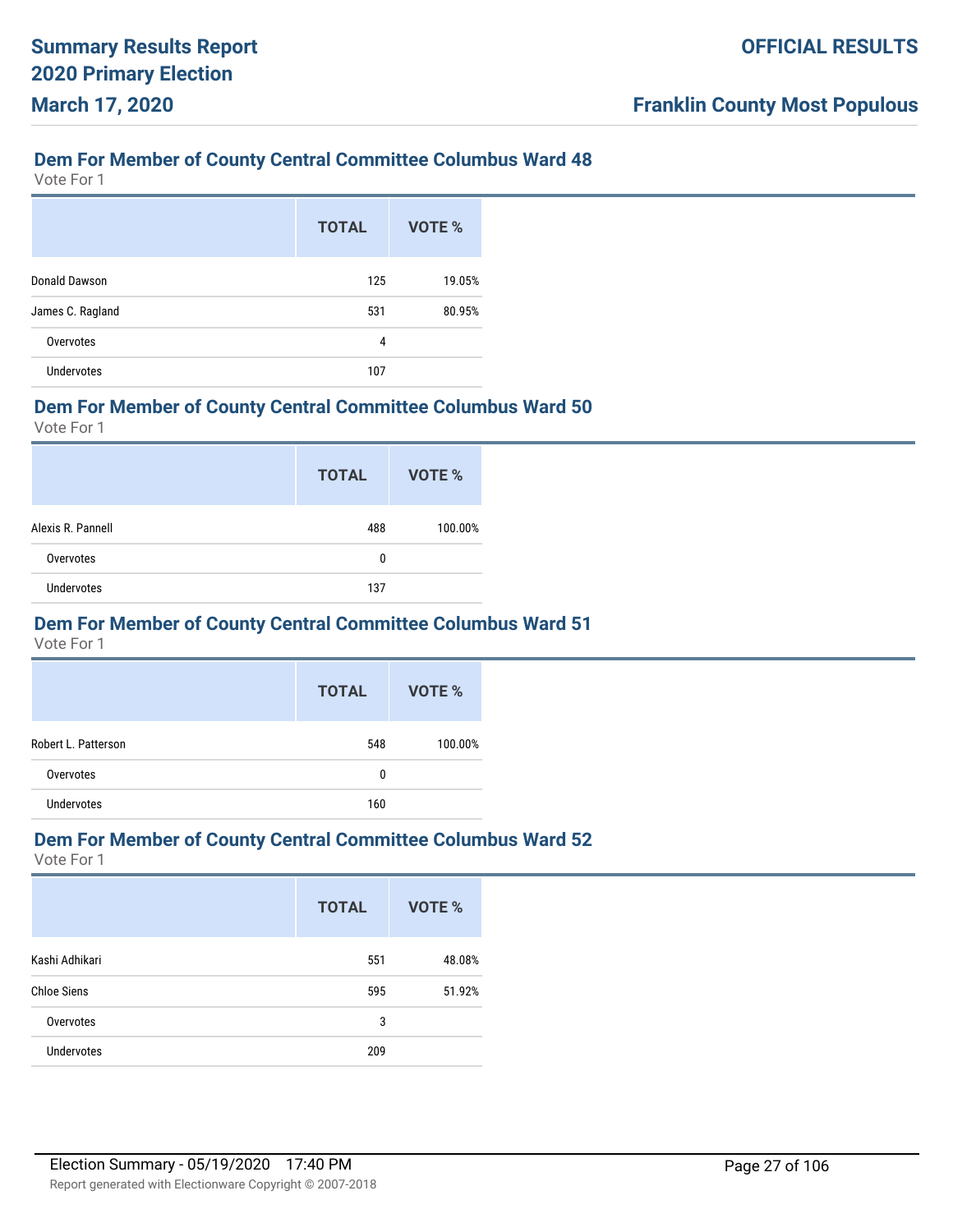Vote For 1

|                   | <b>TOTAL</b> | VOTE % |
|-------------------|--------------|--------|
| Adrienne Hood     | 465          | 55.16% |
| David W. Paul     | 378          | 44.84% |
| Overvotes         | 2            |        |
| <b>Undervotes</b> | 207          |        |

#### **Dem For Member of County Central Committee Columbus Ward 55**

Vote For 1

|                   | <b>TOTAL</b> | VOTE % |
|-------------------|--------------|--------|
| Jonathan C. Beard | 242          | 34.23% |
| Pat Deering       | 465          | 65.77% |
| Overvotes         | 1            |        |
| <b>Undervotes</b> | 164          |        |

#### **Dem For Member of County Central Committee Columbus Ward 56**

Vote For 1

|                   | <b>TOTAL</b> | VOTE %  |
|-------------------|--------------|---------|
| Kathy L. Carter   | 622          | 100.00% |
| Overvotes         | 0            |         |
| <b>Undervotes</b> | 611          |         |

## **Dem For Member of County Central Committee Columbus Ward 57**

|                   | <b>TOTAL</b> | VOTE % |
|-------------------|--------------|--------|
| Erin Beck         | 415          | 59.97% |
| Anna Siriano      | 277          | 40.03% |
| Overvotes         | 1            |        |
| <b>Undervotes</b> | 115          |        |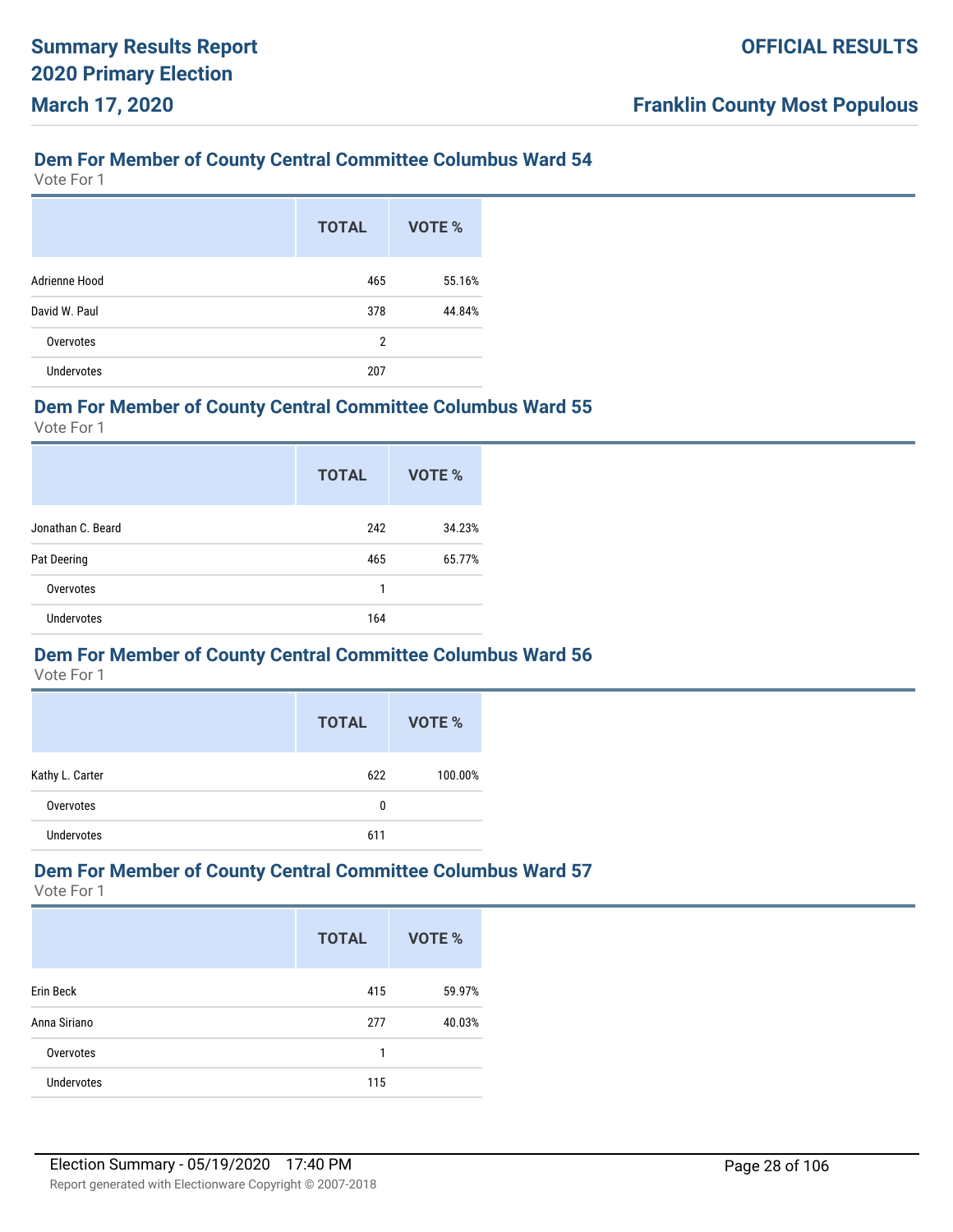Vote For 1

|                     | <b>TOTAL</b> | VOTE % |
|---------------------|--------------|--------|
| Micki B. Pike       | 497          | 64.88% |
| Candidate Withdrawn | 269          | 35.12% |
| Overvotes           | 1            |        |
| <b>Undervotes</b>   | 232          |        |

#### **Dem For Member of County Central Committee Columbus Ward 59**

Vote For 1

|                   | <b>TOTAL</b> | <b>VOTE %</b> |
|-------------------|--------------|---------------|
| Carole DePaola    | 642          | 81.78%        |
| Leo Simpson       | 143          | 18.22%        |
| Overvotes         | 1            |               |
| <b>Undervotes</b> | 183          |               |

#### **Dem For Member of County Central Committee Columbus Ward 60**

Vote For 1

|                   | <b>TOTAL</b> | <b>VOTE %</b> |
|-------------------|--------------|---------------|
| Terra Goodnight   | 503          | 56.96%        |
| Mark K. Rutkus    | 380          | 43.04%        |
| Overvotes         | 0            |               |
| <b>Undervotes</b> | 275          |               |

## **Dem For Member of County Central Committee Columbus Ward 61**

|                                | <b>TOTAL</b> | VOTE %  |
|--------------------------------|--------------|---------|
| <b>Tonya McCreary Williams</b> | 424          | 100.00% |
| Overvotes                      | 0            |         |
| <b>Undervotes</b>              | 135          |         |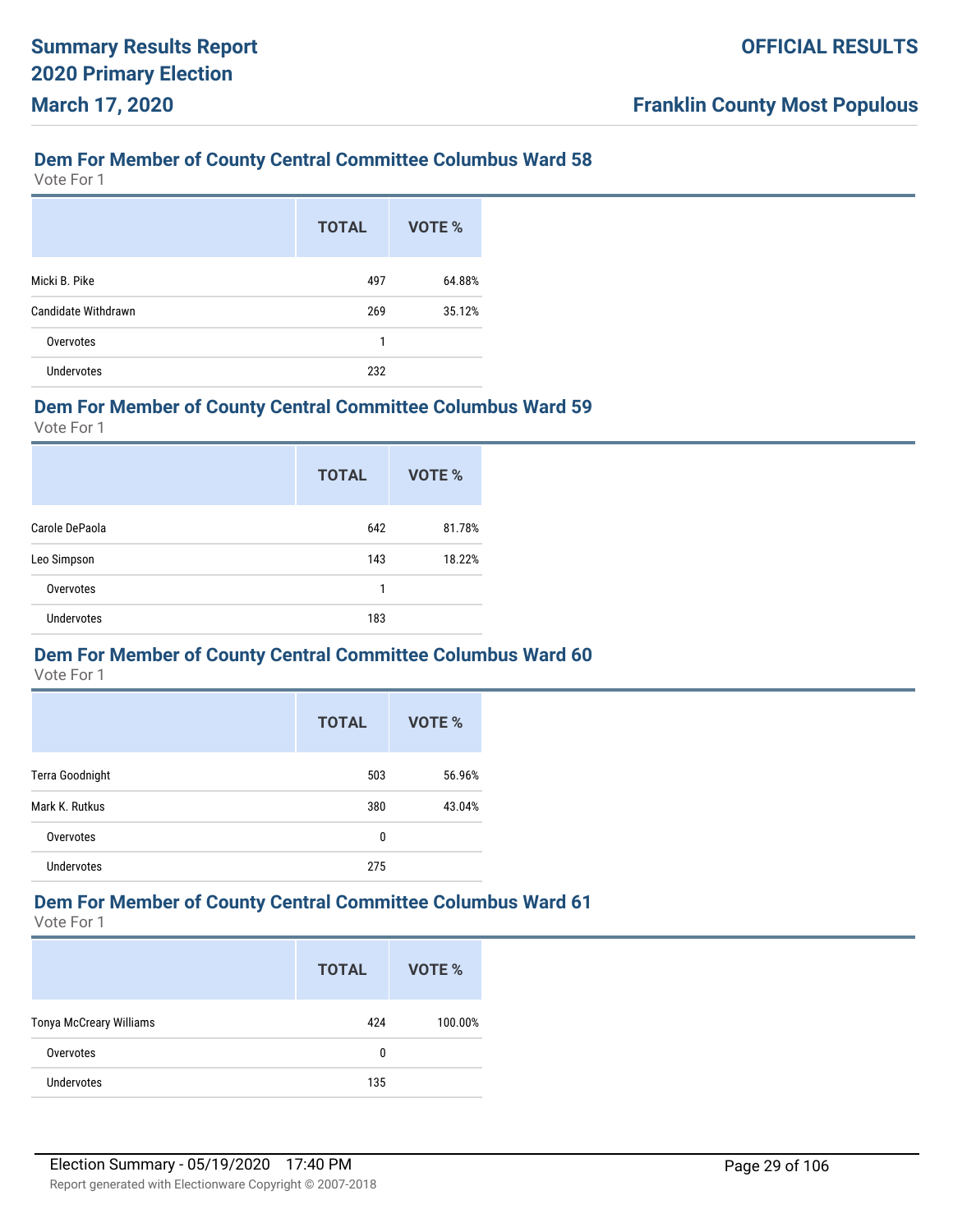Vote For 1

|                   | <b>TOTAL</b> | VOTE %  |
|-------------------|--------------|---------|
| Garrison P. Carr  | 637          | 100.00% |
| Overvotes         | 0            |         |
| <b>Undervotes</b> | 301          |         |

#### **Dem For Member of County Central Committee Columbus Ward 63**

Vote For 1

|                    | <b>TOTAL</b> | VOTE %  |
|--------------------|--------------|---------|
| Mellissia Fuhrmann | 930          | 100.00% |
| Overvotes          | 0            |         |
| Undervotes         | 342          |         |

### **Dem For Member of County Central Committee Columbus Ward 64**

Vote For 1

|                      | <b>TOTAL</b> | VOTE % |
|----------------------|--------------|--------|
| Angela Romines-Smith | 192          | 25.95% |
| Jennifer T. Stack    | 548          | 74.05% |
| Overvotes            | 2            |        |
| Undervotes           | 235          |        |

#### **Dem For Member of County Central Committee Columbus Ward 65**

|                   | <b>TOTAL</b> | VOTE %  |
|-------------------|--------------|---------|
| Sundeepti Jindal  | 656          | 100.00% |
| Overvotes         | 0            |         |
| <b>Undervotes</b> | 254          |         |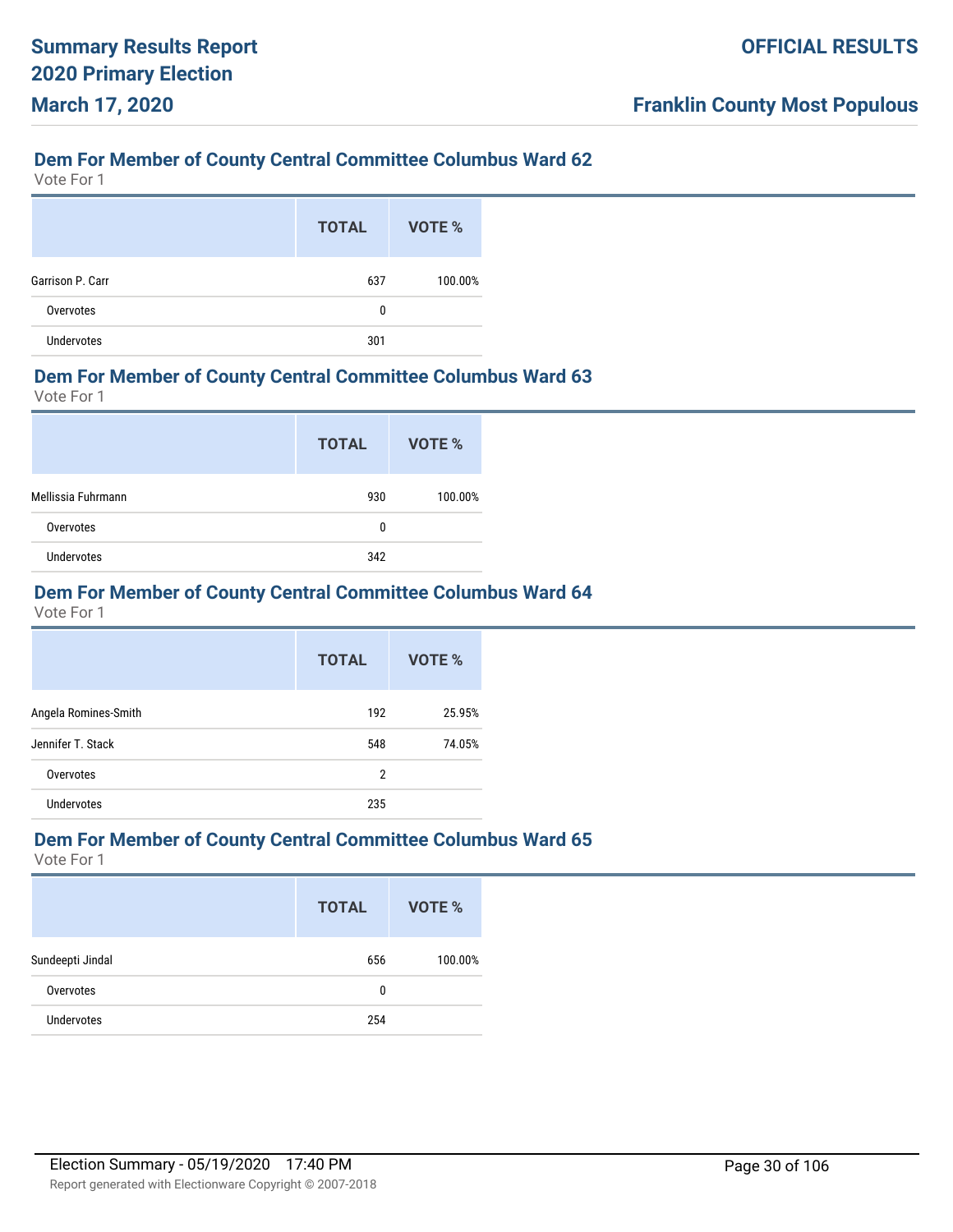Vote For 1

|                   | <b>TOTAL</b> | VOTE % |
|-------------------|--------------|--------|
| Mary L. Hawkins   | 254          | 36.03% |
| Barbara A. Rousey | 451          | 63.97% |
| Overvotes         | 1            |        |
| <b>Undervotes</b> | 202          |        |

#### **Dem For Member of County Central Committee Columbus Ward 67**

Vote For 1

|                       | <b>TOTAL</b> | VOTE %  |
|-----------------------|--------------|---------|
| Clyde B. Pickett, Sr. | 493          | 100.00% |
| Overvotes             | 0            |         |
| <b>Undervotes</b>     | 208          |         |

#### **Dem For Member of County Central Committee Columbus Ward 68**

Vote For 1

|                   | <b>TOTAL</b> | VOTE %  |
|-------------------|--------------|---------|
| Constance Dunlap  | 240          | 100.00% |
| Overvotes         | 0            |         |
| <b>Undervotes</b> | 105          |         |

#### **Dem For Member of County Central Committee Columbus Ward 69**

|                   | <b>TOTAL</b> | VOTE %  |
|-------------------|--------------|---------|
| Kim R. Walter     | 1,084        | 100.00% |
| Overvotes         | 0            |         |
| <b>Undervotes</b> | 450          |         |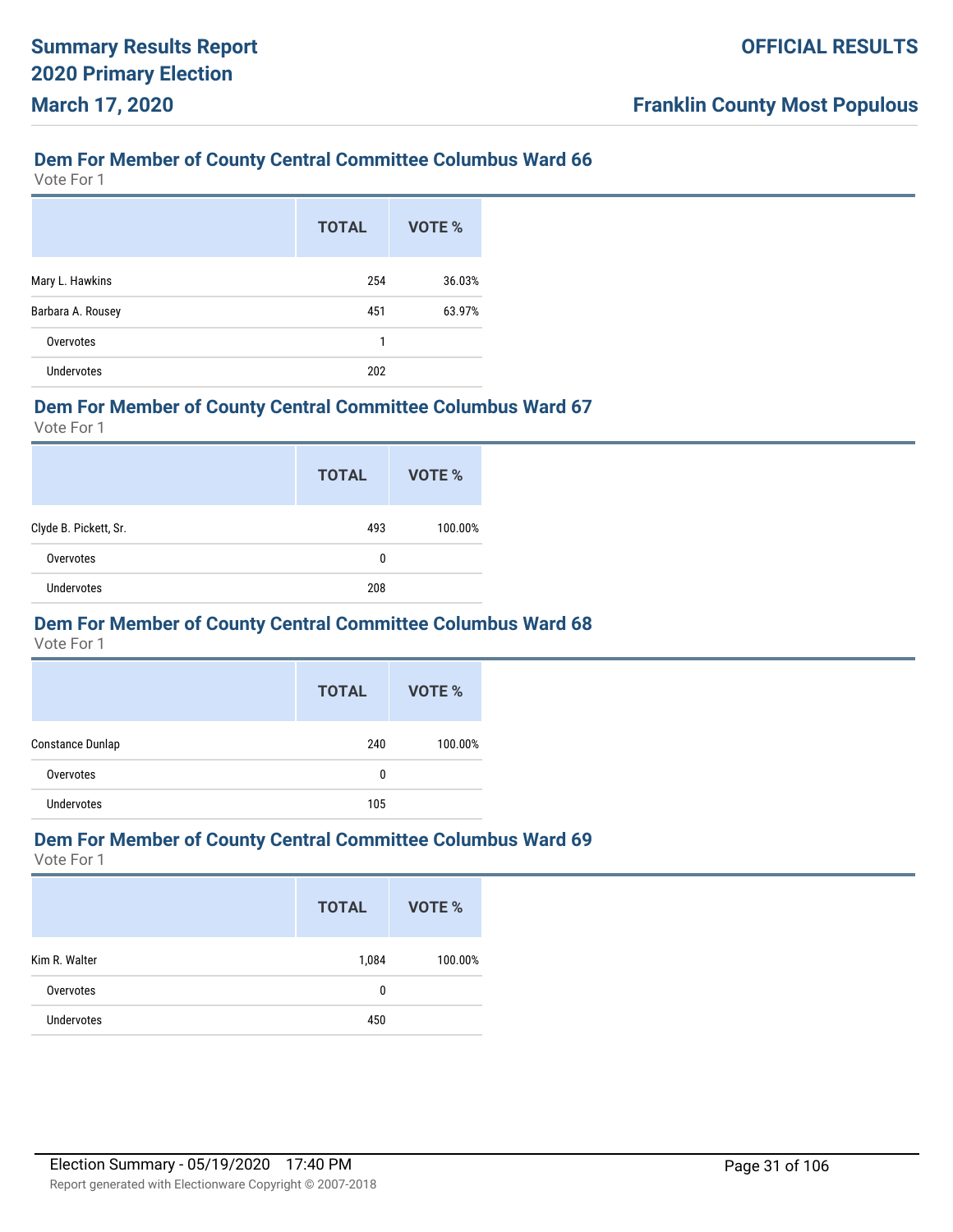Vote For 1

|                   | <b>TOTAL</b> | VOTE %  |
|-------------------|--------------|---------|
| Stephen N. Sayre  | 614          | 100.00% |
| Overvotes         | 0            |         |
| <b>Undervotes</b> | 281          |         |

#### **Dem For Member of County Central Committee Columbus Ward 71**

Vote For 1

|                     | <b>TOTAL</b> | VOTE % |
|---------------------|--------------|--------|
| Ed Horn             | 391          | 68.12% |
| Candidate Withdrawn | 183          | 31.88% |
| Overvotes           | 0            |        |
| <b>Undervotes</b>   | 199          |        |

#### **Dem For Member of County Central Committee Columbus Ward 72**

Vote For 1

|                  | <b>TOTAL</b> | VOTE %  |
|------------------|--------------|---------|
| Madeline J. Shaw | 846          | 100.00% |
| Overvotes        | 0            |         |
| Undervotes       | 323          |         |

#### **Dem For Member of County Central Committee Columbus Ward 73**

|                   | <b>TOTAL</b> | <b>VOTE %</b> |
|-------------------|--------------|---------------|
| Charles W. Lynd   | 222          | 15.27%        |
| Lori M. Tyack     | 1,232        | 84.73%        |
| Overvotes         | 4            |               |
| <b>Undervotes</b> | 287          |               |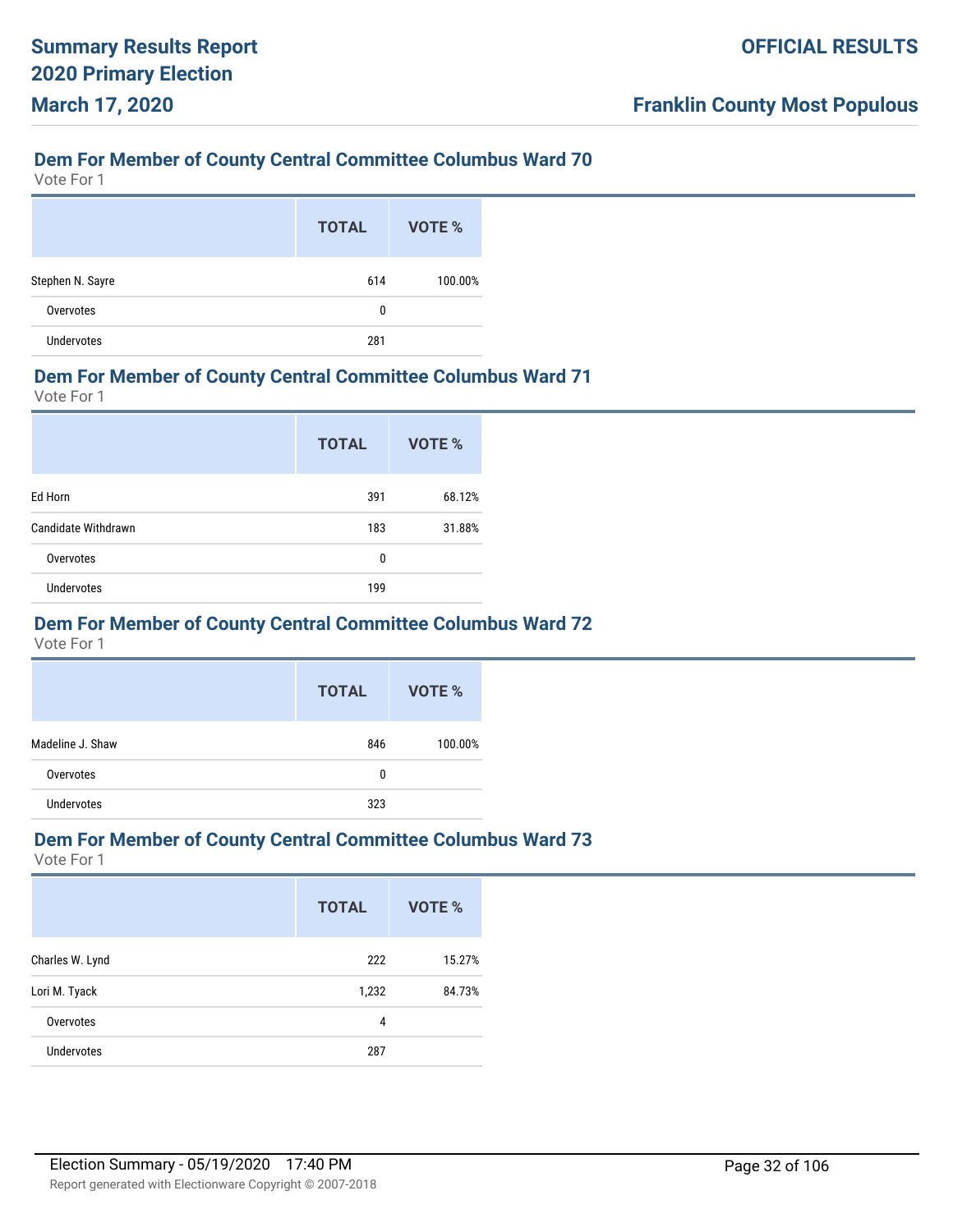Vote For 1

|                    | <b>TOTAL</b> | VOTE %  |
|--------------------|--------------|---------|
| <b>Beth Liston</b> | 681          | 100.00% |
| Overvotes          | 0            |         |
| <b>Undervotes</b>  | 201          |         |

#### **Dem For Member of County Central Committee Columbus Ward 75**

Vote For 1

|                  | <b>TOTAL</b> | VOTE %  |
|------------------|--------------|---------|
| Traci H. Johnson | 687          | 100.00% |
| Overvotes        | 0            |         |
| Undervotes       | 286          |         |

#### **Dem For Member of County Central Committee Columbus Ward 77**

Vote For 1

|                    | <b>TOTAL</b> | VOTE % |
|--------------------|--------------|--------|
| Lynn Friedman      | 419          | 53.79% |
| Michael R. Hackett | 360          | 46.21% |
| Overvotes          | 0            |        |
| Undervotes         | 238          |        |

#### **Dem For Member of County Central Committee Columbus Ward 78**

|                   | <b>TOTAL</b> | VOTE %  |
|-------------------|--------------|---------|
| Nancy Day-Achauer | 661          | 100.00% |
| Overvotes         | 0            |         |
| <b>Undervotes</b> | 223          |         |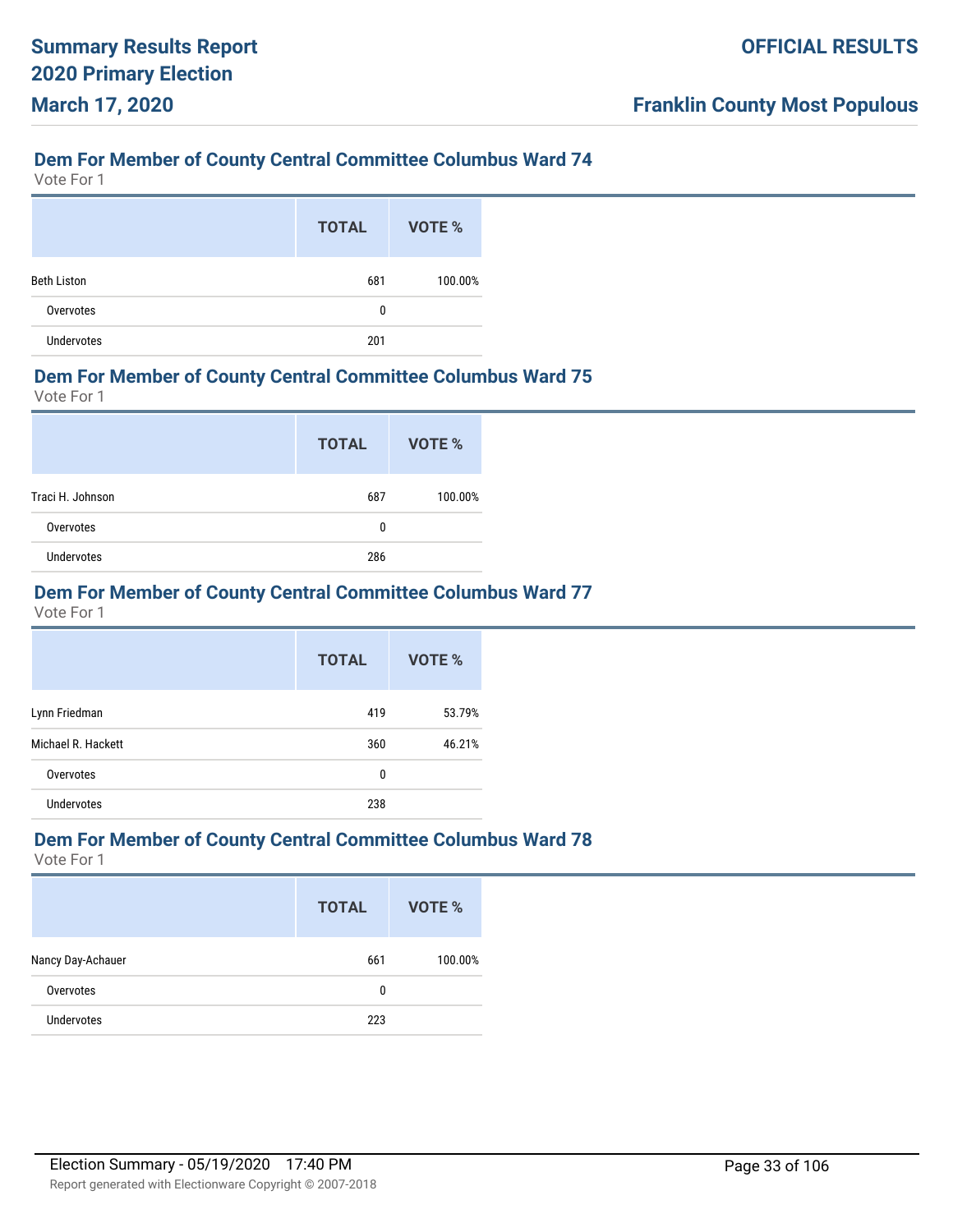Vote For 1

|                    | <b>TOTAL</b> | VOTE % |
|--------------------|--------------|--------|
| Cathy Cowan Becker | 206          | 54.50% |
| McKenzie L. Quinn  | 172          | 45.50% |
| Overvotes          | 0            |        |
| <b>Undervotes</b>  | 71           |        |

#### **Dem For Member of County Central Committee Columbus Ward 81**

Vote For 1

|                   | <b>TOTAL</b> | VOTE %  |
|-------------------|--------------|---------|
| Vashitta Johnson  | 598          | 100.00% |
| Overvotes         | 0            |         |
| <b>Undervotes</b> | 252          |         |

#### **Dem For Member of County Central Committee Columbus Ward 82**

Vote For 1

|                 | <b>TOTAL</b> | VOTE %  |
|-----------------|--------------|---------|
| Sarah L. Ortman | 1,566        | 100.00% |
| Overvotes       | 0            |         |
| Undervotes      | 476          |         |

#### **Dem For Member of County Central Committee Columbus Ward 83**

|                   | <b>TOTAL</b> | VOTE %  |
|-------------------|--------------|---------|
| Hassan M. Idris   | 1,454        | 100.00% |
| Overvotes         | 0            |         |
| <b>Undervotes</b> | 791          |         |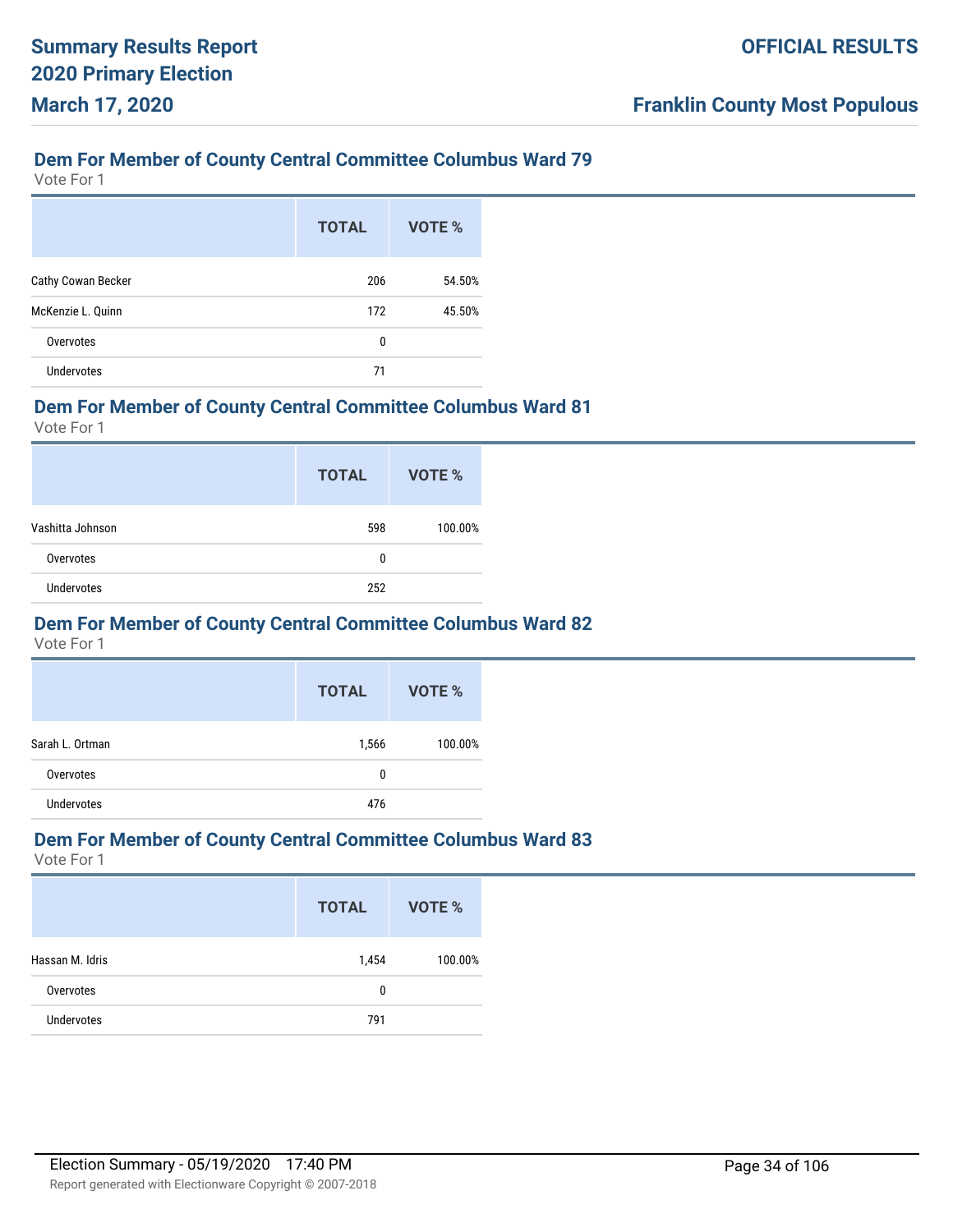Vote For 1

|                   | <b>TOTAL</b> | VOTE %  |
|-------------------|--------------|---------|
| Sharyn N. Rigsbee | 500          | 100.00% |
| Overvotes         | 0            |         |
| <b>Undervotes</b> | 148          |         |

#### **Dem For Member of County Central Committee Columbus Ward 86**

Vote For 1

|                       | <b>TOTAL</b> | <b>VOTE %</b> |
|-----------------------|--------------|---------------|
| <b>Marco Miller</b>   | 565          | 67.91%        |
| <b>Terry Stephens</b> | 267          | 32.09%        |
| Overvotes             | 4            |               |
| <b>Undervotes</b>     | 207          |               |

#### **Dem For Member of County Central Committee Dublin Ward 1**

Vote For 1

|                     | <b>TOTAL</b> | VOTE %  |
|---------------------|--------------|---------|
| Linda M. Capobianco | 739          | 100.00% |
| Overvotes           | 0            |         |
| Undervotes          | 352          |         |

#### **Dem For Member of County Central Committee Dublin Ward 2**

|                   | <b>TOTAL</b> | VOTE %  |
|-------------------|--------------|---------|
| Sandi Allen       | 812          | 100.00% |
| Overvotes         | 0            |         |
| <b>Undervotes</b> | 333          |         |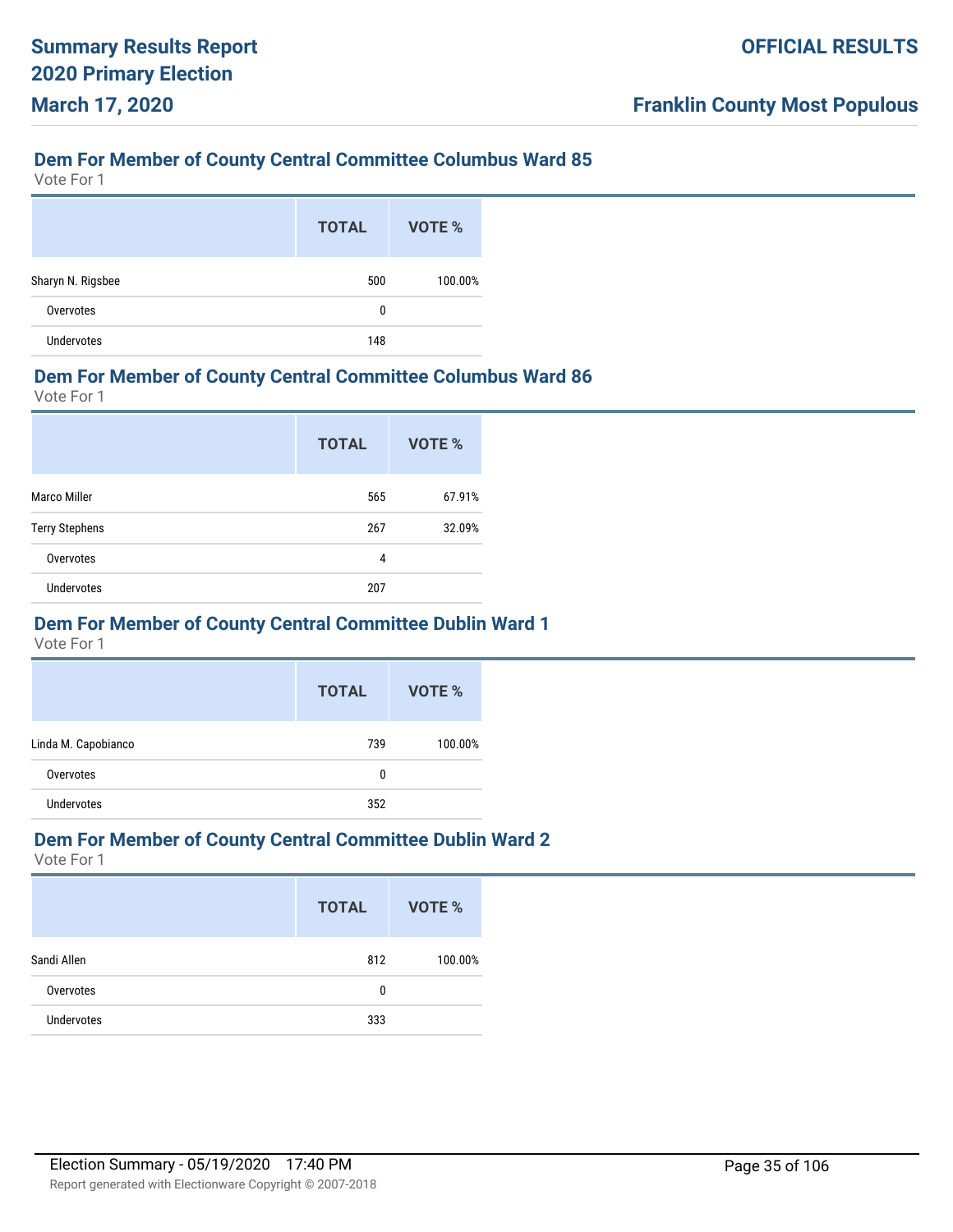Vote For 1

|                   | <b>TOTAL</b> | VOTE %  |
|-------------------|--------------|---------|
| Amber R. James    | 326          | 100.00% |
| Overvotes         | 0            |         |
| <b>Undervotes</b> | 182          |         |

#### **Dem For Member of County Central Committee Dublin Ward 4**

Vote For 1

|                     | <b>TOTAL</b> | VOTE %  |
|---------------------|--------------|---------|
| Gregory N. Finnerty | 548          | 100.00% |
| Overvotes           | 0            |         |
| <b>Undervotes</b>   | 233          |         |

### **Dem For Member of County Central Committee Franklin Township**

Vote For 1

|                   | <b>TOTAL</b> | VOTE % |
|-------------------|--------------|--------|
| Aryeh Alex        | 222          | 65.29% |
| Christopher Feick | 118          | 34.71% |
| Overvotes         | 0            |        |
| <b>Undervotes</b> | 82           |        |

#### **Dem For Member of County Central Committee Gahanna Ward 1**

|                   | <b>TOTAL</b> | VOTE %  |
|-------------------|--------------|---------|
| Joel L. King, Jr. | 634          | 100.00% |
| Overvotes         | 0            |         |
| <b>Undervotes</b> | 259          |         |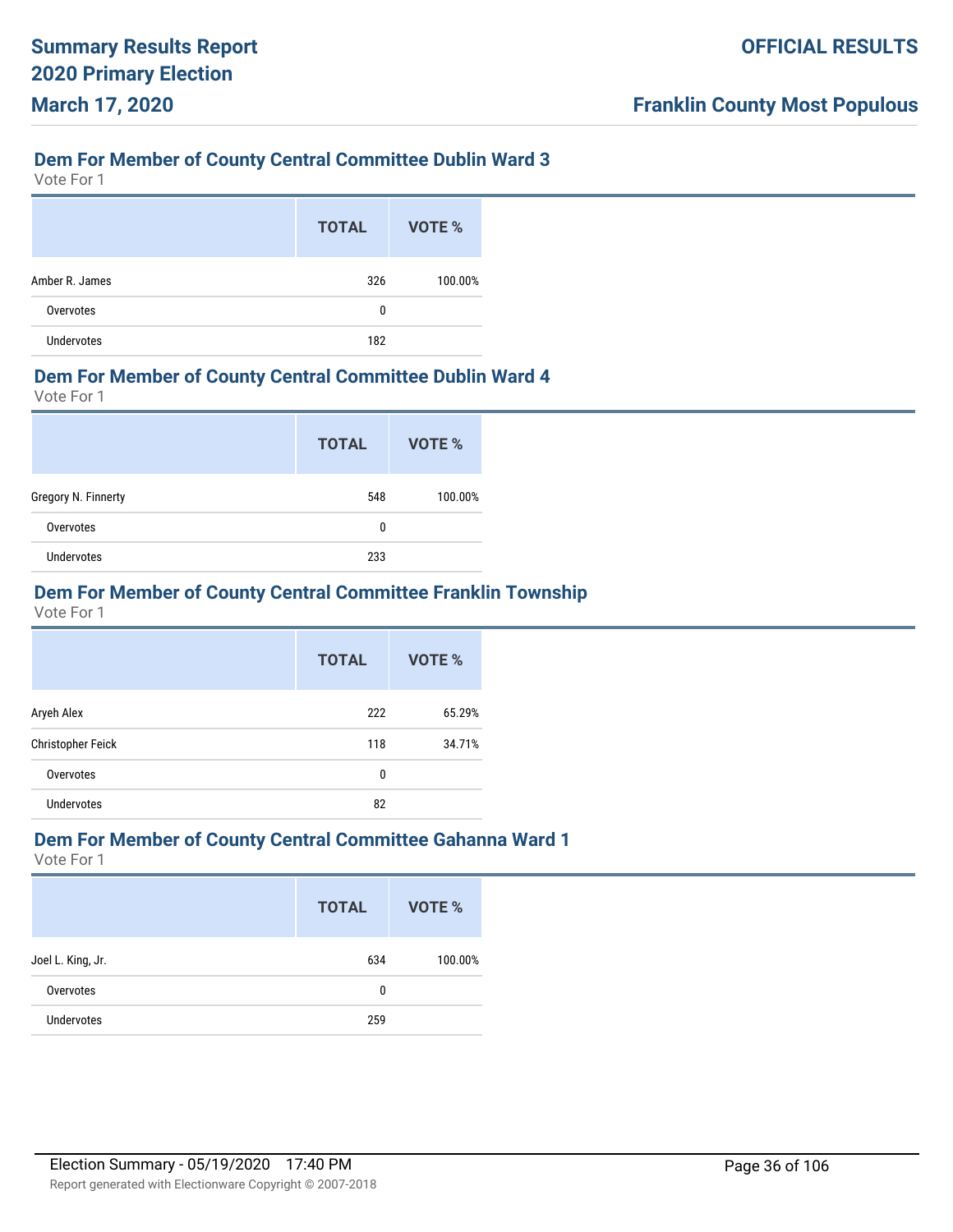# **Dem For Member of County Central Committee Gahanna Ward 2**

Vote For 1

|                   | <b>TOTAL</b> | VOTE %  |
|-------------------|--------------|---------|
| <b>Robin Link</b> | 864          | 100.00% |
| Overvotes         | 0            |         |
| Undervotes        | 327          |         |

#### **Dem For Member of County Central Committee Gahanna Ward 3**

Vote For 1

|                   | <b>TOTAL</b> | VOTE % |
|-------------------|--------------|--------|
| Shaniqua Stevens  | 388          | 41.95% |
| <b>Ed Toney</b>   | 537          | 58.05% |
| Overvotes         | 1            |        |
| <b>Undervotes</b> | 176          |        |

#### **Dem For Member of County Central Committee Gahanna Ward 4**

Vote For 1

|                 | <b>TOTAL</b> | VOTE %  |
|-----------------|--------------|---------|
| Melissa C. Sull | 881          | 100.00% |
| Overvotes       | 0            |         |
| Undervotes      | 413          |         |

#### **Dem For Member of County Central Committee Grove City Ward 1**

|                   | <b>TOTAL</b> | VOTE %  |
|-------------------|--------------|---------|
| Dallas L. Baldwin | 461          | 100.00% |
| Overvotes         | 0            |         |
| <b>Undervotes</b> | 176          |         |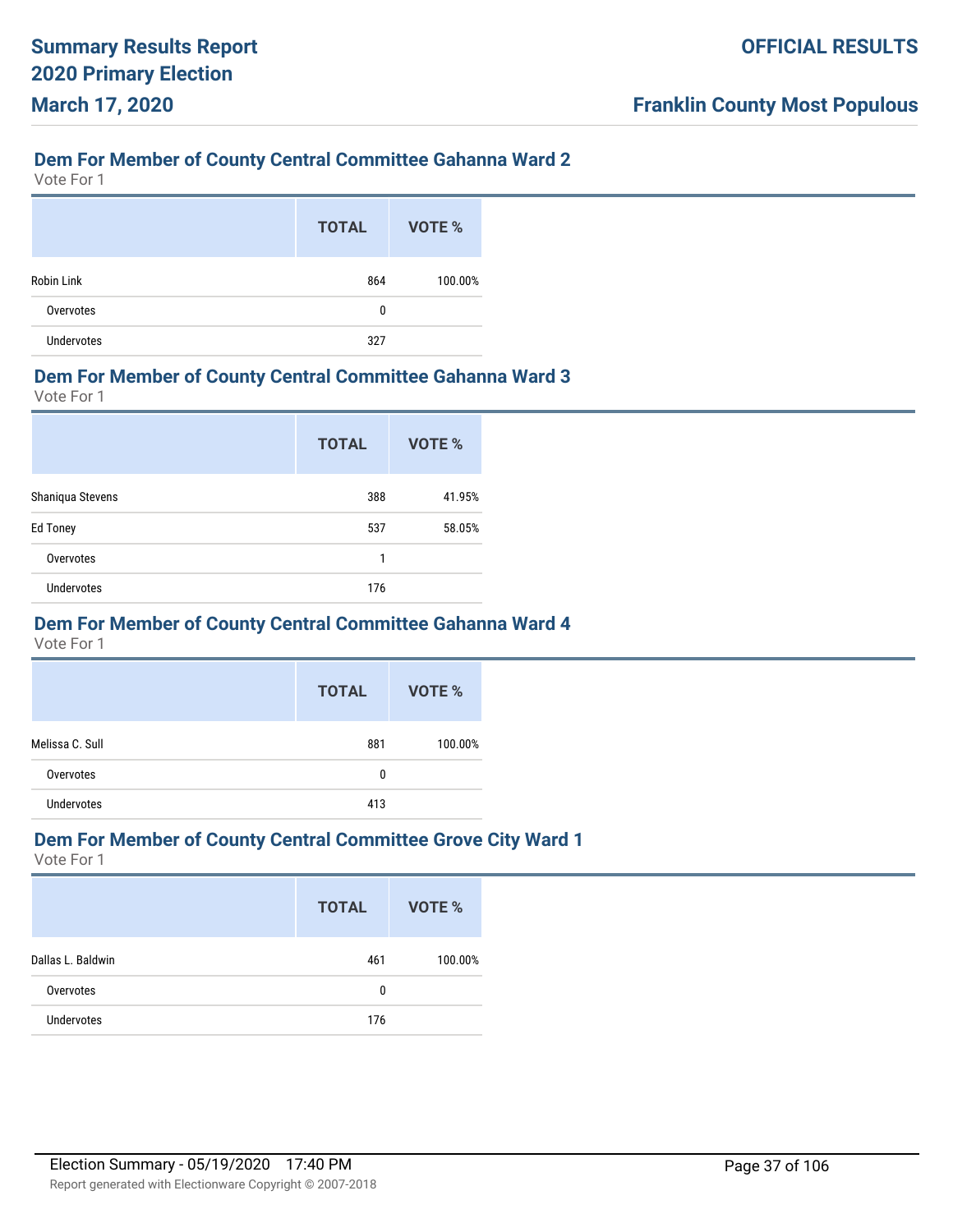### **Dem For Member of County Central Committee Grove City Ward 2**

Vote For 1

|                         | <b>TOTAL</b> | VOTE % |
|-------------------------|--------------|--------|
| Mary H. Mynatt          | 168          | 34.85% |
| <b>Beverlyn Staples</b> | 314          | 65.15% |
| Overvotes               | 0            |        |
| <b>Undervotes</b>       | 185          |        |

#### **Dem For Member of County Central Committee Grove City Ward 3**

Vote For 1

|                   | <b>TOTAL</b> | VOTE %  |
|-------------------|--------------|---------|
| Joseph A. Palazzo | 547          | 100.00% |
| Overvotes         | 0            |         |
| Undervotes        | 231          |         |

#### **Dem For Member of County Central Committee Grove City Ward 4**

Vote For 1

|                   | <b>TOTAL</b> | VOTE % |
|-------------------|--------------|--------|
| Alyssa Chenault   | 288          | 50.09% |
| Rodney A. French  | 287          | 49.91% |
| Overvotes         | 0            |        |
| <b>Undervotes</b> | 170          |        |

# **Dem For Member of County Central Committee Groveport**

|                   | <b>TOTAL</b> | VOTE %  |
|-------------------|--------------|---------|
| Deanna M. Clinger | 403          | 100.00% |
| Overvotes         | 0            |         |
| <b>Undervotes</b> | 149          |         |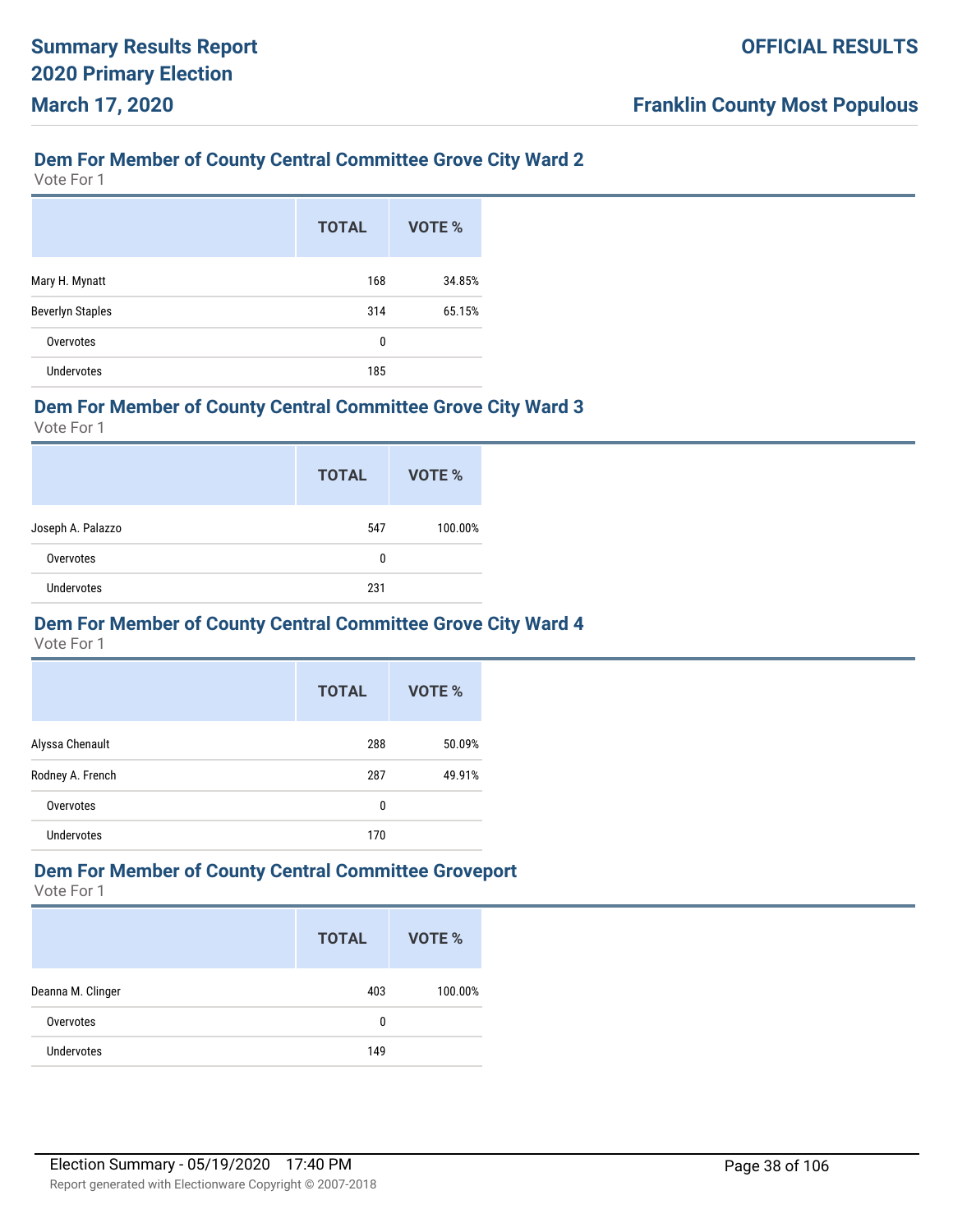# **Dem For Member of County Central Committee Grandview**

Vote For 1

|                     | <b>TOTAL</b> | VOTE %  |
|---------------------|--------------|---------|
| John Patrick Ivanic | 843          | 100.00% |
| Overvotes           | 0            |         |
| <b>Undervotes</b>   | 401          |         |

#### **Dem For Member of County Central Committee Hamilton Township**

Vote For 1

|                   | <b>TOTAL</b> | VOTE %  |
|-------------------|--------------|---------|
| Chris Hann        | 279          | 100.00% |
| Overvotes         | 0            |         |
| <b>Undervotes</b> | 57           |         |

# **Dem For Member of County Central Committee Hilliard Ward 1**

Vote For 1

|                   | <b>TOTAL</b> | VOTE % |
|-------------------|--------------|--------|
| Zerqa Abid        | 215          | 42.41% |
| Matthew K. Austin | 292          | 57.59% |
| Overvotes         | 0            |        |
| <b>Undervotes</b> | 162          |        |

#### **Dem For Member of County Central Committee Hilliard Ward 2**

|                   | <b>TOTAL</b> | <b>VOTE %</b> |
|-------------------|--------------|---------------|
| Tim Johnson       | 267          | 32.96%        |
| Scott Solsman     | 543          | 67.04%        |
| Overvotes         | 0            |               |
| <b>Undervotes</b> | 299          |               |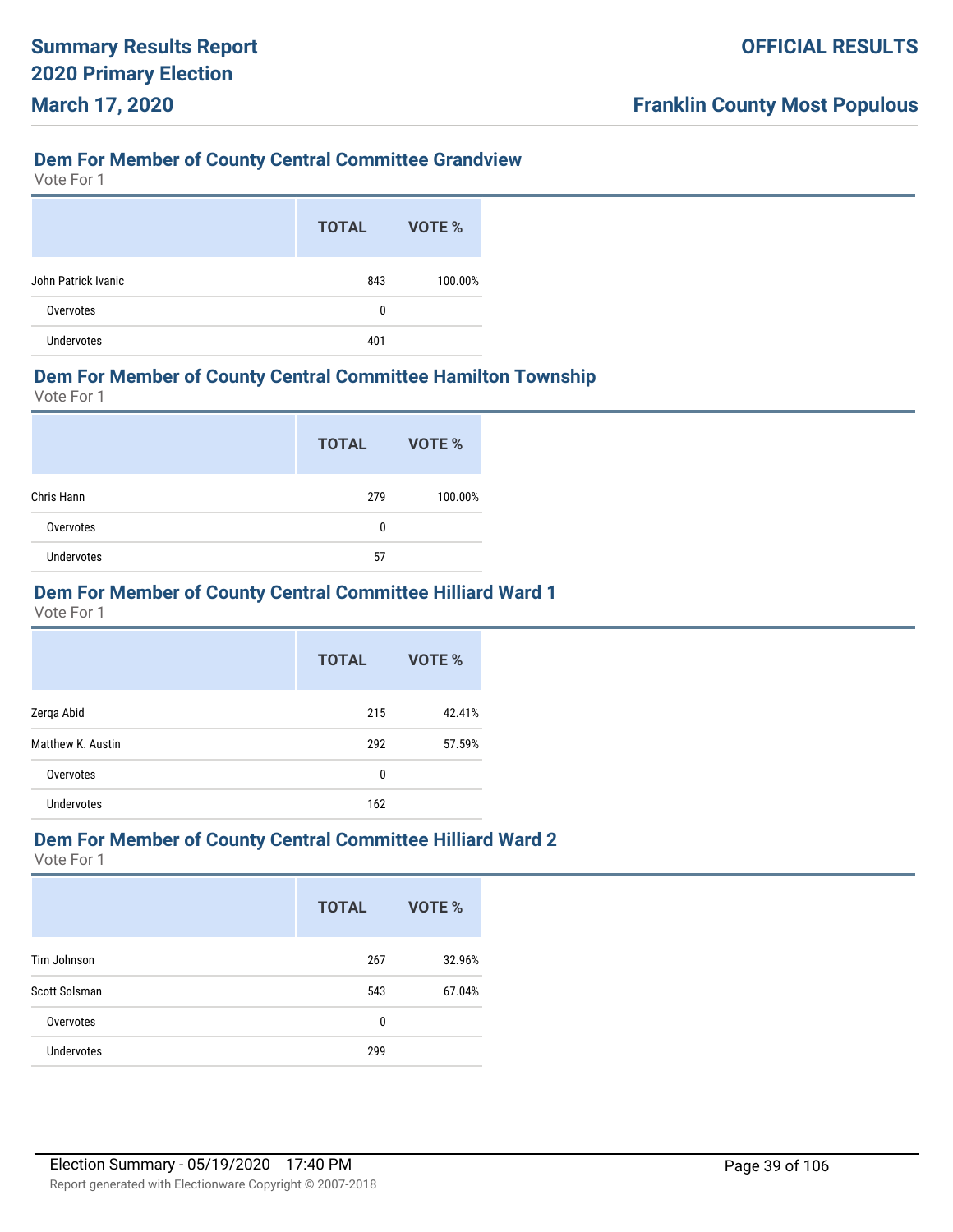### **Dem For Member of County Central Committee Hilliard Ward 3**

Vote For 1

|                   | <b>TOTAL</b> | VOTE % |
|-------------------|--------------|--------|
| Anne Barrett      | 144          | 29.57% |
| Kelli A. Hykes    | 343          | 70.43% |
| Overvotes         | 0            |        |
| <b>Undervotes</b> | 190          |        |

#### **Dem For Member of County Central Committee Hilliard Ward 4**

Vote For 1

|                    | <b>TOTAL</b> | VOTE %  |
|--------------------|--------------|---------|
| Cynthia Vermillion | 595          | 100.00% |
| Overvotes          | 0            |         |
| <b>Undervotes</b>  | 237          |         |

#### **Dem For Member of County Central Committee Jackson Township**

Vote For 1

|                  | <b>TOTAL</b> | VOTE %  |
|------------------|--------------|---------|
| Charles M. Kirby | 186          | 100.00% |
| Overvotes        | 0            |         |
| Undervotes       | 80           |         |

#### **Dem For Member of County Central Committee Jefferson Township**

|                     | <b>TOTAL</b> | VOTE %  |
|---------------------|--------------|---------|
| Otto B. Beatty, Jr. | 921          | 100.00% |
| Overvotes           | 0            |         |
| <b>Undervotes</b>   | 306          |         |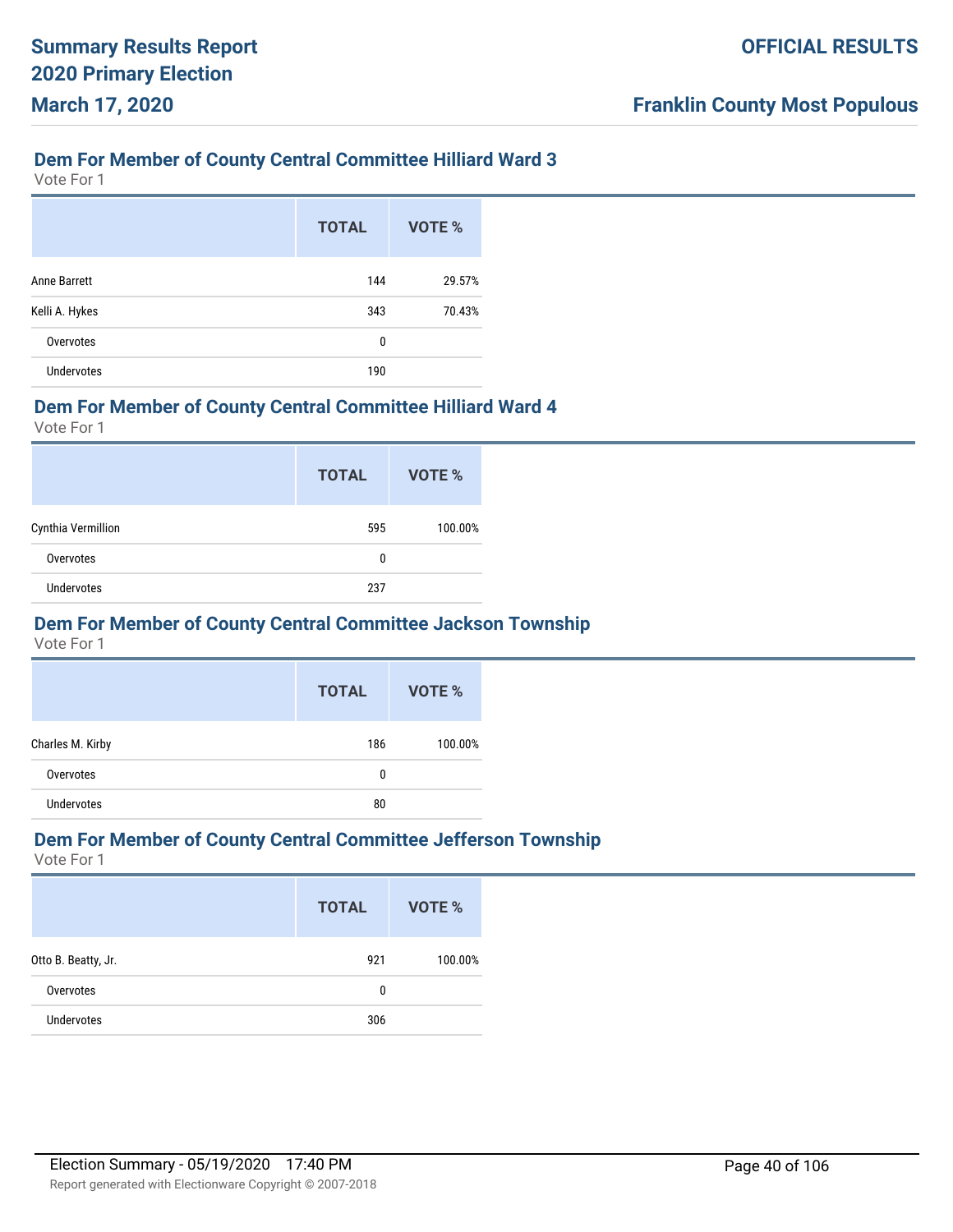# **Dem For Member of County Central Committee Madison Township**

Vote For 1

|                     | <b>TOTAL</b> | VOTE %  |
|---------------------|--------------|---------|
| Katherine M. Chipps | 562          | 100.00% |
| Overvotes           | 0            |         |
| <b>Undervotes</b>   | 205          |         |

#### **Dem For Member of County Central Committee Marble Cliff**

Vote For 1

|                   | <b>TOTAL</b> | VOTE %  |
|-------------------|--------------|---------|
| Karen A. Cincione | 115          | 100.00% |
| Overvotes         | 0            |         |
| <b>Undervotes</b> | 24           |         |

# **Dem For Member of County Central Committee Mifflin Township**

Vote For 1

|                    | <b>TOTAL</b> | VOTE %  |
|--------------------|--------------|---------|
| Cheryl A. Sullivan | 139          | 100.00% |
| Overvotes          | 0            |         |
| <b>Undervotes</b>  | 36           |         |

# **Dem For Member of County Central Committee New Albany**

|                   | <b>TOTAL</b> | VOTE % |
|-------------------|--------------|--------|
| Shawn J. McGrath  | 325          | 44.40% |
| Katie Vatke       | 407          | 55.60% |
| Overvotes         | 1            |        |
| <b>Undervotes</b> | 205          |        |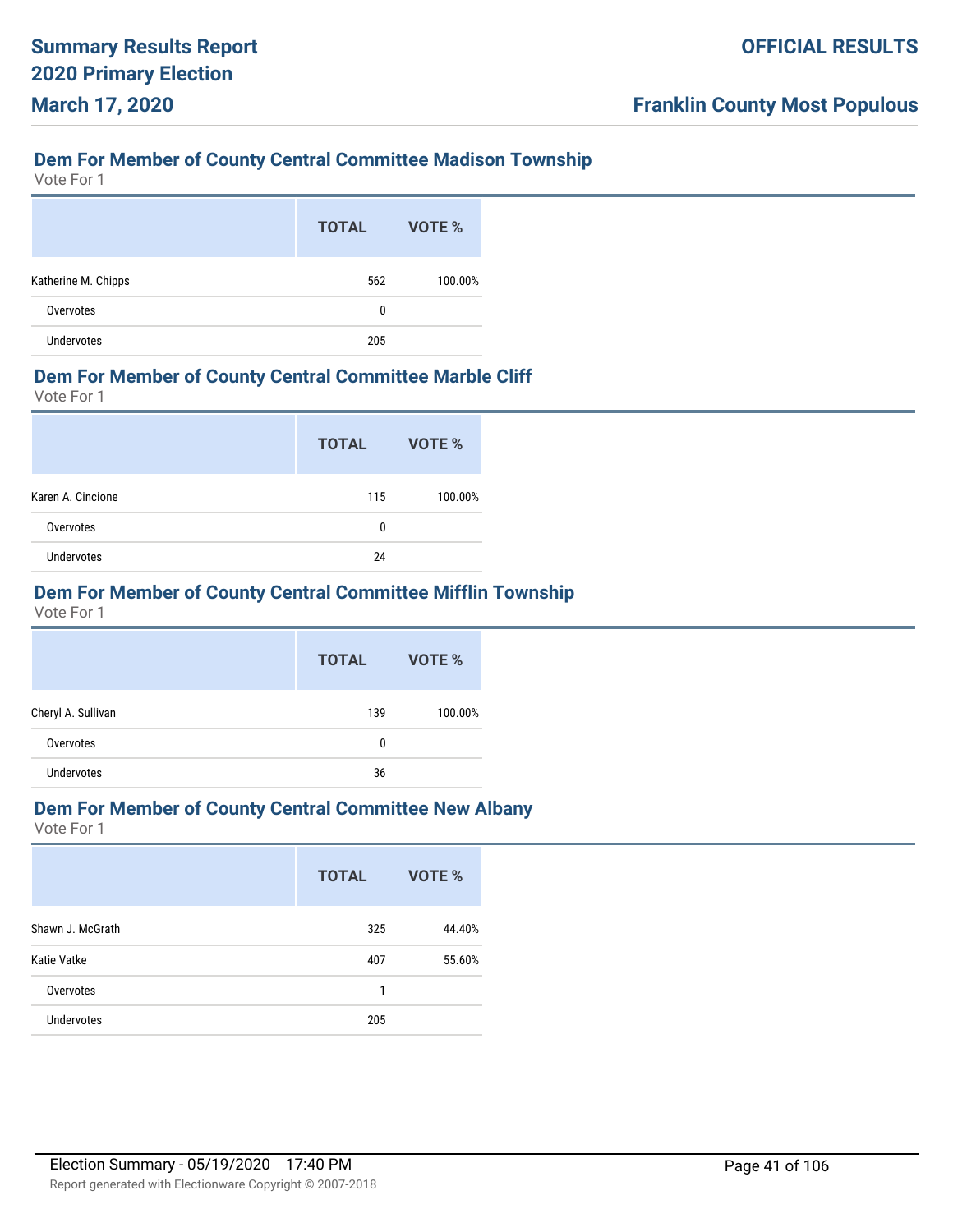# **Dem For Member of County Central Committee Norwich Township**

Vote For 1

|                   | <b>TOTAL</b> | VOTE %  |
|-------------------|--------------|---------|
| Peter A. Lytle    | 317          | 100.00% |
| Overvotes         | 0            |         |
| <b>Undervotes</b> | 136          |         |

#### **Dem For Member of County Central Committee Perry Township**

Vote For 1

|                   | <b>TOTAL</b> | VOTE %  |
|-------------------|--------------|---------|
| Kathryn S. Malone | 386          | 100.00% |
| Overvotes         | 0            |         |
| <b>Undervotes</b> | 158          |         |

# **Dem For Member of County Central Committee Plain Township**

Vote For 1

|                   | <b>TOTAL</b> | VOTE %  |
|-------------------|--------------|---------|
| Mary Lightbody    | 120          | 100.00% |
| Overvotes         | 0            |         |
| <b>Undervotes</b> | 23           |         |

# **Dem For Member of County Central Committee Pleasant Township**

|                   | <b>TOTAL</b> | VOTE % |
|-------------------|--------------|--------|
| Heidi M. Detty    | 67           | 20.94% |
| Janet A. Grubb    | 253          | 79.06% |
| Overvotes         | 0            |        |
| <b>Undervotes</b> | 85           |        |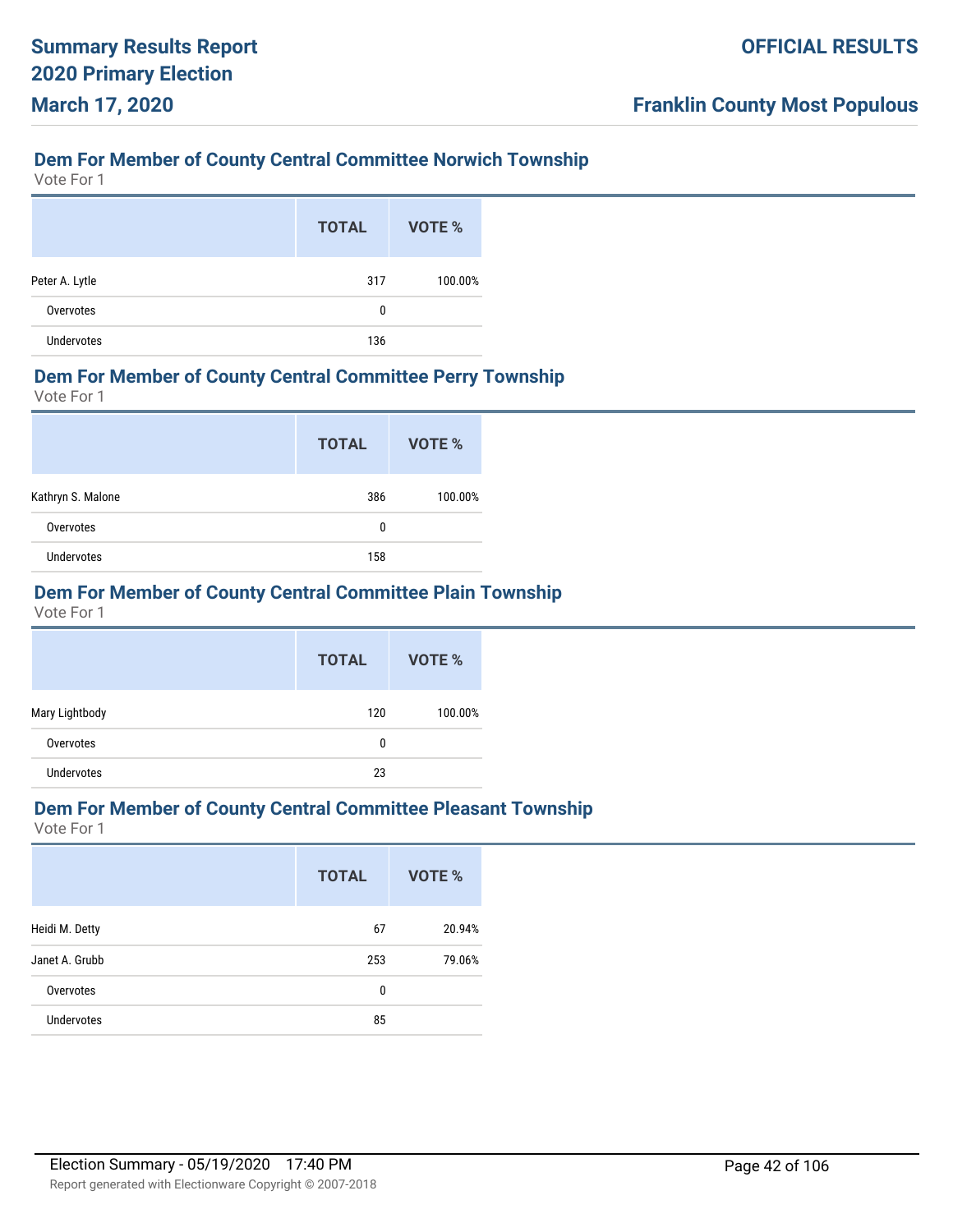# **Dem For Member of County Central Committee Prairie Township**

Vote For 1

|                   | <b>TOTAL</b> | VOTE %  |
|-------------------|--------------|---------|
| David Donofrio    | 752          | 100.00% |
| Overvotes         | 0            |         |
| <b>Undervotes</b> | 254          |         |

#### **Dem For Member of County Central Committee Reynoldsburg Ward 1**

Vote For 1

|                        | <b>TOTAL</b> | VOTE %  |
|------------------------|--------------|---------|
| Shanette E. Strickland | 676          | 100.00% |
| Overvotes              | 0            |         |
| <b>Undervotes</b>      | 181          |         |

# **Dem For Member of County Central Committee Reynoldsburg Ward 2**

Vote For 1

|                   | <b>TOTAL</b> | VOTE %  |
|-------------------|--------------|---------|
| Roger V. Cruse    | 524          | 100.00% |
| Overvotes         | 0            |         |
| <b>Undervotes</b> | 216          |         |

# **Dem For Member of County Central Committee Reynoldsburg Ward 3**

|                    | <b>TOTAL</b> | VOTE %  |
|--------------------|--------------|---------|
| Mildred M. Johnson | 199          | 100.00% |
| Overvotes          | 0            |         |
| Undervotes         | 64           |         |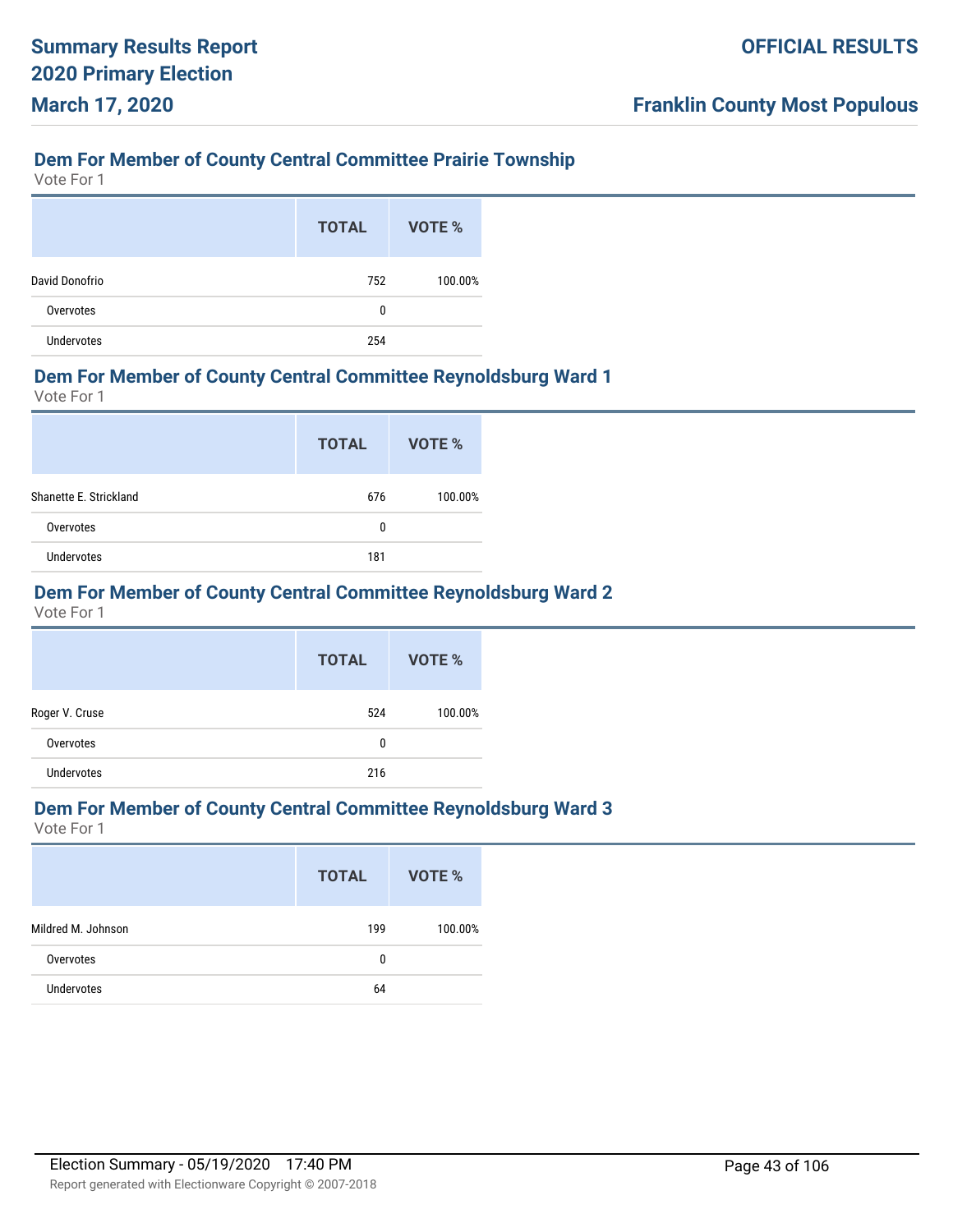# **Dem For Member of County Central Committee Reynoldsburg Ward 4**

Vote For 1

|                | <b>TOTAL</b> | VOTE %  |
|----------------|--------------|---------|
| Kelly S. Cruse | 399          | 100.00% |
| Overvotes      | 0            |         |
| Undervotes     | 128          |         |

#### **Dem For Member of County Central Committee Sharon Township**

Vote For 1

|                   | <b>TOTAL</b> | <b>VOTE %</b> |
|-------------------|--------------|---------------|
| Jeanne Melvin     | 321          | 100.00%       |
| Overvotes         | 0            |               |
| <b>Undervotes</b> | 130          |               |

# **Dem For Member of County Central Committee Truro Township**

Vote For 1

|                   | <b>TOTAL</b> | VOTE %  |
|-------------------|--------------|---------|
| Ashon L. McKenzie | 56           | 100.00% |
| Overvotes         | 0            |         |
| <b>Undervotes</b> | 28           |         |

### **Dem For Member of County Central Committee Upper Arlington Ward 1**

|                   | <b>TOTAL</b> | <b>VOTE %</b> |
|-------------------|--------------|---------------|
| Allison Russo     | 743          | 100.00%       |
| Overvotes         | 0            |               |
| <b>Undervotes</b> | 213          |               |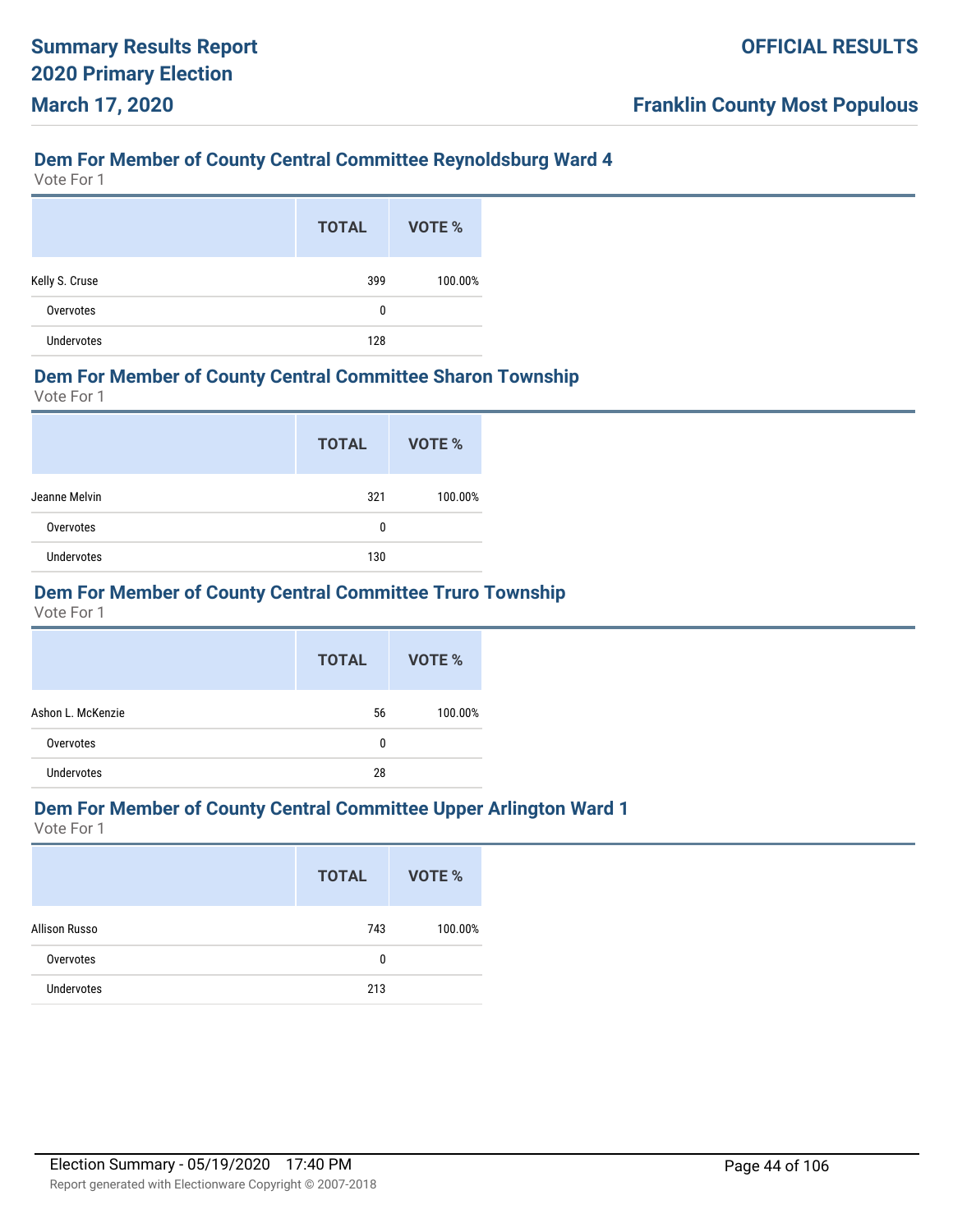### **Dem For Member of County Central Committee Upper Arlington Ward 2**

Vote For 1

|                   | <b>TOTAL</b> | VOTE %  |
|-------------------|--------------|---------|
| John J. Kulewicz  | 615          | 100.00% |
| Overvotes         | 0            |         |
| <b>Undervotes</b> | 219          |         |

#### **Dem For Member of County Central Committee Upper Arlington Ward 3**

Vote For 1

|                       | <b>TOTAL</b>   | VOTE % |
|-----------------------|----------------|--------|
| <b>Steve Campbell</b> | 324            | 51.76% |
| Andrej Rotter         | 302            | 48.24% |
| Overvotes             | $\overline{2}$ |        |
| <b>Undervotes</b>     | 168            |        |

#### **Dem For Member of County Central Committee Upper Arlington Ward 4**

Vote For 1

|                   | <b>TOTAL</b> | <b>VOTE %</b> |
|-------------------|--------------|---------------|
| Ed Forman         | 59           | 8.60%         |
| Hannah C. Reed    | 627          | 91.40%        |
| Overvotes         | 0            |               |
| <b>Undervotes</b> | 171          |               |

# **Dem For Member of County Central Committee Upper Arlington Ward 5**

|                    | <b>TOTAL</b> | VOTE % |
|--------------------|--------------|--------|
| Linda Maggio       | 251          | 45.47% |
| Samantha Sawmiller | 301          | 54.53% |
| Overvotes          | 0            |        |
| <b>Undervotes</b>  | 382          |        |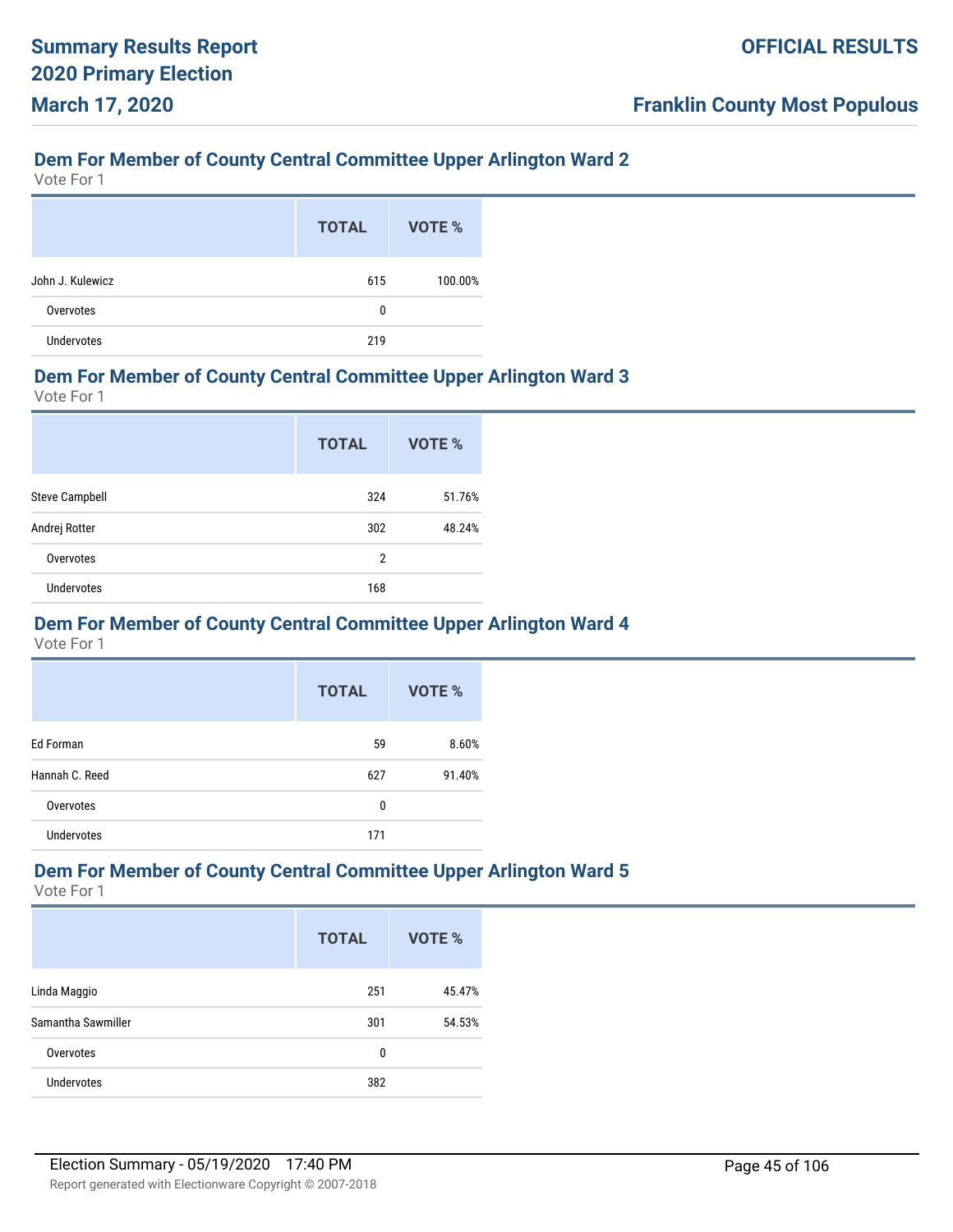# **Dem For Member of County Central Committee Upper Arlington Ward 6**

Vote For 1

|               | <b>TOTAL</b> | VOTE %  |
|---------------|--------------|---------|
| John A. Lytle | 592          | 100.00% |
| Overvotes     | 0            |         |
| Undervotes    | 286          |         |

#### **Dem For Member of County Central Committee Washington Township**

Vote For 1

|                   | <b>TOTAL</b> | VOTE %  |
|-------------------|--------------|---------|
| Mary S. Duffey    | 29           | 100.00% |
| Overvotes         | 0            |         |
| <b>Undervotes</b> | 17           |         |

## **Dem For Member of County Central Committee Westervill Ward 1**

Vote For 1

|                      | <b>TOTAL</b> | VOTE % |
|----------------------|--------------|--------|
| Douglas H. Garrison  | 118          | 22.91% |
| Robert F. Montgomery | 397          | 77.09% |
| Overvotes            | 0            |        |
| Undervotes           | 113          |        |

#### **Dem For Member of County Central Committee Westervill Ward 2**

|                     | <b>TOTAL</b> | VOTE %  |
|---------------------|--------------|---------|
| Kimberly E. Kennedy | 747          | 100.00% |
| Overvotes           | 0            |         |
| <b>Undervotes</b>   | 295          |         |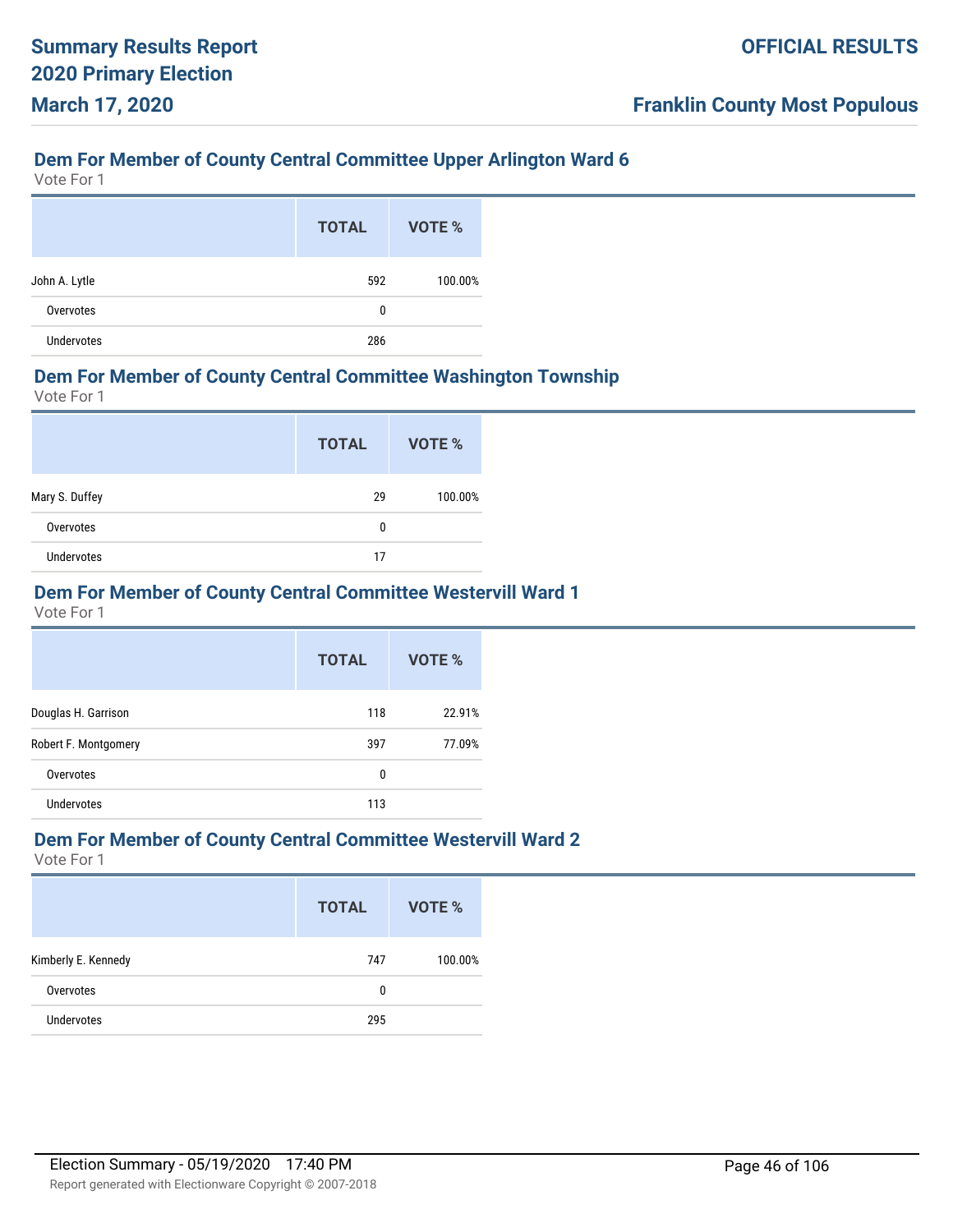### **Dem For Member of County Central Committee Westervill Ward 3**

Vote For 1

|                 | <b>TOTAL</b> | VOTE %  |
|-----------------|--------------|---------|
| Brenda K. Clark | 446          | 100.00% |
| Overvotes       | 0            |         |
| Undervotes      | 174          |         |

#### **Dem For Member of County Central Committee Westervill Ward 4**

Vote For 1

|                       | <b>TOTAL</b> | VOTE %  |
|-----------------------|--------------|---------|
| Michael D. Batchelder | 423          | 100.00% |
| Overvotes             | 0            |         |
| <b>Undervotes</b>     | 161          |         |

# **Dem For Member of County Central Committee Westervill Ward 5**

Vote For 1

|               | <b>TOTAL</b> | <b>VOTE %</b> |
|---------------|--------------|---------------|
| Mindy E. Hall | 463          | 100.00%       |
| Overvotes     | 0            |               |
| Undervotes    | 181          |               |

# **Dem For Member of County Central Committee Whitehall Ward 1**

|                   | <b>TOTAL</b> | <b>VOTE %</b> |
|-------------------|--------------|---------------|
| Karen Conison     | 134          | 62.33%        |
| Lillian Harden    | 81           | 37.67%        |
| Overvotes         | 1            |               |
| <b>Undervotes</b> | 19           |               |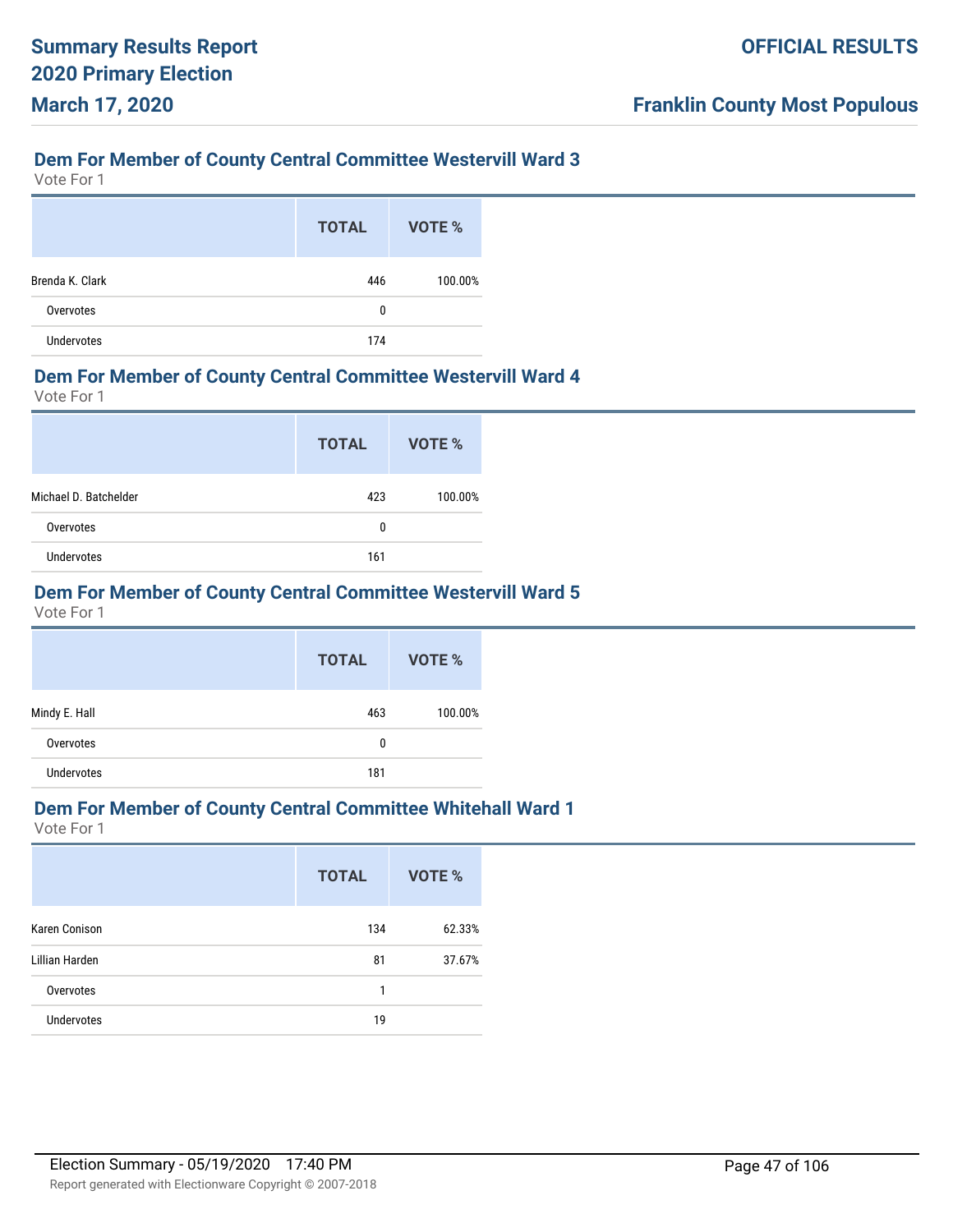# **Dem For Member of County Central Committee Whitehall Ward 3**

Vote For 1

|                   | <b>TOTAL</b> | VOTE %  |
|-------------------|--------------|---------|
| Stella Shaw       | 217          | 100.00% |
| Overvotes         | 0            |         |
| <b>Undervotes</b> | 59           |         |

#### **Dem For Member of County Central Committee Whitehall Ward 4**

Vote For 1

|                   | <b>TOTAL</b> | <b>VOTE %</b> |
|-------------------|--------------|---------------|
| Kim Maggard       | 286          | 100.00%       |
| Overvotes         | 0            |               |
| <b>Undervotes</b> | 48           |               |

# **Dem For Member of County Central Committee Worthington Ward 1**

Vote For 1

|                   | <b>TOTAL</b> | <b>VOTE %</b> |
|-------------------|--------------|---------------|
| Mary C. Woods     | 558          | 100.00%       |
| Overvotes         | 0            |               |
| <b>Undervotes</b> | 219          |               |

# **Dem For Member of County Central Committee Worthington Ward 2**

|                   | <b>TOTAL</b> | VOTE % |
|-------------------|--------------|--------|
| David Niven       | 283          | 44.99% |
| Maria Ramirez     | 346          | 55.01% |
| Overvotes         | 0            |        |
| <b>Undervotes</b> | 98           |        |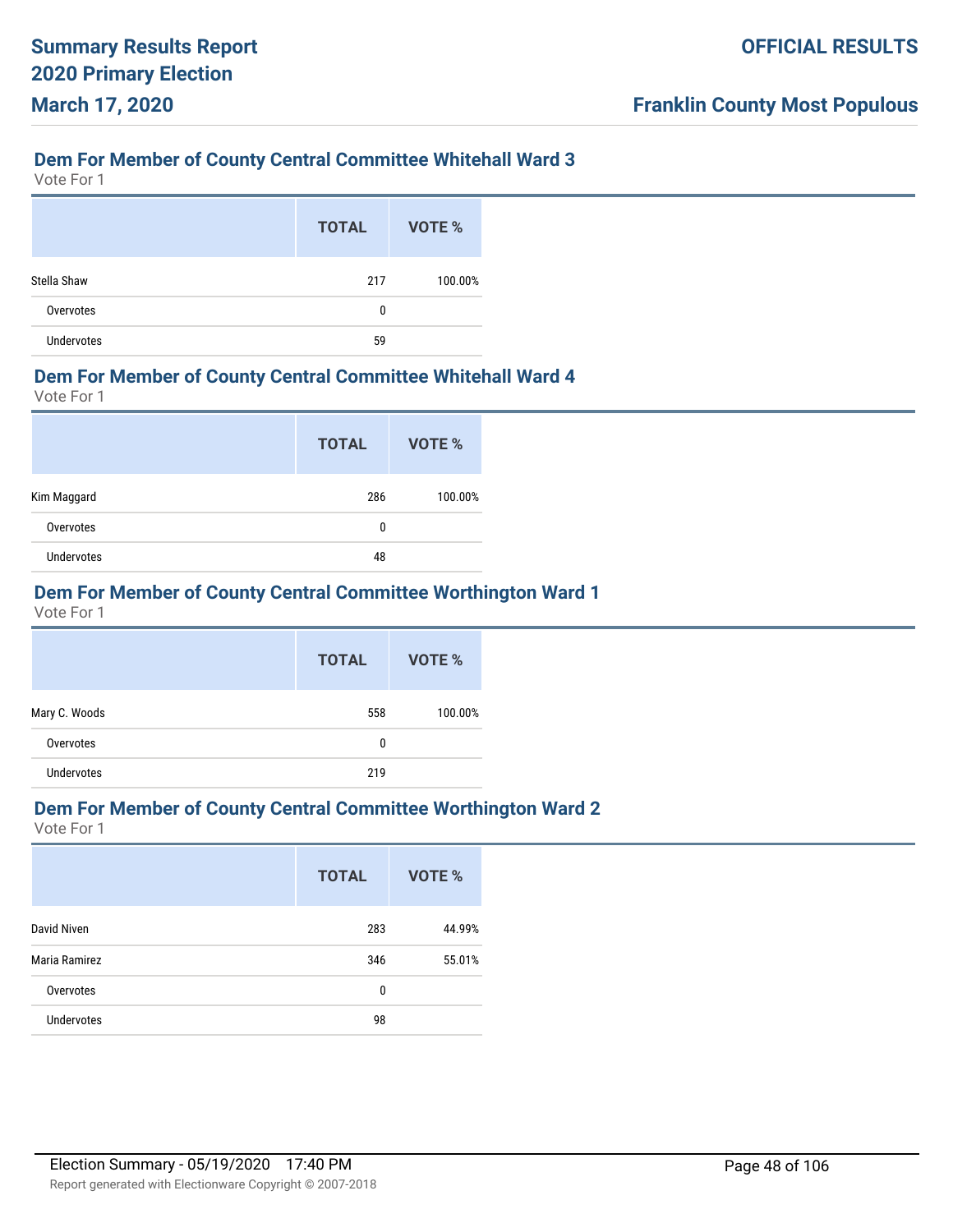# **Dem For Member of County Central Committee Worthington Ward 3**

Vote For 1

|                     | <b>TOTAL</b> | VOTE %  |
|---------------------|--------------|---------|
| Lucretia S. Pollard | 547          | 100.00% |
| Overvotes           | 0            |         |
| <b>Undervotes</b>   | 223          |         |

#### **Dem For Member of County Central Committee Worthington Ward 4**

Vote For 1

|                  | <b>TOTAL</b> | VOTE %  |
|------------------|--------------|---------|
| Brinda L. Copsey | 448          | 100.00% |
| Overvotes        | 0            |         |
| Undervotes       | 165          |         |

## **Dem WI Dem For Member of County Central Committee Brown Township**

|                               | <b>TOTAL</b> | VOTE %  |
|-------------------------------|--------------|---------|
| <b>Write-In Totals</b>        | 38           | 100.00% |
| Write-In: Aristotle L. Hutras | 35           | 92.11%  |
| Write-In: Not Certified       | 3            | 7.89%   |
| Not Assigned                  | 0            | 0.00%   |
| Overvotes                     | $\Omega$     |         |
| Undervotes                    | 158          |         |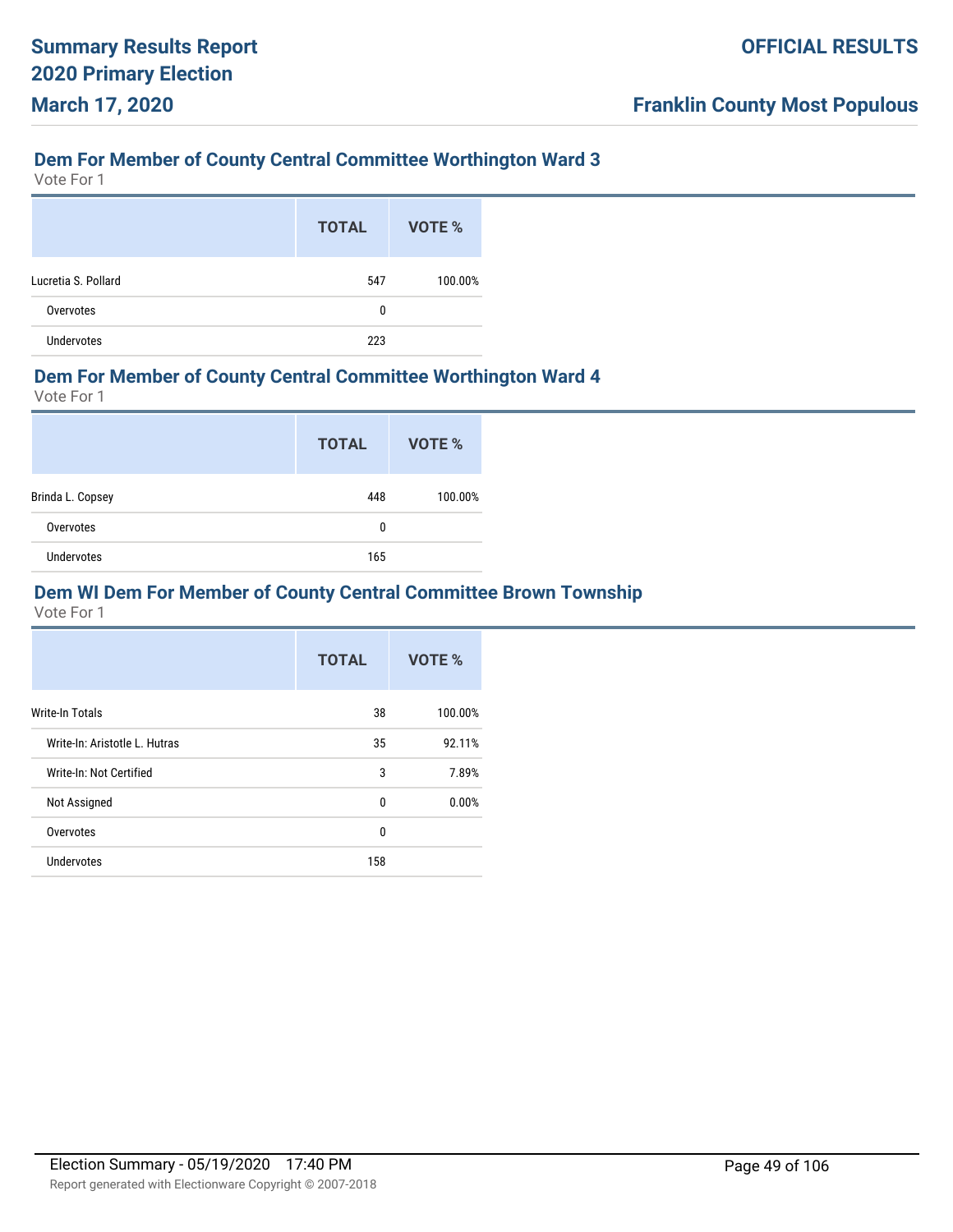Vote For 1

|                         | <b>TOTAL</b> | VOTE % |
|-------------------------|--------------|--------|
| Karen Sue Bankston      | 846          | 97.80% |
| <b>Write-In Totals</b>  | 19           | 2.20%  |
| Write-In: Not Certified | 13           | 1.50%  |
| Write-In: Tiffany White | 6            | 0.69%  |
| Not Assigned            | 0            | 0.00%  |
| Overvotes               | 0            |        |
| <b>Undervotes</b>       | 314          |        |

# **Dem WI Dem For Member of County Central Committee Columbus Ward 47**

Vote For 1

|                             | <b>TOTAL</b>   | VOTE % |
|-----------------------------|----------------|--------|
| Lynne Counts                | 615            | 99.03% |
| <b>Write-In Totals</b>      | 6              | 0.97%  |
| Write-In: Not Certified     | 4              | 0.64%  |
| Write-In: Lauren V. Barnett | $\overline{2}$ | 0.32%  |
| Not Assigned                | 0              | 0.00%  |
| Overvotes                   | 0              |        |
| Undervotes                  | 224            |        |

# **Dem WI Dem For Member of County Central Committee Columbus Ward 49**

|                         | <b>TOTAL</b>   | VOTE % |
|-------------------------|----------------|--------|
| Kimberly Marinello      | 393            | 99.24% |
| Write-In Totals         | 3              | 0.76%  |
| Write-In: Erick Bellomy | $\overline{2}$ | 0.51%  |
| Write-In: Not Certified | 1              | 0.25%  |
| Not Assigned            | 0              | 0.00%  |
| Overvotes               | $\mathbf{0}$   |        |
| Undervotes              | 134            |        |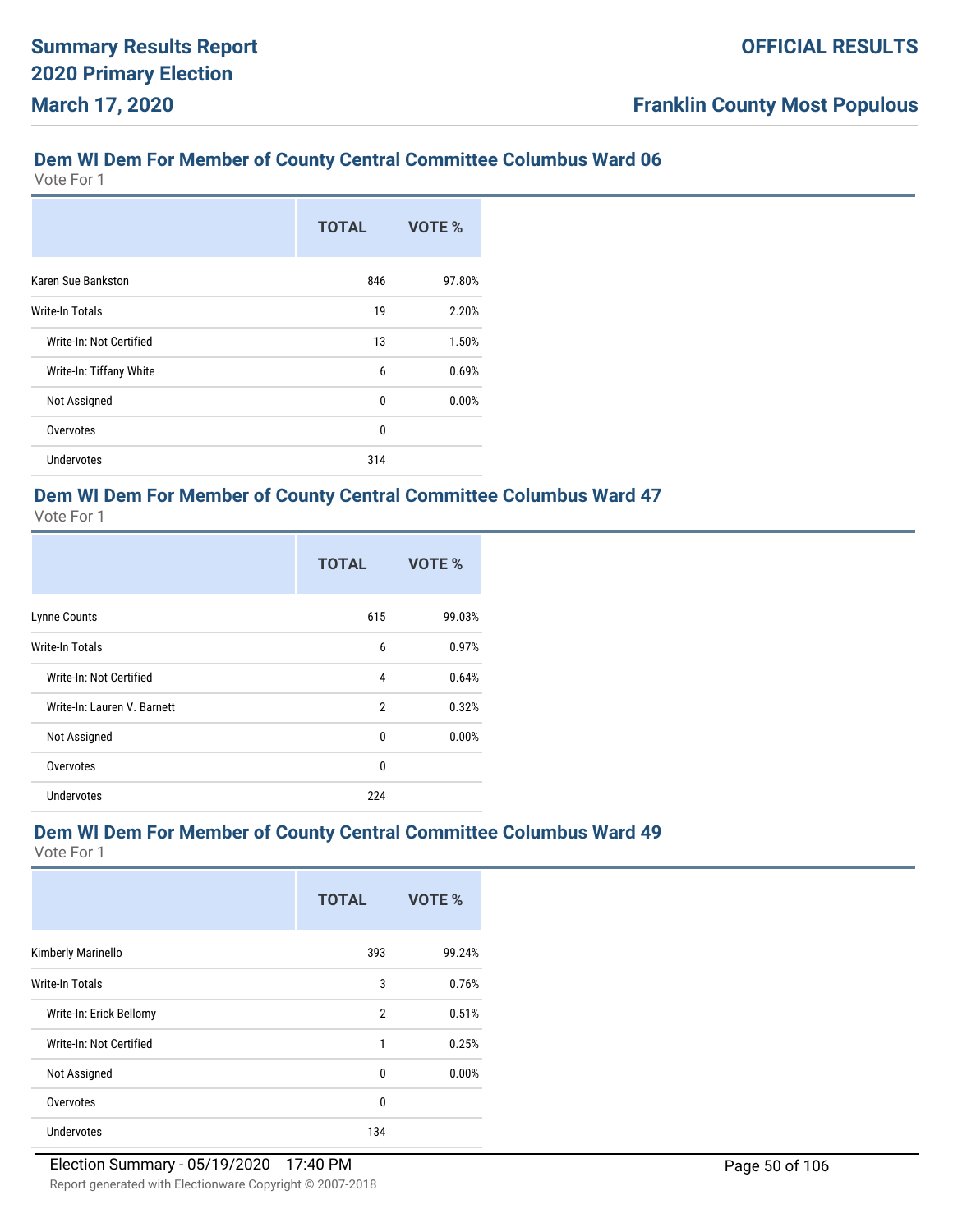Vote For 1

|                         | <b>TOTAL</b> | VOTE %  |
|-------------------------|--------------|---------|
| <b>Write-In Totals</b>  | 28           | 100.00% |
| Write-In: Not Certified | 23           | 82.14%  |
| Write-In: Kerri Hoover  | 5            | 17.86%  |
| Not Assigned            | 0            | 0.00%   |
| Overvotes               | 0            |         |
| <b>Undervotes</b>       | 670          |         |

### **Dem WI Dem For Member of County Central Committee Columbus Ward 84**

Vote For 1

|                         | <b>TOTAL</b> | VOTE % |
|-------------------------|--------------|--------|
| Michael D. Cole         | 863          | 59.39% |
| Michelle Hendricks      | 581          | 39.99% |
| <b>Write-In Totals</b>  | 9            | 0.62%  |
| Write-In: Not Certified | 7            | 0.48%  |
| Write-In: Mary Alleger  | 2            | 0.14%  |
| Not Assigned            | 0            | 0.00%  |
| Overvotes               | 3            |        |
| Undervotes              | 302          |        |

### **Dem WI Dem For Member of County Central Committee Whitehall Ward 2**

|                         | <b>TOTAL</b> | VOTE %  |
|-------------------------|--------------|---------|
| Write-In Totals         | 37           | 100.00% |
| Write-In: Dan Miller    | 31           | 83.78%  |
| Write-In: Not Certified | 6            | 16.22%  |
| Not Assigned            | $\mathbf{0}$ | 0.00%   |
| Overvotes               | 0            |         |
| <b>Undervotes</b>       | 202          |         |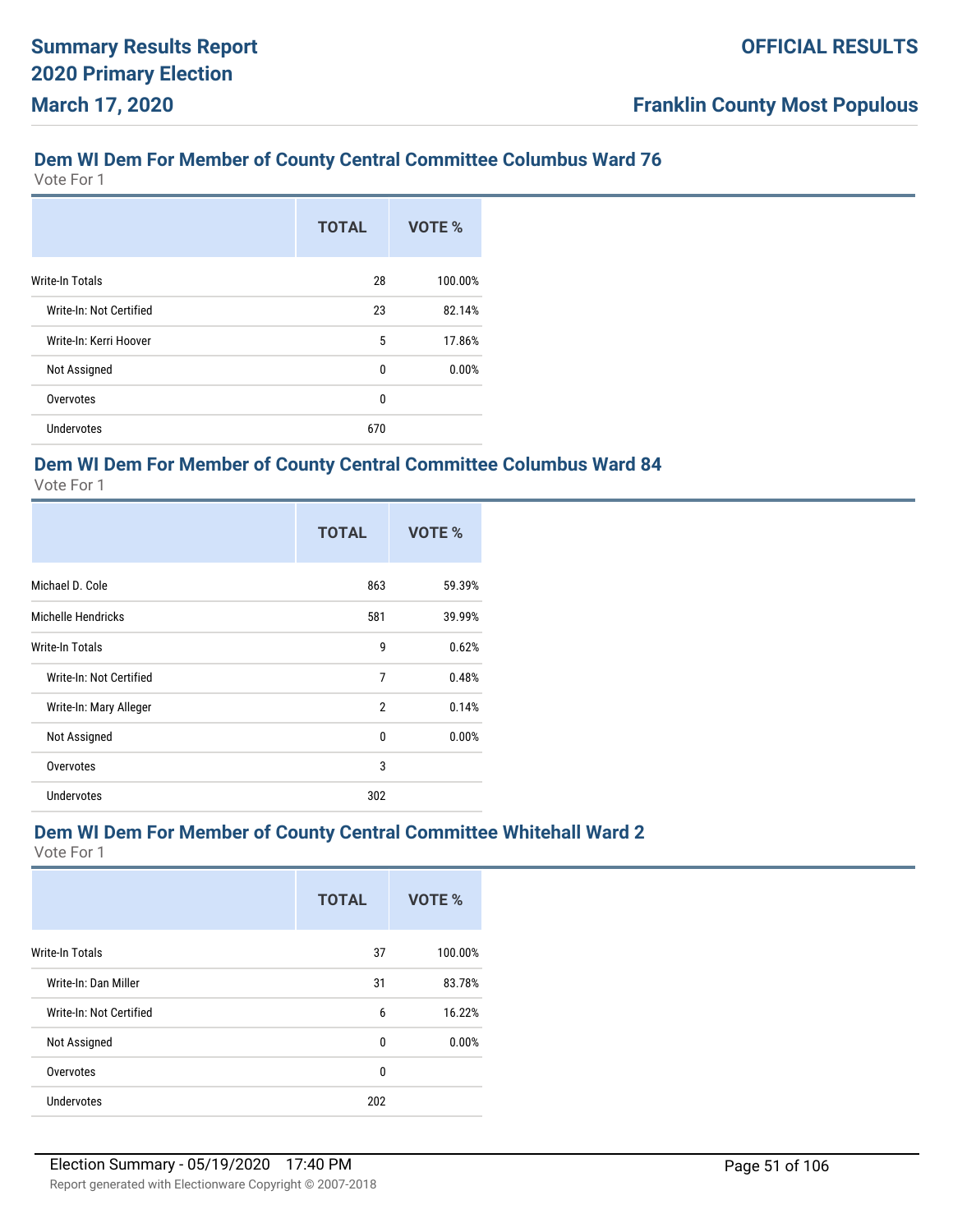#### **Rep For Delegates-at-Large and Alternates-at-Large to the National Convention**

Vote For 1

|                 | <b>TOTAL</b> | VOTE %  |
|-----------------|--------------|---------|
| Donald J. Trump | 31,637       | 100.00% |
| Overvotes       | 0            |         |
| Undervotes      | 5,313        |         |

#### **Rep For District Delegates and District Alternates to the National Convention (03rd District)** Vote For 1

|                 | <b>TOTAL</b> | VOTE %  |
|-----------------|--------------|---------|
| Donald J. Trump | 12,971       | 100.00% |
| Overvotes       | 0            |         |
| Undervotes      | 2,151        |         |

# **Rep For District Delegates and District Alternates to the National Convention (12th District)**

Vote For 1

|                 | <b>TOTAL</b> | VOTE %  |
|-----------------|--------------|---------|
| Donald J. Trump | 8,208        | 100.00% |
| Overvotes       | 0            |         |
| Undervotes      | 1,802        |         |

#### **Rep For District Delegates and District Alternates to the National Convention (15th District)** Vote For 1

|                   | <b>TOTAL</b> | VOTE %  |
|-------------------|--------------|---------|
| Donald J. Trump   | 9,935        | 100.00% |
| Overvotes         | 0            |         |
| <b>Undervotes</b> | 1,883        |         |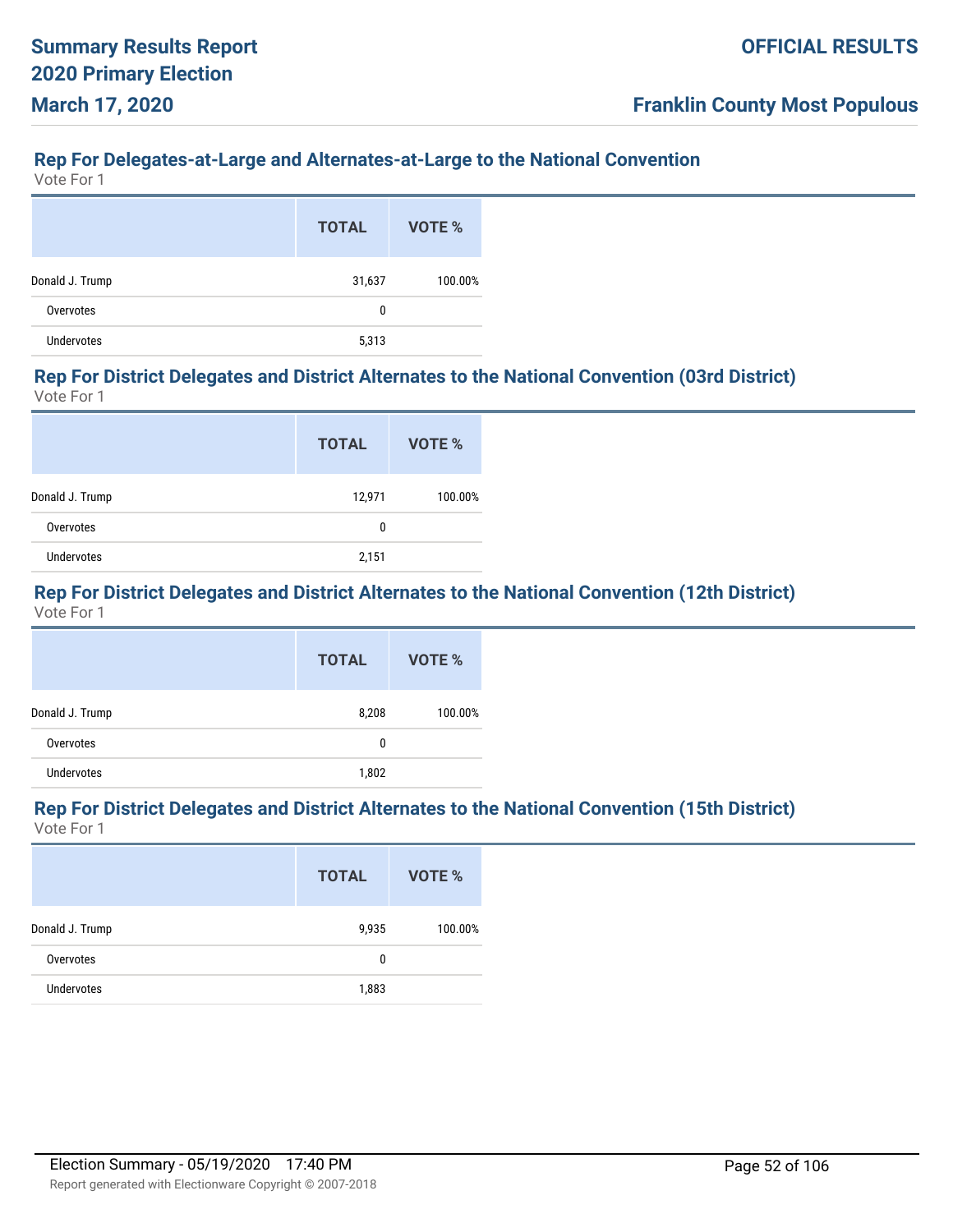# **Rep For Representative to Congress (3rd District)**

Vote For 1

|                         | <b>TOTAL</b> | VOTE % |
|-------------------------|--------------|--------|
| <b>Cleophus Dulaney</b> | 1,797        | 13.56% |
| Mark F. Richardson      | 11,451       | 86.44% |
| Overvotes               | 5            |        |
| Undervotes              | 1,869        |        |

#### **Rep For Representative to Congress (12th District)**

Vote For 1

|                       | <b>TOTAL</b> |                     | VOTE % |
|-----------------------|--------------|---------------------|--------|
| <b>Troy Balderson</b> | 51,413       | <del>51,412 -</del> | 83.88% |
| Tim Day               |              | 9,877               | 16.12% |
| Overvotes             |              | 8                   |        |
| <b>Undervotes</b>     |              | 574                 |        |

### **Rep For Representative to Congress (15th District)**

Vote For 1

|                      | <b>TOTAL</b> | VOTE % |
|----------------------|--------------|--------|
| Shelby Xavier Hunt   | 5,627        | 11.88% |
| <b>Steve Stivers</b> | 41,749       | 88.12% |
| Overvotes            | 8            |        |
| Undervotes           | 363          |        |

#### **Rep 1 For Justice of the Supreme Court (1-1)** Vote For 1

|                   | <b>TOTAL</b> | VOTE %  |
|-------------------|--------------|---------|
| Sharon L. Kennedy | 29,508       | 100.00% |
| Overvotes         | 0            |         |
| Undervotes        | 7,442        |         |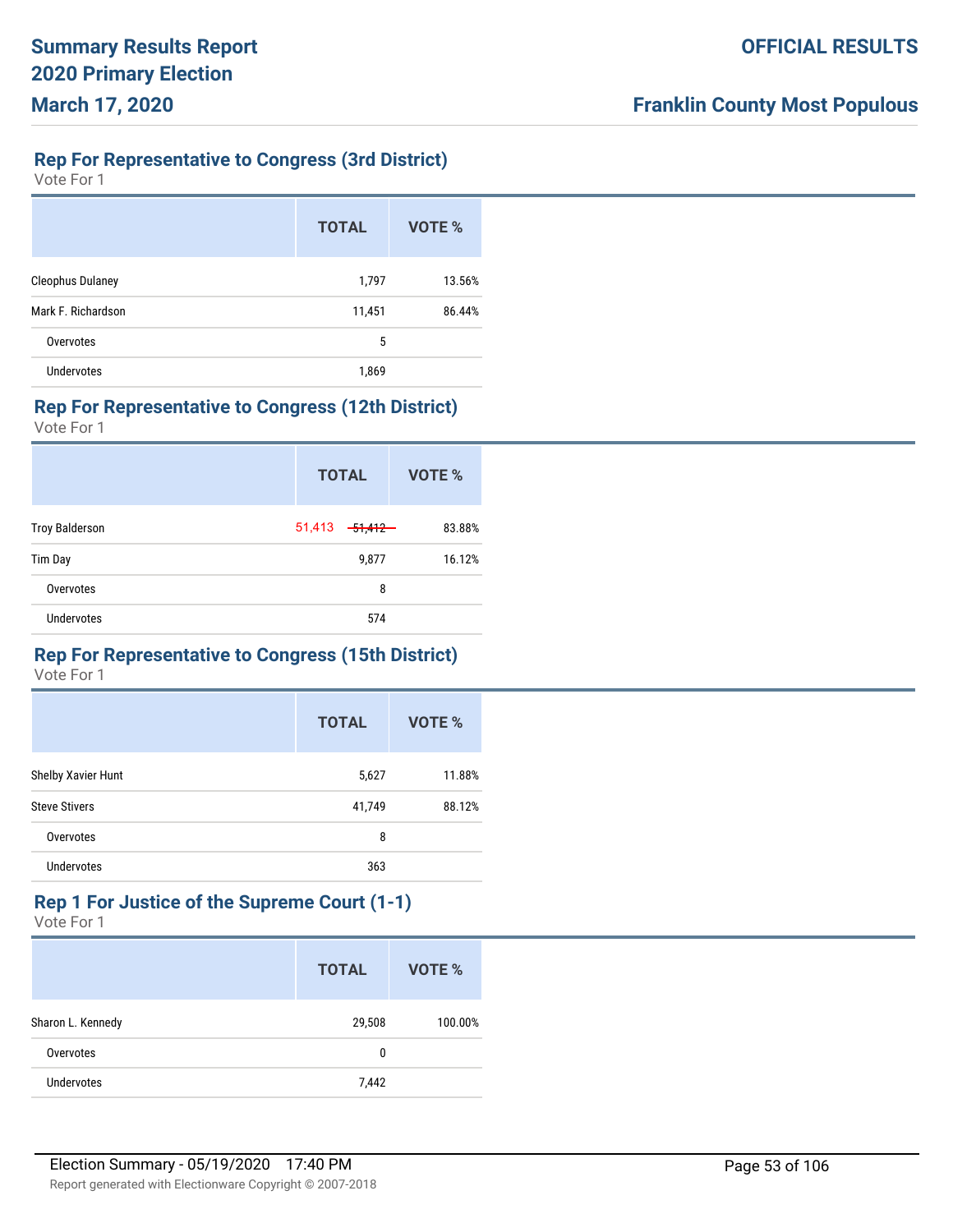**Rep 2 For Justice of the Supreme Court (1-2)**

| Vote For 1 |  |  |
|------------|--|--|
|------------|--|--|

|                   | <b>TOTAL</b> | VOTE %  |
|-------------------|--------------|---------|
| Judi French       | 29,225       | 100.00% |
| Overvotes         | 0            |         |
| <b>Undervotes</b> | 7,725        |         |

#### **Rep For Judge of the Court of Appeals (2-9)**

Vote For 1

|                   | <b>TOTAL</b> | VOTE %  |
|-------------------|--------------|---------|
| Colleen O'Donnell | 28,422       | 100.00% |
| Overvotes         | 0            |         |
| <b>Undervotes</b> | 8,528        |         |

# **Rep For Judge of the Court of Appeals (7-1)**

Vote For 1

|                | <b>TOTAL</b> | VOTE %  |
|----------------|--------------|---------|
| Lisa L. Sadler | 28,692       | 100.00% |
| Overvotes      | 0            |         |
| Undervotes     | 8,258        |         |

### **Rep For Member of State Central Committee, Man (3rd District)**

|                     | <b>TOTAL</b> | VOTE %  |
|---------------------|--------------|---------|
| <b>Brad McCloud</b> | 9,898        | 100.00% |
| Overvotes           | 0            |         |
| <b>Undervotes</b>   | 2,870        |         |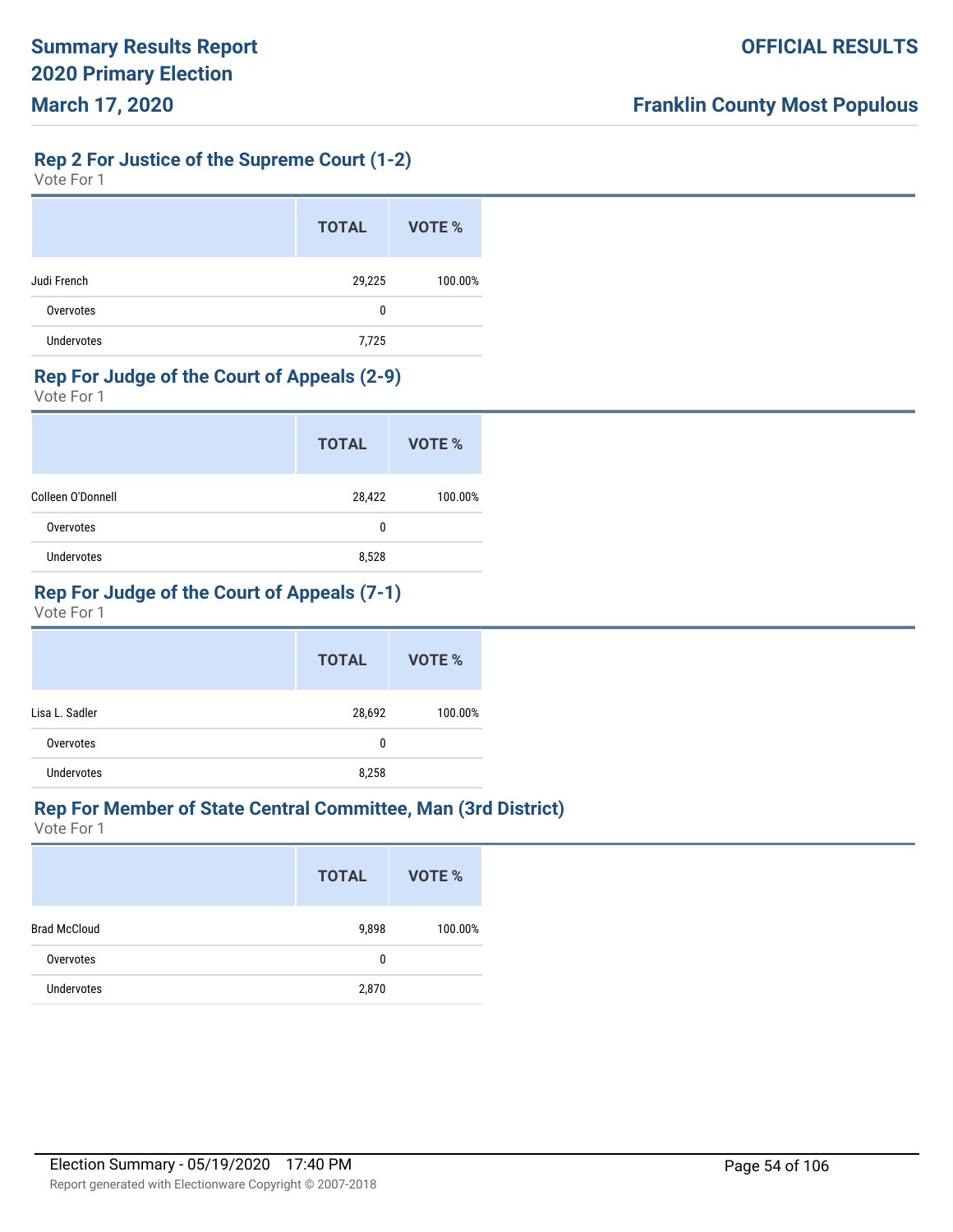# **Rep For Member of State Central Committee, Man (15th District)**

Vote For 1

|                   | <b>TOTAL</b> | VOTE %  |
|-------------------|--------------|---------|
| Jim Burgess       | 3,676        | 100.00% |
| Overvotes         | 0            |         |
| <b>Undervotes</b> | 972          |         |

#### **Rep For Member of State Central Committee, Man (16th District)**

Vote For 1

|                    | <b>TOTAL</b> | VOTE % |
|--------------------|--------------|--------|
| Mark A. Bainbridge | 8,029        | 62.49% |
| JD Kaplan          | 4,819        | 37.51% |
| Overvotes          | 20           |        |
| <b>Undervotes</b>  | 3,471        |        |

#### **Rep For Member of State Central Committee, Man (19th District)**

Vote For 1

|                   | <b>TOTAL</b> | VOTE % |
|-------------------|--------------|--------|
| Fred L. Dailey    | 725          | 26.89% |
| Jack Etheridge    | 1,402        | 52.00% |
| Doug Moody        | 569          | 21.11% |
| Overvotes         | 3            |        |
| <b>Undervotes</b> | 496          |        |

# **Rep For Member of State Central Committee, Woman (3rd District)**

|                   | <b>TOTAL</b> | <b>VOTE %</b> |
|-------------------|--------------|---------------|
| Jo Ann Davidson   | 9,101        | 78.63%        |
| Meta Hahn         | 2,474        | 21.37%        |
| Overvotes         | 10           |               |
| <b>Undervotes</b> | 1,183        |               |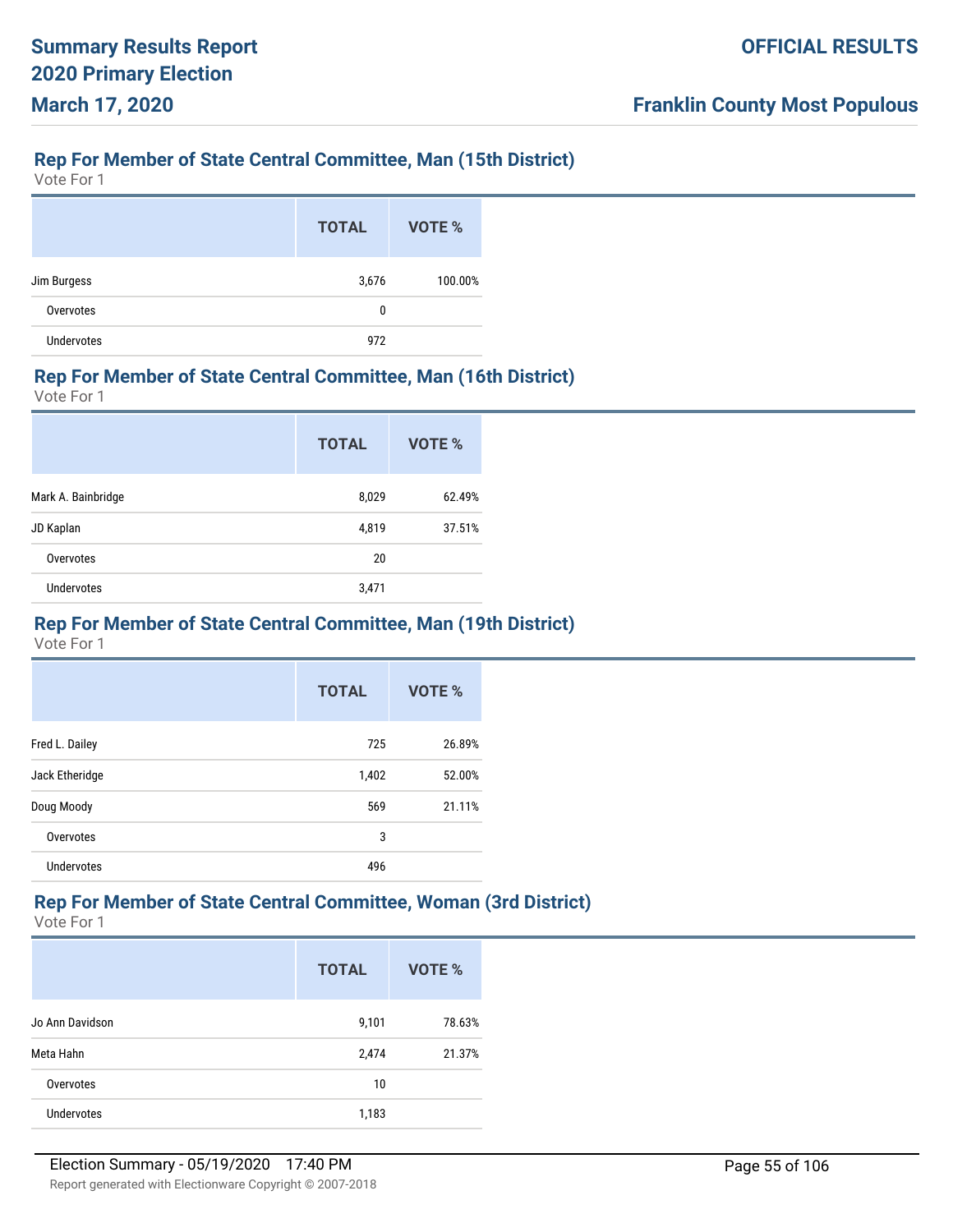### **Rep For Member of State Central Committee, Woman (15th District)**

Vote For 1

|                     | <b>TOTAL</b> | VOTE % |
|---------------------|--------------|--------|
| Candidate Withdrawn | 823          | 21.81% |
| Carolyn C. Petree   | 2,950        | 78.19% |
| Overvotes           | 7            |        |
| <b>Undervotes</b>   | 868          |        |

### **Rep For Member of State Central Committee, Woman (16th District)**

Vote For 1

|               | <b>TOTAL</b> | VOTE %  |
|---------------|--------------|---------|
| Susie O'Brien | 12,367       | 100.00% |
| Overvotes     | 0            |         |
| Undervotes    | 3,972        |         |

#### **Rep For Member of State Central Committee, Woman (19th District)**

Vote For 1

|                     | <b>TOTAL</b> | VOTE % |
|---------------------|--------------|--------|
| Melanie Leneghan    | 1,645        | 59.26% |
| <b>Eileen Watts</b> | 1,131        | 40.74% |
| Overvotes           | 1            |        |
| <b>Undervotes</b>   | 418          |        |

# **Rep For State Senator (16th District)**

|                    | <b>TOTAL</b> | VOTE %  |
|--------------------|--------------|---------|
| Stephanie L. Kunze | 13,098       | 100.00% |
| Overvotes          | 0            |         |
| Undervotes         | 3,241        |         |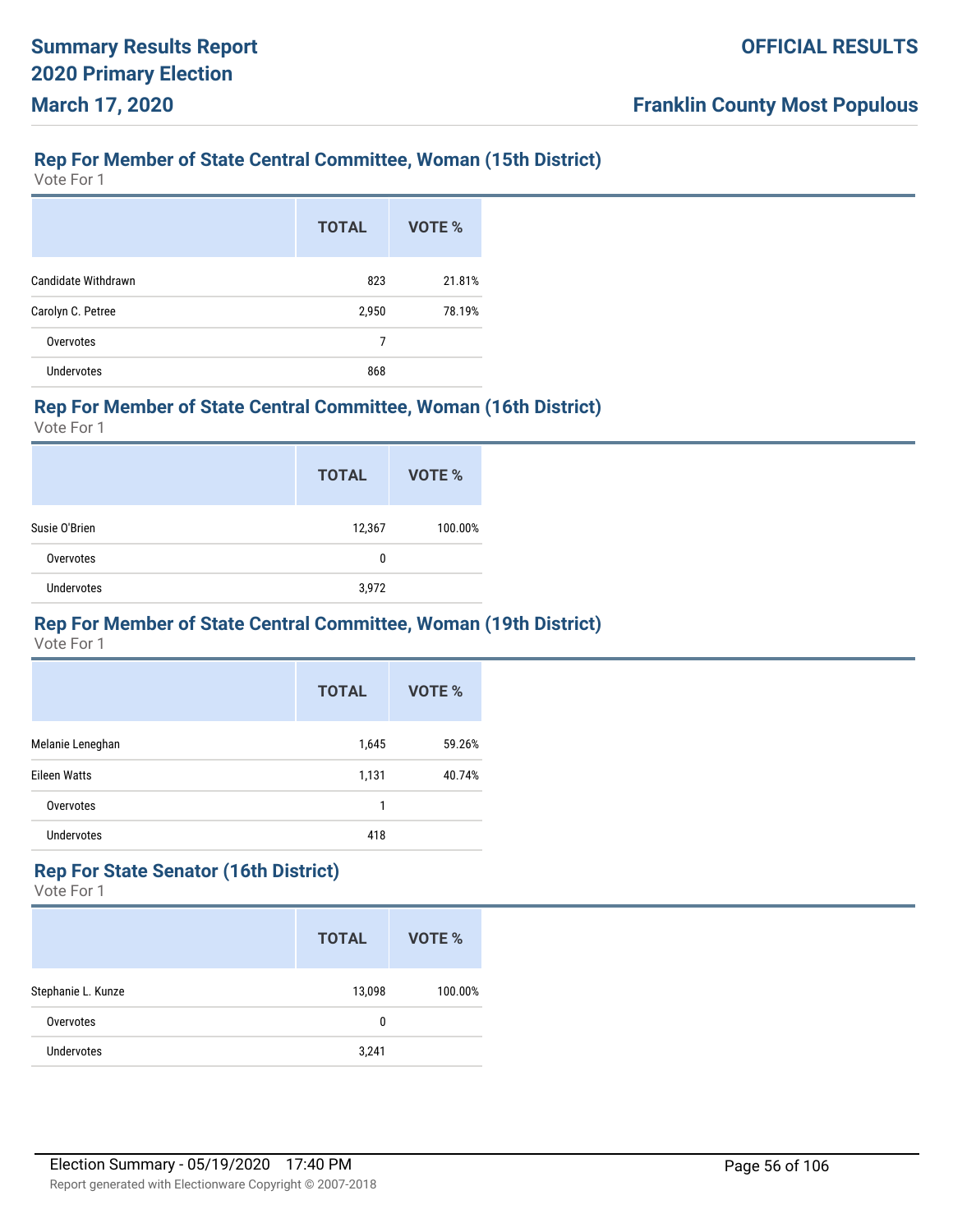**Rep For State Representative (17th District)**

Vote For 1

|                   | <b>TOTAL</b> | <b>VOTE %</b> |
|-------------------|--------------|---------------|
| Tim D. Haske      | 1,258        | 60.22%        |
| John PM Rutan     | 831          | 39.78%        |
| Overvotes         | 2            |               |
| <b>Undervotes</b> | 399          |               |

#### **Rep For State Representative (18th District)**

Vote For 1

|                    | <b>TOTAL</b> | VOTE %  |
|--------------------|--------------|---------|
| Kayla Anne Packard | 1,117        | 100.00% |
| Overvotes          | 0            |         |
| <b>Undervotes</b>  | 381          |         |

# **Rep For State Representative (19th District)**

Vote For 1

|                    | <b>TOTAL</b> | VOTE %  |
|--------------------|--------------|---------|
| Meredith Freedhoff | 4,591        | 100.00% |
| Overvotes          | 0            |         |
| <b>Undervotes</b>  | 1,399        |         |

#### **Rep For State Representative (20th District)**

|                   | <b>TOTAL</b> | VOTE %  |
|-------------------|--------------|---------|
| Chris Baer        | 3,348        | 100.00% |
| Overvotes         | 0            |         |
| <b>Undervotes</b> | 940          |         |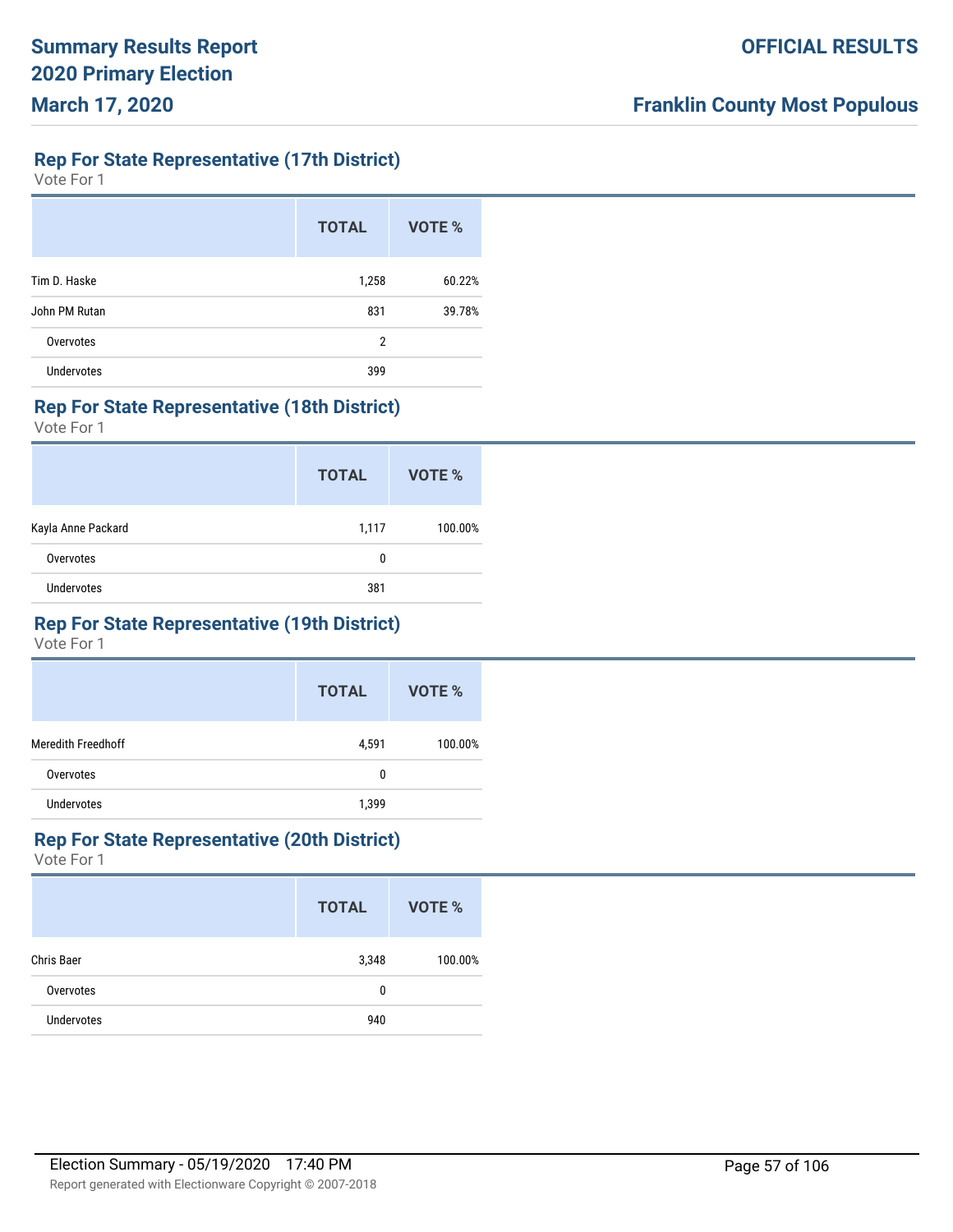# **Rep For State Representative (21st District)**

Vote For 1

|                   | <b>TOTAL</b> | VOTE %  |
|-------------------|--------------|---------|
| Mehek Cooke       | 4,099        | 100.00% |
| Overvotes         | 0            |         |
| <b>Undervotes</b> | 1,339        |         |

#### **Rep For State Representative (22nd District)**

Vote For 1

|                   | <b>TOTAL</b> | VOTE %  |
|-------------------|--------------|---------|
| Stephany Spencer  | 2,520        | 100.00% |
| Overvotes         | 0            |         |
| <b>Undervotes</b> | 675          |         |

# **Rep For State Representative (23rd District)**

Vote For 1

|                   | <b>TOTAL</b> | VOTE %  |
|-------------------|--------------|---------|
| Laura Lanese      | 4,090        | 100.00% |
| Overvotes         | 0            |         |
| <b>Undervotes</b> | 956          |         |

# **Rep For State Representative (24th District)**

|                   | <b>TOTAL</b> | VOTE %  |
|-------------------|--------------|---------|
| Pat Manley        | 4,386        | 100.00% |
| Overvotes         | 0            |         |
| <b>Undervotes</b> | 1,469        |         |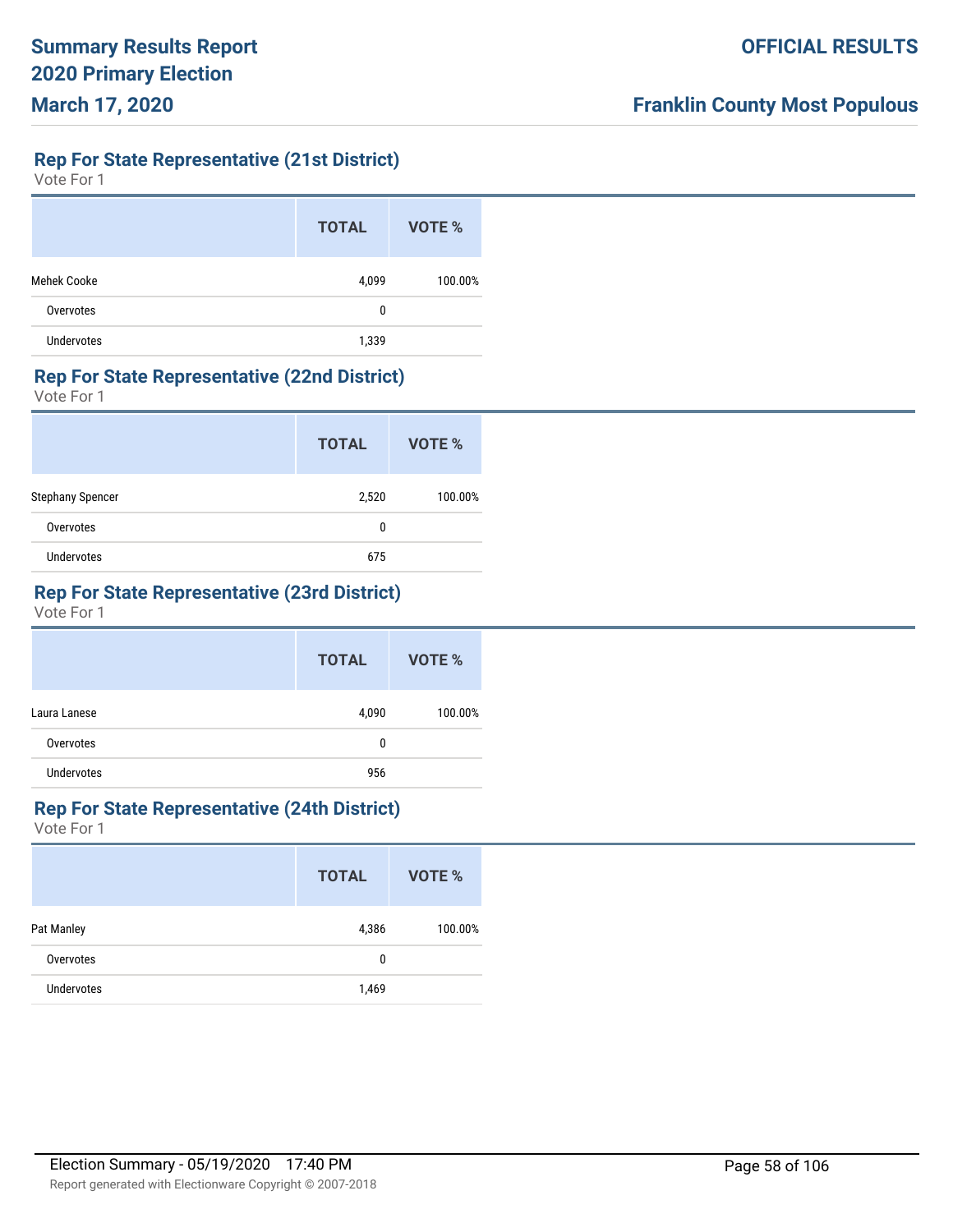# **Rep For State Representative (25th District)**

Vote For 1

|                   | <b>TOTAL</b> | VOTE %  |
|-------------------|--------------|---------|
| Jim Burgess       | 1,098        | 100.00% |
| Overvotes         | 0            |         |
| <b>Undervotes</b> | 249          |         |

#### **Rep For State Representative (26th District)**

Vote For 1

|                     | <b>TOTAL</b> | VOTE %  |
|---------------------|--------------|---------|
| Candidate Withdrawn | 1,196        | 100.00% |
| Overvotes           | 0            |         |
| <b>Undervotes</b>   | 607          |         |

# **Rep 1 For Judge of the Court of Common Pleas (1-1)**

Vote For 1

|                   | <b>TOTAL</b> | VOTE %  |
|-------------------|--------------|---------|
| Josh Brown        | 28,282       | 100.00% |
| Overvotes         | 0            |         |
| <b>Undervotes</b> | 8,668        |         |

# **Rep 2 For Judge of the Court of Common Pleas (2-9) Franklin County Only**

|                   | <b>TOTAL</b> | VOTE %  |
|-------------------|--------------|---------|
| Jenifer French    | 28,311       | 100.00% |
| Overvotes         | 0            |         |
| <b>Undervotes</b> | 8,639        |         |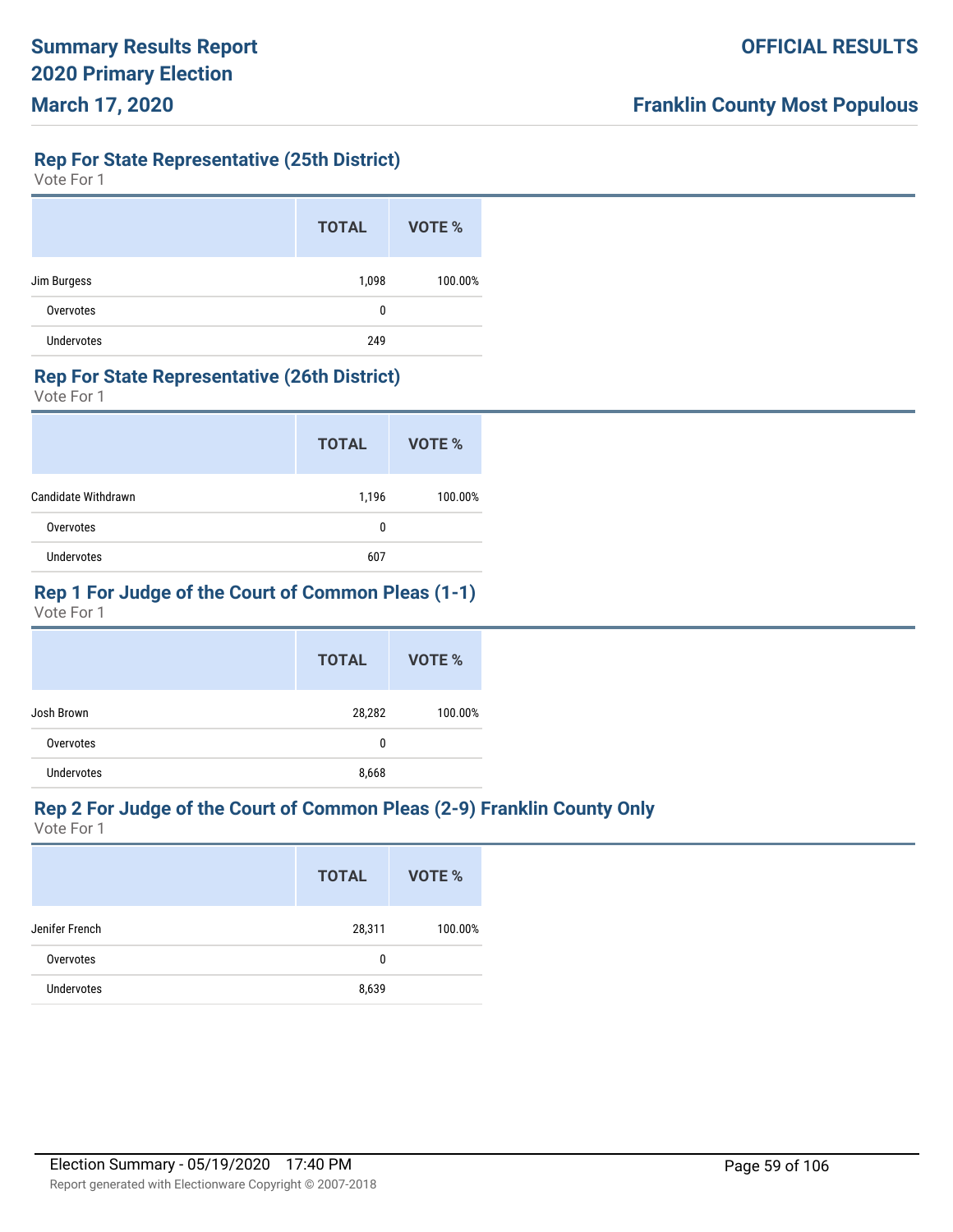# **Rep 3 For Judge of the Court of Common Pleas (7-1)**

Vote For 1

|                    | <b>TOTAL</b> | VOTE %  |
|--------------------|--------------|---------|
| Michael J. Cassone | 27,676       | 100.00% |
| Overvotes          | 0            |         |
| Undervotes         | 9,274        |         |

#### **Rep 4 For Judge of the Court of Common Pleas (7-2)**

Vote For 1

|                     | <b>TOTAL</b> | VOTE %  |
|---------------------|--------------|---------|
| Michael E. Carleton | 27,479       | 100.00% |
| Overvotes           | 0            |         |
| Undervotes          | 9,471        |         |

# **Rep 5 For Judge of the Court of Common Pleas (UTE)**

Vote For 1

|                   | <b>TOTAL</b> | VOTE %  |
|-------------------|--------------|---------|
| Gina R. Russo     | 27,971       | 100.00% |
| Overvotes         | 0            |         |
| <b>Undervotes</b> | 8,979        |         |

# **Rep 1 For Judge of the Court of Common Pleas (1-2)**

|                      | <b>TOTAL</b> | VOTE %  |
|----------------------|--------------|---------|
| Dana Suzanne Preisse | 28,164       | 100.00% |
| Overvotes            | 0            |         |
| <b>Undervotes</b>    | 8,786        |         |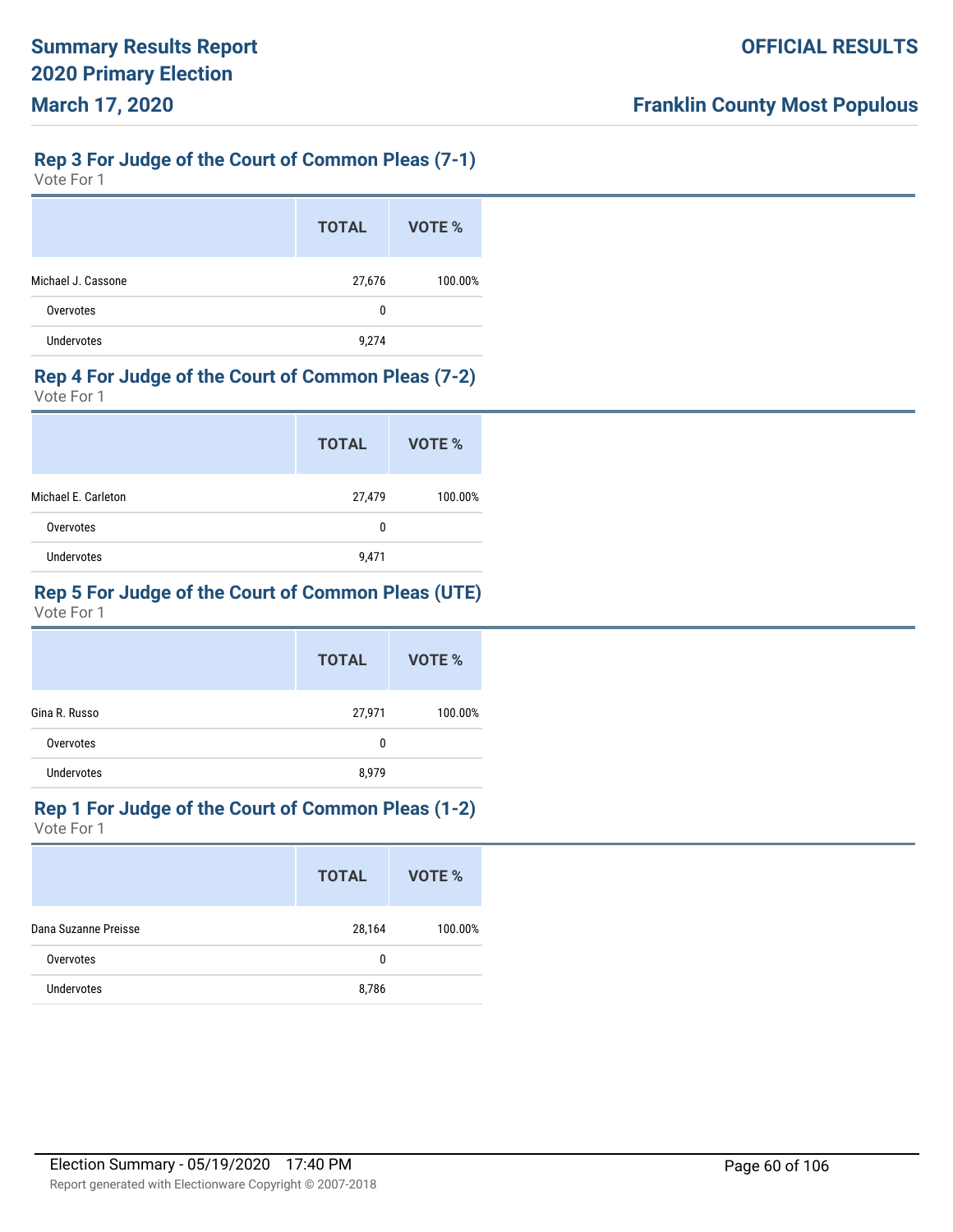# **Rep DOM 2 For Judge of the Court of Common Pleas (1-3)**

Vote For 1

|                   | <b>TOTAL</b> | VOTE %  |
|-------------------|--------------|---------|
| Stephanie Hanna   | 28,030       | 100.00% |
| Overvotes         | 0            |         |
| <b>Undervotes</b> | 8,920        |         |

# **Rep Pro For Judge of the Court of Common Pleas**

Vote For 1

|                      | <b>TOTAL</b> | VOTE %  |
|----------------------|--------------|---------|
| Robert G. Montgomery | 29,036       | 100.00% |
| Overvotes            | 0            |         |
| Undervotes           | 7,914        |         |

# **Rep 1 For County Commissioner (1-2)**

Vote For 1

|                   | <b>TOTAL</b> | VOTE %  |
|-------------------|--------------|---------|
| Andrew C. Littler | 28,494       | 100.00% |
| Overvotes         | 0            |         |
| Undervotes        | 8,456        |         |

### **Rep 2 For County Commissioner (1-3)**

|                   | <b>TOTAL</b> | VOTE %  |
|-------------------|--------------|---------|
| Luis Gil          | 27,580       | 100.00% |
| Overvotes         | 0            |         |
| <b>Undervotes</b> | 9,370        |         |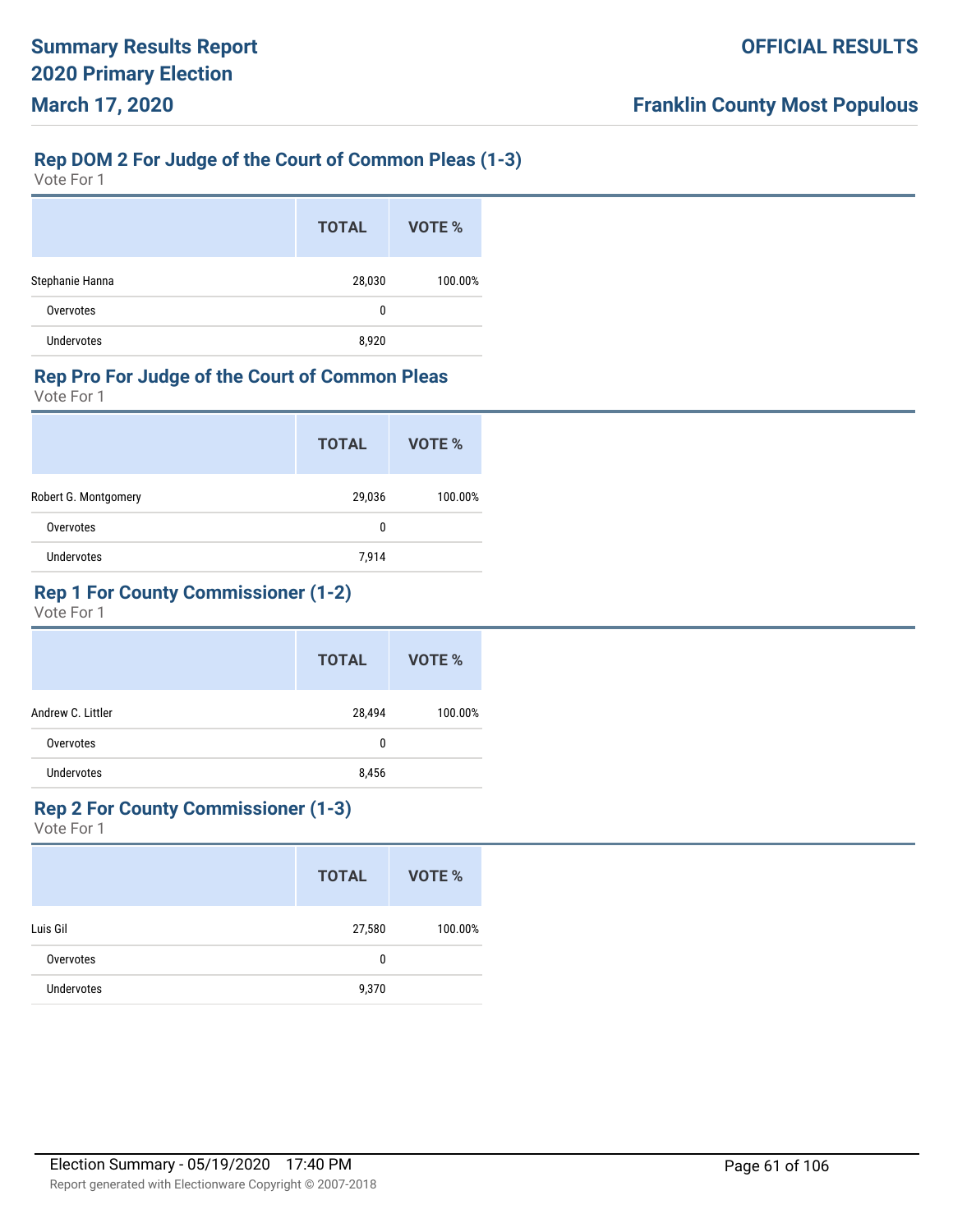# **Rep For Prosecuting Attorney**

Vote For 1

|                   | <b>TOTAL</b> | VOTE %  |
|-------------------|--------------|---------|
| Ron O'Brien       | 31,645       | 100.00% |
| Overvotes         | 0            |         |
| <b>Undervotes</b> | 5,305        |         |

#### **Rep For Clerk of the Court of Common Pleas**

Vote For 1

|                  | <b>TOTAL</b> | VOTE %  |
|------------------|--------------|---------|
| Jarrod M. Golden | 28,487       | 100.00% |
| Overvotes        | 0            |         |
| Undervotes       | 8,463        |         |
|                  |              |         |

# **Rep For Sheriff**

Vote For 1

|                         | <b>TOTAL</b> | VOTE % |
|-------------------------|--------------|--------|
| No Valid Petition Filed | 0            |        |
| Overvotes               | 0            |        |
| Undervotes              | 36,950       |        |

# **Rep For County Recorder**

|                         | <b>TOTAL</b> | VOTE % |
|-------------------------|--------------|--------|
| No Valid Petition Filed | 0            |        |
| Overvotes               | 0            |        |
| <b>Undervotes</b>       | 36,950       |        |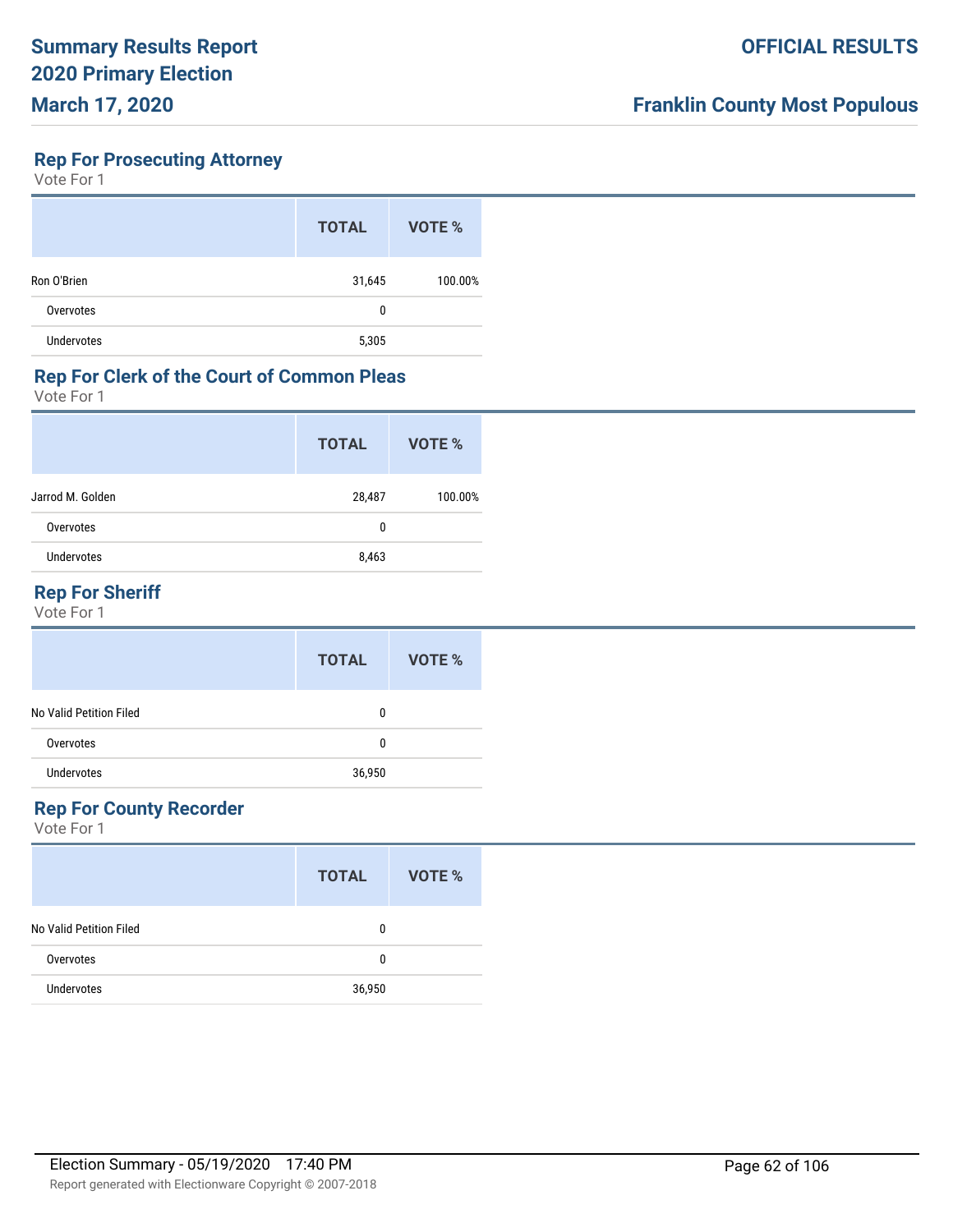### **Rep For County Treasurer**

Vote For 1

|                      | <b>TOTAL</b> | VOTE %  |
|----------------------|--------------|---------|
| <b>Brandon Cross</b> | 28,555       | 100.00% |
| Overvotes            | 0            |         |
| <b>Undervotes</b>    | 8,395        |         |
|                      |              |         |

# **Rep For County Engineer**

Vote For 1

|                      | <b>TOTAL</b> | VOTE %  |
|----------------------|--------------|---------|
| Cornell R. Robertson | 28,918       | 100.00% |
| Overvotes            | 0            |         |
| Undervotes           | 8,032        |         |
|                      |              |         |

### **Rep For Coroner**

Vote For 1

|                         | <b>TOTAL</b> | VOTE % |
|-------------------------|--------------|--------|
| No Valid Petition Filed | 0            |        |
| Overvotes               | 0            |        |
| <b>Undervotes</b>       | 36,950       |        |

### **Rep For Member of County Central Committee Bexley Ward 1**

|                       | <b>TOTAL</b> | VOTE %  |
|-----------------------|--------------|---------|
| James Brodbelt Harris | 48           | 100.00% |
| Overvotes             | 0            |         |
| <b>Undervotes</b>     | 24           |         |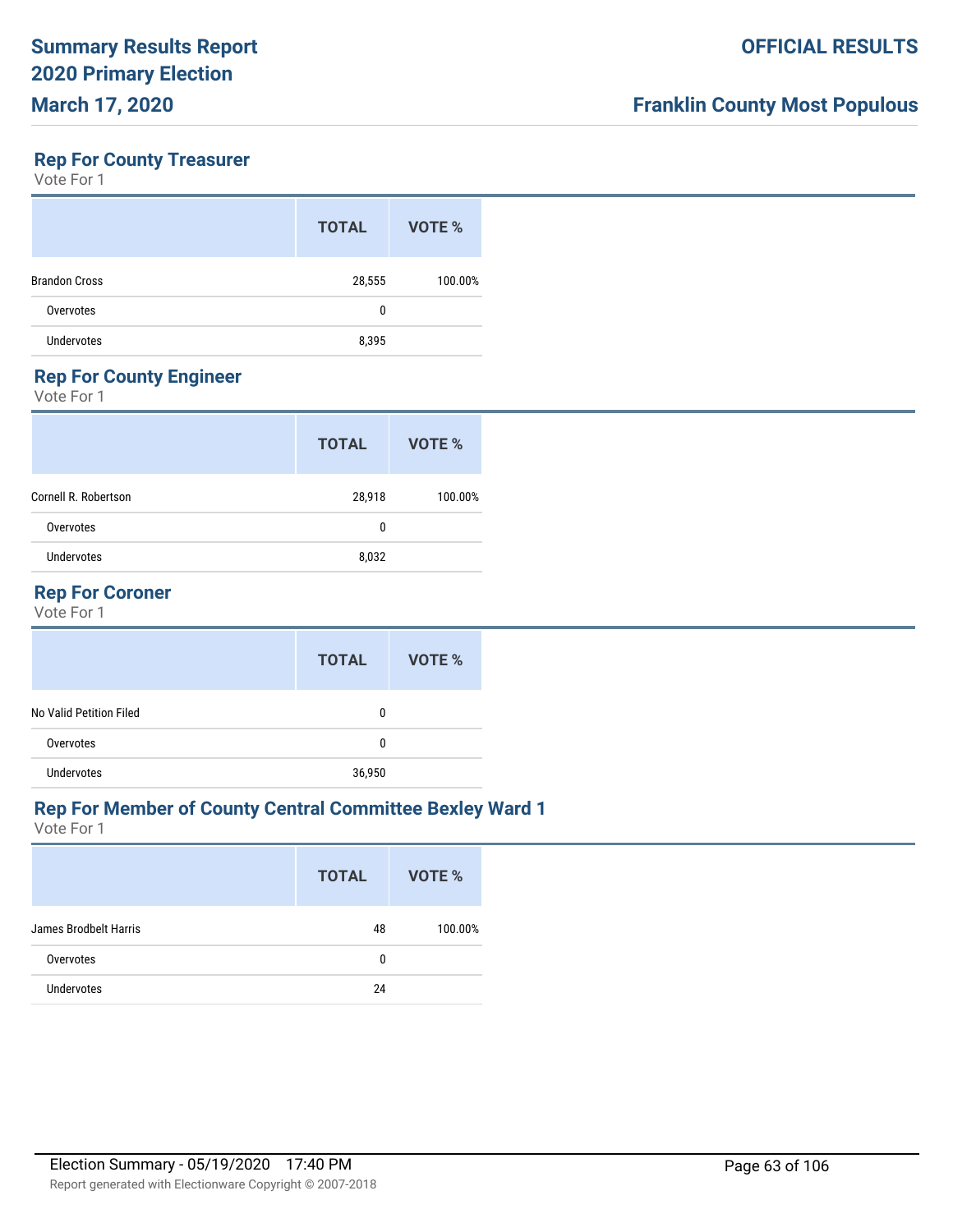# **Rep For Member of County Central Committee Bexley Ward 2**

Vote For 1

|                   | <b>TOTAL</b> | VOTE %  |
|-------------------|--------------|---------|
| Beth E. Hansen    | 68           | 100.00% |
| Overvotes         | 0            |         |
| <b>Undervotes</b> | 19           |         |

#### **Rep For Member of County Central Committee Bexley Ward 3**

Vote For 1

|                   | <b>TOTAL</b> | VOTE %  |
|-------------------|--------------|---------|
| Kate Borges       | 63           | 100.00% |
| Overvotes         | 0            |         |
| <b>Undervotes</b> | 18           |         |

# **Rep For Member of County Central Committee Bexley Ward 4**

Vote For 1

|                    | <b>TOTAL</b> | VOTE %  |
|--------------------|--------------|---------|
| Frank J. Reed, Jr. | 75           | 100.00% |
| Overvotes          | 0            |         |
| <b>Undervotes</b>  | 17           |         |

### **Rep For Member of County Central Committee Blendon Township**

|                   | <b>TOTAL</b> | VOTE %  |
|-------------------|--------------|---------|
| David N. Myhal    | 289          | 100.00% |
| Overvotes         | 0            |         |
| <b>Undervotes</b> | 84           |         |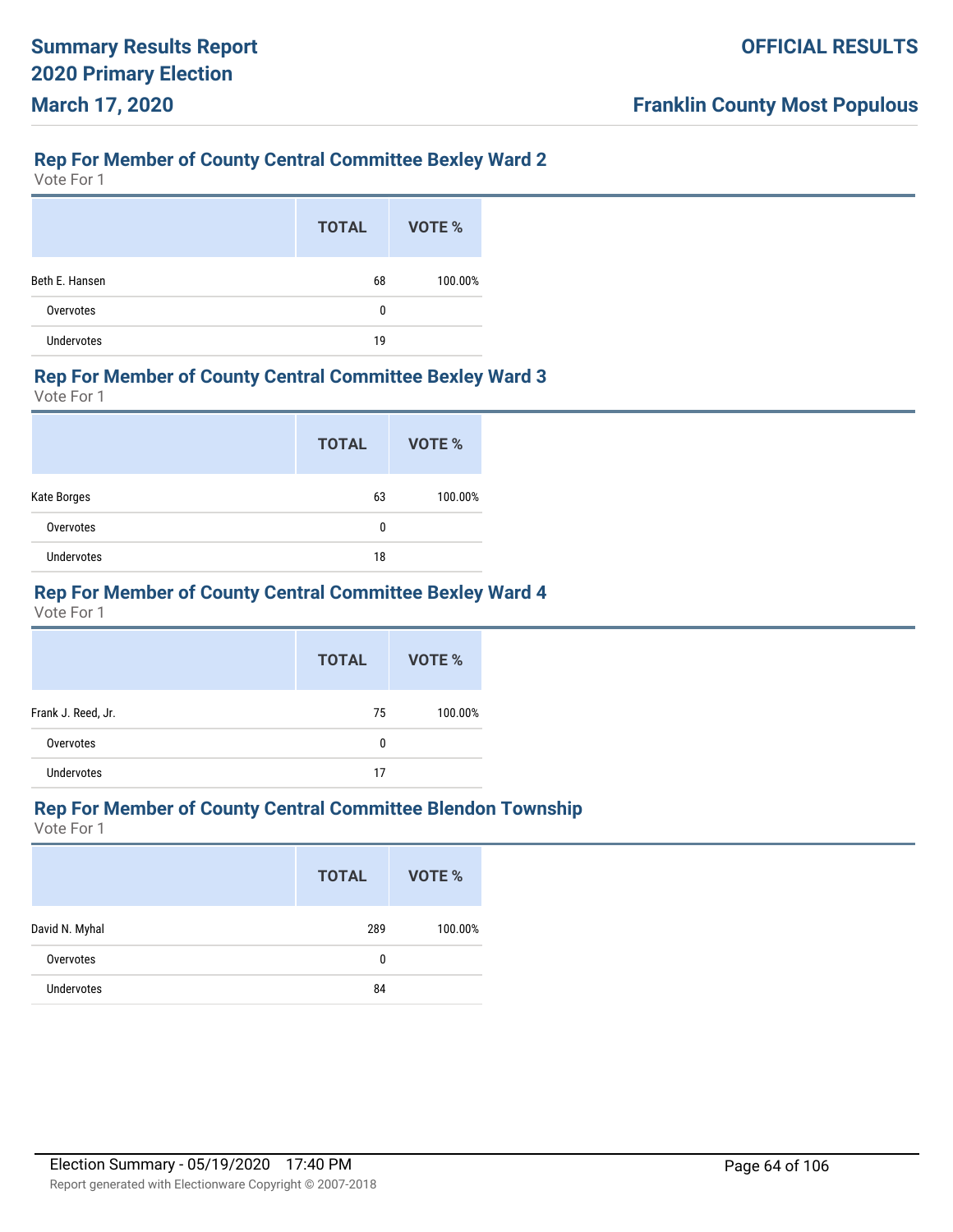# **Rep For Member of County Central Committee Canal Winchester**

Vote For 1

|                            | <b>TOTAL</b> | VOTE %  |
|----------------------------|--------------|---------|
| Courtney Elizabeth Hilbert | 332          | 100.00% |
| Overvotes                  | 0            |         |
| <b>Undervotes</b>          | 132          |         |

#### **Rep For Member of County Central Committee Columbus Ward 01**

Vote For 1

|                       | <b>TOTAL</b> | VOTE %  |
|-----------------------|--------------|---------|
| Meghan Jean Wadsworth | 62           | 100.00% |
| Overvotes             | 0            |         |
| <b>Undervotes</b>     | 13           |         |

# **Rep For Member of County Central Committee Columbus Ward 02**

Vote For 1

|                   | <b>TOTAL</b> | VOTE % |
|-------------------|--------------|--------|
| Doug Preisse      | 105          | 62.13% |
| Wade Steen        | 64           | 37.87% |
| Overvotes         | 0            |        |
| <b>Undervotes</b> | 18           |        |

#### **Rep For Member of County Central Committee Columbus Ward 04**

|                     | <b>TOTAL</b> | <b>VOTE %</b> |
|---------------------|--------------|---------------|
| <b>Lucas Denney</b> | 12           | 100.00%       |
| Overvotes           | 0            |               |
| <b>Undervotes</b>   | 2            |               |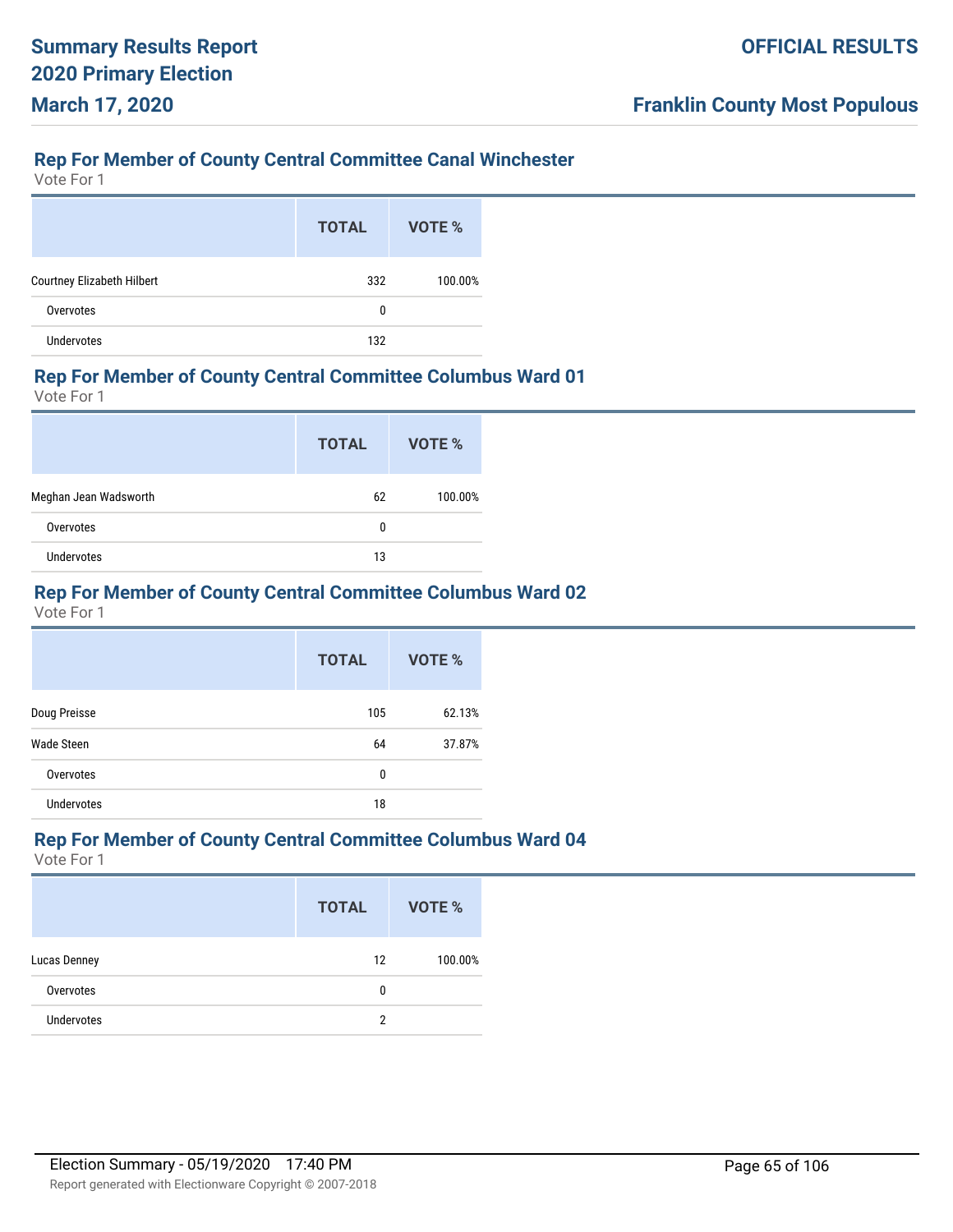Vote For 1

|                   | <b>TOTAL</b> | VOTE %  |
|-------------------|--------------|---------|
| Joseph Healy      | 16           | 100.00% |
| Overvotes         | 0            |         |
| <b>Undervotes</b> |              |         |

#### **Rep For Member of County Central Committee Columbus Ward 07**

Vote For 1

|                    | <b>TOTAL</b> | VOTE %  |
|--------------------|--------------|---------|
| Jack R. Marchbanks | 25           | 100.00% |
| Overvotes          | 0            |         |
| <b>Undervotes</b>  | 11           |         |

# **Rep For Member of County Central Committee Columbus Ward 10**

Vote For 1

|               | <b>TOTAL</b> | VOTE %  |
|---------------|--------------|---------|
| Lynne M. Crow | 81           | 100.00% |
| Overvotes     | 0            |         |
| Undervotes    | 32           |         |

# **Rep For Member of County Central Committee Columbus Ward 11**

|                   | <b>TOTAL</b> | VOTE %  |
|-------------------|--------------|---------|
| Roland I. Lane    | 158          | 100.00% |
| Overvotes         | 0            |         |
| <b>Undervotes</b> | 27           |         |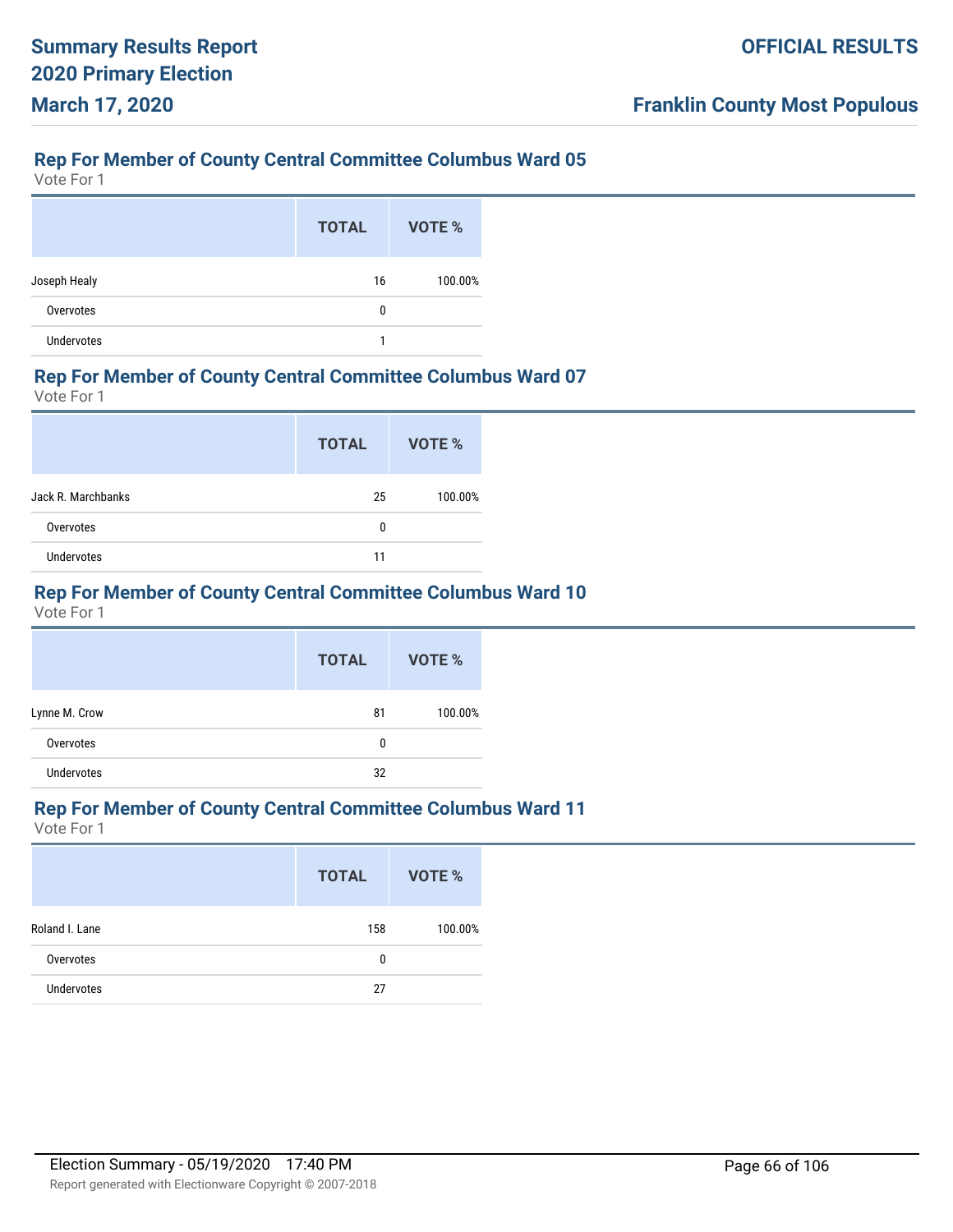Vote For 1

|                       | <b>TOTAL</b> | VOTE %  |
|-----------------------|--------------|---------|
| Jordan Matthew Garcea | 32           | 100.00% |
| Overvotes             | 0            |         |
| <b>Undervotes</b>     |              |         |

#### **Rep For Member of County Central Committee Columbus Ward 14**

Vote For 1

|            | <b>TOTAL</b> | <b>VOTE %</b> |
|------------|--------------|---------------|
| David Todd | 99           | 100.00%       |
| Overvotes  | 0            |               |
| Undervotes | 40           |               |

# **Rep For Member of County Central Committee Columbus Ward 15**

Vote For 1

|                   | <b>TOTAL</b> | VOTE %  |
|-------------------|--------------|---------|
| Sara B. Ziemba    | 47           | 100.00% |
| Overvotes         | 0            |         |
| <b>Undervotes</b> | 10           |         |

# **Rep For Member of County Central Committee Columbus Ward 18**

|                   | <b>TOTAL</b> | VOTE %  |
|-------------------|--------------|---------|
| Seth B. Golding   | 48           | 100.00% |
| Overvotes         | 0            |         |
| <b>Undervotes</b> | 24           |         |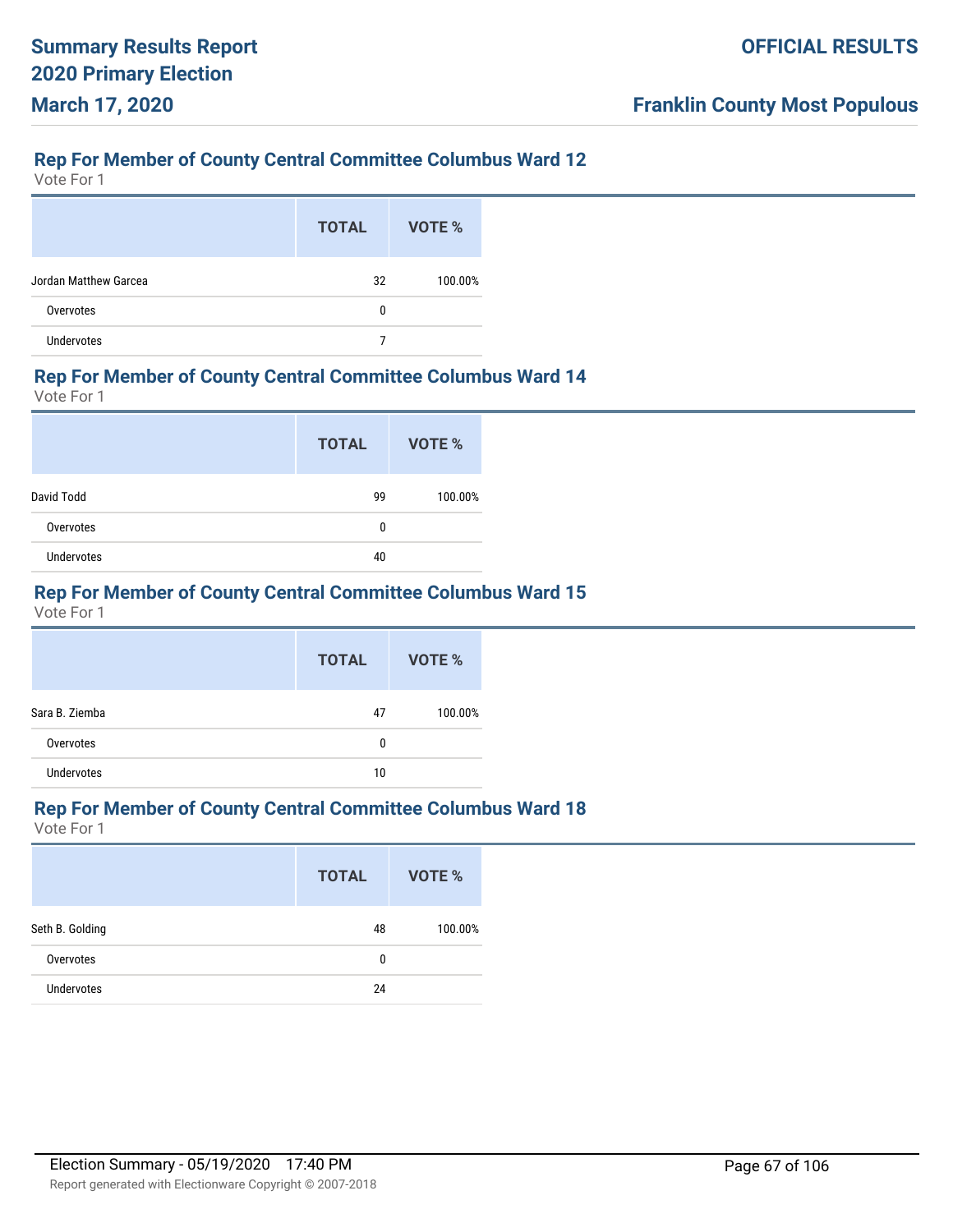Vote For 1

|                         | <b>TOTAL</b> | VOTE %  |
|-------------------------|--------------|---------|
| Timothy D. Lanzendorfer | 245          | 100.00% |
| Overvotes               | 0            |         |
| Undervotes              | 109          |         |

#### **Rep For Member of County Central Committee Columbus Ward 20**

Vote For 1

|                | <b>TOTAL</b> | VOTE %  |
|----------------|--------------|---------|
| Jack Etheridge | 73           | 100.00% |
| Overvotes      | 0            |         |
| Undervotes     | 31           |         |

# **Rep For Member of County Central Committee Columbus Ward 21**

Vote For 1

|                   | <b>TOTAL</b> | VOTE %  |
|-------------------|--------------|---------|
| Jon M. Crissinger | 207          | 100.00% |
| Overvotes         | 0            |         |
| <b>Undervotes</b> | 91           |         |

# **Rep For Member of County Central Committee Columbus Ward 22**

|                   | <b>TOTAL</b> | VOTE %  |
|-------------------|--------------|---------|
| Corey M. Roblee   | 294          | 100.00% |
| Overvotes         | 0            |         |
| <b>Undervotes</b> | 97           |         |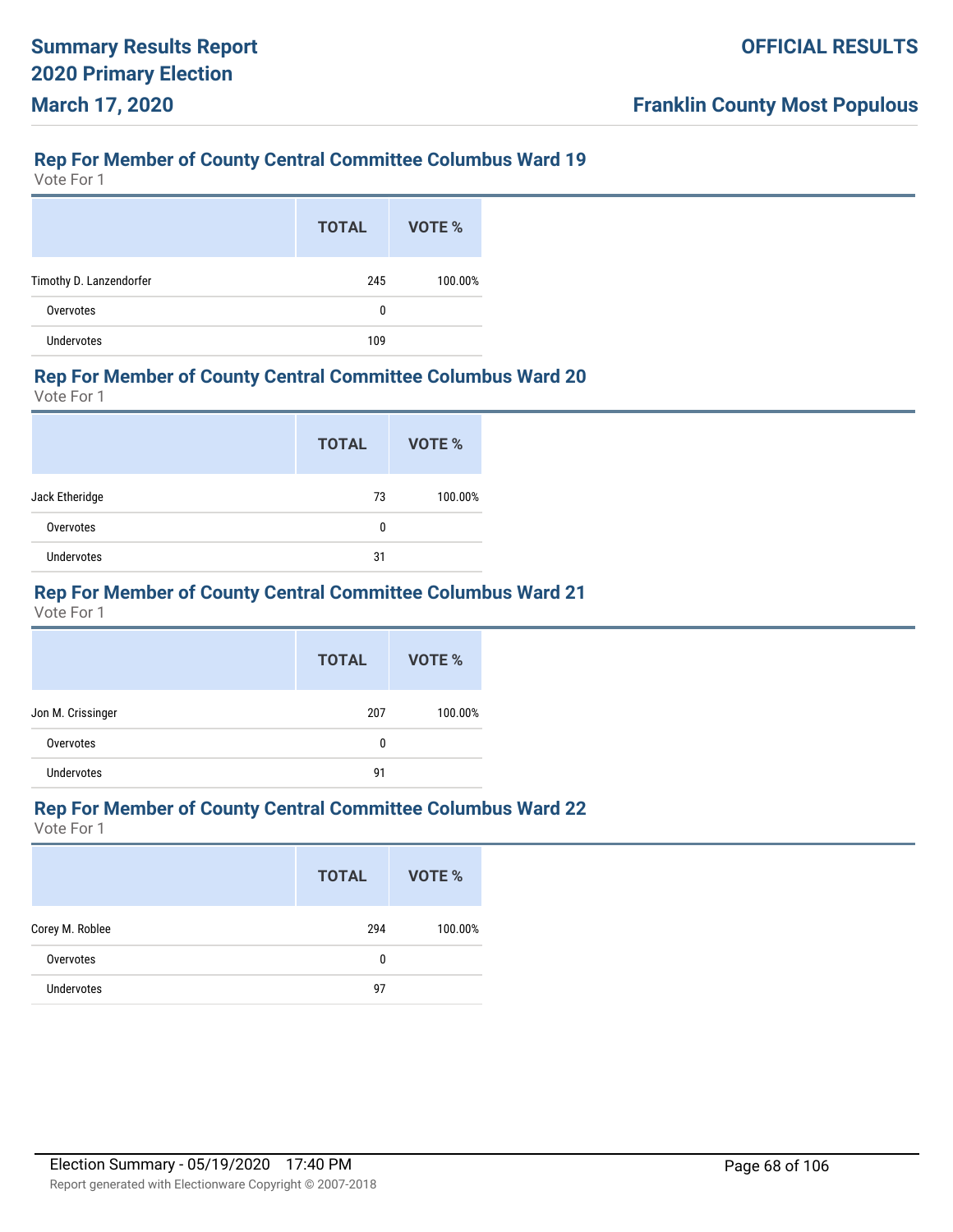Vote For 1

|                   | <b>TOTAL</b> | VOTE %  |
|-------------------|--------------|---------|
| Jim Samuel        | 141          | 100.00% |
| Overvotes         | 0            |         |
| <b>Undervotes</b> | 29           |         |

#### **Rep For Member of County Central Committee Columbus Ward 30**

Vote For 1

|            | <b>TOTAL</b> | <b>VOTE %</b> |
|------------|--------------|---------------|
| Doug Moody | 161          | 100.00%       |
| Overvotes  | 0            |               |
| Undervotes | 45           |               |

# **Rep For Member of County Central Committee Columbus Ward 32**

Vote For 1

|                   | <b>TOTAL</b> | <b>VOTE %</b> |
|-------------------|--------------|---------------|
| Mark A. Potts     | 136          | 100.00%       |
| Overvotes         | 0            |               |
| <b>Undervotes</b> | 39           |               |

# **Rep For Member of County Central Committee Columbus Ward 33**

|                   | <b>TOTAL</b> | VOTE %  |
|-------------------|--------------|---------|
| Jennifer LuPiba   | 86           | 100.00% |
| Overvotes         | 0            |         |
| <b>Undervotes</b> | 31           |         |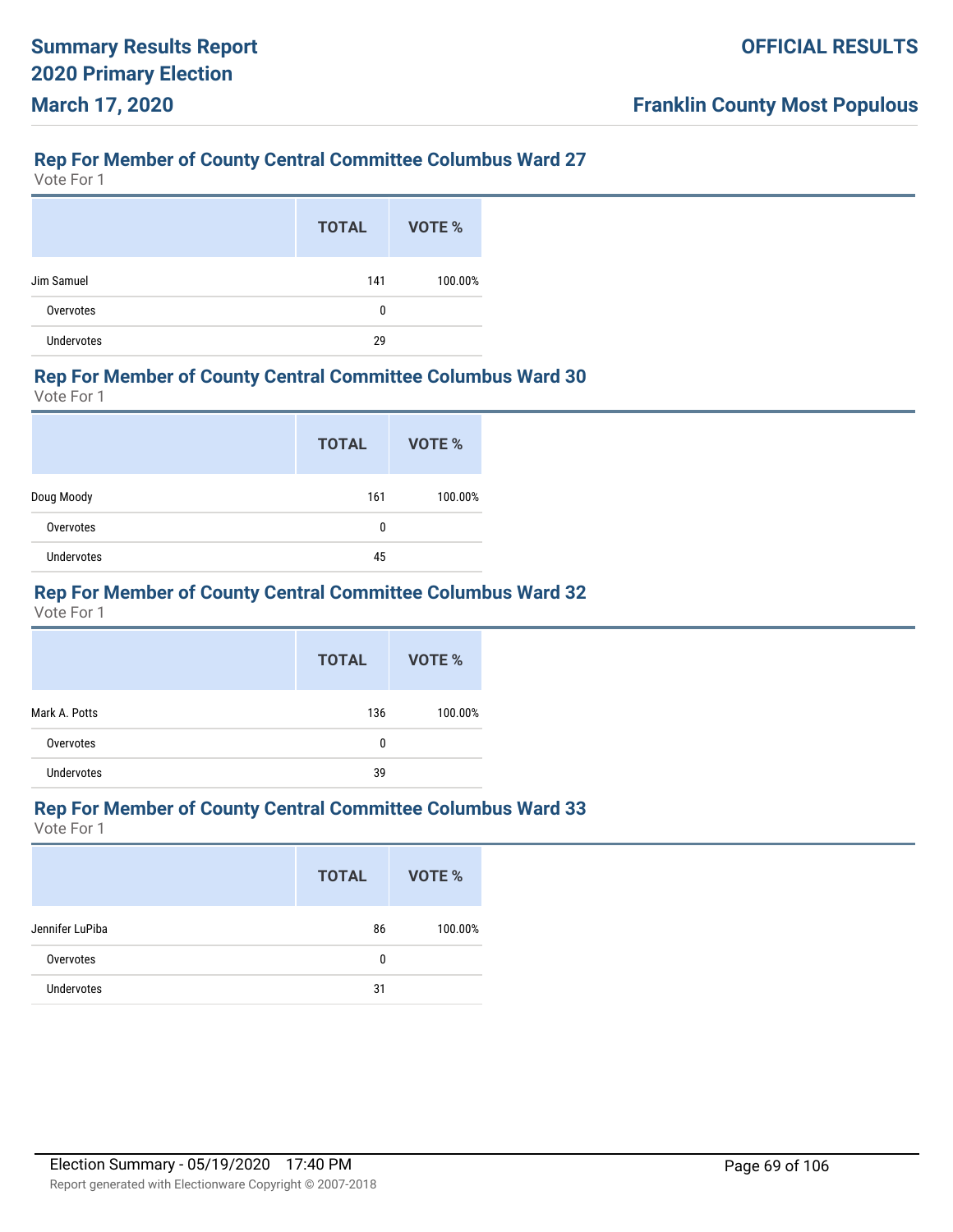Vote For 1

|                | <b>TOTAL</b> | VOTE %  |
|----------------|--------------|---------|
| David A. Dobos | 205          | 100.00% |
| Overvotes      | 0            |         |
| Undervotes     | 42           |         |

#### **Rep For Member of County Central Committee Columbus Ward 39**

Vote For 1

|                 | <b>TOTAL</b> | VOTE %  |
|-----------------|--------------|---------|
| Michael J. King | 20           | 100.00% |
| Overvotes       | 0            |         |
| Undervotes      | 5            |         |

# **Rep For Member of County Central Committee Columbus Ward 42**

Vote For 1

|                     | <b>TOTAL</b> | <b>VOTE %</b> |
|---------------------|--------------|---------------|
| <b>Bill Schmidt</b> | 58           | 100.00%       |
| Overvotes           | 0            |               |
| <b>Undervotes</b>   | 18           |               |

# **Rep For Member of County Central Committee Columbus Ward 43**

|                   | <b>TOTAL</b> | VOTE %  |
|-------------------|--------------|---------|
| Matt Damschroder  | 155          | 100.00% |
| Overvotes         | 0            |         |
| <b>Undervotes</b> | 35           |         |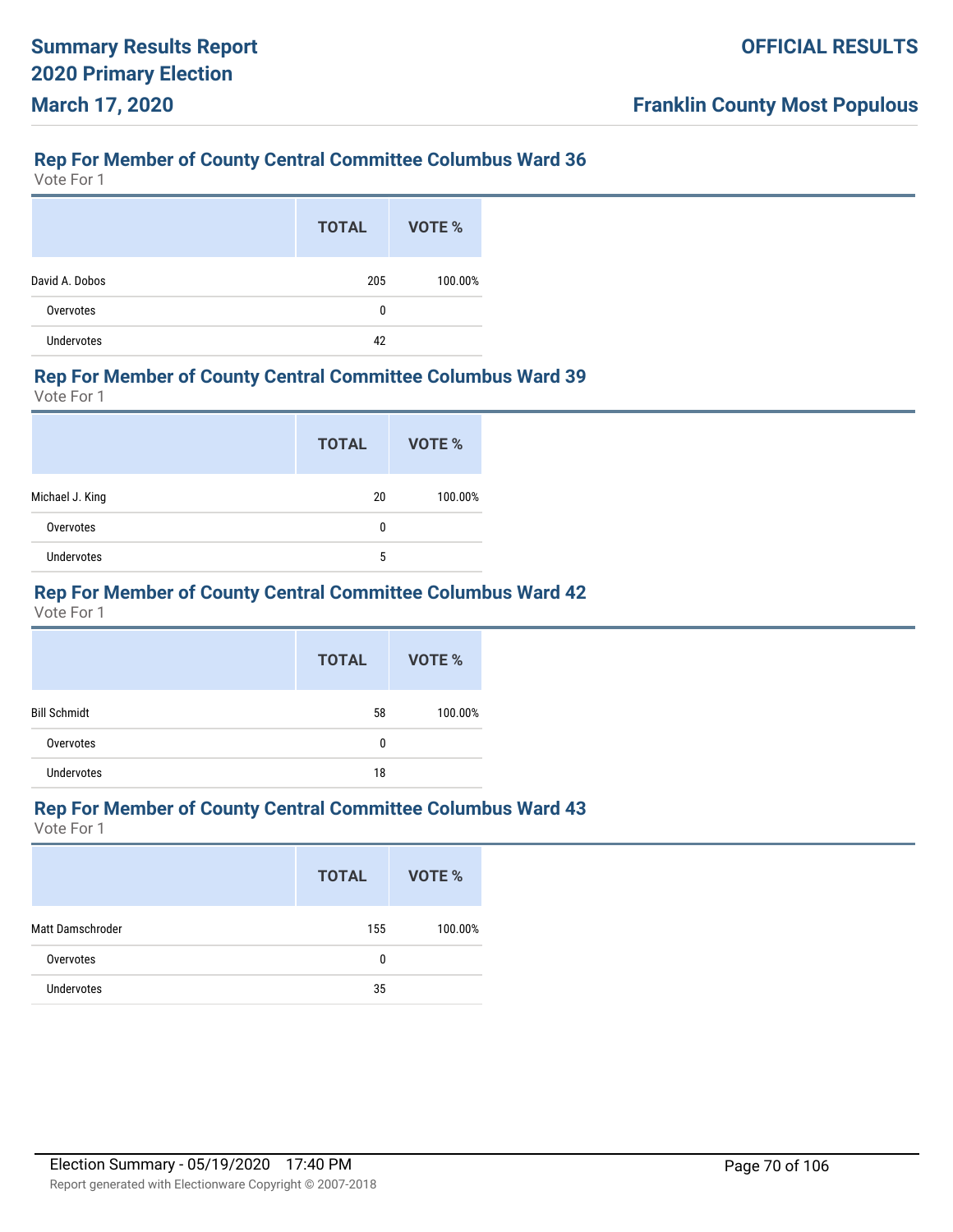Vote For 1

|                           | <b>TOTAL</b> | VOTE % |
|---------------------------|--------------|--------|
| Candidate Withdrawn       | 119          | 48.77% |
| <b>Charles C. Sanders</b> | 125          | 51.23% |
| Overvotes                 | 1            |        |
| <b>Undervotes</b>         | 31           |        |

#### **Rep For Member of County Central Committee Columbus Ward 46**

Vote For 1

|               | <b>TOTAL</b> | VOTE %  |
|---------------|--------------|---------|
| Elise S. Geig | 302          | 100.00% |
| Overvotes     | 0            |         |
| Undervotes    | 85           |         |

#### **Rep For Member of County Central Committee Columbus Ward 47**

Vote For 1

|                      | <b>TOTAL</b> | VOTE %  |
|----------------------|--------------|---------|
| Edward J. Hauenstein | 89           | 100.00% |
| Overvotes            | 0            |         |
| <b>Undervotes</b>    | 27           |         |

#### **Rep For Member of County Central Committee Columbus Ward 49**

|                   | <b>TOTAL</b> | VOTE %  |
|-------------------|--------------|---------|
| T. Ronald Sams    | 258          | 100.00% |
| Overvotes         | 0            |         |
| <b>Undervotes</b> | 68           |         |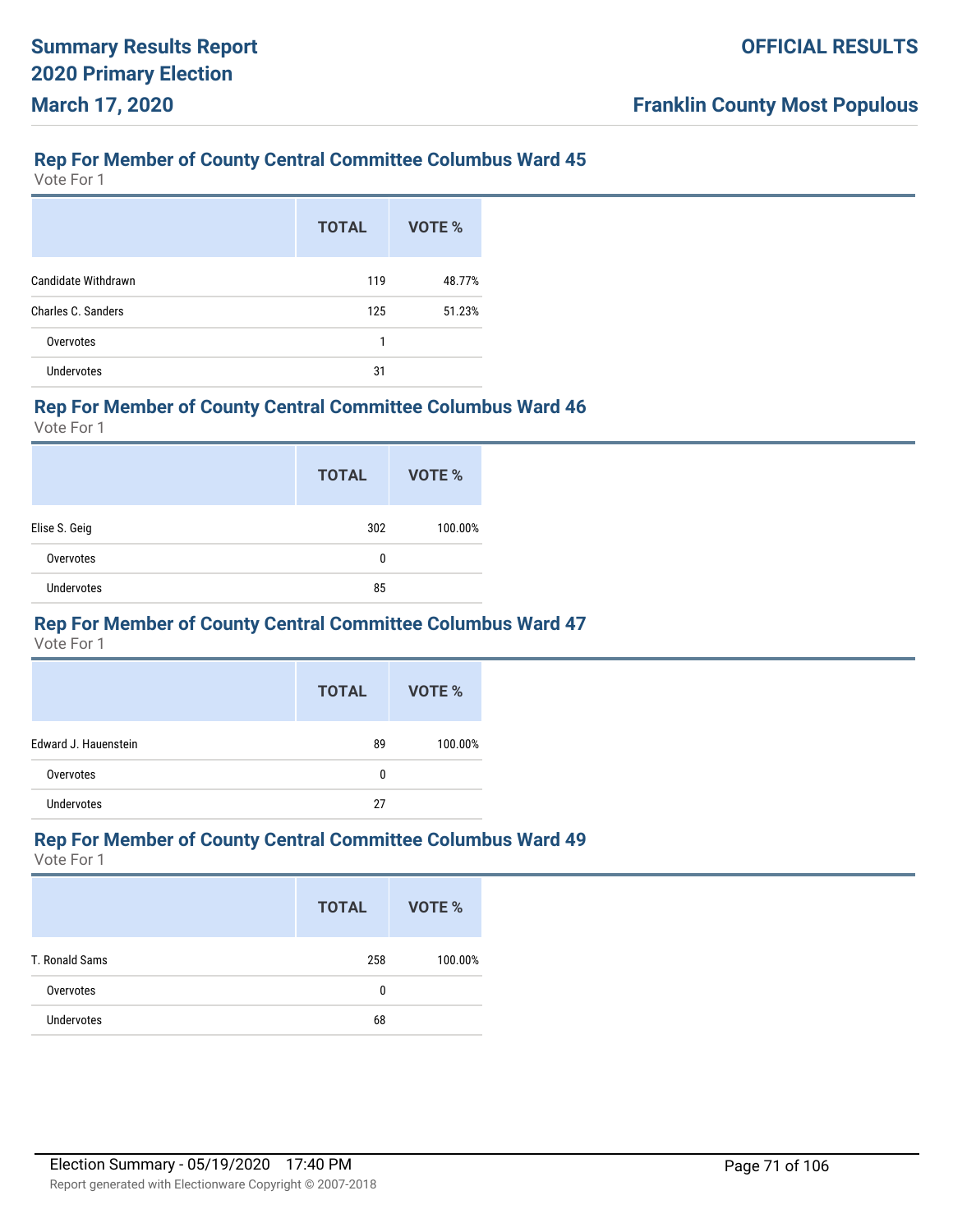Vote For 1

|             | <b>TOTAL</b> | VOTE %  |
|-------------|--------------|---------|
| Mark Larger | 25           | 100.00% |
| Overvotes   | 0            |         |
| Undervotes  |              |         |

#### **Rep For Member of County Central Committee Columbus Ward 54**

Vote For 1

|                   | <b>TOTAL</b> | VOTE %  |
|-------------------|--------------|---------|
| Mark Bell         | 171          | 100.00% |
| Overvotes         | 0            |         |
| <b>Undervotes</b> | 39           |         |

# **Rep For Member of County Central Committee Columbus Ward 56**

Vote For 1

|                    | <b>TOTAL</b> | VOTE %  |
|--------------------|--------------|---------|
| Kieran L. Cartharn | 20           | 100.00% |
| Overvotes          | 0            |         |
| <b>Undervotes</b>  | 8            |         |

# **Rep For Member of County Central Committee Columbus Ward 60**

|                   | <b>TOTAL</b> | VOTE %  |
|-------------------|--------------|---------|
| Mary H. Leavitt   | 384          | 100.00% |
| Overvotes         | 0            |         |
| <b>Undervotes</b> | 93           |         |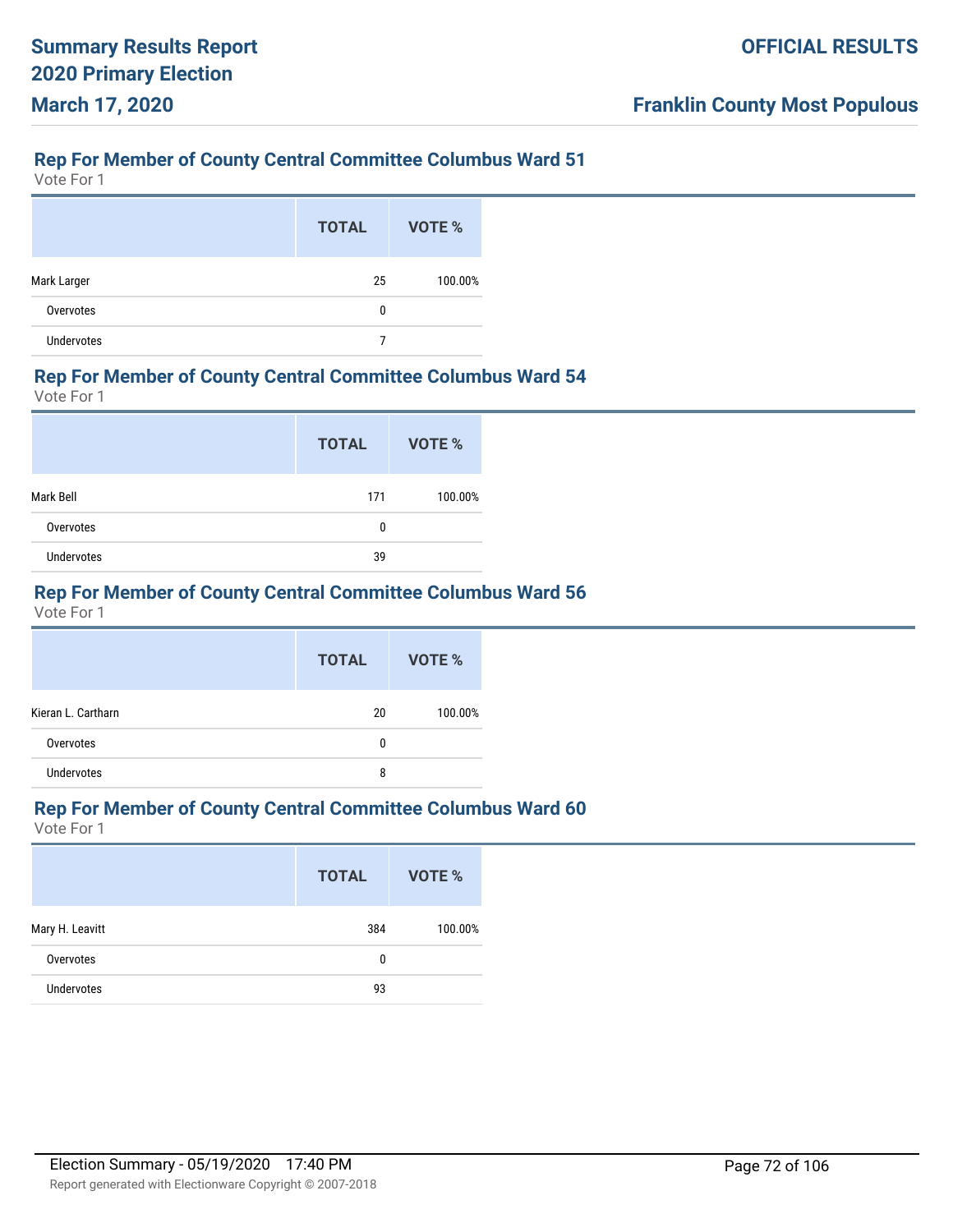Vote For 1

|                   | <b>TOTAL</b> | VOTE %  |
|-------------------|--------------|---------|
| Jim Burgess       | 155          | 100.00% |
| Overvotes         | 0            |         |
| <b>Undervotes</b> | 37           |         |

#### **Rep For Member of County Central Committee Columbus Ward 63**

Vote For 1

|                       | <b>TOTAL</b> | VOTE %  |
|-----------------------|--------------|---------|
| <b>William Schuck</b> | 352          | 100.00% |
| Overvotes             | 0            |         |
| Undervotes            | 115          |         |

# **Rep For Member of County Central Committee Columbus Ward 64**

Vote For 1

|                   | <b>TOTAL</b> | VOTE %  |
|-------------------|--------------|---------|
| Dennis Damon      | 295          | 100.00% |
| Overvotes         | 0            |         |
| <b>Undervotes</b> | 81           |         |

# **Rep For Member of County Central Committee Columbus Ward 65**

|                | <b>TOTAL</b> | <b>VOTE %</b> |
|----------------|--------------|---------------|
| Marc A. Schare | 232          | 100.00%       |
| Overvotes      | 0            |               |
| Undervotes     | 76           |               |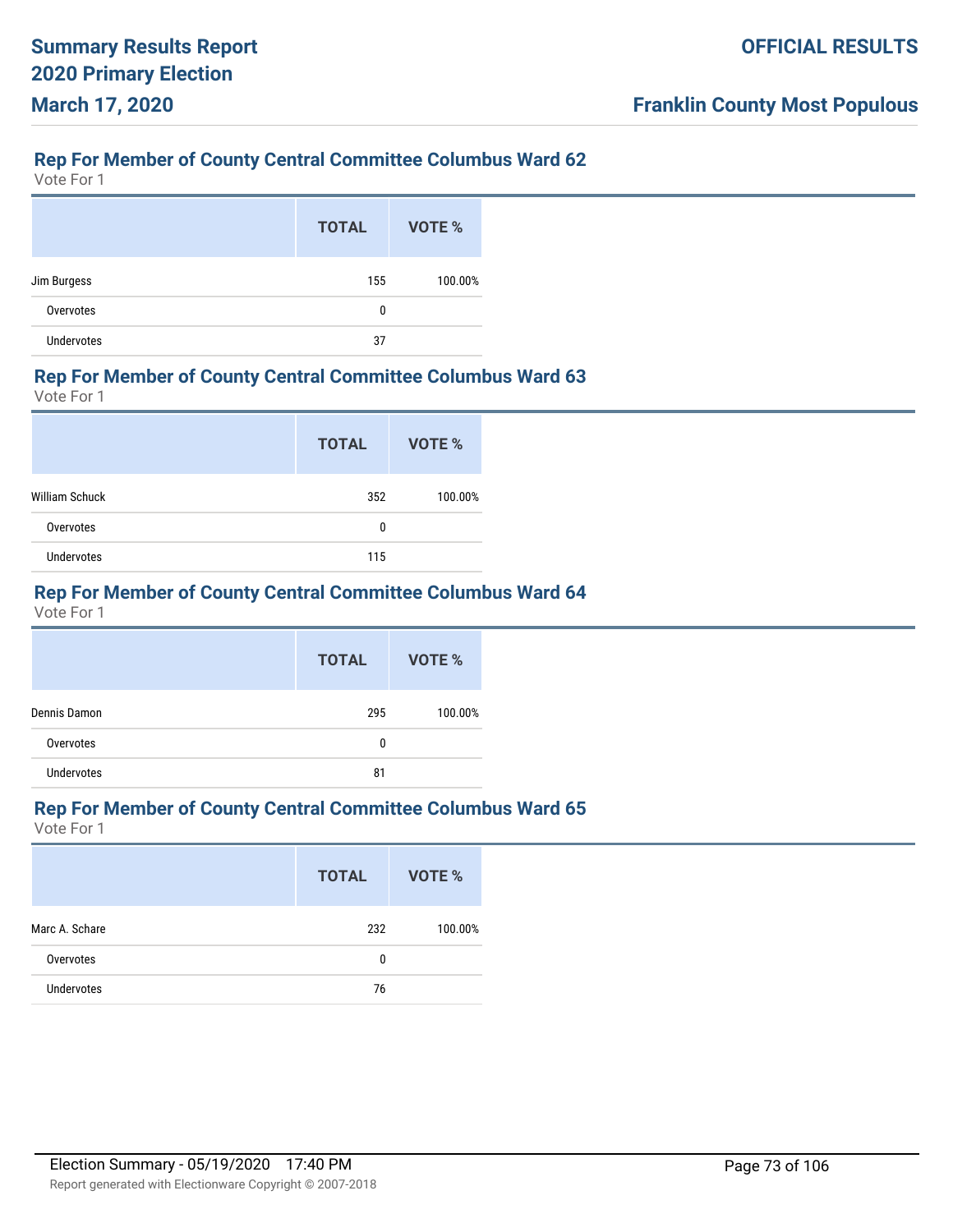Vote For 1

|                | <b>TOTAL</b> | VOTE %  |
|----------------|--------------|---------|
| Sue Ellen King | 213          | 100.00% |
| Overvotes      | 0            |         |
| Undervotes     | 51           |         |

#### **Rep For Member of County Central Committee Columbus Ward 69**

Vote For 1

|            | <b>TOTAL</b> | VOTE %  |
|------------|--------------|---------|
| Troy Judy  | 479          | 100.00% |
| Overvotes  | 0            |         |
| Undervotes | 157          |         |

# **Rep For Member of County Central Committee Columbus Ward 70**

Vote For 1

|                         | <b>TOTAL</b> | <b>VOTE %</b> |
|-------------------------|--------------|---------------|
| <b>Stephany Spencer</b> | 272          | 100.00%       |
| Overvotes               | 0            |               |
| Undervotes              | 73           |               |

# **Rep For Member of County Central Committee Columbus Ward 71**

|                   | <b>TOTAL</b> | VOTE %  |
|-------------------|--------------|---------|
| Andy Shifflette   | 178          | 100.00% |
| Overvotes         | 0            |         |
| <b>Undervotes</b> | 54           |         |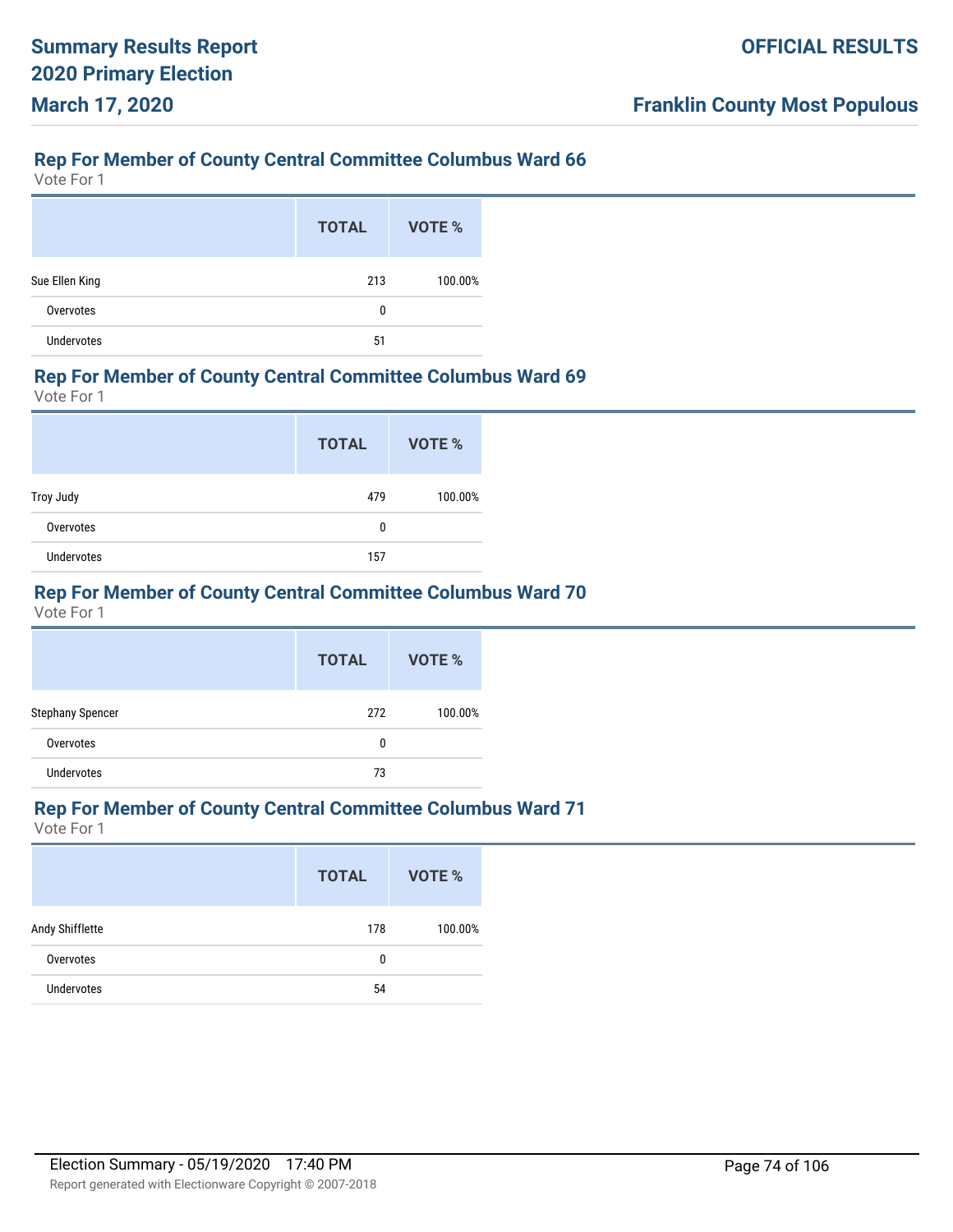Vote For 1

|                    | <b>TOTAL</b> | VOTE %  |
|--------------------|--------------|---------|
| <b>Bill Wahoff</b> | 330          | 100.00% |
| Overvotes          | 0            |         |
| <b>Undervotes</b>  | 123          |         |

#### **Rep For Member of County Central Committee Columbus Ward 73**

Vote For 1

|                   | <b>TOTAL</b> | VOTE %  |
|-------------------|--------------|---------|
| David R. Payne    | 412          | 100.00% |
| Overvotes         | 0            |         |
| <b>Undervotes</b> | 121          |         |

# **Rep For Member of County Central Committee Columbus Ward 75**

Vote For 1

|                    | <b>TOTAL</b> | VOTE %  |
|--------------------|--------------|---------|
| <b>Mike Dittoe</b> | 245          | 100.00% |
| Overvotes          | 0            |         |
| <b>Undervotes</b>  | 91           |         |

# **Rep For Member of County Central Committee Columbus Ward 76**

|                   | <b>TOTAL</b> | VOTE %  |
|-------------------|--------------|---------|
| Brian P. Carnahan | 208          | 100.00% |
| Overvotes         | 0            |         |
| <b>Undervotes</b> | 73           |         |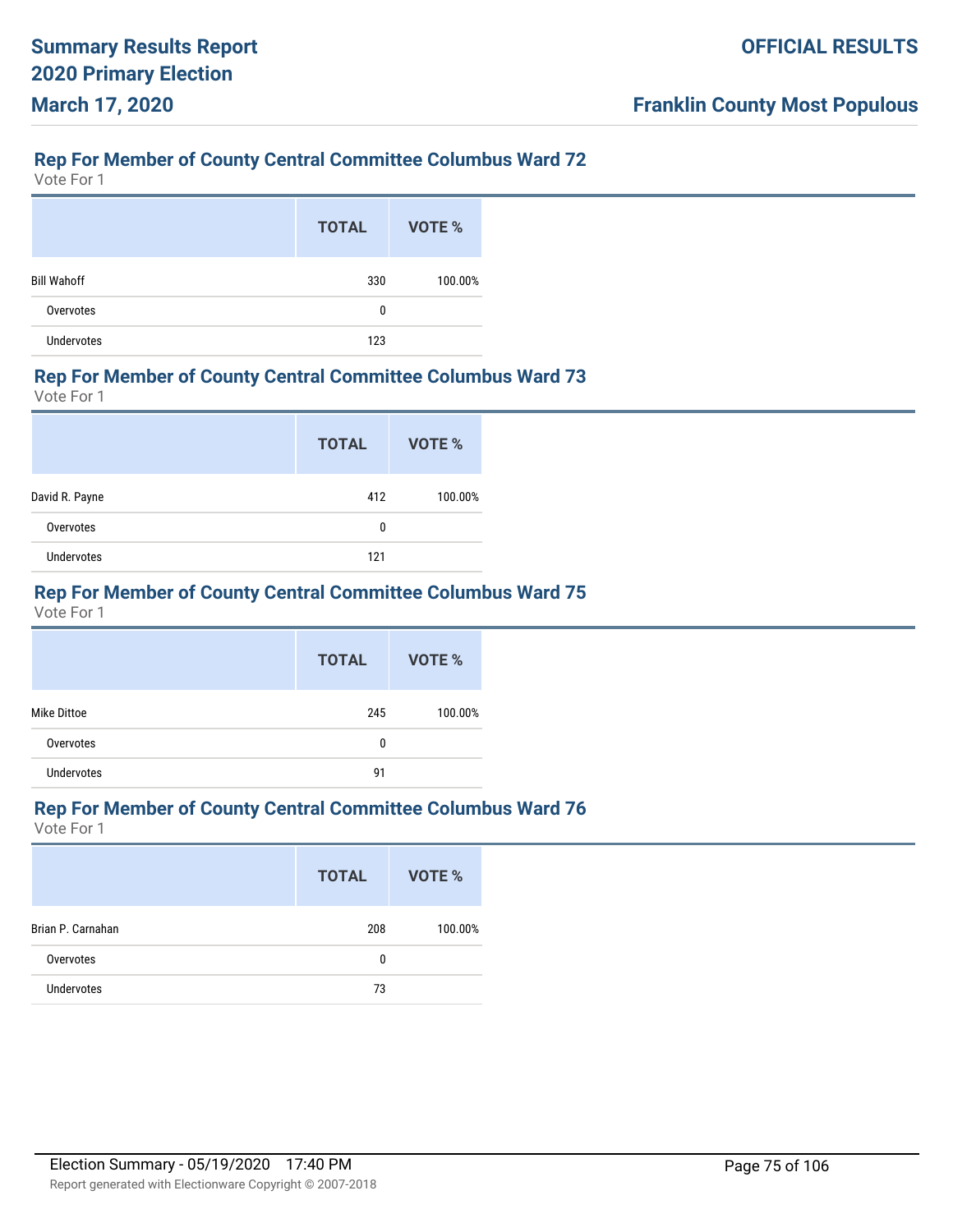Vote For 1

|                   | <b>TOTAL</b> | VOTE %  |
|-------------------|--------------|---------|
| Nick Wahoff       | 259          | 100.00% |
| Overvotes         | 0            |         |
| <b>Undervotes</b> | 121          |         |

#### **Rep For Member of County Central Committee Columbus Ward 78**

Vote For 1

|                   | <b>TOTAL</b> | <b>VOTE %</b> |
|-------------------|--------------|---------------|
| Jack McGee        | 254          | 100.00%       |
| Overvotes         | 0            |               |
| <b>Undervotes</b> | 71           |               |

## **Rep For Member of County Central Committee Columbus Ward 79**

Vote For 1

|                   | <b>TOTAL</b> | VOTE %  |
|-------------------|--------------|---------|
| Adam C. Slane     | 189          | 100.00% |
| Overvotes         | 0            |         |
| <b>Undervotes</b> | 50           |         |

# **Rep For Member of County Central Committee Columbus Ward 80**

|                   | <b>TOTAL</b> | VOTE %  |
|-------------------|--------------|---------|
| Amy M. Hawkins    | 222          | 100.00% |
| Overvotes         | 0            |         |
| <b>Undervotes</b> | 47           |         |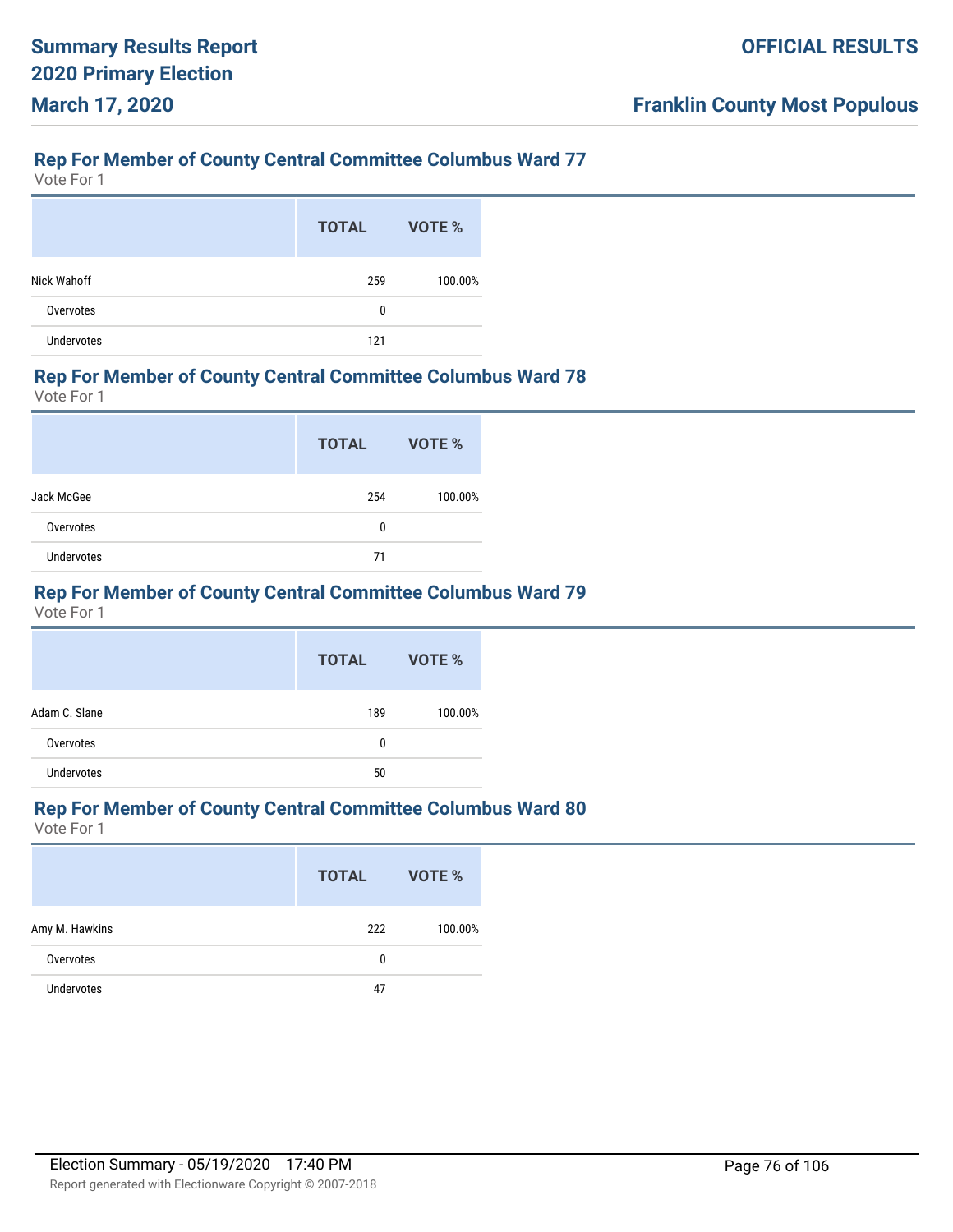Vote For 1

|                   | <b>TOTAL</b> | VOTE %  |
|-------------------|--------------|---------|
| Thanh X. Pham     | 87           | 100.00% |
| Overvotes         | 0            |         |
| <b>Undervotes</b> | 43           |         |

#### **Rep For Member of County Central Committee Columbus Ward 82**

Vote For 1

|                 | <b>TOTAL</b> | VOTE %  |
|-----------------|--------------|---------|
| Barcy F. McNeal | 593          | 100.00% |
| Overvotes       | 0            |         |
| Undervotes      | 192          |         |

# **Rep For Member of County Central Committee Columbus Ward 84**

Vote For 1

|                   | <b>TOTAL</b> | VOTE %  |
|-------------------|--------------|---------|
| Michael C. Taylor | 374          | 100.00% |
| Overvotes         | 0            |         |
| <b>Undervotes</b> | 89           |         |

# **Rep For Member of County Central Committee Columbus Ward 86**

|                   | <b>TOTAL</b> | VOTE %  |
|-------------------|--------------|---------|
| Lisa Schacht      | 231          | 100.00% |
| Overvotes         | 0            |         |
| <b>Undervotes</b> | 39           |         |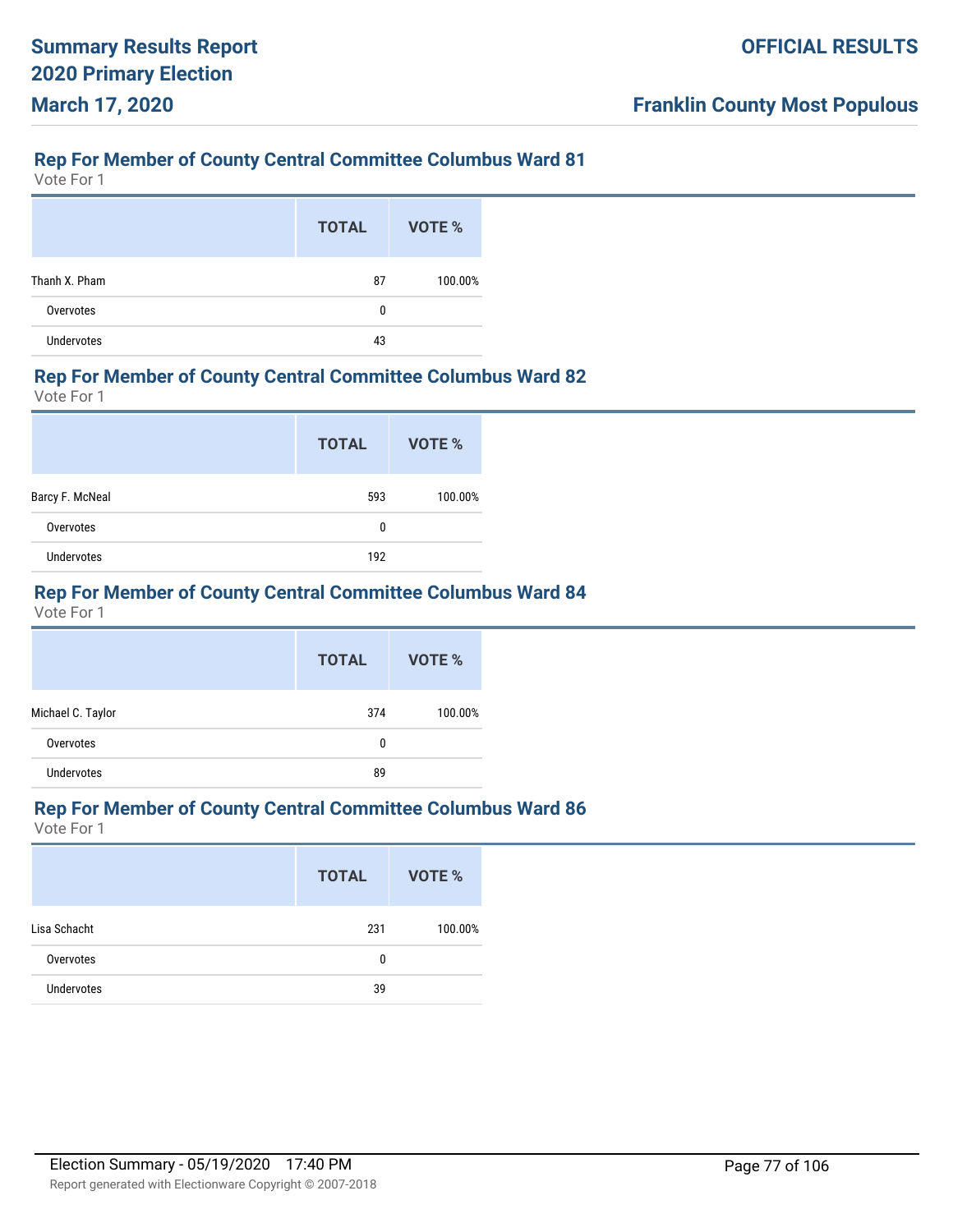Vote For 1

|                   | <b>TOTAL</b> | <b>VOTE %</b> |
|-------------------|--------------|---------------|
| <b>Stu Harris</b> | 409          | 100.00%       |
| Overvotes         | 0            |               |
| <b>Undervotes</b> | 120          |               |

#### **Rep For Member of County Central Committee Dublin Ward 2**

Vote For 1

|                   | <b>TOTAL</b> | VOTE %  |
|-------------------|--------------|---------|
| Kari B. Hertel    | 478          | 100.00% |
| Overvotes         | 0            |         |
| <b>Undervotes</b> | 143          |         |

## **Rep For Member of County Central Committee Dublin Ward 3**

Vote For 1

|                        | <b>TOTAL</b> | VOTE %  |
|------------------------|--------------|---------|
| Charles H. McClenaghan | 219          | 100.00% |
| Overvotes              | 0            |         |
| <b>Undervotes</b>      | 80           |         |

#### **Rep For Member of County Central Committee Dublin Ward 4**

|                   | <b>TOTAL</b> | VOTE %  |
|-------------------|--------------|---------|
| Larry Hughes      | 241          | 100.00% |
| Overvotes         | 0            |         |
| <b>Undervotes</b> | 82           |         |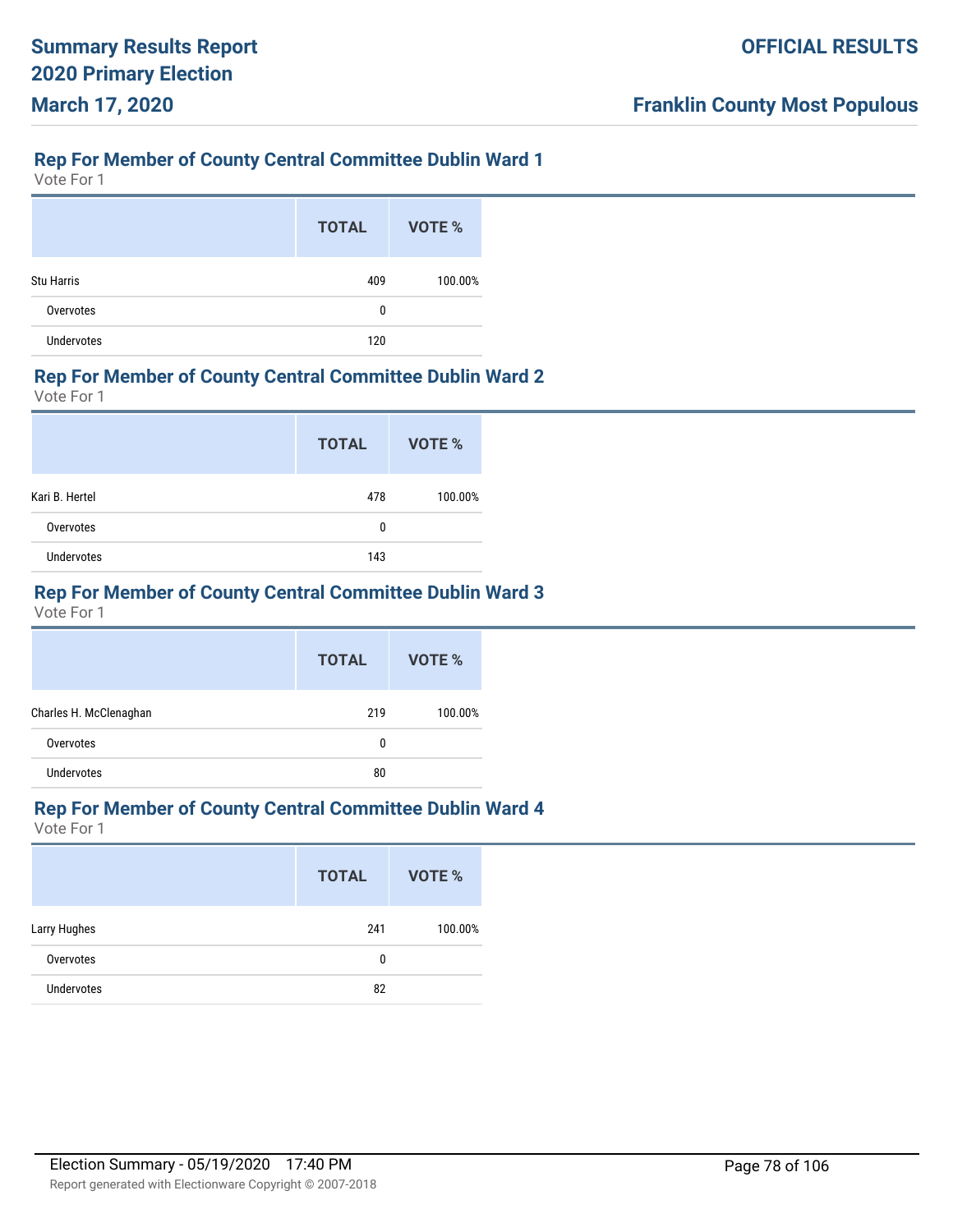# **Rep For Member of County Central Committee Franklin Township**

Vote For 1

|                   | <b>TOTAL</b> | VOTE %  |
|-------------------|--------------|---------|
| Jeff Williams     | 266          | 100.00% |
| Overvotes         | 0            |         |
| <b>Undervotes</b> | 89           |         |

#### **Rep For Member of County Central Committee Gahanna Ward 1**

Vote For 1

|                  | <b>TOTAL</b> | VOTE %  |
|------------------|--------------|---------|
| Nicholas Bendoff | 285          | 100.00% |
| Overvotes        | 0            |         |
| Undervotes       | 105          |         |

## **Rep For Member of County Central Committee Gahanna Ward 2**

Vote For 1

|                      | <b>TOTAL</b> | VOTE %  |
|----------------------|--------------|---------|
| Elizabeth Thym Smith | 351          | 100.00% |
| Overvotes            | 0            |         |
| <b>Undervotes</b>    | 121          |         |

#### **Rep For Member of County Central Committee Gahanna Ward 4**

|                   | <b>TOTAL</b> | <b>VOTE %</b> |
|-------------------|--------------|---------------|
| James Leeseberg   | 110          | 23.97%        |
| Jim McGregor      | 349          | 76.03%        |
| Overvotes         | 0            |               |
| <b>Undervotes</b> | 27           |               |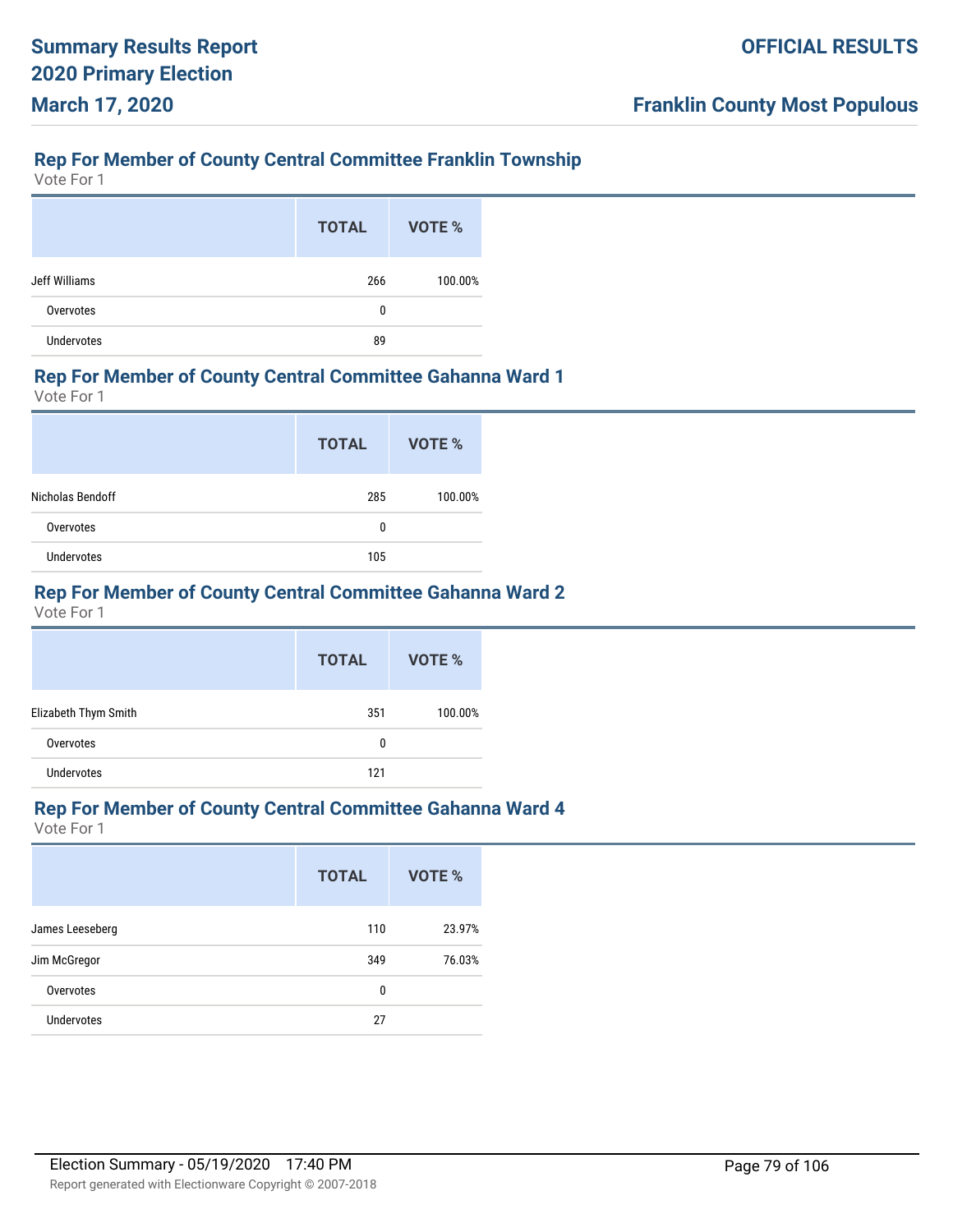#### **Rep For Member of County Central Committee Grove City Ward 1**

Vote For 1

|                   | <b>TOTAL</b> | VOTE %  |
|-------------------|--------------|---------|
| Ted A. Berry      | 351          | 100.00% |
| Overvotes         | 0            |         |
| <b>Undervotes</b> | 103          |         |

#### **Rep For Member of County Central Committee Grove City Ward 2**

Vote For 1

|                  | <b>TOTAL</b> | VOTE %  |
|------------------|--------------|---------|
| Richard L. Stage | 526          | 100.00% |
| Overvotes        | 0            |         |
| Undervotes       | 142          |         |

## **Rep For Member of County Central Committee Grove City Ward 3**

Vote For 1

|                       | <b>TOTAL</b> | VOTE % |
|-----------------------|--------------|--------|
| Debra L. Bennett      | 193          | 32.33% |
| <b>Christine Houk</b> | 404          | 67.67% |
| Overvotes             | 1            |        |
| Undervotes            | 126          |        |

#### **Rep For Member of County Central Committee Grove City Ward 4**

|                         | <b>TOTAL</b> | VOTE % |
|-------------------------|--------------|--------|
| <b>Steven Robinette</b> | 259          | 49.81% |
| R. Roby Schottke        | 261          | 50.19% |
| Overvotes               | 0            |        |
| <b>Undervotes</b>       | 50           |        |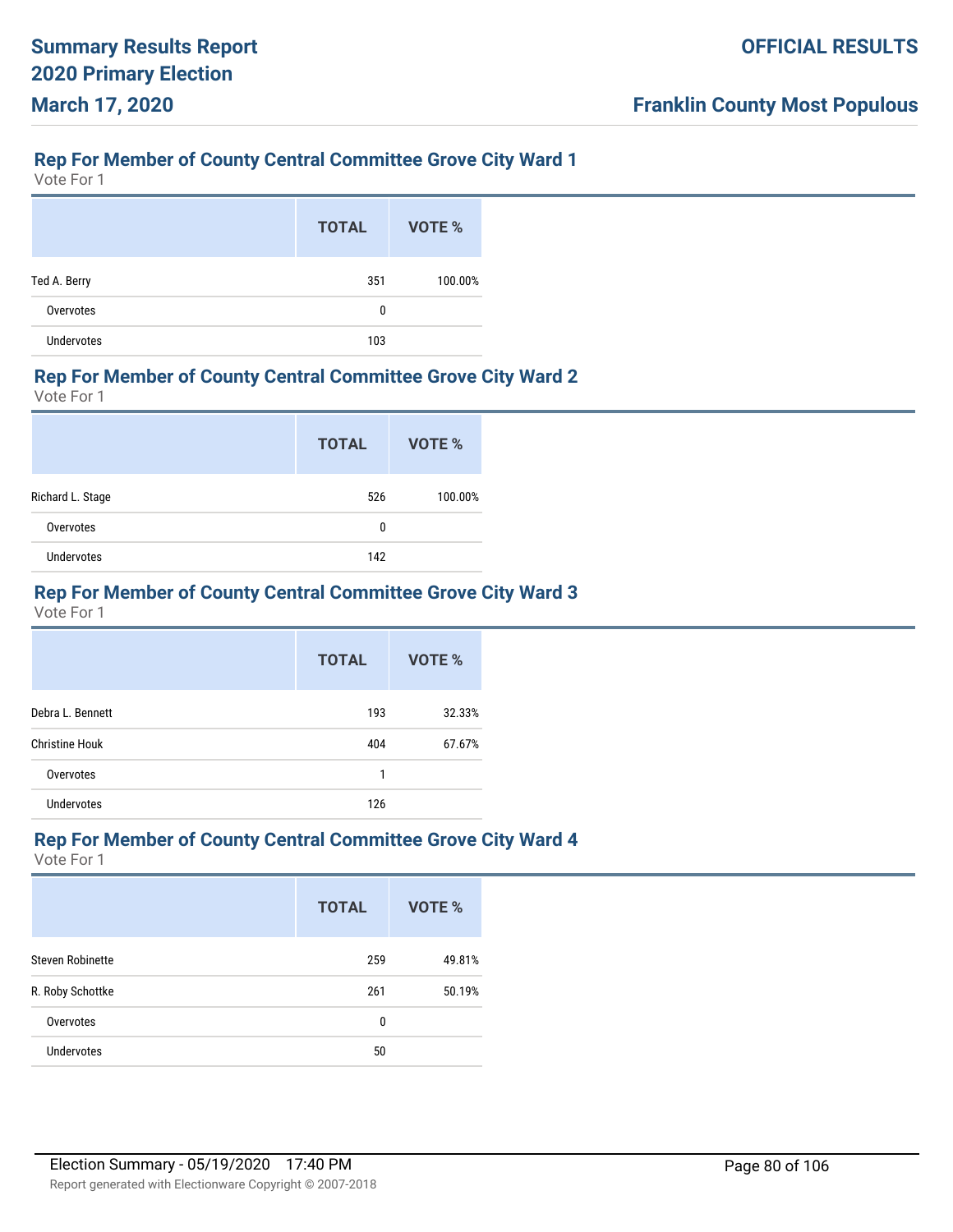## **Rep For Member of County Central Committee Groveport**

Vote For 1

|                    | <b>TOTAL</b> | VOTE %  |
|--------------------|--------------|---------|
| Patrick M. Pickett | 249          | 100.00% |
| Overvotes          | 0            |         |
| <b>Undervotes</b>  | 82           |         |

#### **Rep For Member of County Central Committee Grandview**

Vote For 1

|                   | <b>TOTAL</b> | VOTE %  |
|-------------------|--------------|---------|
| Tim Adams         | 134          | 100.00% |
| Overvotes         | 0            |         |
| <b>Undervotes</b> | 57           |         |

# **Rep For Member of County Central Committee Hamilton Township**

Vote For 1

|                      | <b>TOTAL</b> | VOTE %  |
|----------------------|--------------|---------|
| <b>Christie Ward</b> | 284          | 100.00% |
| Overvotes            | 0            |         |
| <b>Undervotes</b>    | 87           |         |

#### **Rep For Member of County Central Committee Hilliard Ward 1**

|                   | <b>TOTAL</b> | VOTE %  |
|-------------------|--------------|---------|
| Melinda Dennis    | 239          | 100.00% |
| Overvotes         | 0            |         |
| <b>Undervotes</b> | 88           |         |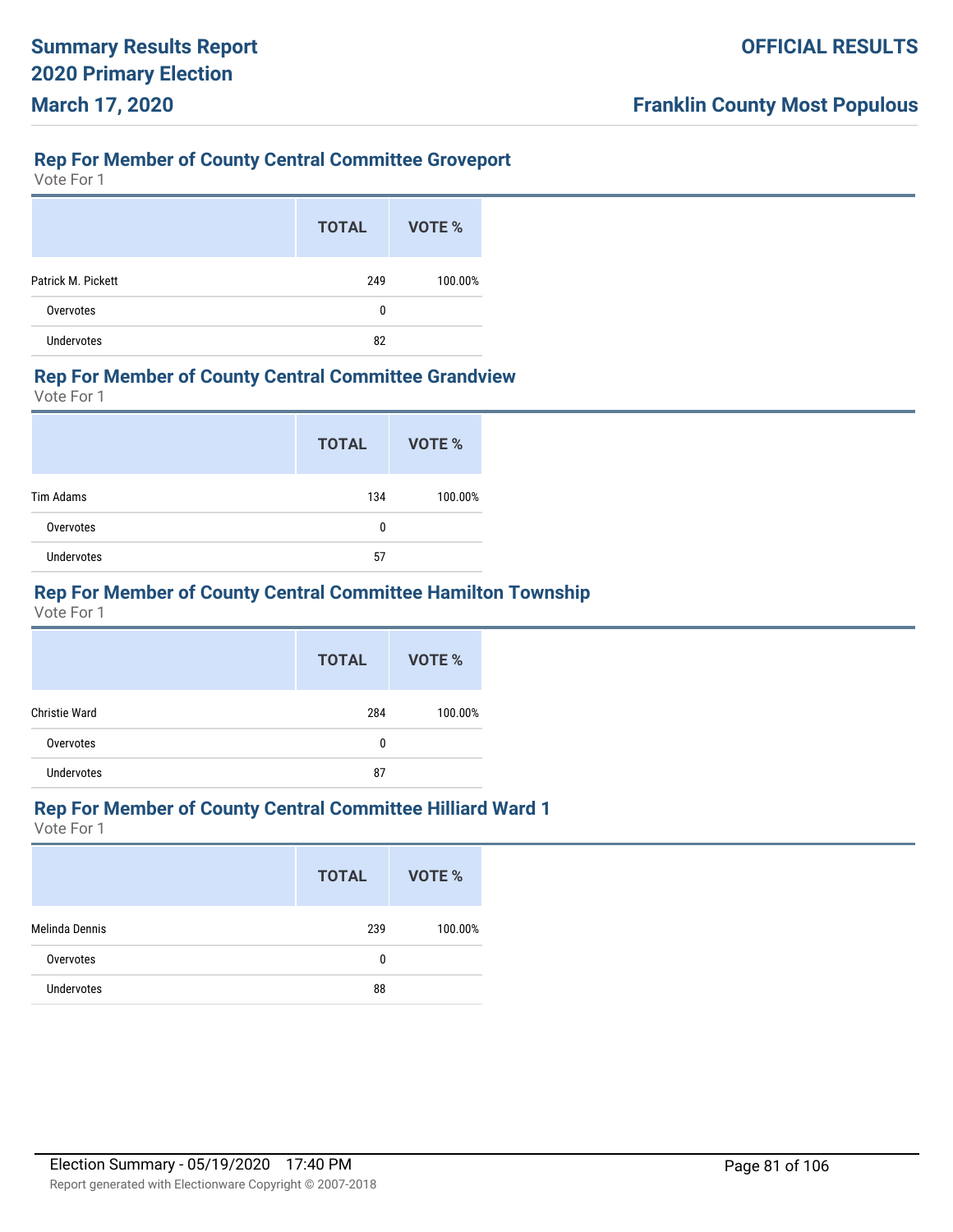## **Rep For Member of County Central Committee Hilliard Ward 2**

Vote For 1

|                   | <b>TOTAL</b> | VOTE %  |
|-------------------|--------------|---------|
| Andy Teater       | 430          | 100.00% |
| Overvotes         | 0            |         |
| <b>Undervotes</b> | 128          |         |

#### **Rep For Member of County Central Committee Hilliard Ward 3**

Vote For 1

|             | <b>TOTAL</b> | <b>VOTE %</b> |
|-------------|--------------|---------------|
| Omar Tarazi | 264          | 100.00%       |
| Overvotes   | 0            |               |
| Undervotes  | 100          |               |

## **Rep For Member of County Central Committee Hilliard Ward 4**

Vote For 1

|                    | <b>TOTAL</b> | VOTE %  |
|--------------------|--------------|---------|
| Stephanie L. Kunze | 320          | 100.00% |
| Overvotes          | 0            |         |
| <b>Undervotes</b>  | 76           |         |

#### **Rep For Member of County Central Committee Jackson Township**

|                     | <b>TOTAL</b> | VOTE %  |
|---------------------|--------------|---------|
| Stephen J. Bowshier | 252          | 100.00% |
| Overvotes           | 0            |         |
| <b>Undervotes</b>   | 62           |         |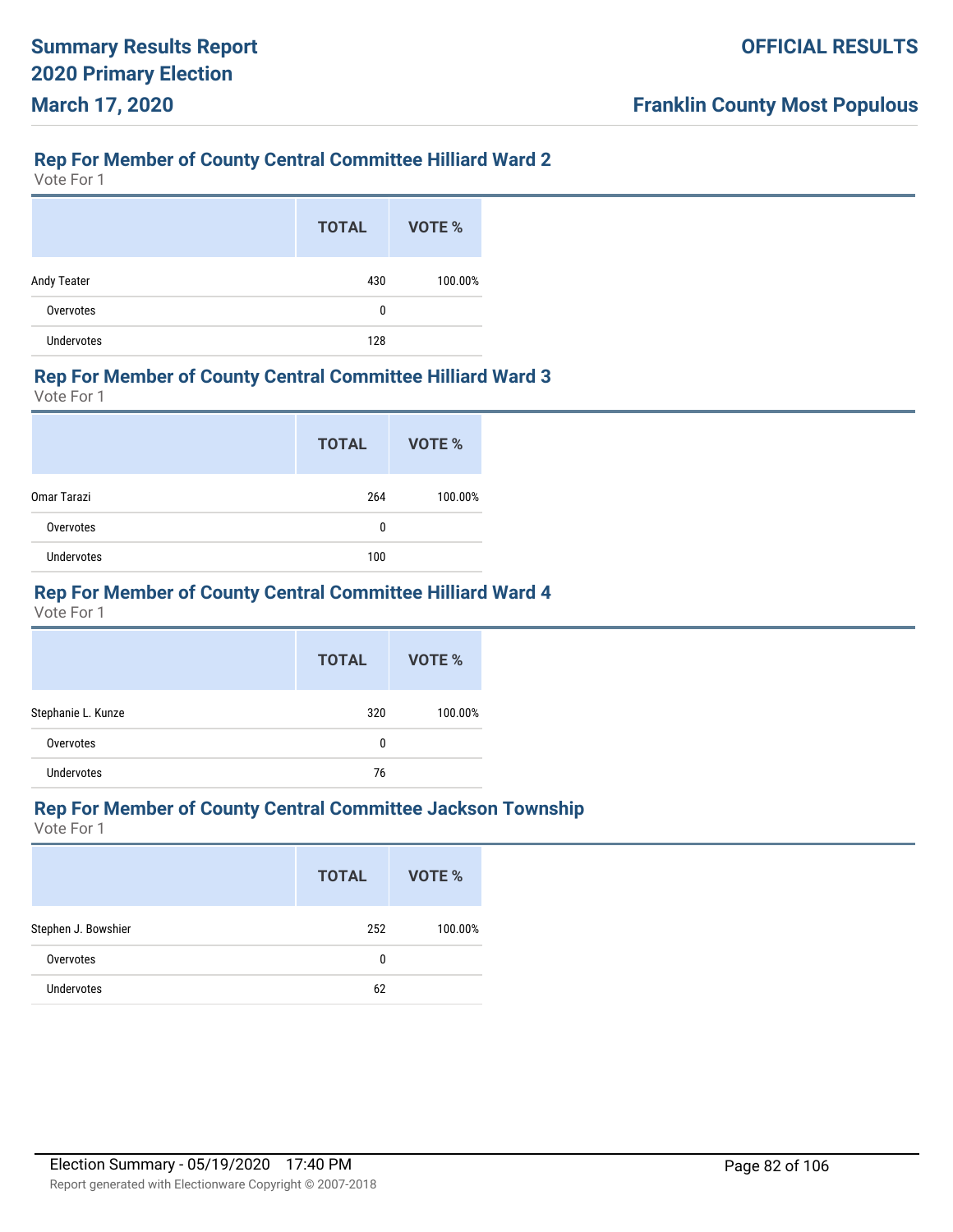# **Rep For Member of County Central Committee Jefferson Township**

Vote For 1

|                      | <b>TOTAL</b> | VOTE %  |
|----------------------|--------------|---------|
| <b>Matthew Carle</b> | 380          | 100.00% |
| Overvotes            | 0            |         |
| Undervotes           | 177          |         |

#### **Rep For Member of County Central Committee Madison Township**

Vote For 1

|                   | <b>TOTAL</b> | VOTE %  |
|-------------------|--------------|---------|
| <b>Brad Lewis</b> | 394          | 100.00% |
| Overvotes         | 0            |         |
| Undervotes        | 108          |         |

## **Rep For Member of County Central Committee Marble Cliff**

Vote For 1

|                   | <b>TOTAL</b> | VOTE %  |
|-------------------|--------------|---------|
| Don Slowik        | 21           | 100.00% |
| Overvotes         | 0            |         |
| <b>Undervotes</b> | 4            |         |

# **Rep For Member of County Central Committee New Albany**

|                 | <b>TOTAL</b> | VOTE %  |
|-----------------|--------------|---------|
| Angela M. Mingo | 291          | 100.00% |
| Overvotes       | 0            |         |
| Undervotes      | 88           |         |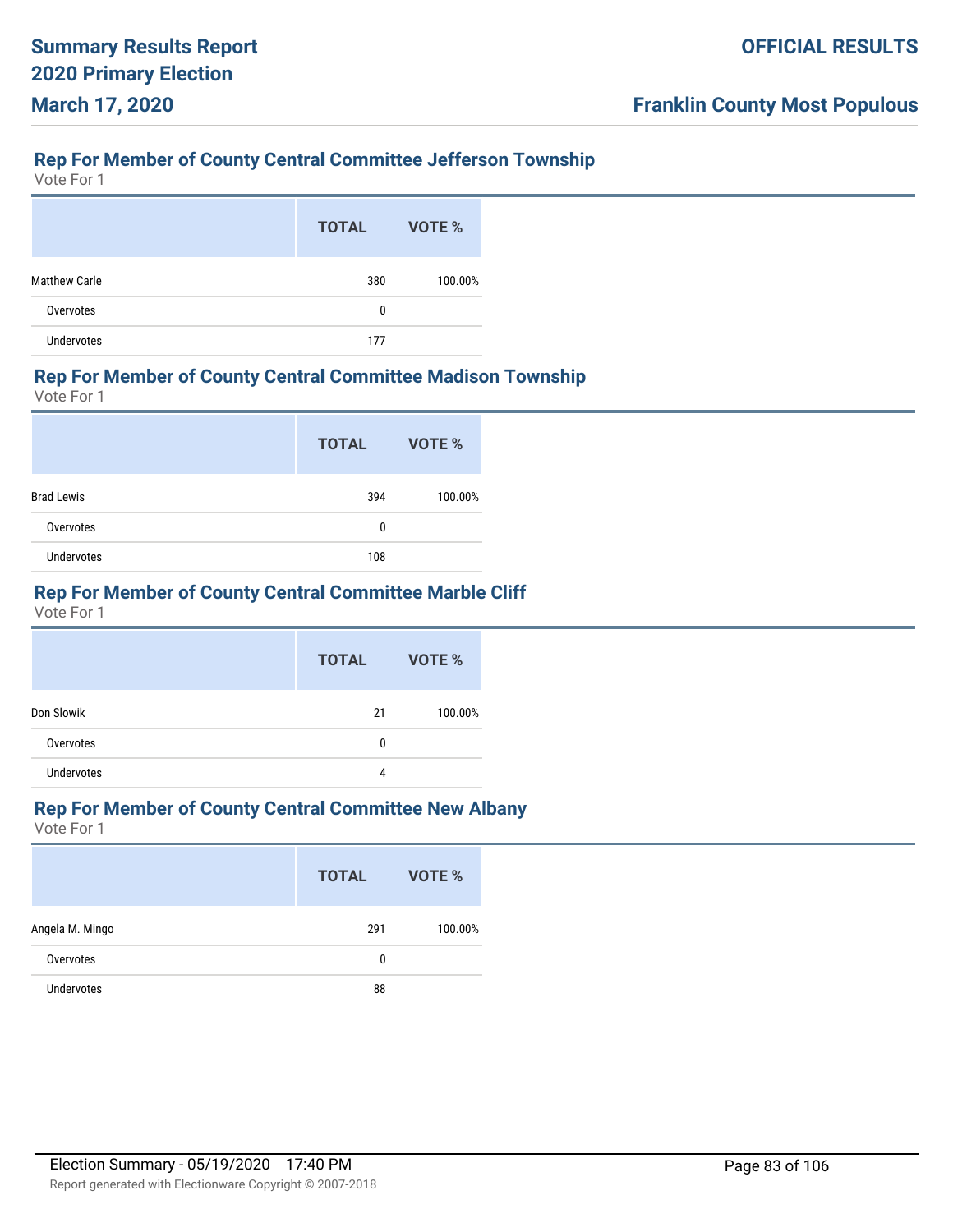# **Rep For Member of County Central Committee Pleasant Township**

Vote For 1

|                   | <b>TOTAL</b> | VOTE %  |
|-------------------|--------------|---------|
| Nancy Hunter      | 315          | 100.00% |
| Overvotes         | 0            |         |
| <b>Undervotes</b> | 134          |         |

#### **Rep For Member of County Central Committee Prairie Township**

Vote For 1

|                   | <b>TOTAL</b> | <b>VOTE %</b> |
|-------------------|--------------|---------------|
| Don Petit         | 537          | 100.00%       |
| Overvotes         | 0            |               |
| <b>Undervotes</b> | 202          |               |

# **Rep For Member of County Central Committee Reynoldsburg Ward 1**

Vote For 1

|                     | <b>TOTAL</b> | VOTE %  |
|---------------------|--------------|---------|
| <b>Brad McCloud</b> | 318          | 100.00% |
| Overvotes           | 0            |         |
| <b>Undervotes</b>   | 62           |         |

# **Rep For Member of County Central Committee Reynoldsburg Ward 2**

|                      | <b>TOTAL</b> | <b>VOTE %</b> |
|----------------------|--------------|---------------|
| <b>Brett Luzader</b> | 329          | 100.00%       |
| Overvotes            | 0            |               |
| Undervotes           | 57           |               |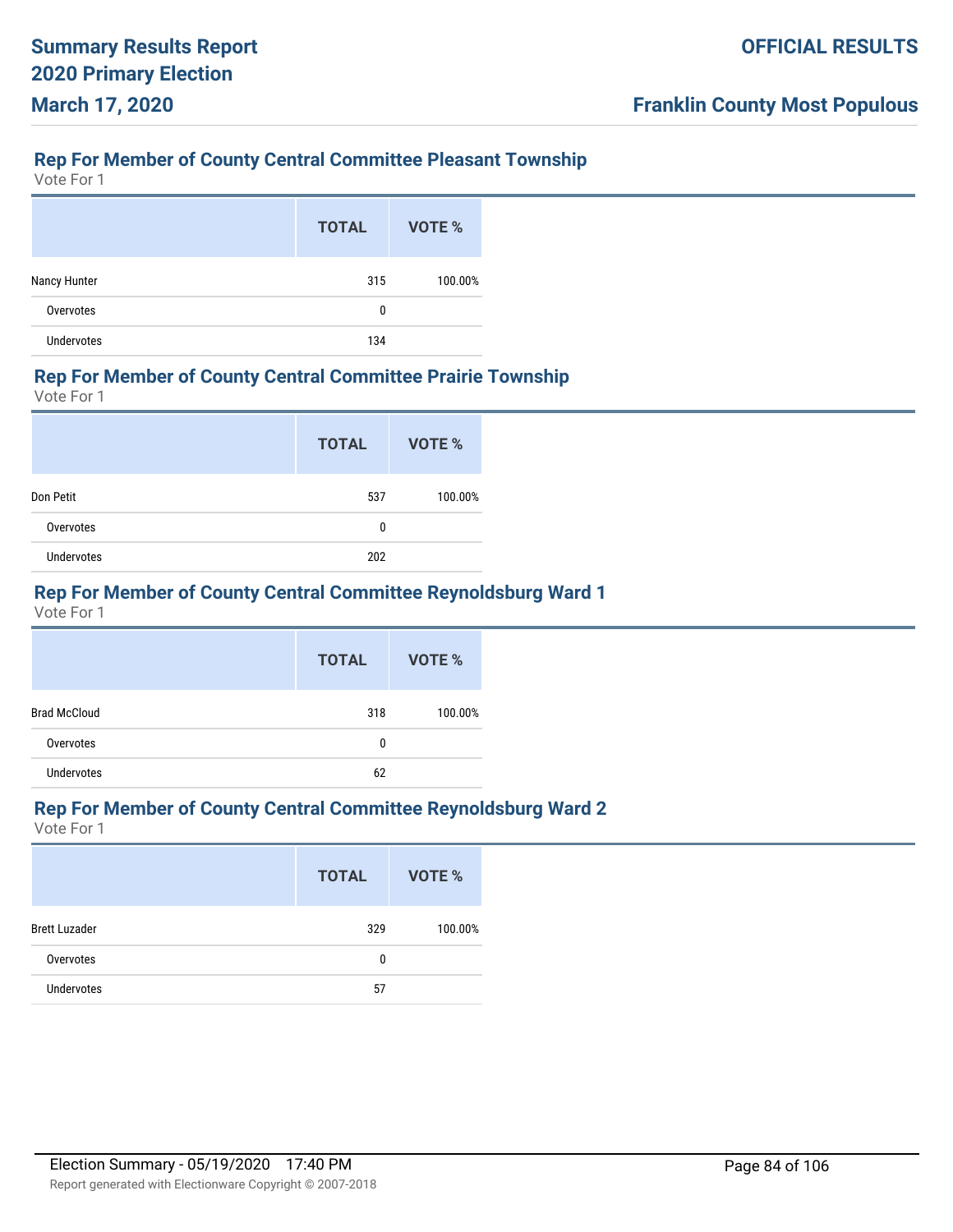# **Rep For Member of County Central Committee Reynoldsburg Ward 3**

Vote For 1

|                          | <b>TOTAL</b> | VOTE % |
|--------------------------|--------------|--------|
| <b>Marshall Spalding</b> | 94           | 74.60% |
| <b>Vincent Tornero</b>   | 32           | 25.40% |
| Overvotes                | 0            |        |
| <b>Undervotes</b>        | 13           |        |

#### **Rep For Member of County Central Committee Reynoldsburg Ward 4**

Vote For 1

|                   | <b>TOTAL</b> | VOTE %  |
|-------------------|--------------|---------|
| Chris Long        | 216          | 100.00% |
| Overvotes         | 0            |         |
| <b>Undervotes</b> | 36           |         |

#### **Rep For Member of County Central Committee Sharon Township**

Vote For 1

|                   | <b>TOTAL</b> | VOTE %  |
|-------------------|--------------|---------|
| John H. Oberle    | 97           | 100.00% |
| Overvotes         | 0            |         |
| <b>Undervotes</b> | 25           |         |

#### **Rep For Member of County Central Committee Truro Township**

|                     | <b>TOTAL</b> | VOTE %  |
|---------------------|--------------|---------|
| Christopher J. Baer | 45           | 100.00% |
| Overvotes           | 0            |         |
| <b>Undervotes</b>   | 13           |         |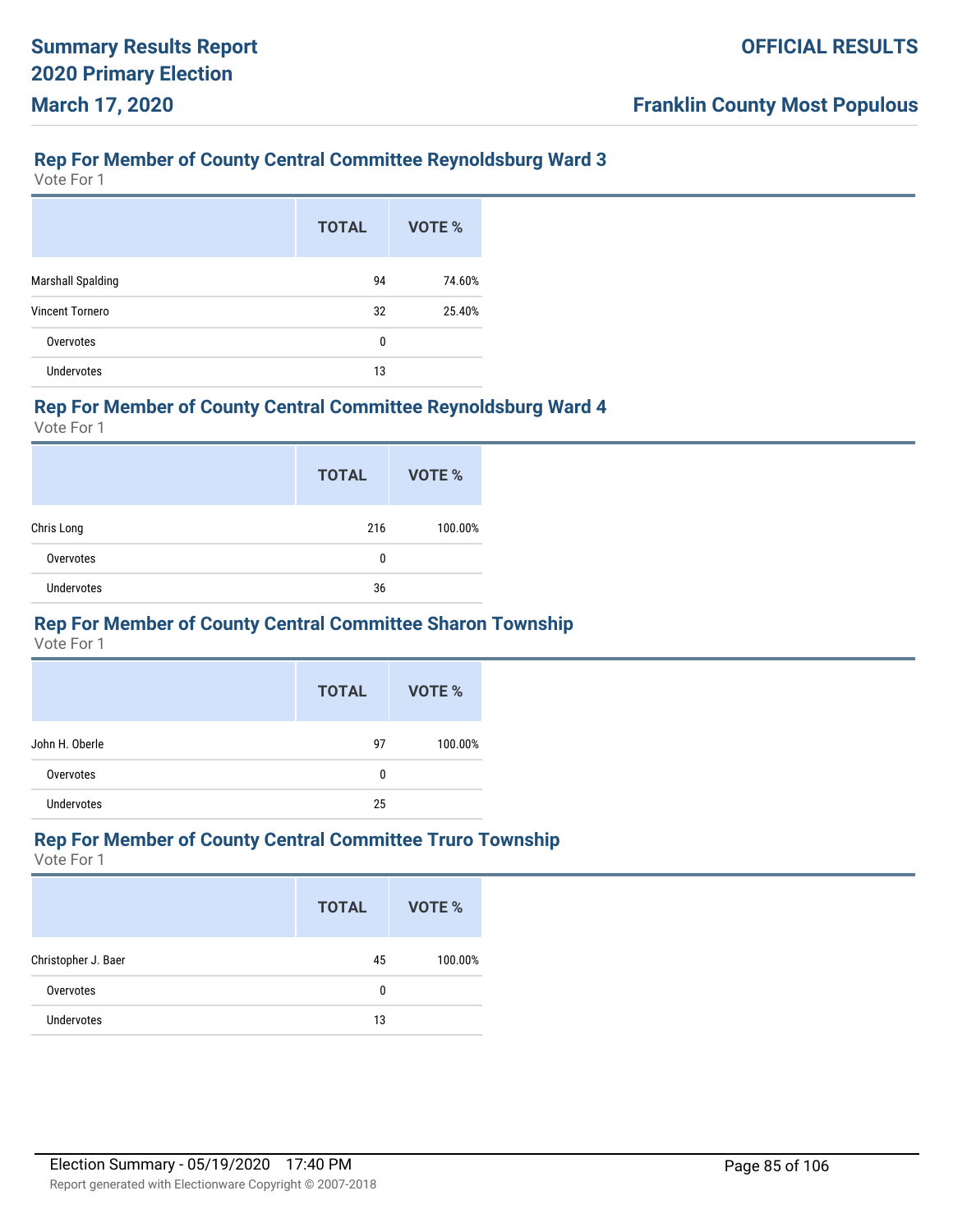#### **Rep For Member of County Central Committee Upper Arlington Ward 1**

Vote For 1

|                   | <b>TOTAL</b> | VOTE %  |
|-------------------|--------------|---------|
| <b>Tim Rankin</b> | 195          | 100.00% |
| Overvotes         | 0            |         |
| Undervotes        | 71           |         |

#### **Rep For Member of County Central Committee Upper Arlington Ward 2**

Vote For 1

|                   | <b>TOTAL</b> | <b>VOTE %</b> |
|-------------------|--------------|---------------|
| Andrea Helfrich   | 210          | 100.00%       |
| Overvotes         | 0            |               |
| <b>Undervotes</b> | 84           |               |

# **Rep For Member of County Central Committee Upper Arlington Ward 3**

Vote For 1

|                   | <b>TOTAL</b> | VOTE %  |
|-------------------|--------------|---------|
| Kevin A. Craine   | 155          | 100.00% |
| Overvotes         | 0            |         |
| <b>Undervotes</b> | 65           |         |

# **Rep For Member of County Central Committee Upper Arlington Ward 4**

|                     | <b>TOTAL</b> | VOTE %  |
|---------------------|--------------|---------|
| Jonathan R. Secrest | 201          | 100.00% |
| Overvotes           | 0            |         |
| <b>Undervotes</b>   | 73           |         |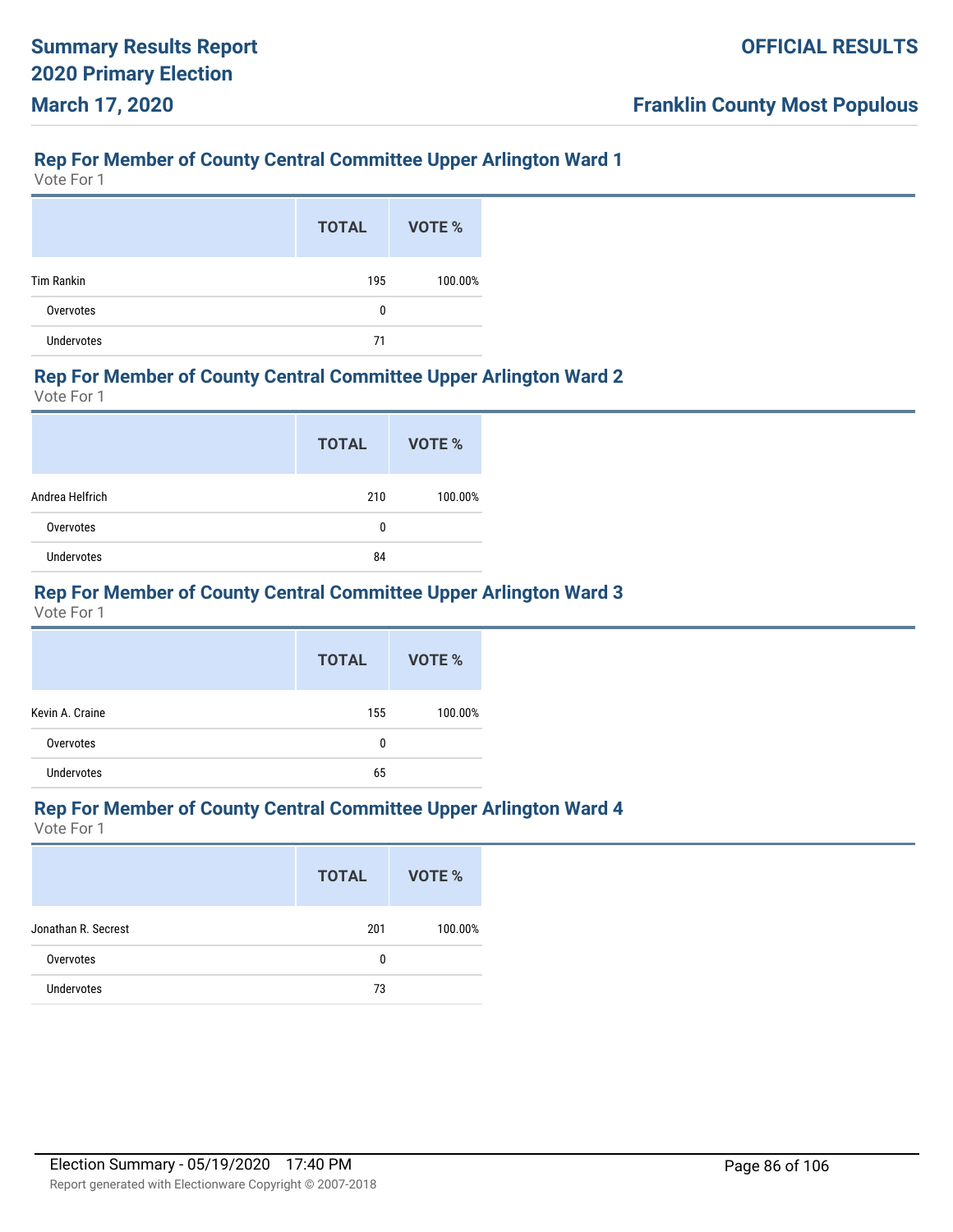# **Rep For Member of County Central Committee Upper Arlington Ward 5**

Vote For 1

|                   | <b>TOTAL</b> | VOTE %  |
|-------------------|--------------|---------|
| Susan Hughes      | 292          | 100.00% |
| Overvotes         | 0            |         |
| <b>Undervotes</b> | 93           |         |

#### **Rep For Member of County Central Committee Upper Arlington Ward 6**

Vote For 1

|                 | <b>TOTAL</b> | VOTE %  |
|-----------------|--------------|---------|
| Chris Guglielmi | 272          | 100.00% |
| Overvotes       | 0            |         |
| Undervotes      | 97           |         |

# **Rep For Member of County Central Committee Washington Township**

Vote For 1

|                    | <b>TOTAL</b> | VOTE %  |
|--------------------|--------------|---------|
| Jay B. Eggspuehler | 40           | 100.00% |
| Overvotes          | 0            |         |
| <b>Undervotes</b>  |              |         |

# **Rep For Member of County Central Committee Westervill Ward 1**

|               | <b>TOTAL</b> | VOTE %  |
|---------------|--------------|---------|
| Anne Gonzales | 233          | 100.00% |
| Overvotes     | 0            |         |
| Undervotes    | 64           |         |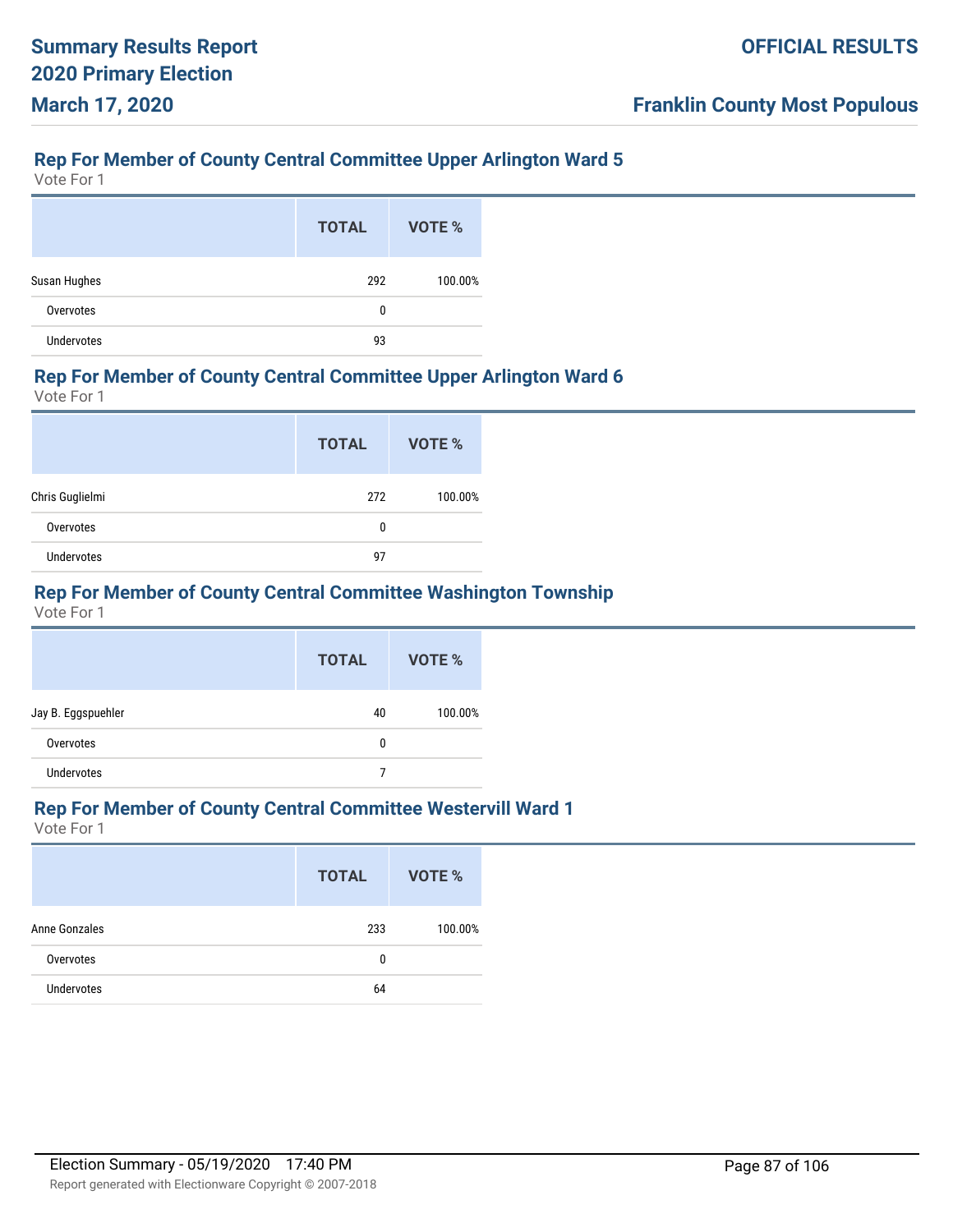## **Rep For Member of County Central Committee Westervill Ward 2**

Vote For 1

|               | <b>TOTAL</b> | VOTE %  |
|---------------|--------------|---------|
| Kathy Cocuzzi | 512          | 100.00% |
| Overvotes     | 0            |         |
| Undervotes    | 140          |         |

#### **Rep For Member of County Central Committee Westervill Ward 3**

Vote For 1

|                   | <b>TOTAL</b> | <b>VOTE %</b> |
|-------------------|--------------|---------------|
| Meta Hahn         | 227          | 100.00%       |
| Overvotes         | 0            |               |
| <b>Undervotes</b> | 111          |               |

## **Rep For Member of County Central Committee Westervill Ward 4**

Vote For 1

|                   | <b>TOTAL</b> | VOTE %  |
|-------------------|--------------|---------|
| Michael Heyeck    | 229          | 100.00% |
| Overvotes         | 0            |         |
| <b>Undervotes</b> | 67           |         |

# **Rep For Member of County Central Committee Westervill Ward 5**

|                      | <b>TOTAL</b> | VOTE %  |
|----------------------|--------------|---------|
| Deborah R. McCutchen | 218          | 100.00% |
| Overvotes            | 0            |         |
| <b>Undervotes</b>    | 90           |         |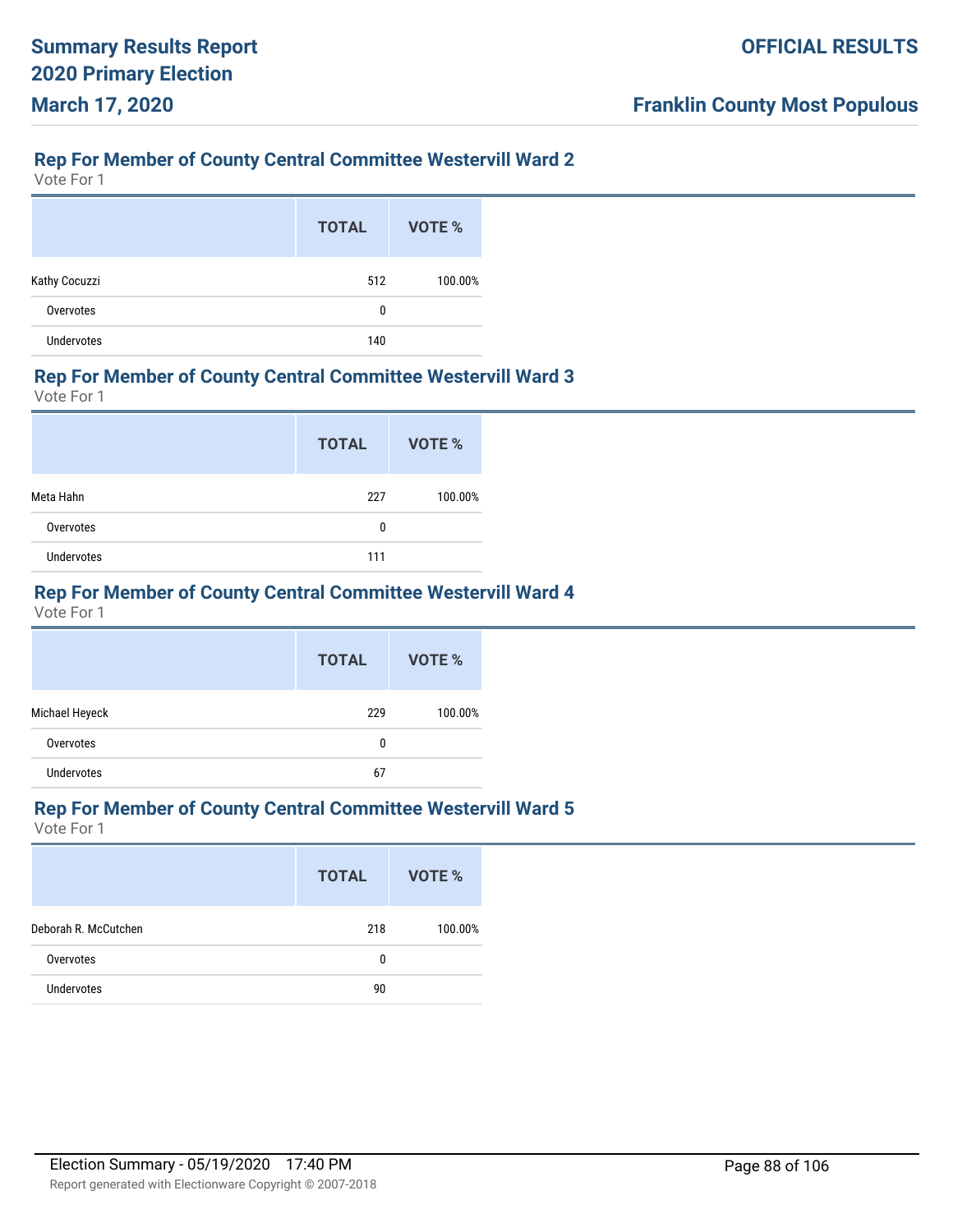## **Rep For Member of County Central Committee Whitehall Ward 4**

Vote For 1

|                   | <b>TOTAL</b> | VOTE %  |
|-------------------|--------------|---------|
| Brandon R. Howard | 91           | 100.00% |
| Overvotes         | 0            |         |
| <b>Undervotes</b> | 19           |         |

#### **Rep For Member of County Central Committee Worthington Ward 1**

Vote For 1

|                      | <b>TOTAL</b> | VOTE % |
|----------------------|--------------|--------|
| Mike Duffey          | 134          | 62.04% |
| <b>Eddie Pauline</b> | 82           | 37.96% |
| Overvotes            | 1            |        |
| <b>Undervotes</b>    | 25           |        |

#### **Rep For Member of County Central Committee Worthington Ward 2**

Vote For 1

|                 | <b>TOTAL</b> | VOTE %  |
|-----------------|--------------|---------|
| Peter MacKenzie | 91           | 100.00% |
| Overvotes       | 0            |         |
| Undervotes      | 25           |         |

#### **Rep For Member of County Central Committee Worthington Ward 3**

|                   | <b>TOTAL</b> | VOTE % |
|-------------------|--------------|--------|
| J. Donald Mottley | 129          | 60.28% |
| Jennifer Rhoads   | 85           | 39.72% |
| Overvotes         | 1            |        |
| <b>Undervotes</b> | 28           |        |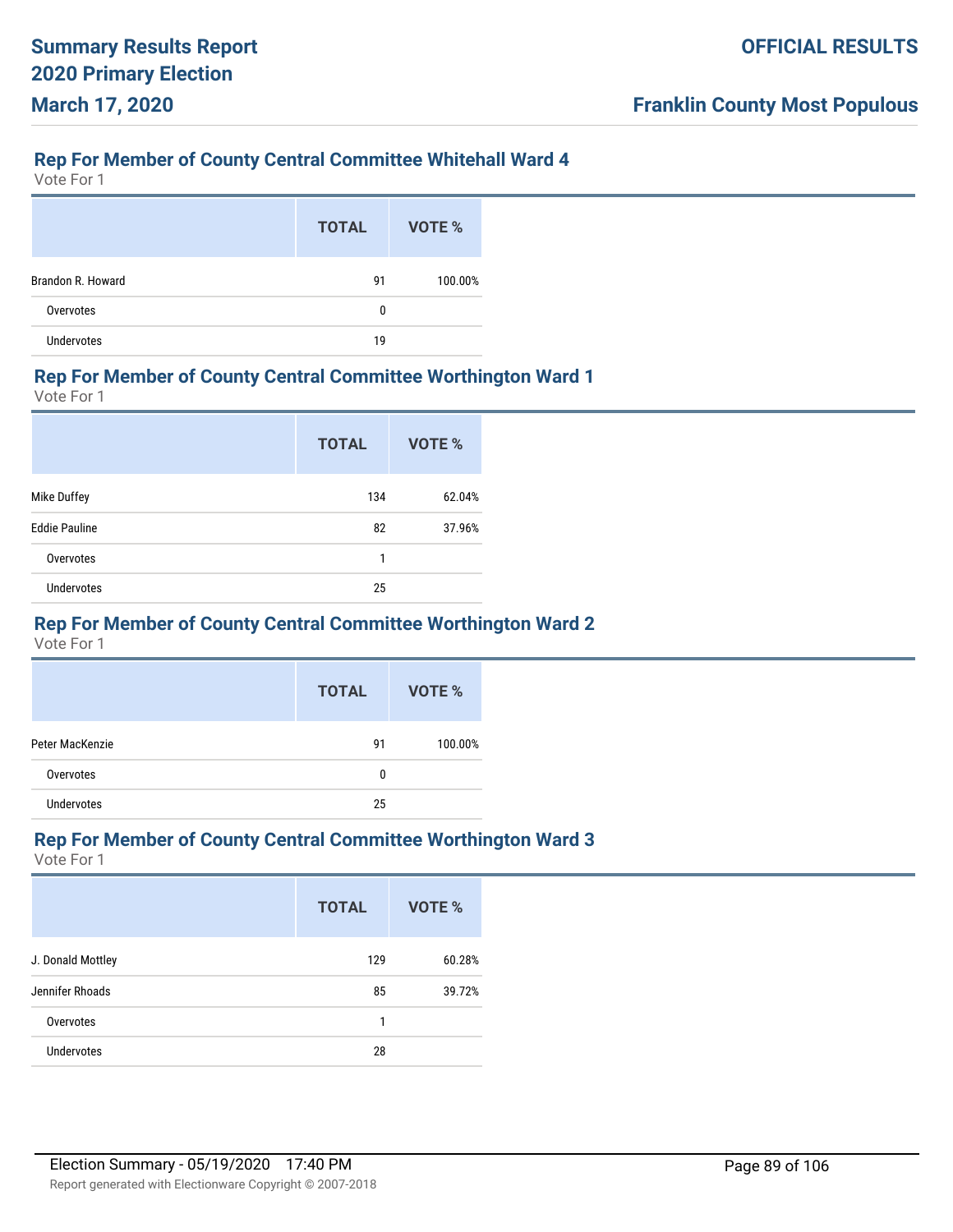#### **Rep For Member of County Central Committee Worthington Ward 4**

Vote For 1

|                                | <b>TOTAL</b> | VOTE %  |
|--------------------------------|--------------|---------|
| <b>Stephanie Plant Frobose</b> | 123          | 100.00% |
| Overvotes                      | 0            |         |
| Undervotes                     | 73           |         |

#### **Rep WI Rep For Member of County Central Committee Brown Township**

Vote For 1

|                         | <b>TOTAL</b> | VOTE %  |
|-------------------------|--------------|---------|
| <b>Write-In Totals</b>  | 10           | 100.00% |
| Write-In: Not Certified | 6            | 60.00%  |
| Write-In: Greg Sharp    | 4            | 40.00%  |
| Not Assigned            | 0            | 0.00%   |
| Overvotes               | 0            |         |
| Undervotes              | 150          |         |

#### **Rep WI Rep For Member of County Central Committee Columbus Ward 03**

|                          | <b>TOTAL</b>   | VOTE %  |
|--------------------------|----------------|---------|
| <b>Write-In Totals</b>   | 7              | 100.00% |
| Write-In: Jonathon Field | 5              | 71.43%  |
| Write-In: Not Certified  | $\overline{2}$ | 28.57%  |
| Not Assigned             | 0              | 0.00%   |
| Overvotes                | $\mathbf{0}$   |         |
| <b>Undervotes</b>        | 40             |         |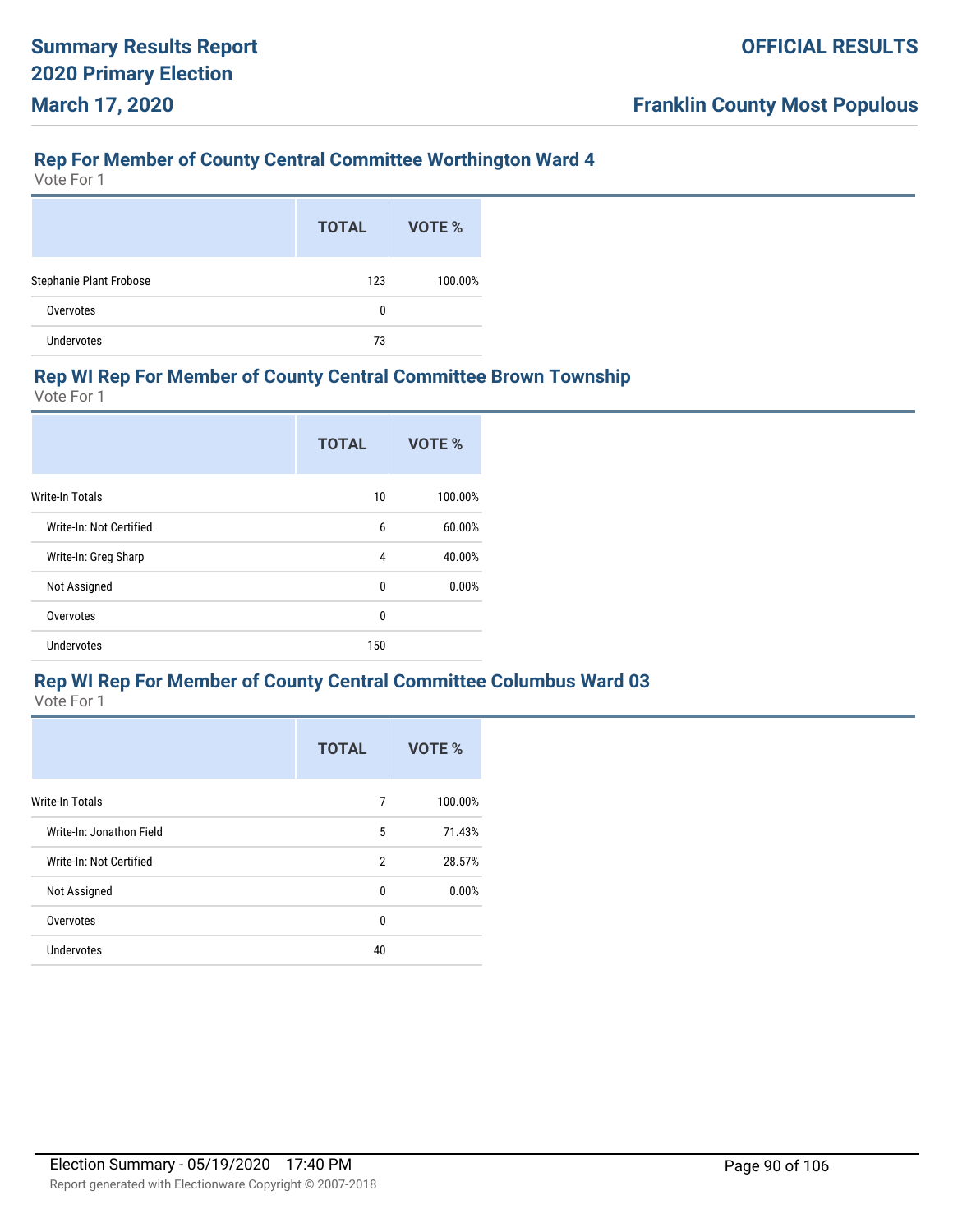Vote For 1

|                         | <b>TOTAL</b> | VOTE %  |
|-------------------------|--------------|---------|
| <b>Write-In Totals</b>  | 3            | 100.00% |
| Write-In: Not Certified | 2            | 66.67%  |
| Write-In: Julie Kyle    | 1            | 33.33%  |
| Not Assigned            | 0            | 0.00%   |
| Overvotes               | 0            |         |
| <b>Undervotes</b>       | 39           |         |

#### **Rep WI Rep For Member of County Central Committee Columbus Ward 08**

Vote For 1

|                         | <b>TOTAL</b> | VOTE %  |
|-------------------------|--------------|---------|
| <b>Write-In Totals</b>  | 20           | 100.00% |
| Write-In: Not Certified | 8            | 40.00%  |
| Write-In: Nazar Zhdan   | 7            | 35.00%  |
| Write-In: Jordan Tucker | 5            | 25.00%  |
| Not Assigned            | 0            | 0.00%   |
| Overvotes               | 0            |         |
| Undervotes              | 140          |         |

#### **Rep WI Rep For Member of County Central Committee Columbus Ward 13**

|                         | <b>TOTAL</b>   | <b>VOTE %</b> |
|-------------------------|----------------|---------------|
| Write-In Totals         | $\overline{2}$ | 100.00%       |
| Write-In: Not Certified | 1              | 50.00%        |
| Write-In: Dan Bonner    | 1              | 50.00%        |
| Not Assigned            | 0              | 0.00%         |
| Overvotes               | 0              |               |
| <b>Undervotes</b>       | 11             |               |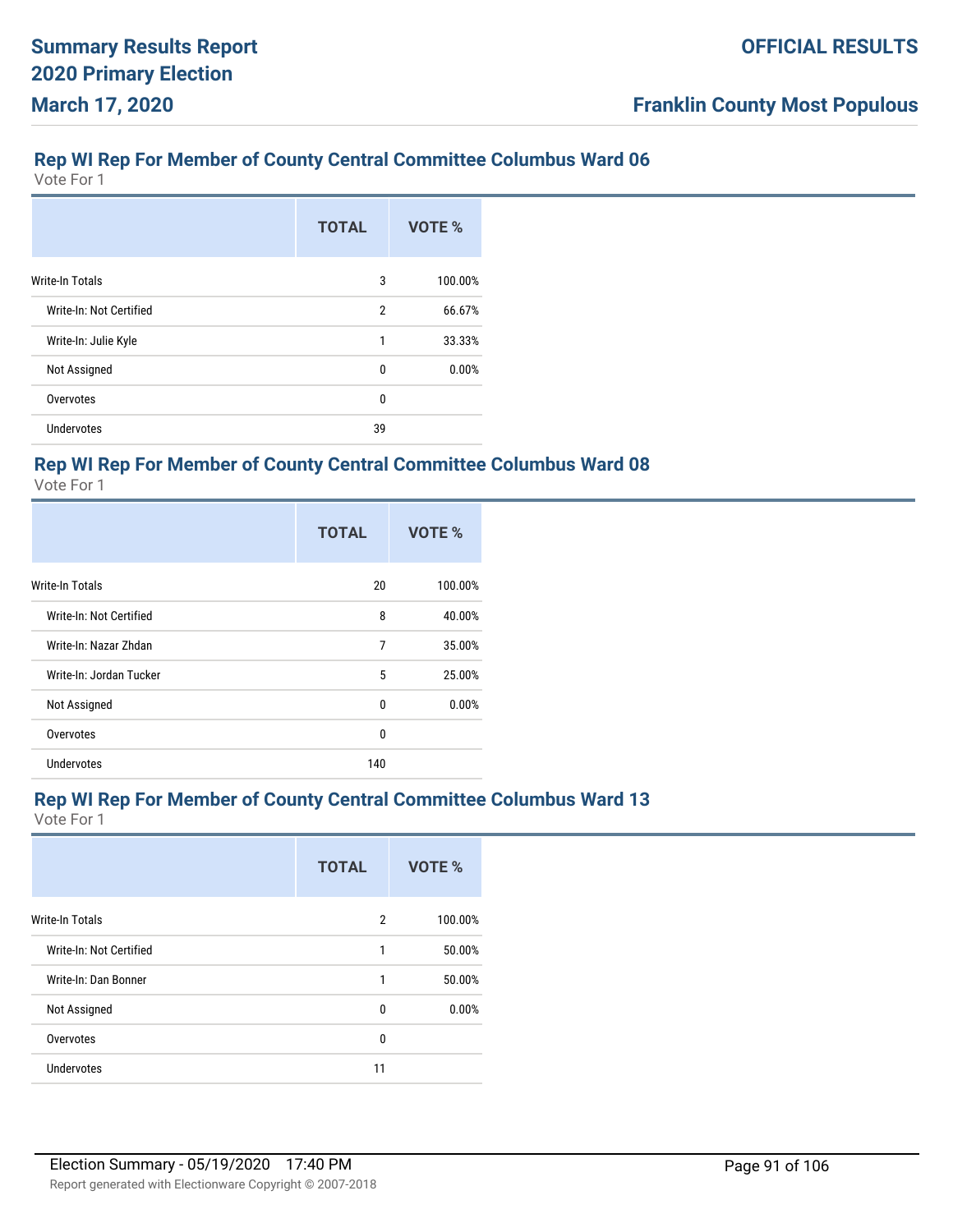Vote For 1

|                          | <b>TOTAL</b> | VOTE %  |
|--------------------------|--------------|---------|
| <b>Write-In Totals</b>   | 1            | 100.00% |
| Write-In: April Herbster | 1            | 100.00% |
| Write-In: Not Certified  | 0            | 0.00%   |
| Not Assigned             | $\mathbf{0}$ | 0.00%   |
| Overvotes                | 0            |         |
| <b>Undervotes</b>        | 12           |         |

## **Rep WI Rep For Member of County Central Committee Columbus Ward 26**

Vote For 1

|                         | <b>TOTAL</b> | VOTE %  |
|-------------------------|--------------|---------|
| <b>Write-In Totals</b>  | 6            | 100.00% |
| Write-In: Not Certified | 4            | 66.67%  |
| Write-In: Dan Coleman   | 2            | 33.33%  |
| Not Assigned            | 0            | 0.00%   |
| Overvotes               | 0            |         |
| <b>Undervotes</b>       | 26           |         |

#### **Rep WI Rep For Member of County Central Committee Columbus Ward 28**

|                              | <b>TOTAL</b> | VOTE %  |
|------------------------------|--------------|---------|
| <b>Write-In Totals</b>       | 13           | 100.00% |
| Write-In: Nathan T. Slonaker | 7            | 53.85%  |
| Write-In: Not Certified      | 6            | 46.15%  |
| Not Assigned                 | 0            | 0.00%   |
| Overvotes                    | 0            |         |
| Undervotes                   | 97           |         |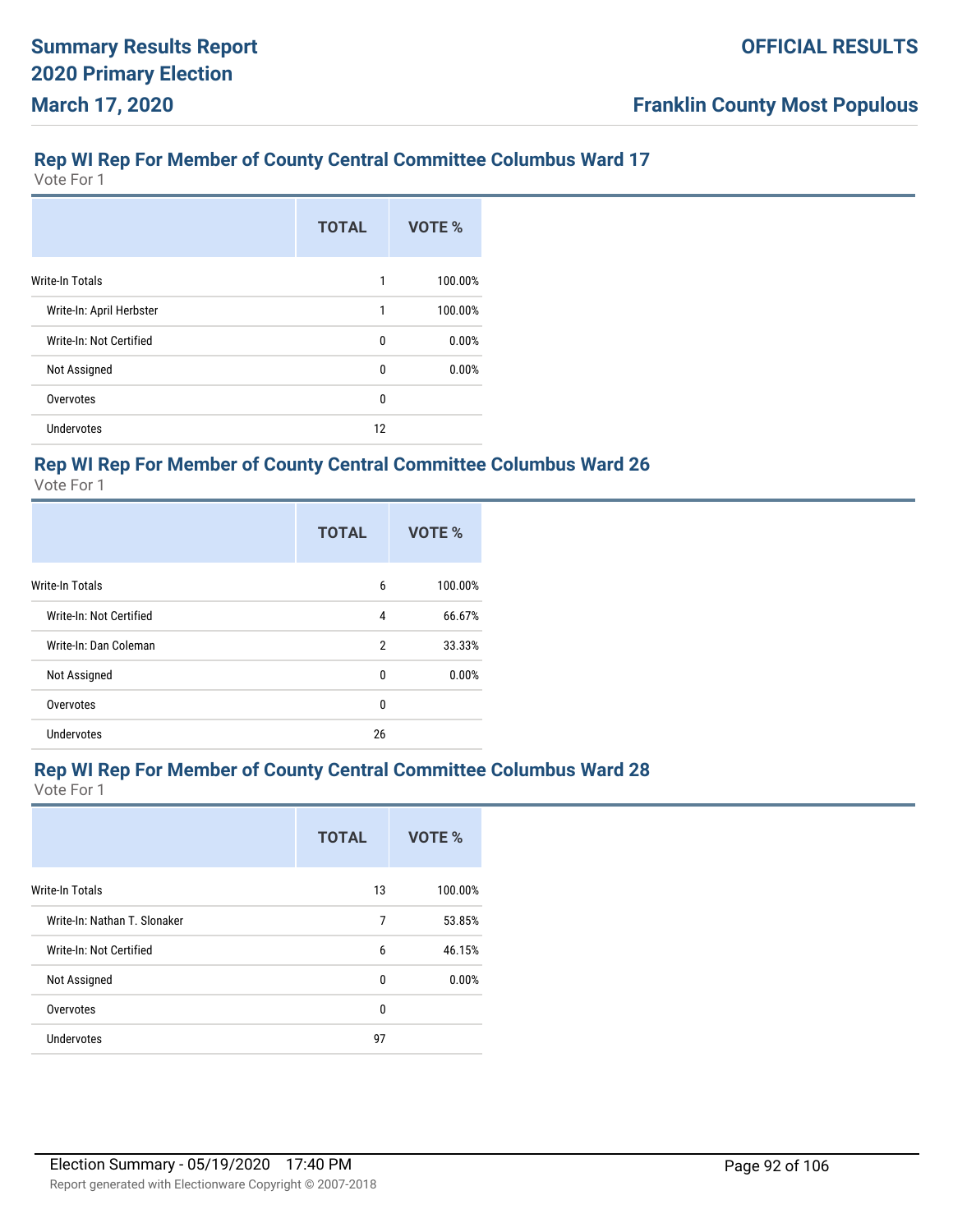Vote For 1

|                         | <b>TOTAL</b> | VOTE %  |
|-------------------------|--------------|---------|
| <b>Write-In Totals</b>  | 9            | 100.00% |
| Write-In: Not Certified | 9            | 100.00% |
| Write-In: Jim Heinlein  | 0            | 0.00%   |
| Not Assigned            | 0            | 0.00%   |
| Overvotes               | 0            |         |
| <b>Undervotes</b>       | 99           |         |

#### **Rep WI Rep For Member of County Central Committee Columbus Ward 44**

Vote For 1

|                                 | <b>TOTAL</b> | VOTE %  |
|---------------------------------|--------------|---------|
| Write-In Totals                 | 10           | 100.00% |
| Write-In: Brian Holycross       | 6            | 60.00%  |
| Write-In: Shareeque Arife Sadiq | 3            | 30.00%  |
| Write-In: Not Certified         | 1            | 10.00%  |
| Not Assigned                    | 0            | 0.00%   |
| Overvotes                       | $\mathbf{0}$ |         |
| Undervotes                      | 54           |         |

#### **Rep WI Rep For Member of County Central Committee Columbus Ward 50**

|                         | <b>TOTAL</b> | VOTE %  |
|-------------------------|--------------|---------|
| <b>Write-In Totals</b>  | 9            | 100.00% |
| Write-In: Not Certified | 9            | 100.00% |
| Write-In: Glenna Keys   | 0            | 0.00%   |
| Not Assigned            | 0            | 0.00%   |
| Overvotes               | 0            |         |
| <b>Undervotes</b>       | 87           |         |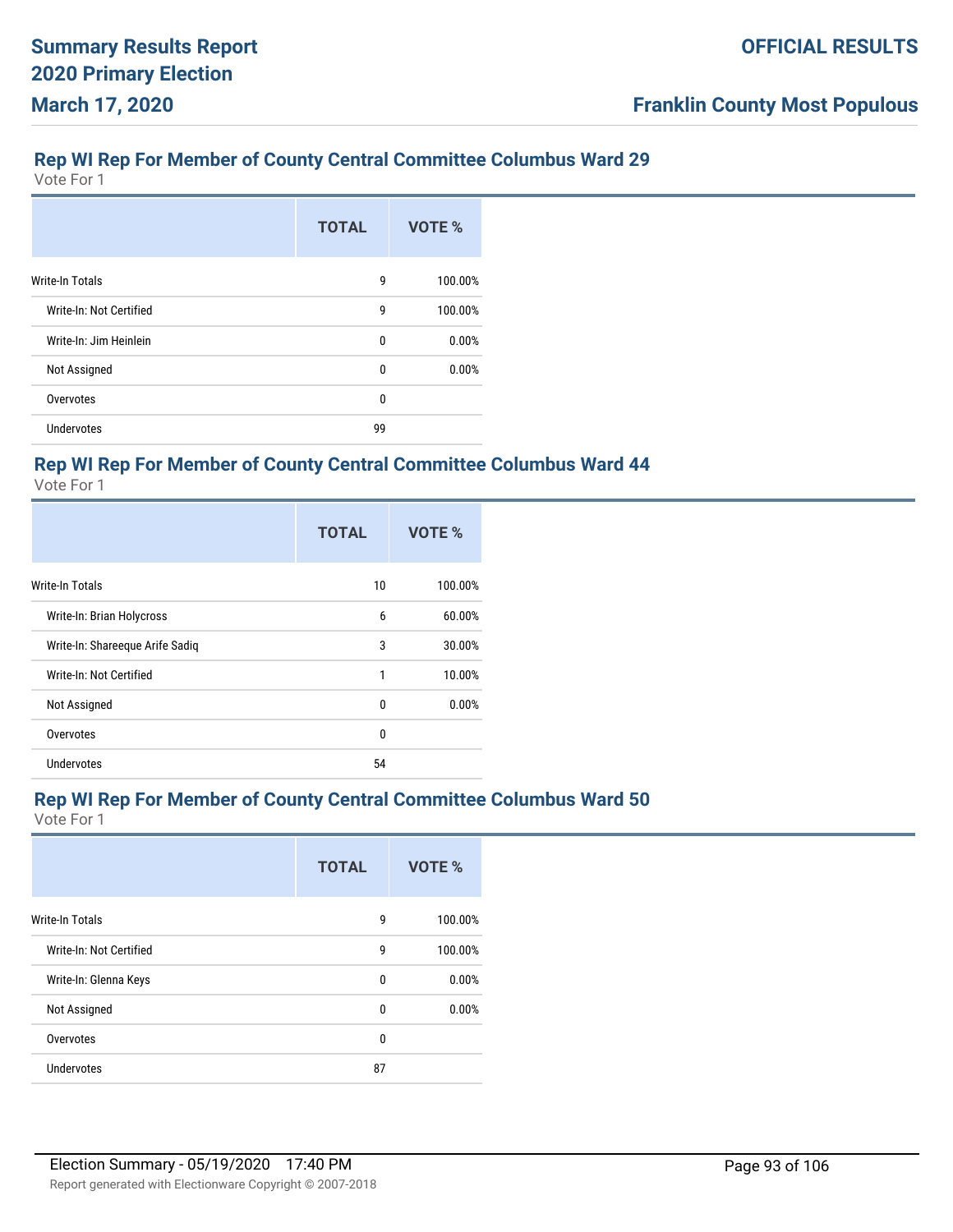Vote For 1

|                          | <b>TOTAL</b>   | VOTE %  |
|--------------------------|----------------|---------|
| Write-In Totals          | 12             | 100.00% |
| Write-In: Blair Cathcart | 5              | 41.67%  |
| Write-In: Chris Bartony  | 5              | 41.67%  |
| Write-In: Not Certified  | $\overline{2}$ | 16.67%  |
| Not Assigned             | 0              | 0.00%   |
| Overvotes                | $\mathbf{0}$   |         |
| <b>Undervotes</b>        | 33             |         |

# **Rep WI Rep For Member of County Central Committee Columbus Ward 59**

Vote For 1

|                         | <b>TOTAL</b> | VOTE %  |
|-------------------------|--------------|---------|
| <b>Write-In Totals</b>  | 4            | 100.00% |
| Write-In: Not Certified | 3            | 75.00%  |
| Write-In: Adam Kuhn     | 1            | 25.00%  |
| Not Assigned            | 0            | 0.00%   |
| Overvotes               | $\mathbf{0}$ |         |
| Undervotes              | 243          |         |

#### **Rep WI Rep For Member of County Central Committee Columbus Ward 61**

|                          | <b>TOTAL</b> | VOTE %  |
|--------------------------|--------------|---------|
| <b>Write-In Totals</b>   | 3            | 100.00% |
| Write-In: Not Certified  | 3            | 100.00% |
| Write-In: Stephen Katona | 0            | 0.00%   |
| Not Assigned             | 0            | 0.00%   |
| Overvotes                | $\mathbf{0}$ |         |
| Undervotes               | 106          |         |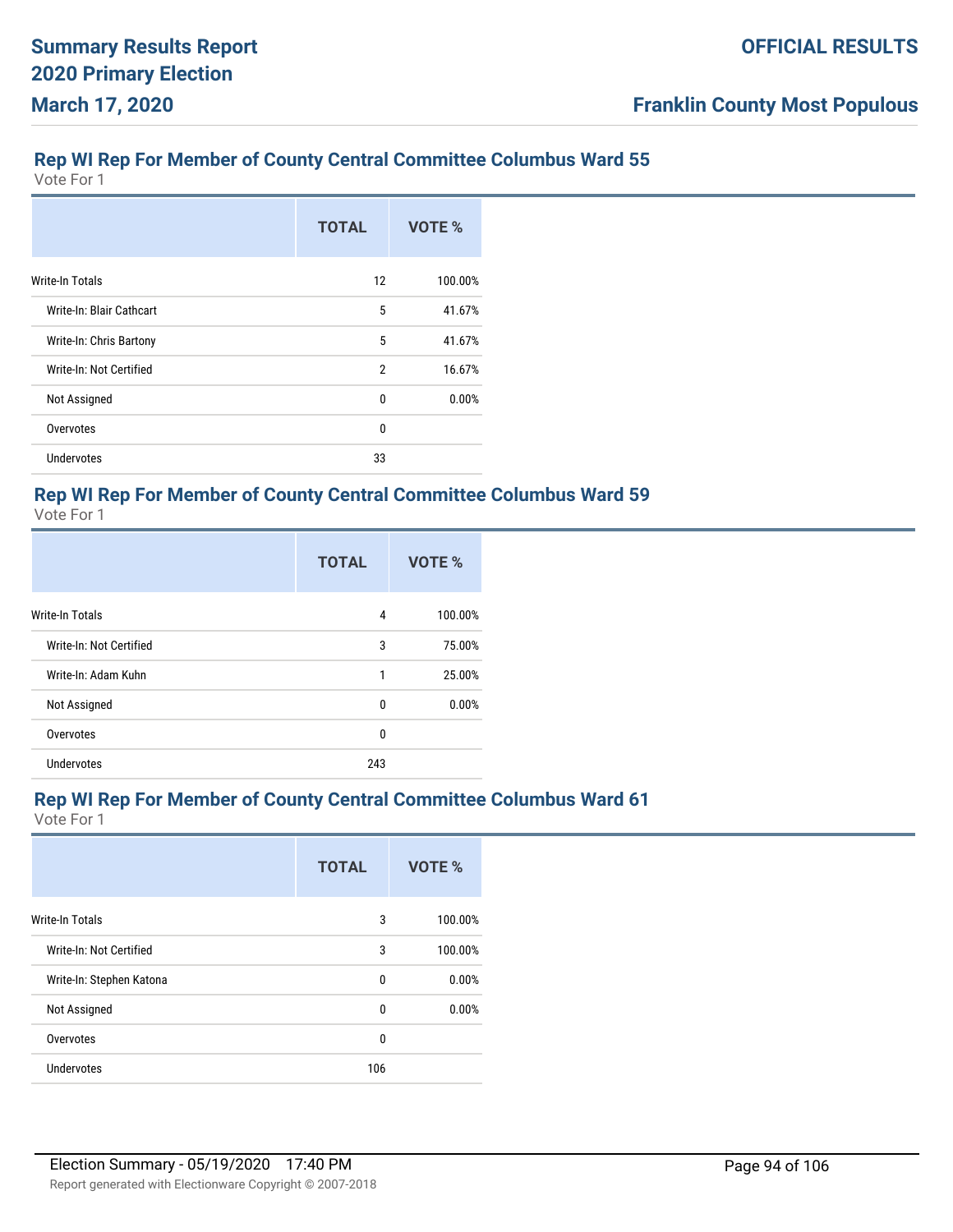Vote For 1

|                           | <b>TOTAL</b>   | VOTE %  |
|---------------------------|----------------|---------|
| <b>Write-In Totals</b>    | 14             | 100.00% |
| Write-In: Not Certified   | 12             | 85.71%  |
| Write-In: John A. Guthrie | $\overline{2}$ | 14.29%  |
| Not Assigned              | 0              | 0.00%   |
| Overvotes                 | 0              |         |
| <b>Undervotes</b>         | 308            |         |

#### **Rep WI Rep For Member of County Central Committee Columbus Ward 83**

Vote For 1

|                                  | <b>TOTAL</b> | VOTE %  |
|----------------------------------|--------------|---------|
| <b>Write-In Totals</b>           | 5            | 100.00% |
| Write-In: Not Certified          | 5            | 100.00% |
| Write-In: William A. Dodson, Jr. | $\mathbf{0}$ | 0.00%   |
| Not Assigned                     | 0            | 0.00%   |
| Overvotes                        | $\mathbf{0}$ |         |
| <b>Undervotes</b>                | 99           |         |

#### **Rep WI Rep For Member of County Central Committee Gahanna Ward 3**

|                         | <b>TOTAL</b> | VOTE %  |
|-------------------------|--------------|---------|
| <b>Write-In Totals</b>  | 16           | 100.00% |
| Write-In: Not Certified | 10           | 62.50%  |
| Write-In: John M. Hicks | 6            | 37.50%  |
| Not Assigned            | 0            | 0.00%   |
| Overvotes               | 0            |         |
| <b>Undervotes</b>       | 458          |         |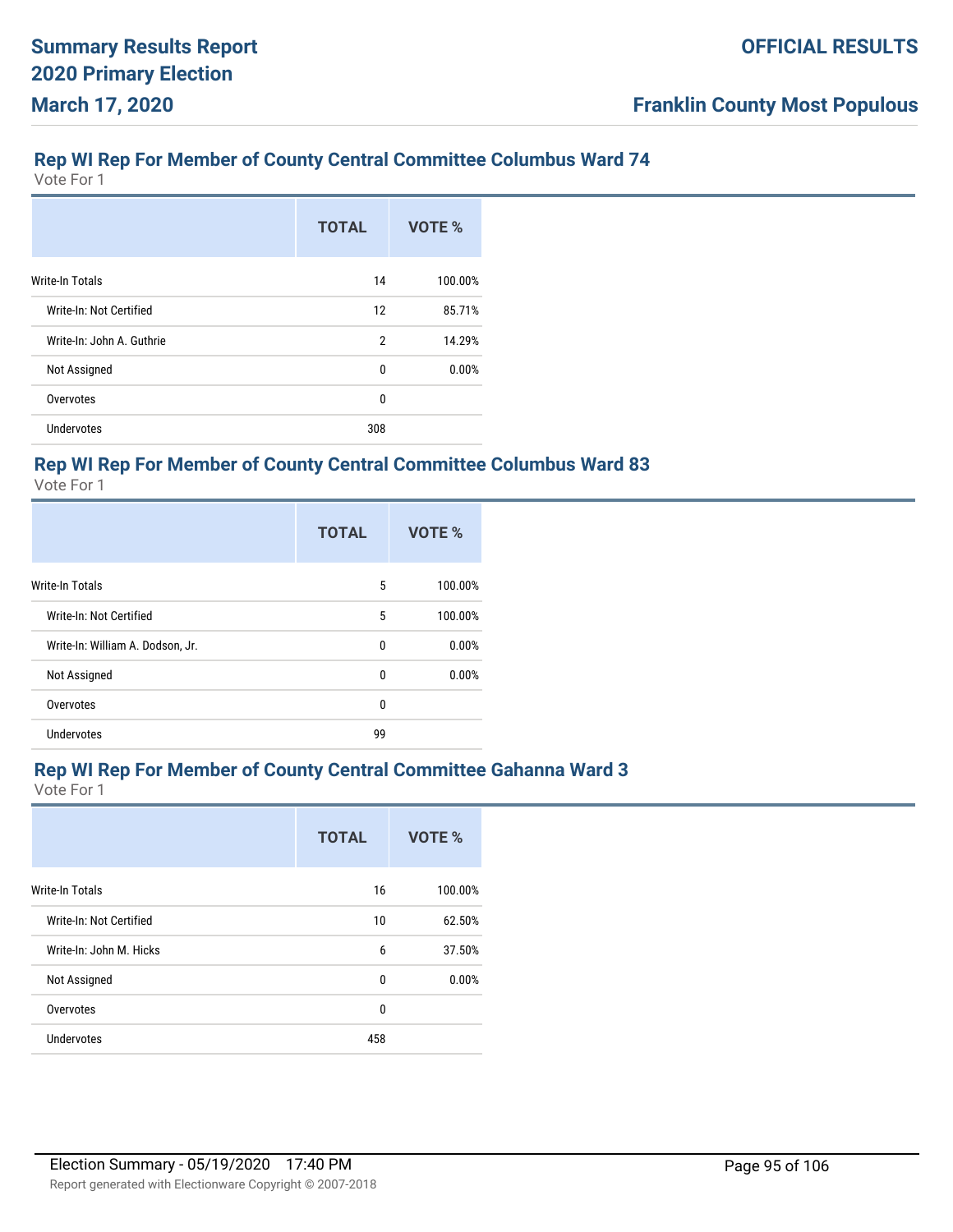# **Rep WI Rep For Member of County Central Committee Norwich Township**

Vote For 1

|                           | <b>TOTAL</b> | VOTE %  |
|---------------------------|--------------|---------|
| <b>Write-In Totals</b>    | 1            | 100.00% |
| Write-In: Not Certified   | 1            | 100.00% |
| Write-In: Quinton Heisler | 0            | 0.00%   |
| Not Assigned              | 0            | 0.00%   |
| Overvotes                 | 0            |         |
| <b>Undervotes</b>         | 211          |         |

## **Rep WI Rep For Member of County Central Committee Whitehall Ward 2**

Vote For 1

|                         | <b>TOTAL</b> | VOTE %  |
|-------------------------|--------------|---------|
| <b>Write-In Totals</b>  | 1            | 100.00% |
| Write-In: Not Certified | 1            | 100.00% |
| Write-In: Lee Stahley   | 0            | 0.00%   |
| Not Assigned            | 0            | 0.00%   |
| Overvotes               | $\Omega$     |         |
| <b>Undervotes</b>       | 64           |         |

#### **Lib For Representative to Congress (12th District)** Vote For 1

|                           | <b>TOTAL</b> | VOTE %  |
|---------------------------|--------------|---------|
| <b>Write-In Totals</b>    | 93           | 100.00% |
| Write-In: John S. Stewart | 21           | 22.58%  |
| Write-In: Not Certified   | 20           | 21.51%  |
| Not Assigned              | 52           | 55.91%  |
| Overvotes                 | 0            |         |
| <b>Undervotes</b>         | 84           |         |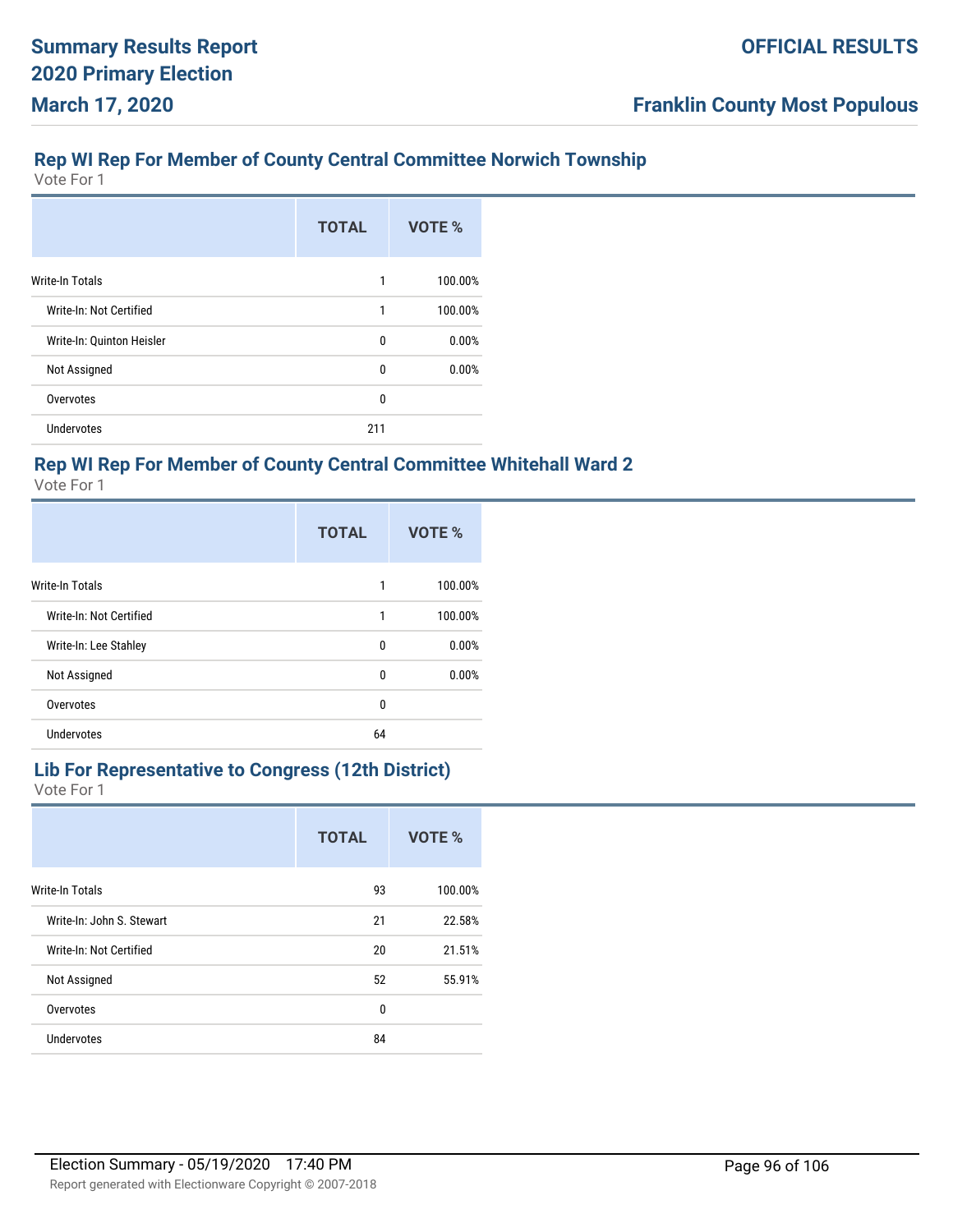# **Lib For Member of State Central Committee (3rd District)**

Vote For 2

|                   | <b>TOTAL</b> | VOTE % |
|-------------------|--------------|--------|
| Tricia Sprankle   | 171          | 54.63% |
| Harold D. Thomas  | 142          | 45.37% |
| Overvotes         | 0            |        |
| <b>Undervotes</b> | 203          |        |

#### **Lib For Member of State Central Committee (12th District)**

Vote For 2

|                   | <b>TOTAL</b> | <b>VOTE %</b> |
|-------------------|--------------|---------------|
| Linda S. Comstock | 244          | 58.65%        |
| Dustin Reed Nanna | 172          | 41.35%        |
| Overvotes         | 0            |               |
| <b>Undervotes</b> | 107          |               |

# **Lib For Member of State Central Committee (15th District)**

Vote For 2

|                   | <b>TOTAL</b> | VOTE % |
|-------------------|--------------|--------|
| Jennifer Flower   | 211          | 57.18% |
| Christopher Gill  | 158          | 42.82% |
| Overvotes         | 0            |        |
| <b>Undervotes</b> | 109          |        |

# **Lib For Member of County Central Committee Columbus Ward 46**

|                   | <b>TOTAL</b> | <b>VOTE %</b> |
|-------------------|--------------|---------------|
| Marie Myers       | 7            | 100.00%       |
| Overvotes         | 0            |               |
| <b>Undervotes</b> | 3            |               |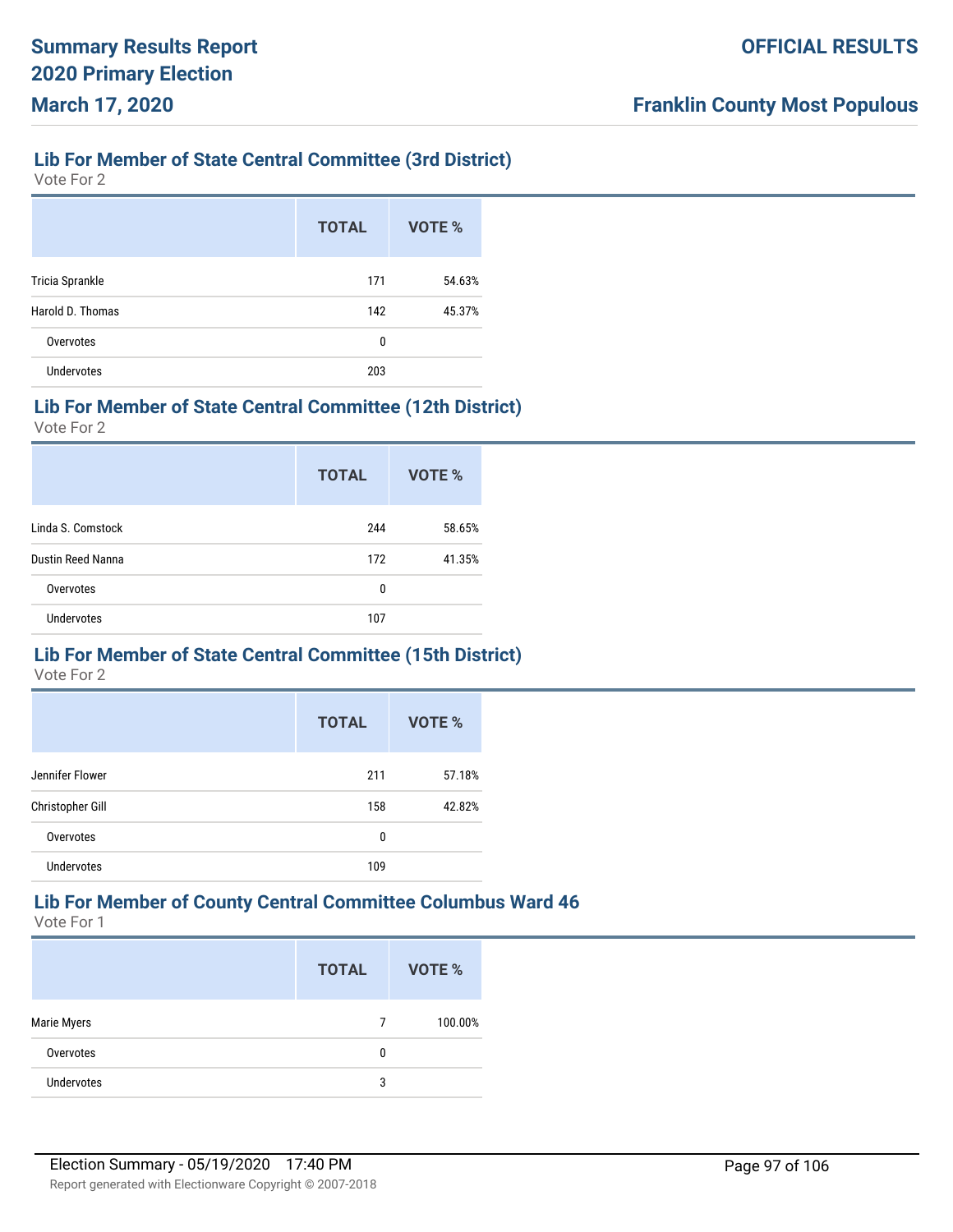Vote For 1

|                   | <b>TOTAL</b> | VOTE % |
|-------------------|--------------|--------|
| Heather O. Sheets | 0            |        |
| Overvotes         | 0            |        |
| <b>Undervotes</b> |              |        |

#### **Lib For Member of County Central Committee Columbus Ward 67**

Vote For 1

|                | <b>TOTAL</b> | <b>VOTE %</b> |
|----------------|--------------|---------------|
| Albert L. Vest | 9            | 100.00%       |
| Overvotes      | 0            |               |
| Undervotes     | 0            |               |

#### **Lib For Member of County Central Committee Columbus Ward 69**

Vote For 1

|                    | <b>TOTAL</b> | <b>VOTE %</b> |
|--------------------|--------------|---------------|
| <b>Chad Harris</b> | 4            | 100.00%       |
| Overvotes          | 0            |               |
| <b>Undervotes</b>  | 0            |               |

# **Lib For Member of County Central Committee Columbus Ward 77**

|                   | <b>TOTAL</b> | <b>VOTE %</b> |
|-------------------|--------------|---------------|
| Christopher Gill  | 7            | 100.00%       |
| Overvotes         | 0            |               |
| <b>Undervotes</b> | 3            |               |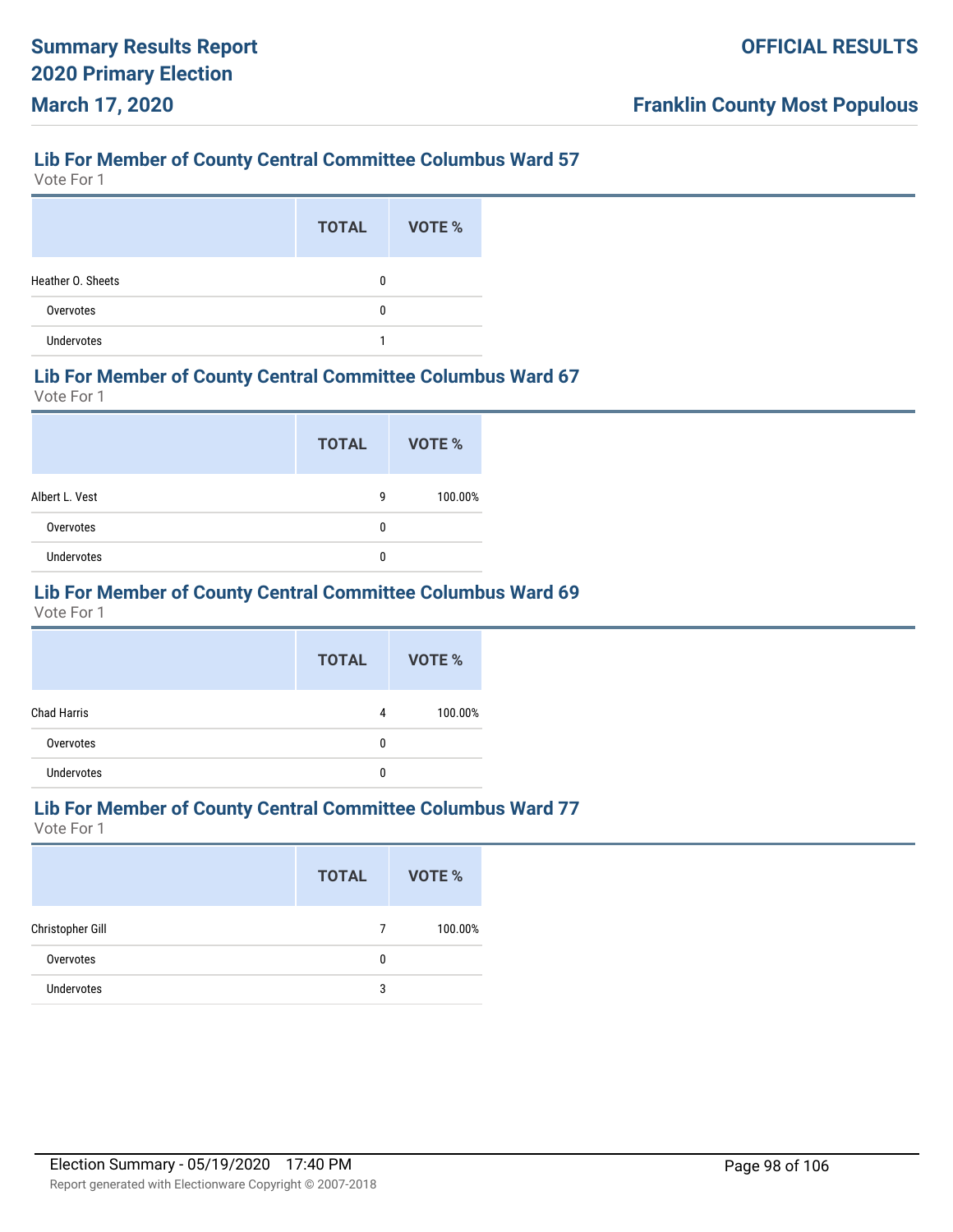Vote For 1

|                   | <b>TOTAL</b> | VOTE %  |
|-------------------|--------------|---------|
| Harold D. Thomas  | 7            | 100.00% |
| Overvotes         | 0            |         |
| <b>Undervotes</b> |              |         |

#### **Lib For Member of County Central Committee Gahanna Ward 2**

Vote For 1

|                  | <b>TOTAL</b> | VOTE %  |
|------------------|--------------|---------|
| Paul J. Ridenour | 3            | 100.00% |
| Overvotes        | 0            |         |
| Undervotes       | 0            |         |

## **Lib For Member of County Central Committee Gahanna Ward 3**

Vote For 1

|                   | <b>TOTAL</b> | <b>VOTE %</b> |
|-------------------|--------------|---------------|
| Michael Sweeney   | 6            | 100.00%       |
| Overvotes         | 0            |               |
| <b>Undervotes</b> | 5            |               |

#### **Lib For Member of County Central Committee Gahanna Ward 4**

|                   | <b>TOTAL</b> | VOTE % |
|-------------------|--------------|--------|
| Drake Lundstrom   | 1            | 25.00% |
| John Stewart      | 3            | 75.00% |
| Overvotes         | 0            |        |
| <b>Undervotes</b> | 0            |        |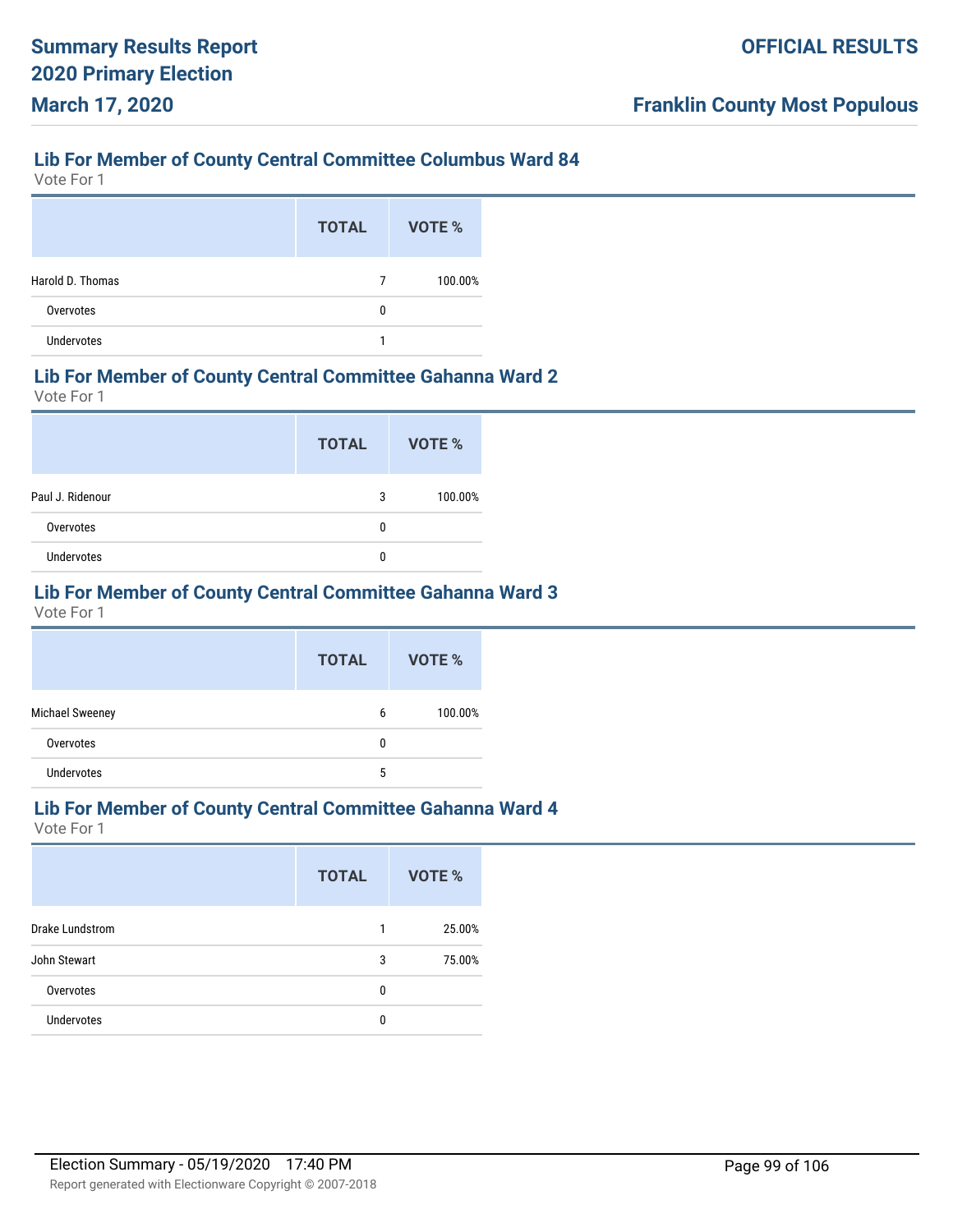## **Lib For Member of County Central Committee Hilliard Ward 4**

Vote For 1

|                   | <b>TOTAL</b> | VOTE %  |
|-------------------|--------------|---------|
| Jordan T. Bertke  | 3            | 100.00% |
| Overvotes         | 0            |         |
| <b>Undervotes</b> | 2            |         |

#### **Lib For Member of County Central Committee Jackson Township**

Vote For 1

|                   | <b>TOTAL</b> | <b>VOTE %</b> |
|-------------------|--------------|---------------|
| Scott T. Smith    |              | 100.00%       |
| Overvotes         | 0            |               |
| <b>Undervotes</b> | 3            |               |

# **Lib For Member of County Central Committee Madison Township**

Vote For 1

|                    | <b>TOTAL</b> | <b>VOTE %</b> |
|--------------------|--------------|---------------|
| Patrick J. Hoffman | 5            | 100.00%       |
| Overvotes          | 0            |               |
| <b>Undervotes</b>  |              |               |

## **Lib For Member of County Central Committee Prairie Township**

|                   | <b>TOTAL</b>  | <b>VOTE %</b> |
|-------------------|---------------|---------------|
| Jennifer Flower   | 10            | 100.00%       |
| Overvotes         | 0             |               |
| <b>Undervotes</b> | $\mathcal{P}$ |               |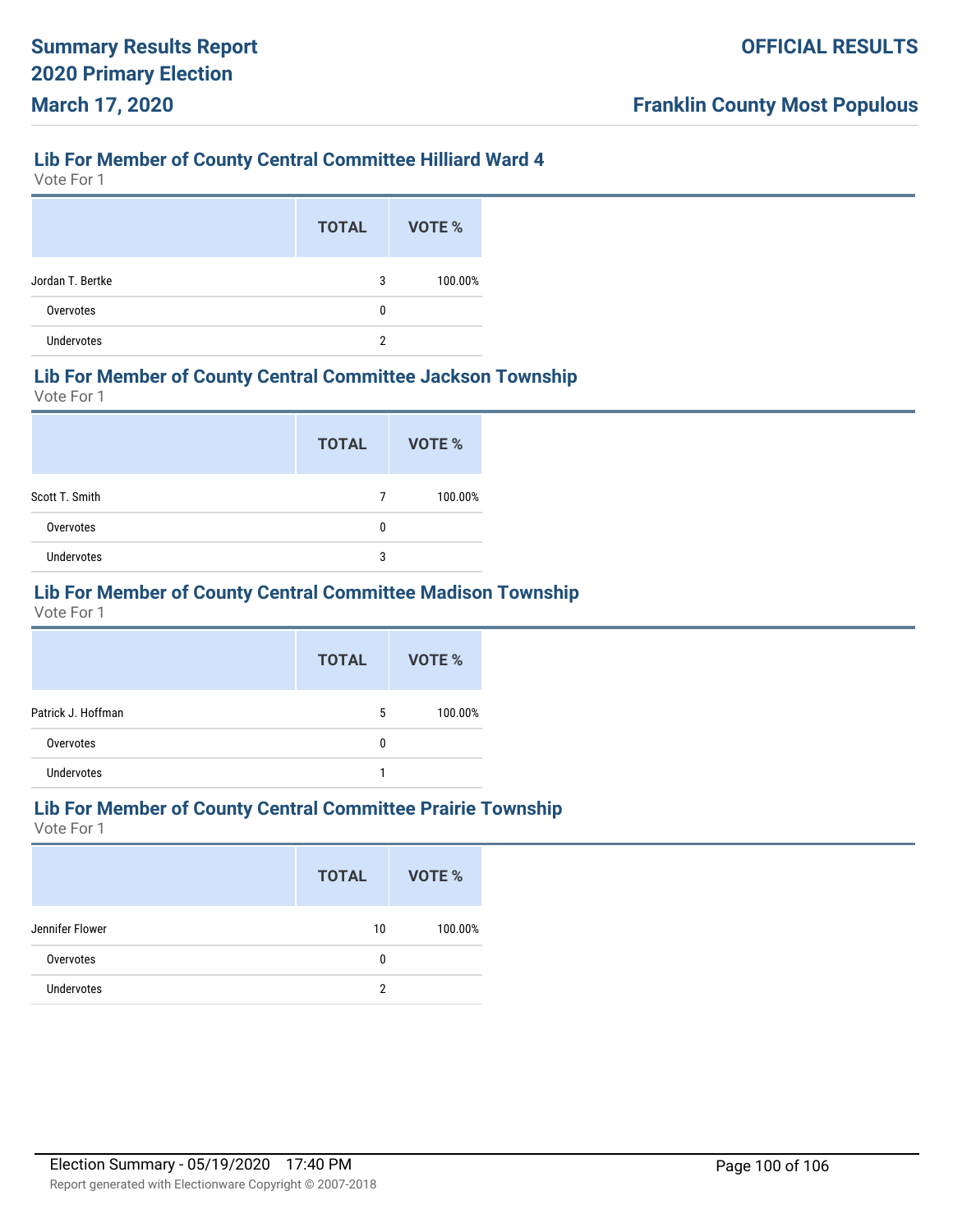## **Lib For Member of County Central Committee Worthington Ward 1**

Vote For 1

|                  | <b>TOTAL</b> | VOTE %  |
|------------------|--------------|---------|
| Kenneth D. Holpp | 5            | 100.00% |
| Overvotes        | 0            |         |
| Undervotes       |              |         |

#### **Lib For Member of County Central Committee Worthington Ward 2**

Vote For 1

|                   | <b>TOTAL</b> | VOTE %  |
|-------------------|--------------|---------|
| David Nadolny     | 3            | 100.00% |
| Overvotes         | 0            |         |
| <b>Undervotes</b> | 0            |         |

#### **#3b Local Option - Renaissance Yeast Works Columbus 8-D**

Vote For 1

|                   | <b>TOTAL</b> | VOTE % |
|-------------------|--------------|--------|
| Yes               | 282          | 93.38% |
| No                | 20           | 6.62%  |
| Overvotes         | 0            |        |
| <b>Undervotes</b> | 10           |        |

#### **#4A Local Option BG Weekday (1) 3373 Columbus 20-C**

|                   | <b>TOTAL</b> | VOTE % |
|-------------------|--------------|--------|
| Yes               | 303          | 89.12% |
| No                | 37           | 10.88% |
| Overvotes         | $\mathbf{0}$ |        |
| <b>Undervotes</b> | 19           |        |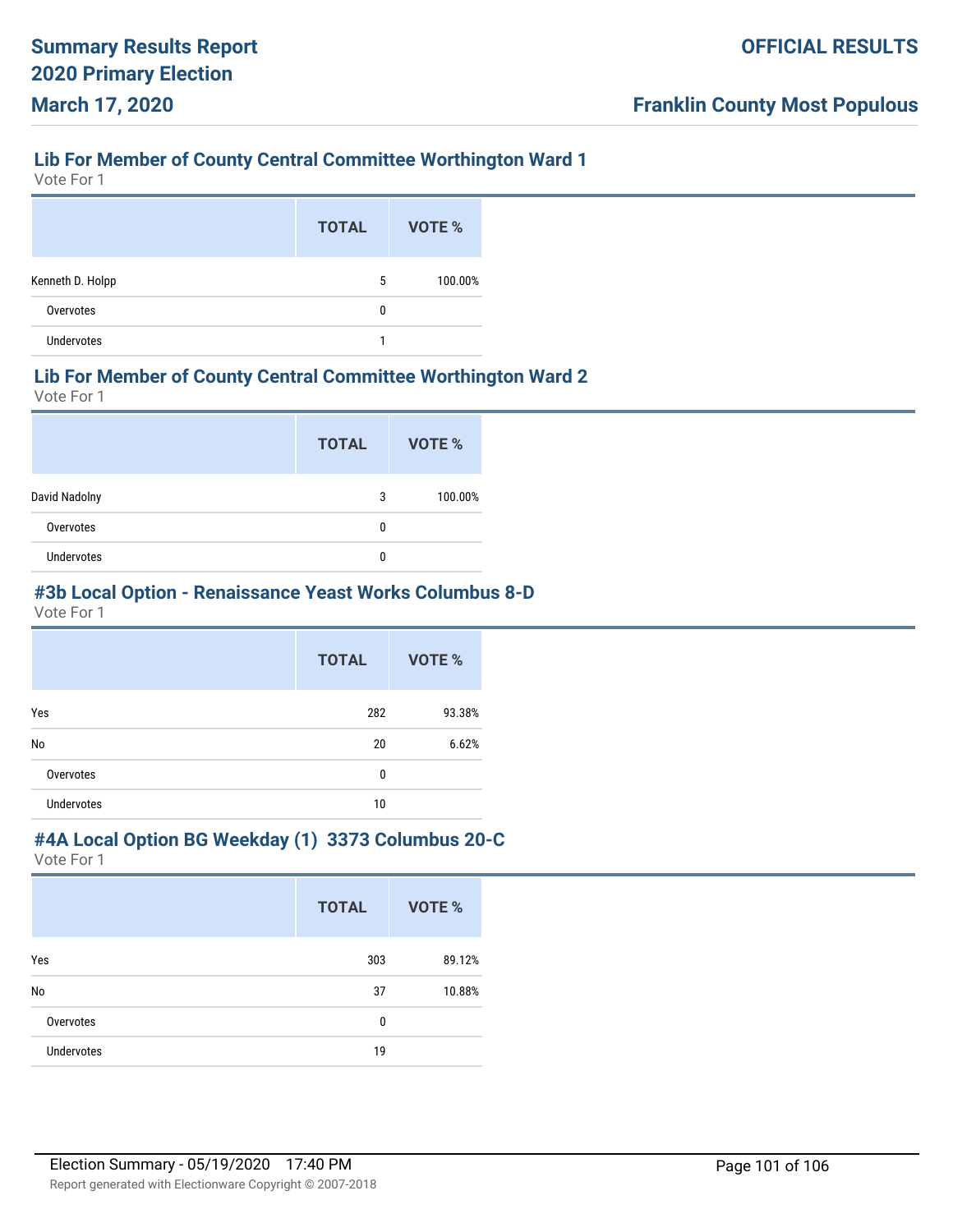#### **#4b Local Option BG Sunday 3373 (1) Columbus 20-C**

Vote For 1

|                   | <b>TOTAL</b> | VOTE % |
|-------------------|--------------|--------|
| Yes               | 295          | 87.28% |
| No                | 43           | 12.72% |
| Overvotes         | 0            |        |
| <b>Undervotes</b> | 21           |        |

#### **#5A Local Option BG Weekday (2) 3379 Columbus 20-C**

Vote For 1

|                   | <b>TOTAL</b> | VOTE % |
|-------------------|--------------|--------|
| Yes               | 298          | 88.69% |
| No                | 38           | 11.31% |
| Overvotes         | 0            |        |
| <b>Undervotes</b> | 23           |        |

# **#5b Local Option BG Sunday Sales (2) 3379 Columbus 20-C**

Vote For 1

|                   | <b>TOTAL</b> | VOTE % |
|-------------------|--------------|--------|
| Yes               | 292          | 87.16% |
| No                | 43           | 12.84% |
| Overvotes         | 0            |        |
| <b>Undervotes</b> | 24           |        |

#### **#6A Local Option BG Weekday (3) 3383 Columbus 20-C** Vote For 1

|                   | <b>TOTAL</b> | VOTE % |
|-------------------|--------------|--------|
| Yes               | 299          | 88.46% |
| No                | 39           | 11.54% |
| Overvotes         | 0            |        |
| <b>Undervotes</b> | 21           |        |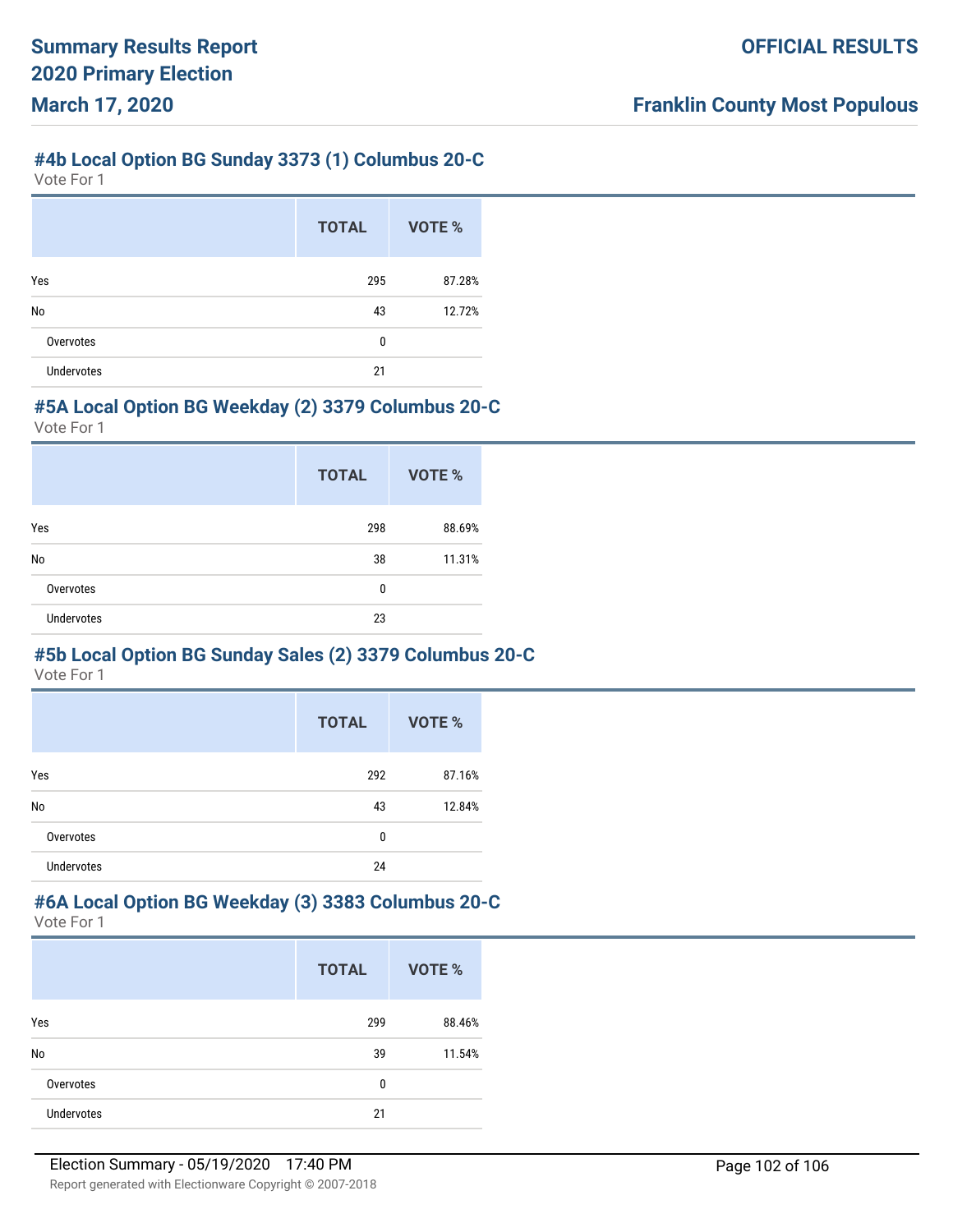#### **#6b Local Option BG Sunday Sales (3) 3383 Columbus 20-C**

Vote For 1

|                   | <b>TOTAL</b> | VOTE % |
|-------------------|--------------|--------|
| Yes               | 293          | 86.94% |
| No                | 44           | 13.06% |
| Overvotes         | 0            |        |
| <b>Undervotes</b> | 22           |        |

#### **#7b Local Option Aldi Sunday Sales Columbus 49-C**

Vote For 1

|                   | <b>TOTAL</b> | VOTE % |
|-------------------|--------------|--------|
| Yes               | 63           | 65.62% |
| No                | 33           | 34.38% |
| Overvotes         | 0            |        |
| <b>Undervotes</b> | 5            |        |

# **#8b Local Option Donerick's Sunday Sales Columbus 69-I**

Vote For 1

|                   | <b>TOTAL</b> | VOTE % |
|-------------------|--------------|--------|
| Yes               | 152          | 74.15% |
| No                | 53           | 25.85% |
| Overvotes         | 0            |        |
| <b>Undervotes</b> | 4            |        |

#### **#9b Local Option Habesha Garden Whitehall 3-C** Vote For 1

|                   | <b>TOTAL</b> | VOTE % |
|-------------------|--------------|--------|
| Yes               | 75           | 65.22% |
| No                | 40           | 34.78% |
| Overvotes         | 0            |        |
| <b>Undervotes</b> | 7            |        |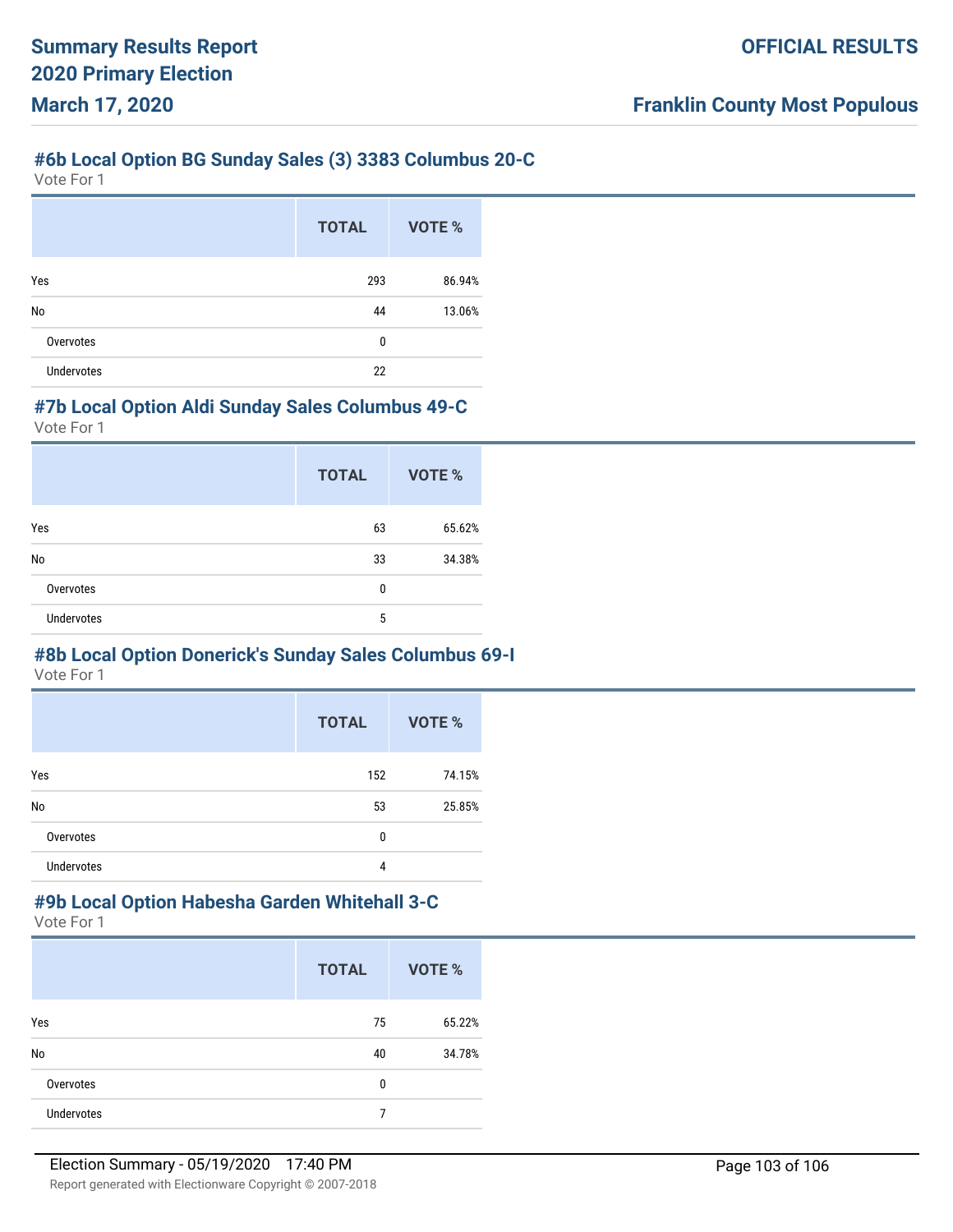#### **#10A Local Option Equine Center Weekday Blendon B**

Vote For 1

|                   | <b>TOTAL</b> | VOTE % |
|-------------------|--------------|--------|
| Yes               | 77           | 66.38% |
| No                | 39           | 33.62% |
| Overvotes         | 0            |        |
| <b>Undervotes</b> | 6            |        |

#### **#10b Local Option Equine Center Sunday Sales Blendon B**

Vote For 1

|                   | <b>TOTAL</b> | <b>VOTE %</b> |
|-------------------|--------------|---------------|
| Yes               | 69           | 61.06%        |
| No                | 44           | 38.94%        |
| Overvotes         | 0            |               |
| <b>Undervotes</b> | 9            |               |

# **#12 Clinton Township Fire**

Vote For 1

|                      | <b>TOTAL</b> | VOTE % |
|----------------------|--------------|--------|
| For the Tax Levy     | 299          | 60.16% |
| Against the Tax Levy | 198          | 39.84% |
| Overvotes            | 0            |        |
| <b>Undervotes</b>    | 16           |        |

# **#14 Franklin Township Fire**

|                      | <b>TOTAL</b> | VOTE % |
|----------------------|--------------|--------|
| For the Tax Levy     | 387          | 43.73% |
| Against the Tax Levy | 498          | 56.27% |
| Overvotes            | 0            |        |
| <b>Undervotes</b>    | 23           |        |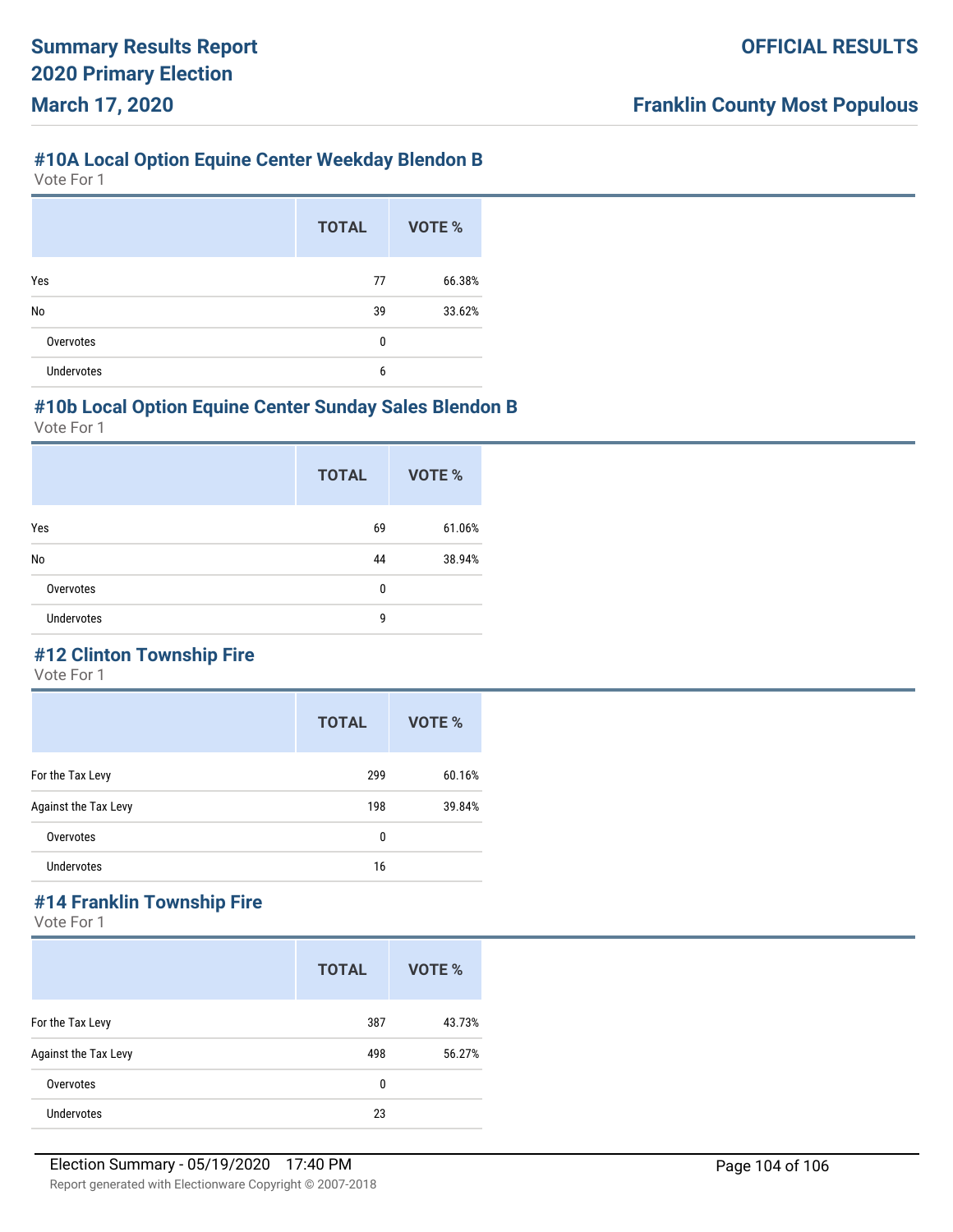# **#15 Hamilton Township Police Township of Hamilton**

Vote For 1

|                      | <b>TOTAL</b> | VOTE % |
|----------------------|--------------|--------|
| For the Tax Levy     | 500          | 58.14% |
| Against the Tax Levy | 360          | 41.86% |
| Overvotes            | 0            |        |
| Undervotes           | 19           |        |

# **#16 Mifflin Township Police**

Vote For 1

|                      | <b>TOTAL</b> | VOTE % |
|----------------------|--------------|--------|
| For the Tax Levy     | 116          | 52.73% |
| Against the Tax Levy | 104          | 47.27% |
| Overvotes            | 0            |        |
| <b>Undervotes</b>    | 9            |        |

# **#17 Mifflin Township Fire**

Vote For 1

|                      | <b>TOTAL</b> | VOTE % |
|----------------------|--------------|--------|
| For the Tax Levy     | 4,378        | 64.80% |
| Against the Tax Levy | 2,378        | 35.20% |
| Overvotes            | 4            |        |
| <b>Undervotes</b>    | 301          |        |

#### **#18 Washington Township Fire Township of Washington** Vote For 1

|                      | <b>TOTAL</b> | VOTE % |
|----------------------|--------------|--------|
| For the Tax Levy     | 5,768        | 84.29% |
| Against the Tax Levy | 1,075        | 15.71% |
| Overvotes            | 2            |        |
| <b>Undervotes</b>    | 200          |        |